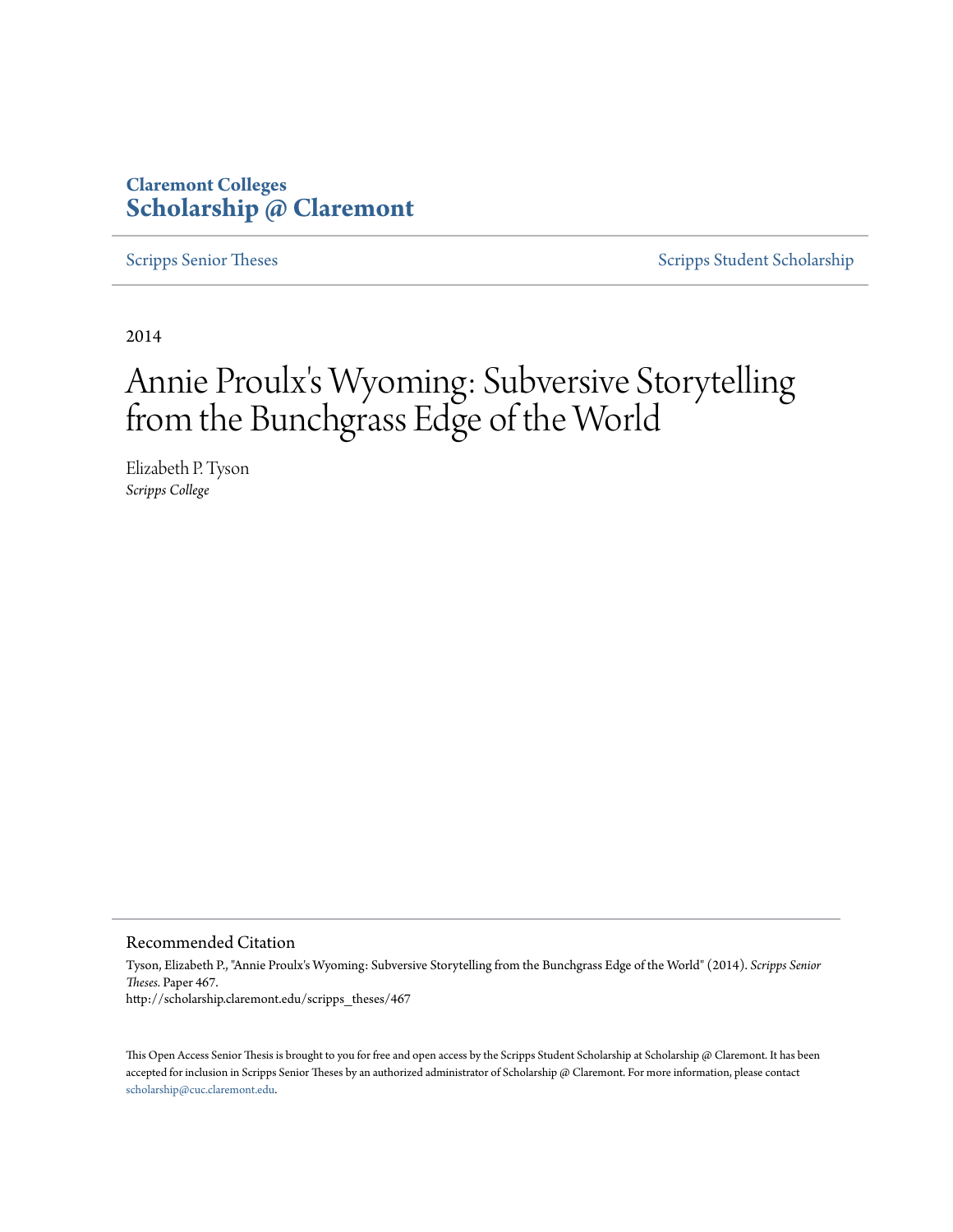### **ANNIE PROULX'S WYOMING: SUBVERSIVE STORYTELLING FROM THE BUNCHGRASS EDGE OF THE WORLD**

**By** 

## **ELIZABETH PAGE TYSON**

## **SUBMITTED TO SCRIPPS COLLEGE IN PARTIAL FULFILLMENT OF THE DEGREE OF BACHELOR OF ARTS**

**PROFESSOR WALKER PROFESSOR GREENE** 

**April 25, 2014**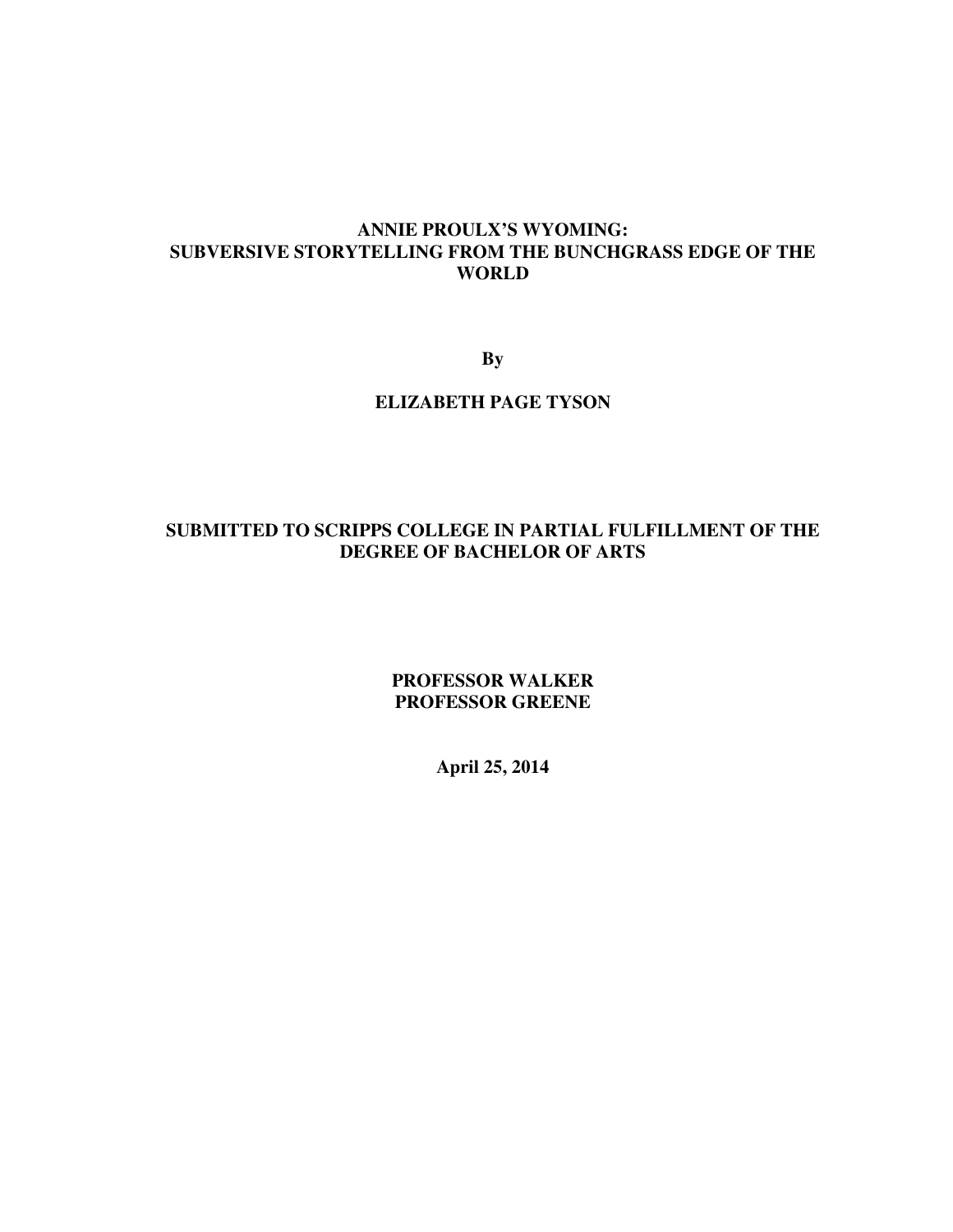## TYSON 2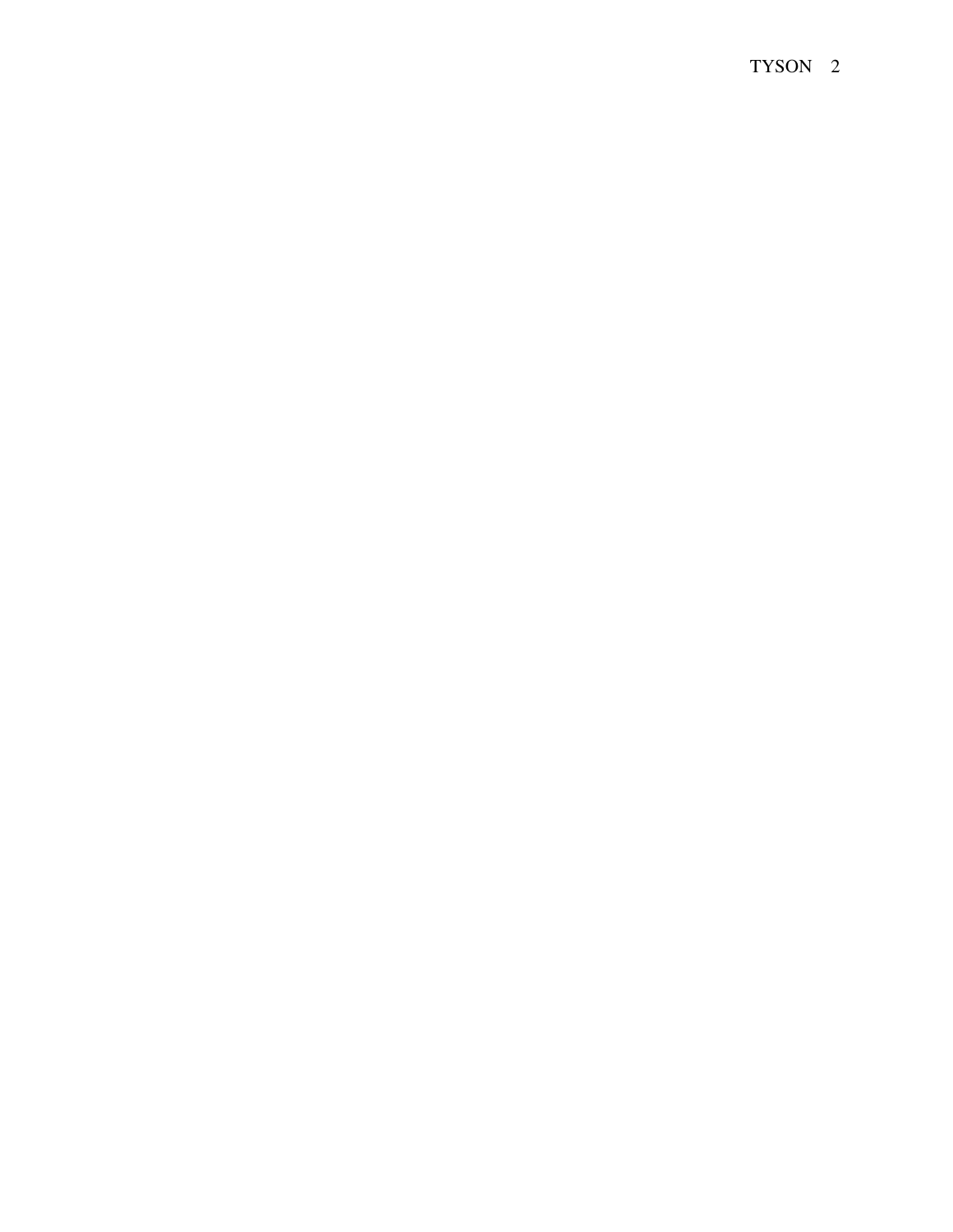#### **ACKNOWLEDGEMENTS**

I would like to thank Cheryl Walker for reading and rereading this behemoth. Her comments and guidance helped give focus to a writer inclined to always "bite off more than I can chew." My gratitude is also extended to Gayle Greene for her support over the past four years as my advisor and finally as my reader. Her genuine interest in me as a student and person was evident every time we spoke, and for that I am grateful.

 I would also like to dedicate this to my family. Momma Tyson, without you, I would have no life and no organizational skills. Pappasan, thanks for always being a phone call away, even at four in the morning. And finally--Maddie, I hope over the next four years you stretch your mind and spread your wings. I love you all.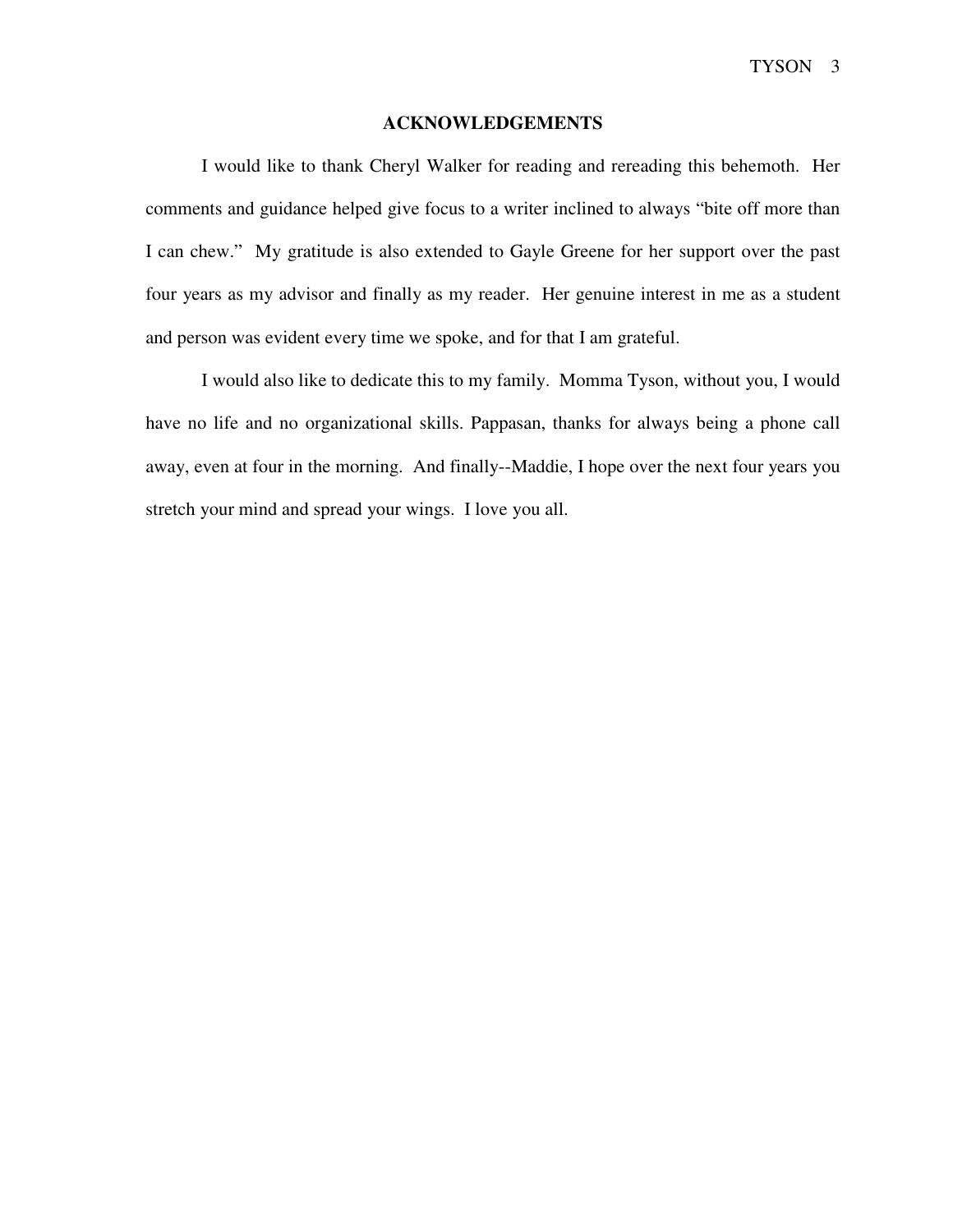# **Table of Contents**

| <b>ACKNOWLEDGEMNTS</b>  | $\overline{3}$ |
|-------------------------|----------------|
| <b>INTRODUCTION</b>     | 5              |
| <b>CHAPTER 1: PLACE</b> | 35             |
| <b>CHAPTER 2: TIME</b>  | 45             |
| <b>CHAPTER 3: TOTEM</b> | 60             |
| <b>CHAPTER 4: HUMOR</b> | 73             |
| <b>CONCLUSION</b>       | 83             |
| BIBLIOGRAPHY            | 87             |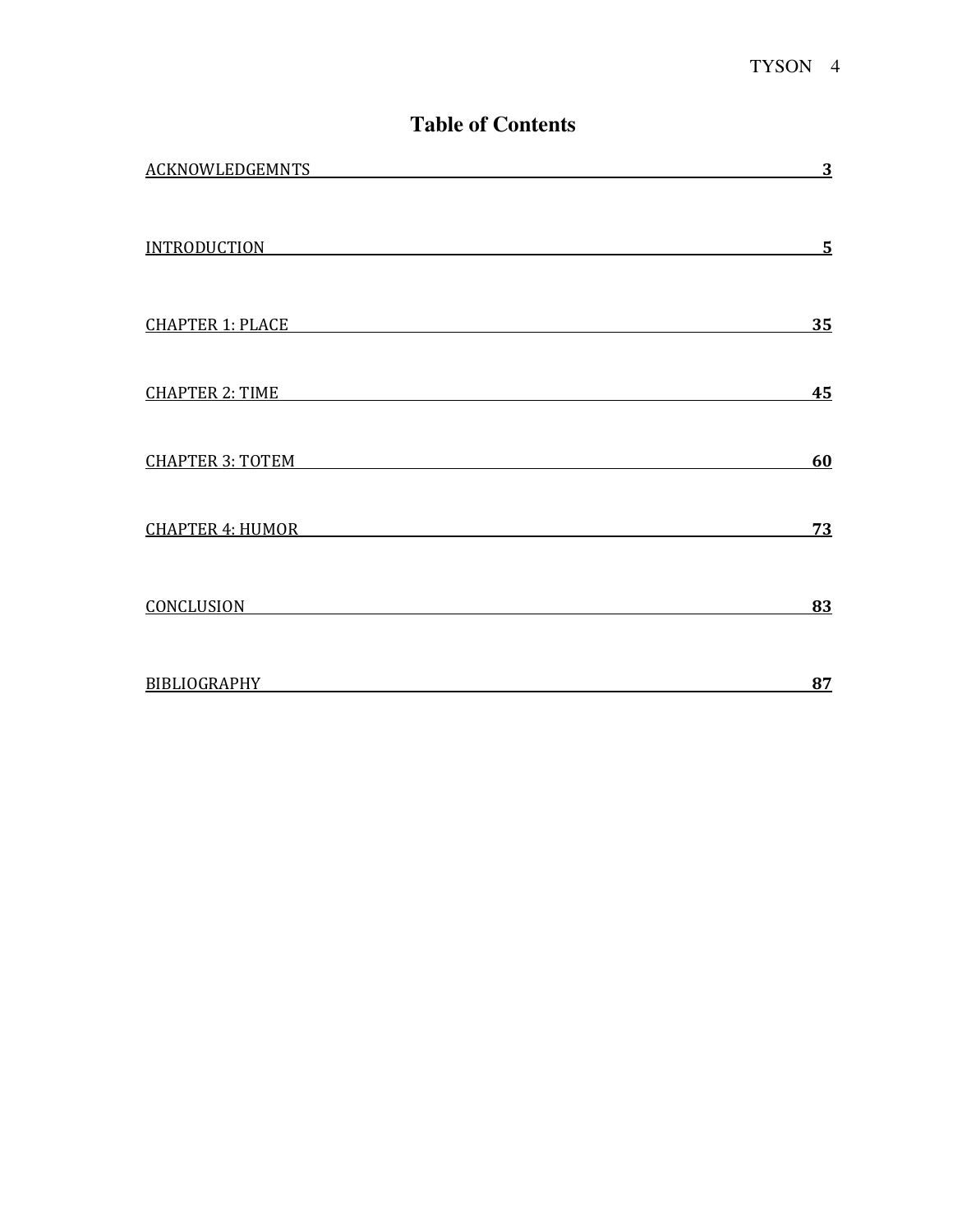#### **INTRODUCTION:**

#### **Why Proulx? Why Wyoming?**

 Writing articles for *Gray's Sporting Journal* and How-To books before DIY was hipster-chic is an unusual start to a writing career, but it exhibits Annie Proulx's lifelong interest in American folk lifestyles. When her fiction career began in earnest, the locations she chose to write about reflected that interest; she is a regional writer in the broadest application of the term. The settings of her novels and short stories are 'region' itself, marginal spaces spanning North America from a fishing village in Newfoundland to the loathed Texas panhandle.

Her name is not evocative of one single space as Faulkner or O'Connor is of his or her version of the American South. Many critics have looked at her entire body of work for overlapping similarities, comparing works from different regions to understand what Proulx has to say about the essence of regional life exclusive of particular location. Yet looking at the one area in particular where her focus has hovered yields its own discoveries. Of all the marginal spaces Proulx has chosen to write about, Wyoming stands alone in terms of the depth of the author's productive interest in a regional place. She wrote three separate Wyoming Stories collections spanning nine years (*Close Range* [1999], *Bad Dirt* [2004], *Fine Just the Way It Is* [2008]). She also moved to the least populated of the lower 48 and wrote a memoir about the process of building her own house there (*Bird Cloud: A Memoir* [2011]). A specific focus on Proulx's Wyoming allows for the investigation of how regional life in Wyoming is influenced by the region itself; in this case the literary and cultural stereotypes that surround the Western United States. It is also the relationship—between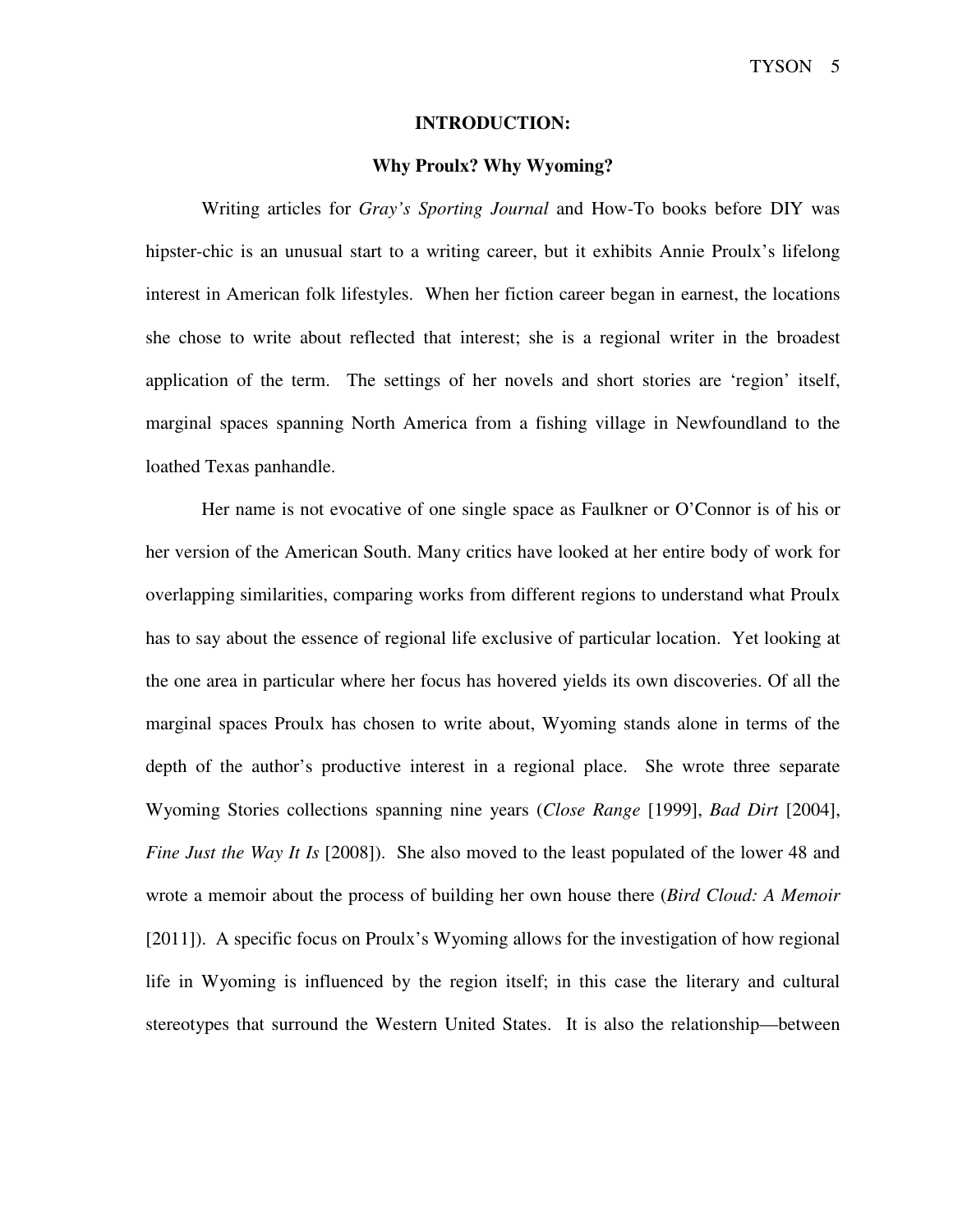region (both real and fantasied) and regional narrative—that draws out the most interesting aspects of Proulx's style; her caustic wit and her gut-wrenching descriptions of place.

 The West has been mythologized to an extent that even the word itself is enough to instantly evoke thought-images of formulaic Western narratives, landscapes, and character tropes. The mythologizing of the region into a single story that erases alternative narratives was achieved through the efforts of powerful Eastern men who used the newly lucrative mass-publishing industry to influence national opinion in favor of their exploitative business and hunting interests in the West. The popular beliefs produced by the formula Westerns they produced continue to influence the American public. American Exceptionalism shapes reactionary political decisions and the idea of the frontier as a place with never ending resources is one source of America's unbalanced appetite for resources at home and abroad. What is of Western concern has always been both unique to the region and intimately connected with national identity; understanding and deconstructing the influence of the West-as-Myth is a regional, national, and now global concern.

 Thankfully we live in an era when our secondary associations with the West and Westerns are likely influenced by writers like John Steinbeck or Leslie Silko—authors from modern and contemporary eras whose work has carved a space for the alternative voices previously silenced by or marginalized by  $Myth<sup>1</sup>$ . These writers have opened spaces for

-

 $<sup>1</sup>$  I do not want to fall into the trap of perpetuating the very ills I see Proulx's work</sup> challenging. Though I write that the formula Western is a myth that excludes alternative narratives, I do not mean to claim that those other narratives disappeared or were nonexistent. The formula Western purposefully edged out dime novels with more diverse characters in them, and classism, sexism, and racism hindered many alternative narratives from reaching the same level of popularity as ones that fit the mold. Yet alternative narratives—by women, Native Americans, even black cowboys--were being written from the time of Western expansion all the way until contemporary times. In fact, Proulx's style draws from a form of alternative narrative—the folktale—that existed long before Wister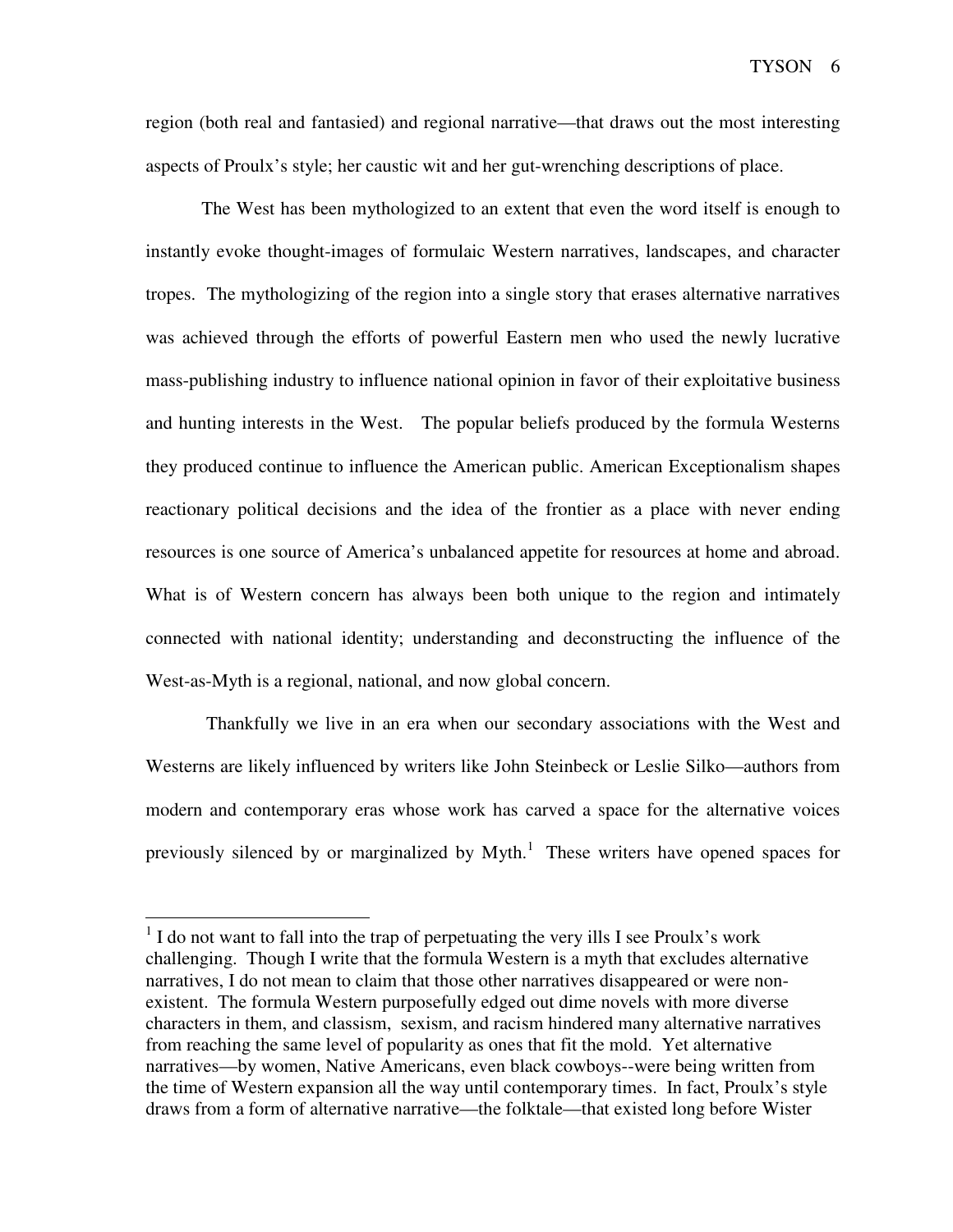more people to consider, as Haslam would say, Wests instead of The West, and, in turn, Western literature as a dynamic genre rather than something limited to the antiquated formula Western. This thesis will examine how Annie Proulx's Wyoming Stories interact dynamically with the mythological West in order to create a West inclusive of a myriad of perspectives that destabilizes the set parameters of what lived experiences are authentically Western.

 In an interview with the *Los Angeles Times*, Proulx said that *Close Range* was "a backhand swipe at the mythology of the West—the old beliefs" (LA Times). That metaphor cheekily describes the way in which all of her collections engage with the myth of the American West; like a backhand, her stories are a critique, a reaction, an alternative narrative that goes against preconceived notions of what stories of the West deserve being told. Yet a backhand slap is also personal, intimate, and passionate; Proulx's work closely engages with myth's influence in the lives of her characters and in her narrative. Her work shows how altering a myth is, in a way, an acknowledgement of its power.

 This thesis strives to explore how Proulx's Wyoming Stories open up when viewed as Western regional texts. This introductory section is split into two main parts: 1) the Myth of the West's characteristics are defined and they are linked to the creation of the formula Western, and 2) the definitions of regional (specifically Western) texts, Naturalism, and folk narratives are related to Proulx's challenge to West-as-Myth. After that the thesis is comprised of four main sections, each of which refers to a specific Western theme in her

 $\overline{a}$ 

picked up a pen. The persistence of these narratives even though they do not conform to myth could be testament to the inherent flaws in myth's power, a testament to the power of lived experience to push against erasure—the impossibility of complete erasure even after the tools of genocide, territorial conquest, and manipulation of the publishing industry are utilized.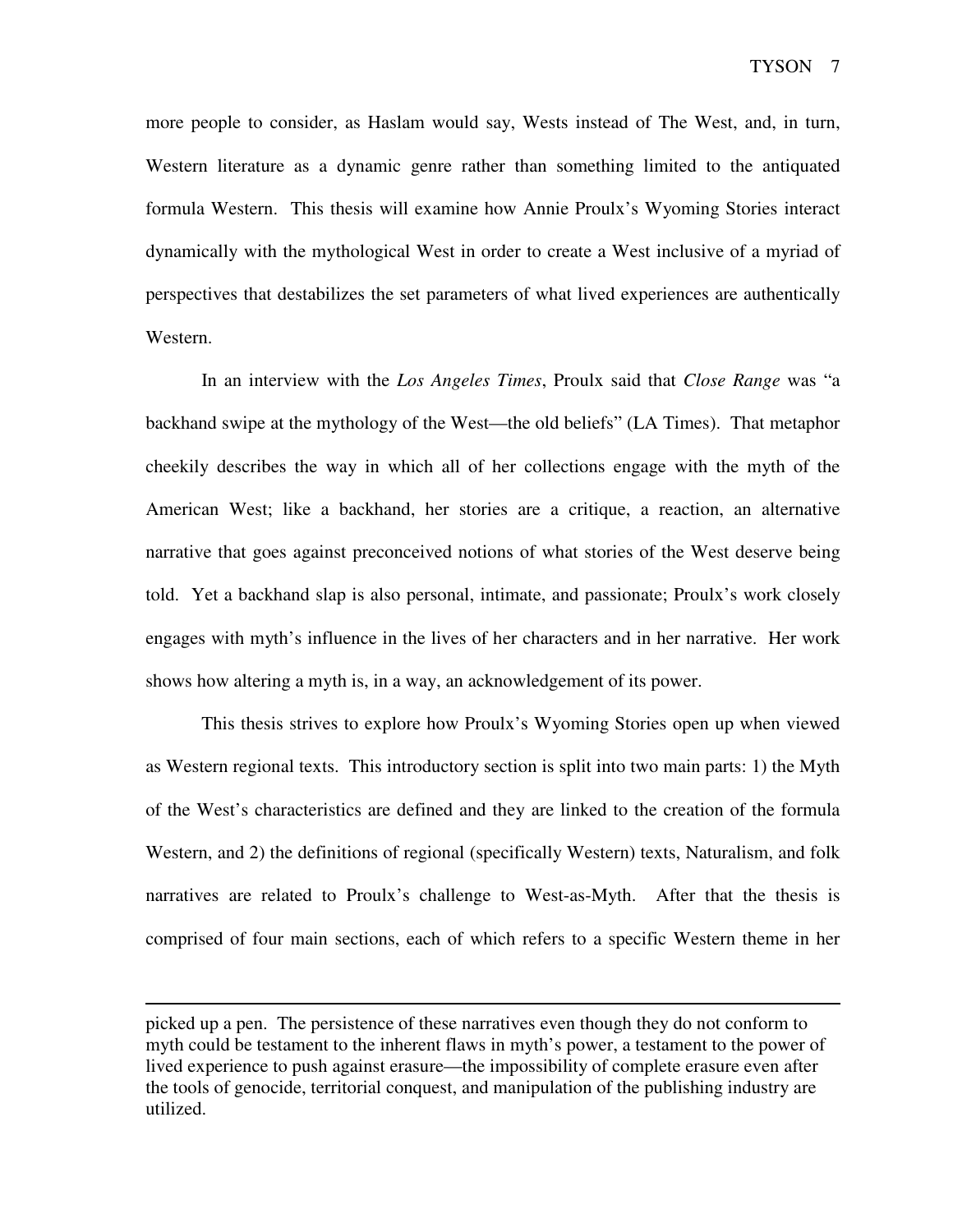works and how her reworking of the theme pushes against Myth in a playful way. The first two sections are Place and Time; the others are Totem and Folk Humor. The first pairing compares and contrasts Proulx's created temporal and physical Wyoming to the time-space of the mythical West. The second pairing deals with the ways in which Proulx's utilization of folk devices critiques the imposed, faux-folk narrative of the formula Western.

#### **What is Myth?**

The terms 'myth' and 'symbol' occur so often in the following pages that the reader deserves some warning about them. --Henry Nash Smith *Virgin Land* 

Smith began the first thorough exploration of what he called "The American West as Symbol and Myth" with those words, and nearly 60 years later I feel the same need to brace my reader. Perhaps she is already annoyed and thinking angrily at me: 'Define your terms!' I will do my best in the following section to explain to the reader what 'myth' will mean within the context of the paper and why it is an essential component of my argument about Proulx's short story collections.

The definition Nash gives is sound: he describes myth as "collective representations" "exist(ing) on a different plane" from "empirical fact," a "construction that fuses concept and emotion into an image" (Nash, v). He identifies the 'collective' nature of myths; they gain their power because the 'construction' or 'representation' is communal. Narratives only reach the level of myth when a group of people believes that that 'construction' as the true narrative—when the representation's importance supersedes reality.

I'm interested in Nash placing myth on "a different plane" from "fact." Myths draw their power from a phenomenon not unlike collective delusion, which does not rely on any objective, real foundation. It was the examinations of myths through the lens of post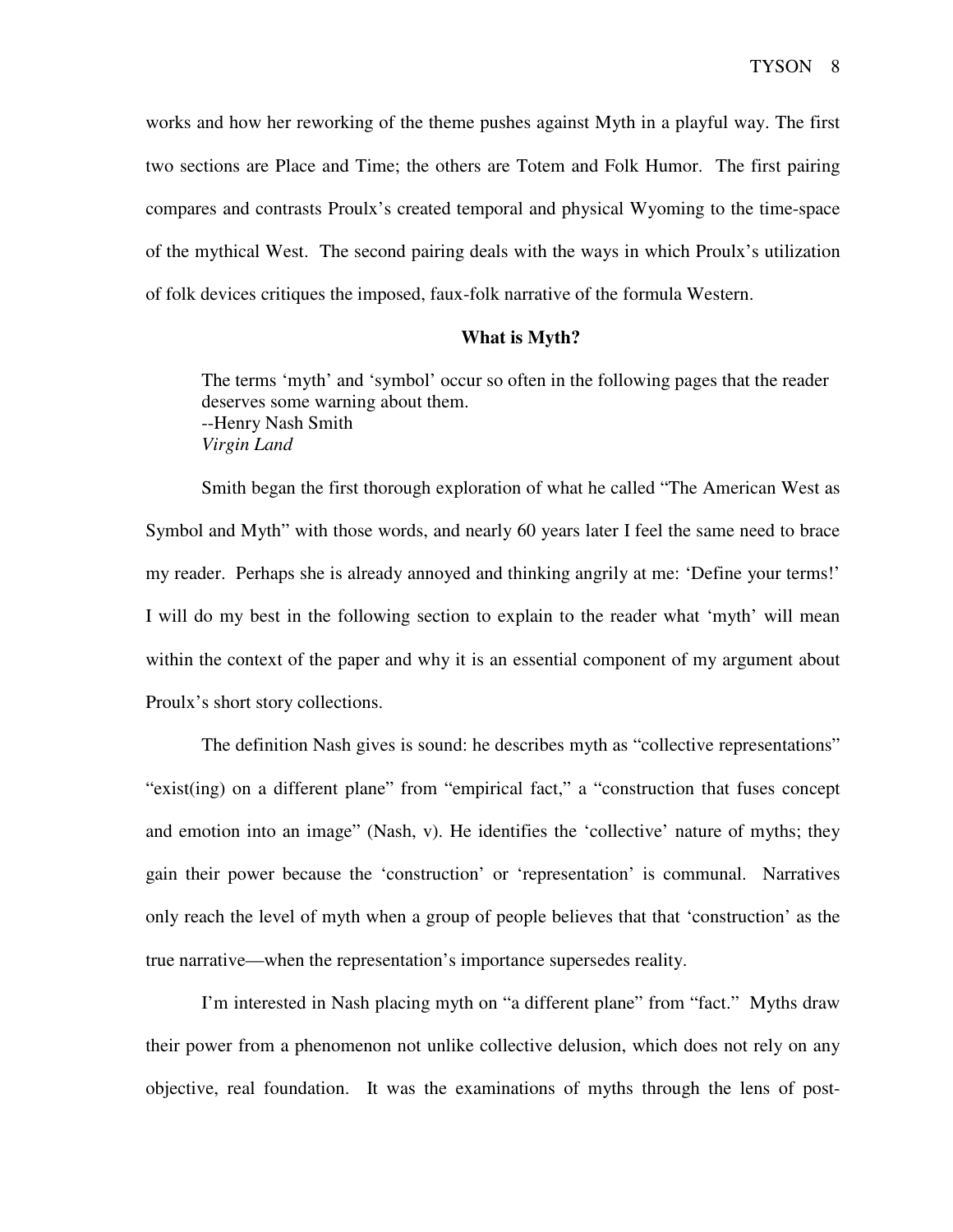modernism that spawned the theory that post-modern existence was a simulacrum—that simulation *has become* reality.<sup>2</sup> Myths are separate in some ways from fact but they, through their influence on our collective beliefs, actually affect how we live in a real, felt, day-to-day way. For example, though Ennis' very existence as a gay man challenges the trope of the straight cowboy as the definition of Western masculinity, beliefs surrounding the trope nevertheless limit the possibilities he can see for his own life, and cause physical harm to befall his neighbor and his partner. The theory o simulacrum identifies something Proulx acknowledges in her work; myth is inescapable. One cannot live outside of the influence of myth. Proulx's critique of myth comes from within, a disruption rather than (what would be a failed attempt at) a complete deconstruction or elimination.

Myths are exclusionary in essence; they gain influence by being *the* accepted imagining of something, which directly or indirectly means that alternative narratives must be denied, ignored, or erased in order to make way for the single narrative. A myth is as much an act of imagination and creation as it is of conscious or unconscious suppression of other stories. Belief in the post-modern idea of the simulacrum is dangerous in the sense that equating simulation with reality is not a neutral designation. It brushes over how myths actively suppress alternative narratives and how lived experiences can challenge the collective delusion. Perhaps most important to keep in mind is that since the communal imagination controls the myth, control of the imagination is control of the myth. From that perspective, a writer does have a form of power against myth, and stories that have been hidden have a chance to worm their way to the light. Extending the post-modern condition

-

 $2$  These ideas (and the specific meanings of simulacra) are those of Jean Baudrillard, who in his essay "Simulacra and Simulations" argues that postmodern existence is "hyperreal," in which simulated reality proceeds reality itself. (Baudrillard, 365, 366)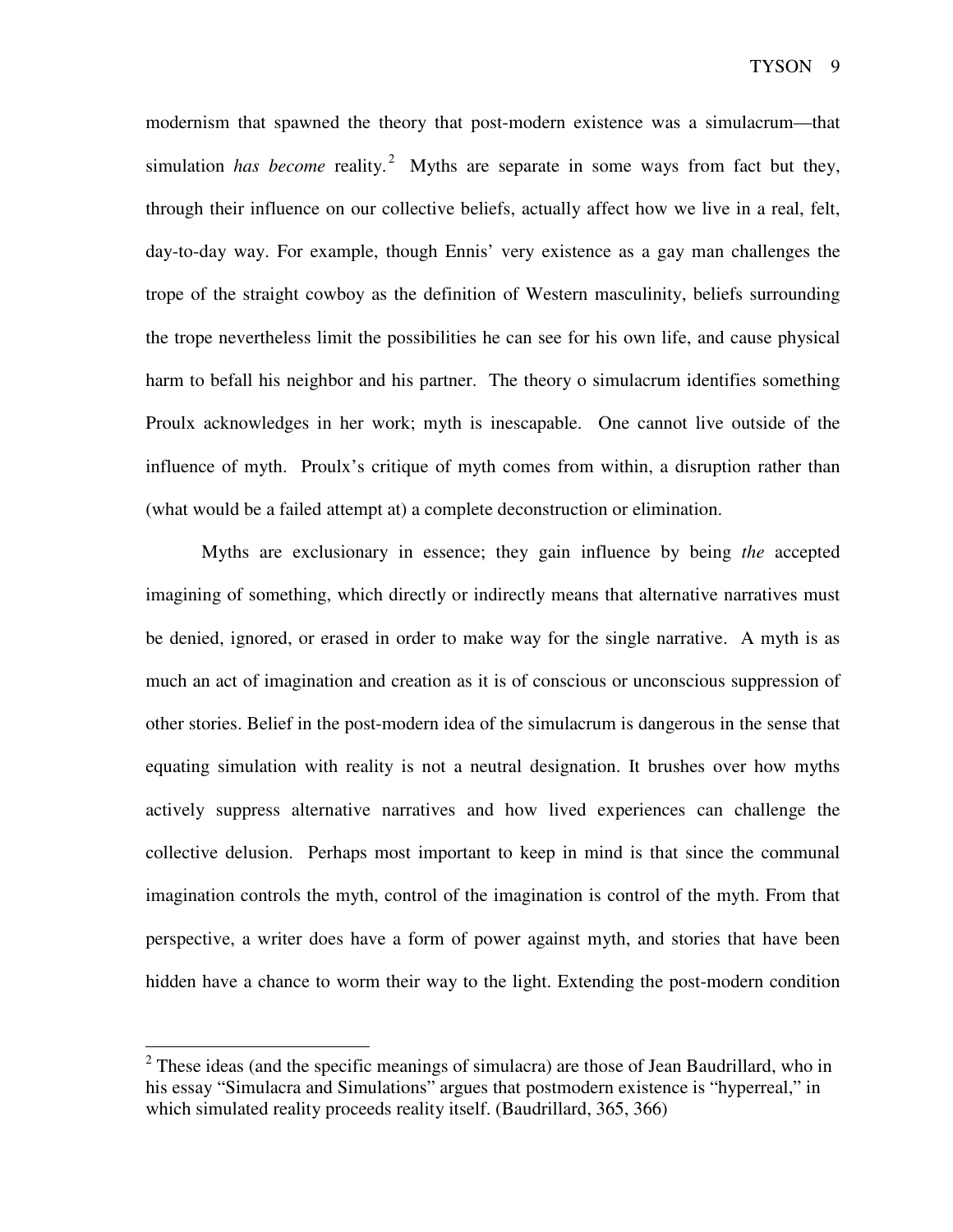to the entire world is still an impossible feat even of the imagination; racial, class, and gendered differences have a way of engendering communities that, in very existence, challenge myth's supremacy and singularity. As Alex Hunt wrote:

[Proulx's] readers are forcefully reminded that regions and places remain real, distinct, different---and ultimately, that the distinctions and differences are worth fighting for. In Proulx's fiction, weather, landscape, history, and local economy remain vital, factual signposts within a fictional representation. As such, her writing is also a critique of postmodern culture. (Hunt, 1)

The simulacrum of postmodern culture is undermined by Proulx's narratives that not only show but also 'forcefully remind' us that the regional exists, that the marginal communities blanketed over by the simulation of West-as-Myth exist in spite of it.

A writer writing at the same time as Nash but approaching literature from a different angle offers a more clinical understanding of myth. Roland Barthes explained in his *Mythologie*s how linguistics helps us understand the idea of myth. A myth as Barthes explains it is the ultimate "sign" (sign as defined in linguistic terms as being a combination of signifier and signified) in a "second-order semiological system" (Barthes, 81). Hundreds upon thousands of signs become signifiers of other signs leading up to the ultimate sign (and simultaneous signification) of the myth. So in myth, things that used to be signs in themselves actually signify the myth. Barthes' understanding of myth will help us understand how myths, unlike other concepts, not only have connotations and associations, but also *baggage*. The signifiers of the myth include everything that signifies the myth (e.g. Cowboy signifies the West). So, studying an aspect of the myth helps one understand the entire concept.

Going forward we must agree on our own understanding of myth: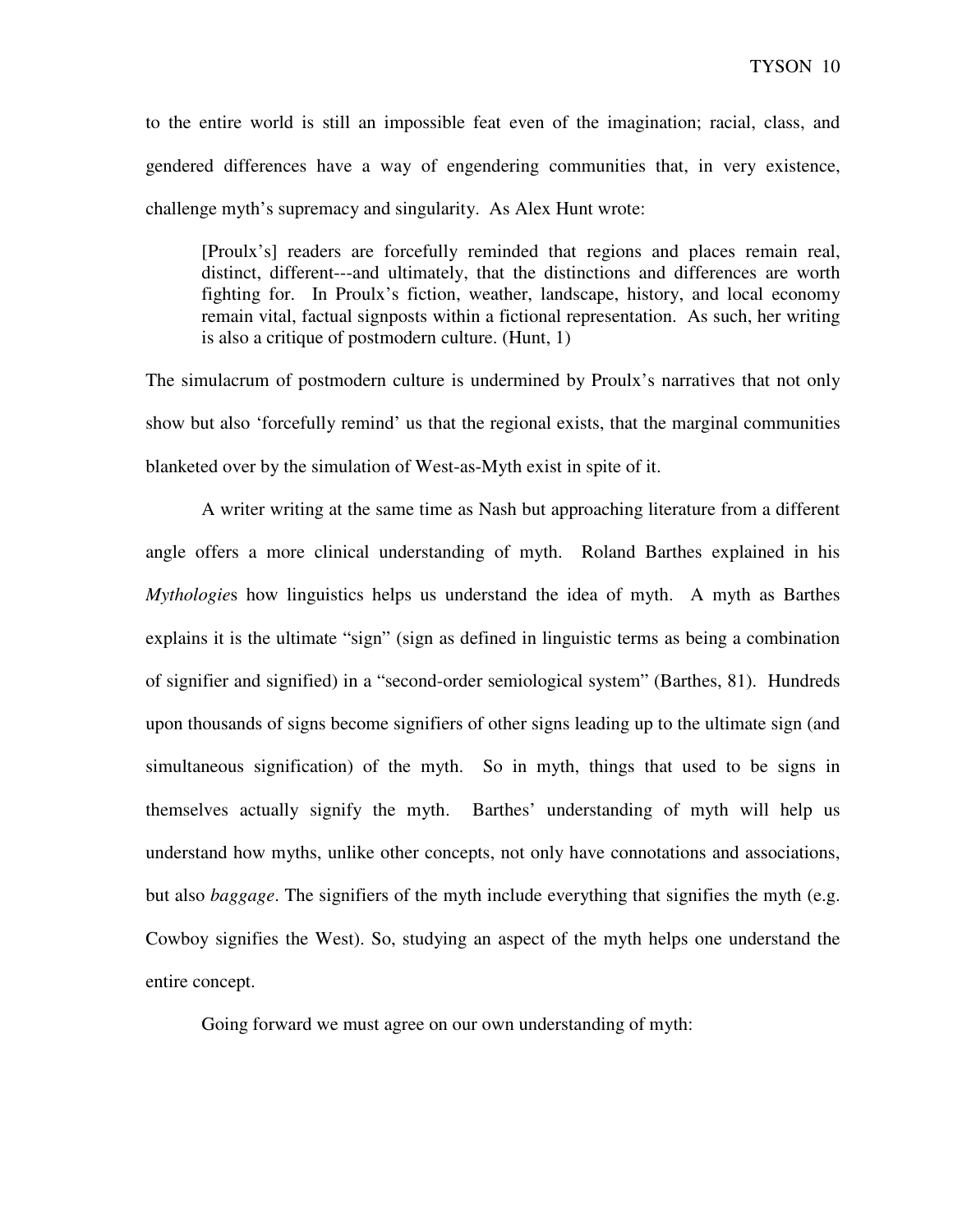A myth is a communal imagining that supersedes reality and yet influences it. By being communal and imagined, the myth dictates what does and does not belong in a story—thereby excluding alternative narratives. Understanding the signifiers of the myth will help us understand the myth as a whole.

 Proulx's tactics that challenge myth include 1) voicing alternative narratives, 2) exploring the places where society is negatively affected by myth and also where it organically challenges it, and 3) playfully reconstituting or mocking signifiers of the myth. Her approach recognizes the undeniable influence of myth on narratives and lives while also acknowledging the ways in which an insider's perspective can actually begin to unravel the foundation of the myth.

 In "The Novelist and His Background" Vardis Fisher wrote the following to redeem Faulkner and Wolfe as challengers of Myth: "All myth is a product of the folk mind...but an effort to perceive in what way myth shapes and determines life today is quite different from creating myth itself" (Fisher, 60). This quote relates in some ways to Proulx. Myth does rely on the folk mind—that communal imagination—in order to be effective. An interest in the West-as-Myth is an interest in the predisposition every American brings (even the writer herself) to a book that holds a Western tale. We might want our expectations filled or dashed, but nevertheless we have expectations. Fisher claims that the author is not a mythmaker because he/she is trying to understand the effects of myth—by extension of that statement, awareness of myth's influence and mechanisms is somehow automatically a challenge in itself. Revealing myth as an entity (as a simulation) reveals it to be a delusion, a construction—perhaps the first step in undermining a myth's claim as the sole true narrative.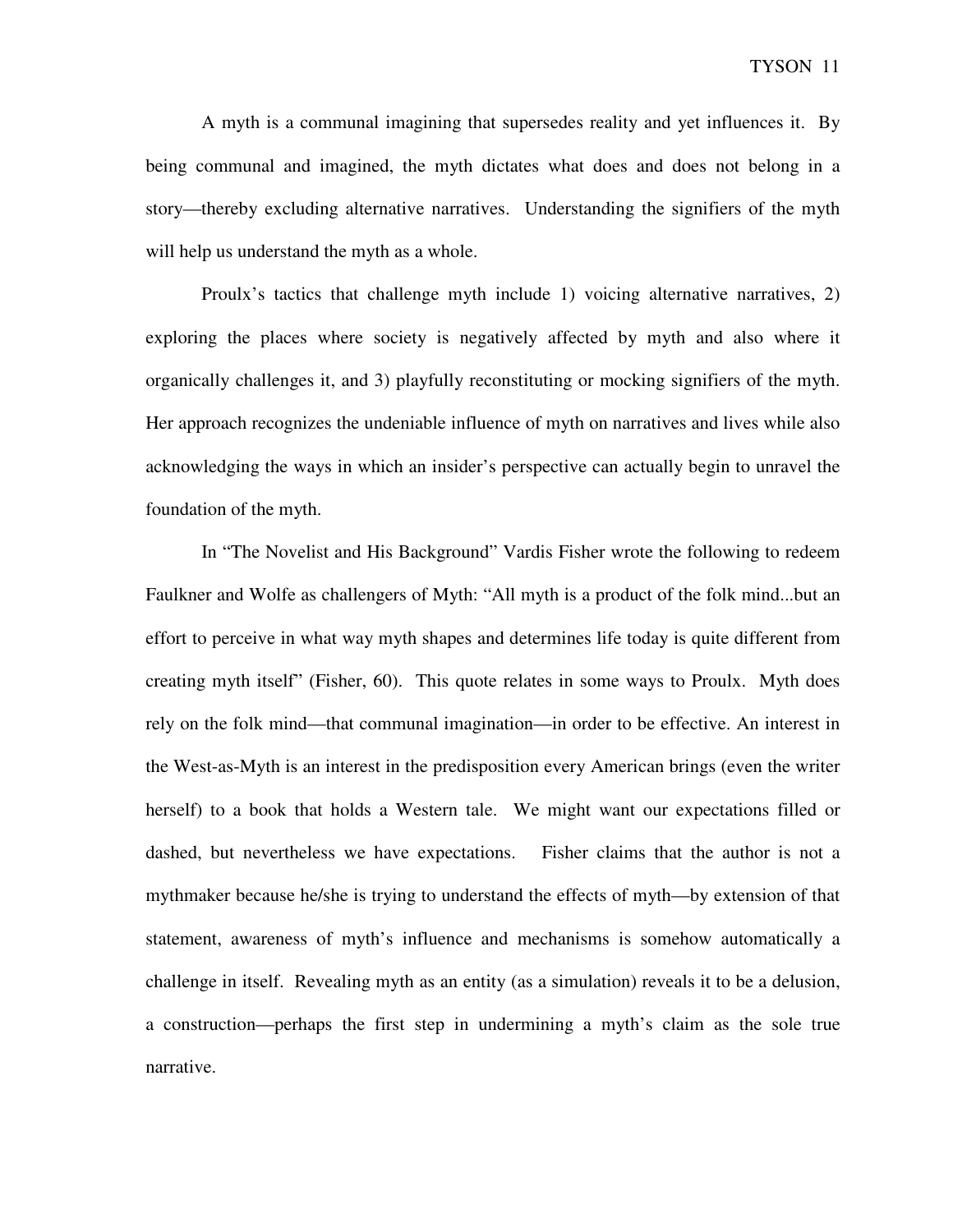However, Proulx pushes beyond perception. The way she utilizes myth, inverts it, and plays with it shows a deep understanding of 'myth' that goes beyond perception into the arena of creation—creation of her own Wyoming, a disruption in its existence to the Wyoming and West of myth. Her stories also reveal a deeper understanding of the folk mind than Fisher seems to understand. She intimately draws on the folk—on its storytelling techniques, its humor, characters recognizable as folk everymen and 'characters'-- to challenge myth. As much as the folk mind is needed for Myth to exist, in the case of Westas-Myth, the folk community (like the one she builds in Elk Tooth)—rural, impoverished, people finding humor in the everyday violence of a harsh life—stands as a natural resource of storytelling techniques that challenge the formula Western's dominance. Where the formula Western feigns popular roots, Proulx's utilization of folk techniques reveal the fauxpopulist nature of the formula Western.

#### **What is West/Western?**

Annie Proulx begins the first of her three Wyoming short story collections *Close Range* with the following epigraph:

 "Reality's never been of much use out here." --Retired Wyoming rancher

The Wyoming she creates pulls at the reader, sucking her into a stark creation. The tensions between fiction and reality are heightened in these regional stories where representation of a specific place adds essential meaning to a work. What is reality to Wyoming, the least populated state, a state in the heart of the mythologized American West and also isolated from spaces that set the standard for American culture—the urban, the high-tech, the postmodern? What is reality when the people living in the space must contend with how their lives do not fit within either level of simulated American myth—that of the West, or that of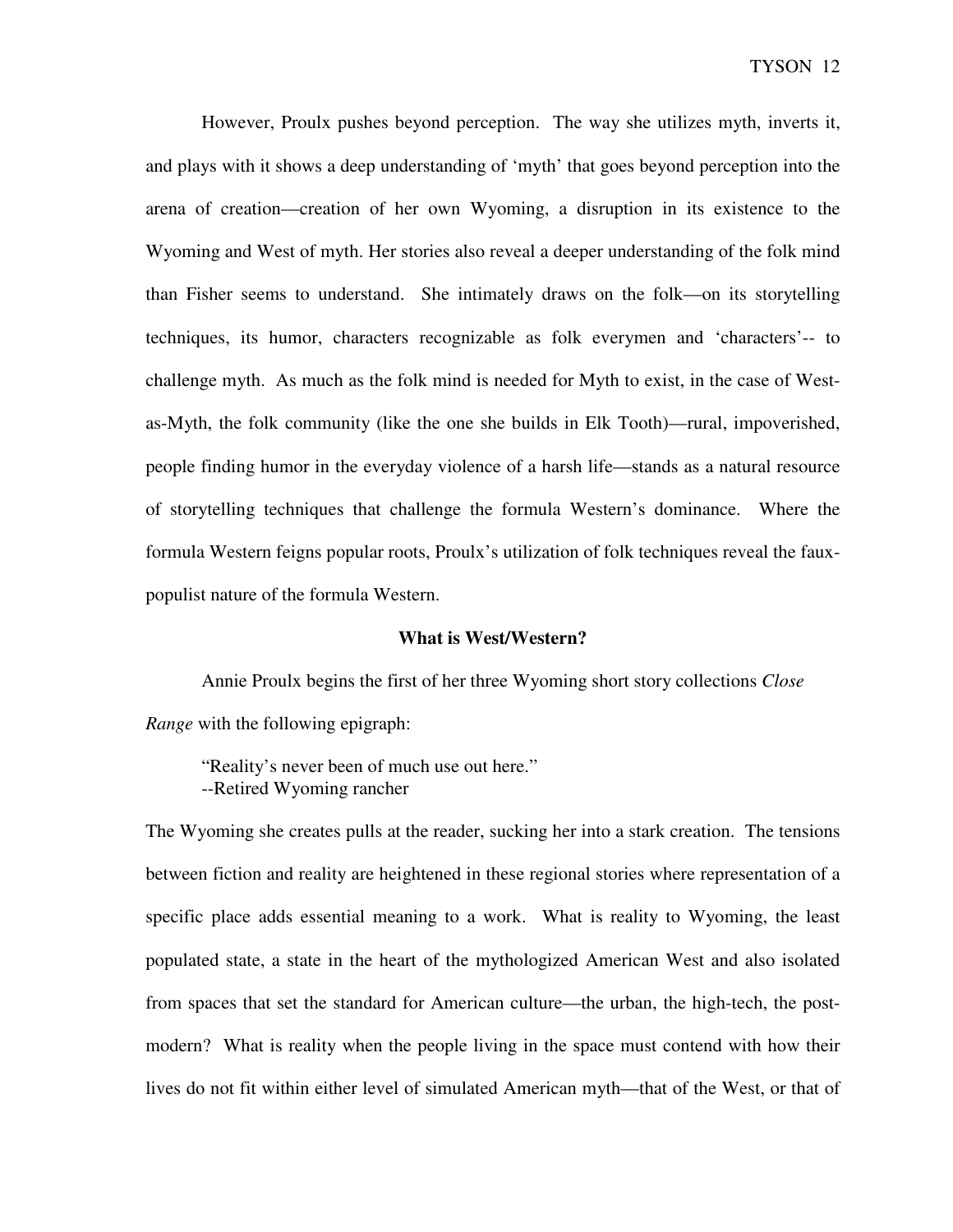what America is as a whole? What do you call the experiences of 'real' people in harsh environments if they do not fit an agreed-upon master narrative for the region? Where is the reality, there; what is authenticity? Does one simply chuck the idea of reality out the window because, in the life of a workingman, its usefulness is negligible? These questions raised by this provocative, ominous, and somewhat cheeky quotation will be explored in the examination of Proulx's works as a whole. Reality becomes hazy when it is affected by simulacra/myth and yet her stories stand in defiance of myth's limitations and prescriptions. Essentially, Proulx destabilizes the concept of myth producing reality by acknowledging the power of myth and the power of lived experiences to push back against it. It is a complex dance, and she does it laughing.

To whom the quote is attributed is also a point of interest; using a retired rancher is a claim that her piece is tied to lived experiences, a rejection of the canned myth of the West that might have been evoked by quoting a movie, another author, or a Western celebrity. Yet the rancher remains nameless, in a way what he *is* is all that needs to be said, reminiscent of what myth has done to the cowboy. Proulx's writing is slippery like this; it navigates multiple levels of critique that must be acknowledged if meaning is to be taken from her work. To say she is making statements against the mythologizing of the Western United States would be over-simplifying the tantalizing way she reveals the dual power and weakness of myth in her own stories, and how relevant those paradoxes of meaning are to the space she has created.

 The following section endeavors to outline the essential elements of the myth of the American West and the normalizing forces behind those elements. The formula Western was essential to the creation of the West-as-Myth, and will serve as the primary basis of that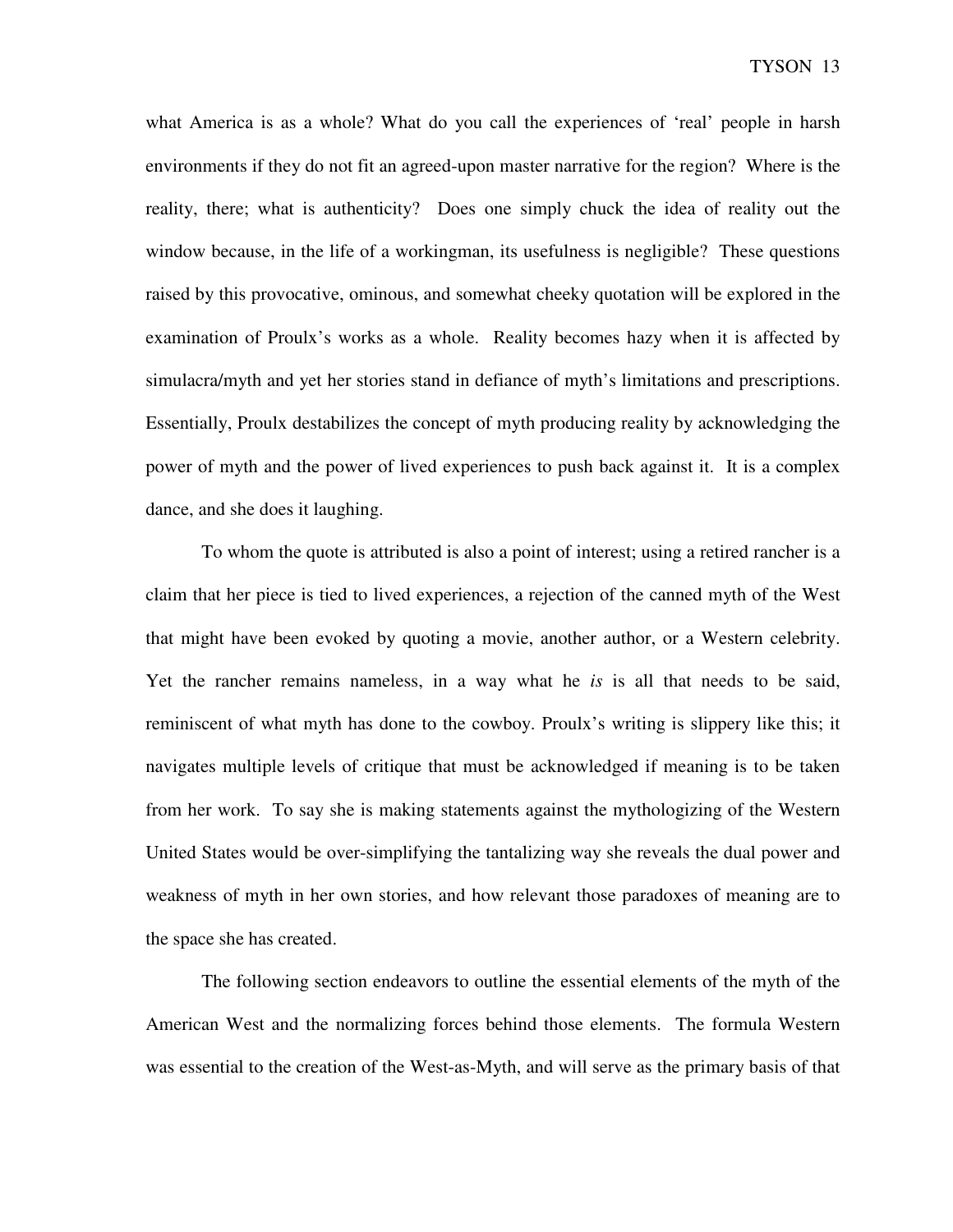which it is comprised—for a myth is at its foundation a narrative, and this thesis' interest lies in how a group of stories engages that master narrative. The components of the formula Western will be outlined, as will their imbedded mythical connotations. That move, in turn, will begin to reveal how Proulx's style (in messing with those tropes) disrupts those problematic connotations.

We must now define myth in the specific context of the West. What is the mythological Western US? Why is the myth so pervasive and embedded in American culture? And, of course, what does this myth have to do with Proulx, and how does she play with its particular configuration?

That the word 'Western' has come to signify both a region and the literature from that region (as is the case no other region in the United States) is a fun fact in the context of this thesis. Myth is above all else a narrative; the Myth of the West cannot be understood outside of a discussion of the formula Western genre—because the formula Western shaped (and continues to shape) the preconceptions Americans have about what the West is, what can and cannot be in its story. The obvious reason that the Myth of the West is such a powerful force is because its undertones of male, white, patriarchal dominance over new land were foundational to the conquest of America, were essential to the formation of a nationalistic American identity, and because they continue to justify imperial war and global resource exploitation. To refer back to the discussion of Barthes, to be communally invested in the 'baggage' of the West-as-Myth is to be content with archaic forms of racialized, gendered, environmental domination. The political and social benefits of that complacency serve those in power and are conveniently supported by the versions of Western history that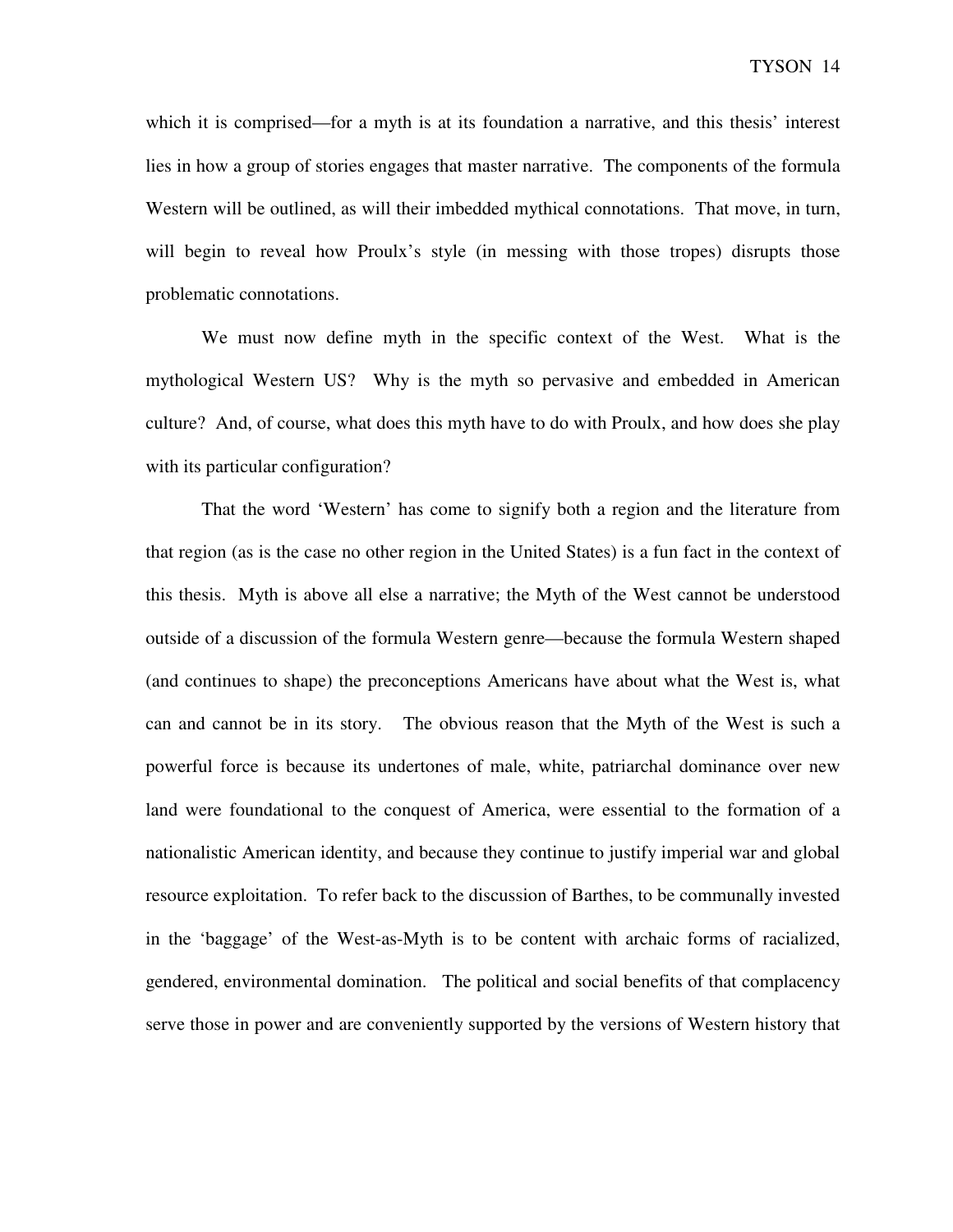cast white colonization as progress or simply erase non-white, non-masculine versions of history from the records.<sup>3</sup>

After touching on the signs of the Western myth as they are demonstrated in Frederick Jackson Turner's "Frontier Thesis," I will show how the creators of the formula Western deliberately manipulated narrative form and the mass-publishing market to disguise those elitist signs under the guise of rural, popular/ist narratives. The first step in destabilizing a myth is to dispel the idea that it arose naturally. The creation of the frontier as something to be exploited served certain powerful American interests, but the conversion of those interests into national, popular ones under the guise of 'everyman' mass-marketed fiction was a deliberate act of political, social manipulation that engendered a myth. Elite eastern businessmen passed off their concerns as universal ones, disguised a homogenous narrative as a popular one—in other words, the formula Western was the perfect myth because its exclusionary aspects were hidden from view.

Perhaps the most famous text across disciplines that reveals the West-as-Myth's shape came from a scholar whose rhetoric reveals him to lack a critical eye: Frederick Jackson Turner. His "Frontier Thesis" still stands as exemplary of the mythological connections between frontier and American identity (and their connections to racism and imperialism). Turner was of his time, a voice that is able to describe the elements of myth through genuine belief. In his "Frontier Thesis," Turner praises Westward expansion because he sees it as driving the development of a national American character: "This perennial rebirth, this fluidity of American life, this expansion Westward with its new

-

<sup>&</sup>lt;sup>3</sup> The American West: A Concise History is an excellent example of a historical text that is revisionist in nature. In order to rectify the erasures of the past, the history book takes a specifically de-colonized perspective.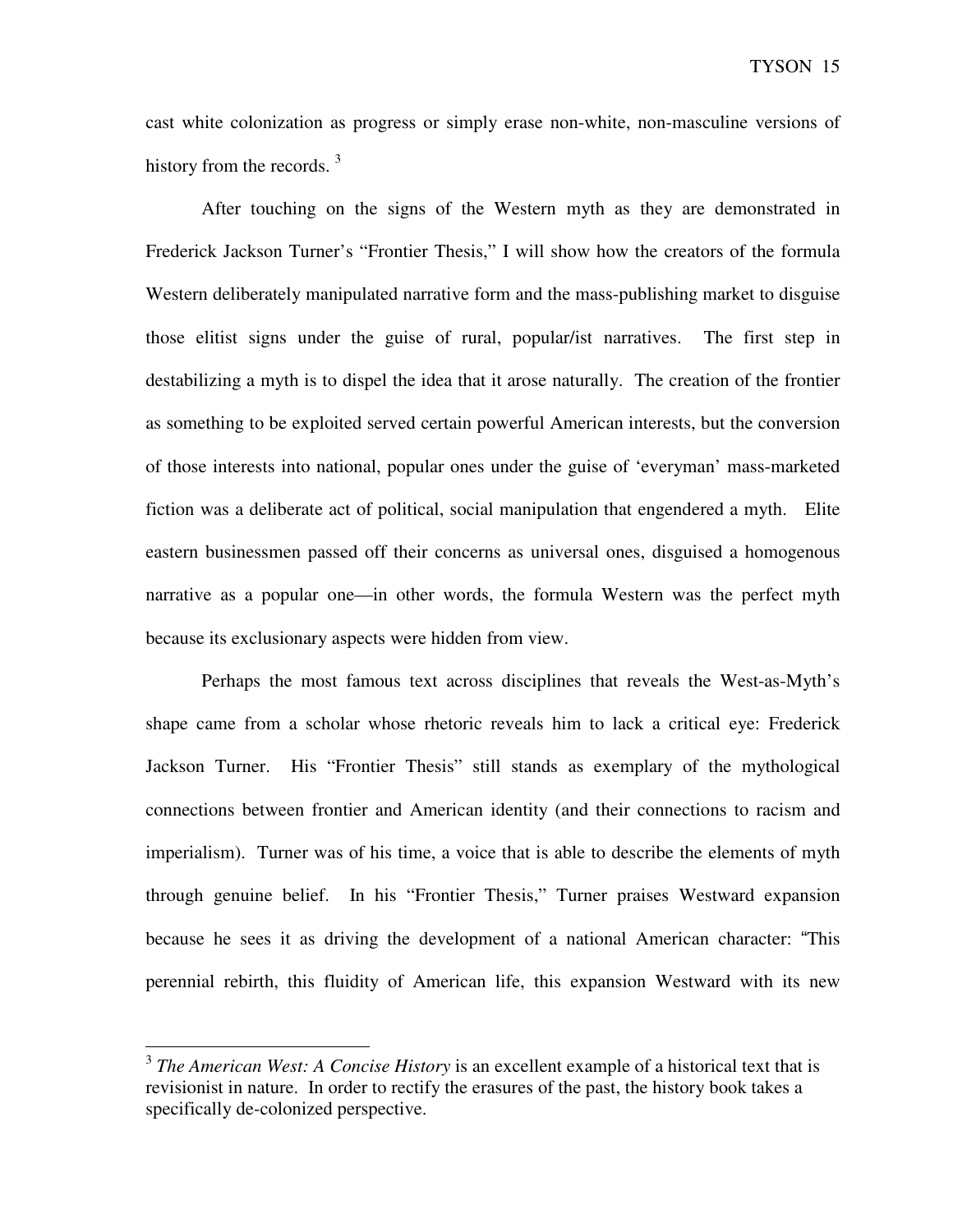opportunities, its continuous touch with the simplicity of primitive society, furnish the forces dominating American character" (Turner, 6). His thesis has been criticized along with other texts of the time for defending and glorifying imperialism under the guise of manifest destiny; he sees white interactions with native populations as a "touch," looking only at how those exchanges benefited those he saw as American. Looking at his thesis it is easy to see how the romanticization of conquest and genocide came about through the promotion of the master narrative that colonizing a tough land was the duty of real Americans because it created a rugged, democratic, national character independent of decadent Europe. Western expansion was fated because the land was there and the myth did not give the people who lived on it protagonist status—showing how myth's exclusion of alternative narratives influenced (and at the very least justified) the forcible erasure and exclusion of the same people from Western spaces.

Turner's thesis shows that though the frontier is a Western phenomenon, the ideals associated with it are integral to an understanding of America. To Turner, the frontier offered "new opportunities;" it was a place of constant regeneration in which American identity (a ruggedly masculine, dominant identity) reached fruition. Though writing in 1894, Turner claims, "the frontier is gone" (Turner, 10). He views his thesis as a retrospective of the effects of a frontier on the formative years of America. The power of the Myth of the frontier, however, with its insidious underbelly of racism and exploitation of resources, lived long after the California coast was colonized by white Americans. In fact, rhetoric of a threatened or endangered frontier/Western lifestyle is essential to the fabric of the Myth. A frontier is in its essence a transient thing, created through cyclical rhetoric of conquest and preservation in the face of threats. Nostalgia is what drove colonization of the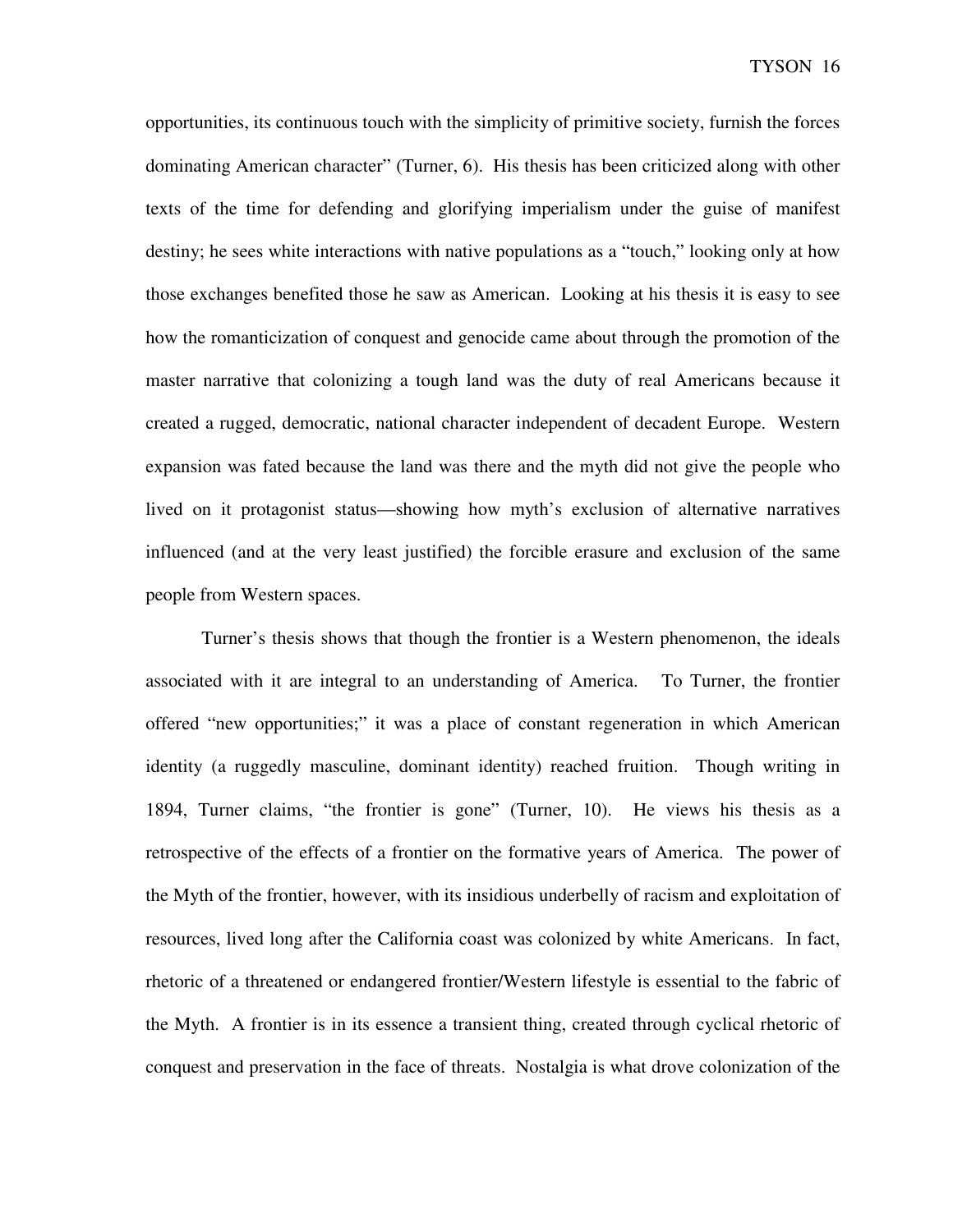continent—and the globe. The West is imagined as it is because it must always either be out of reach, in the past, or slipping away—an instability of time that encourages acts of imposing violence that supported Eastern elite capitalist interests. Proulx toys with the mythical time of the West in her creation of a temporally (nauseatingly) cyclical Wyoming.

As useful as texts like the "Frontier Thesis" or *Virgin Land* are at cataloging what shapes West-as-Myth, Christine Bond's book *The Frontier Club* gives an inside look into the deliberate creation of the tropes (signs) that comprise the West-as-Myth, therefore providing explicit information about the purpose behind the fetishization of the frontier, the cowboy, and mano-a-mano violence.

Her book reveals the strategizing between an in-group of Eastern, privileged men to use their political and social connections—and most importantly, the new mass-publishing industry—to support their hunting and cattle interests in the West. These men belonged to elite clubs (The Boone and Crockett Club and the Cheyenne Club), and they brought their ideas about exclusivity based on race, gender, and class into the formula Western they created to sell their exclusive interests to the American public. Their beliefs in specific hunting laws, the need to preserve lands, species, and certain types of appropriate businesses, and the character building, masculine paradise the West entailed came from their conviction in their superiority. Inferior forms of hunting and living such as Native American Hunting practices, or any manner of living that did not compare to their chivalric, proper code of living was considered a danger to the ideal West they wanted to preserve. The paradox of the West as paradise and zone-of-constant-threat came from their in-crowd need to claim a space for themselves and to (in narrative as in life) exclude those who were unlike them.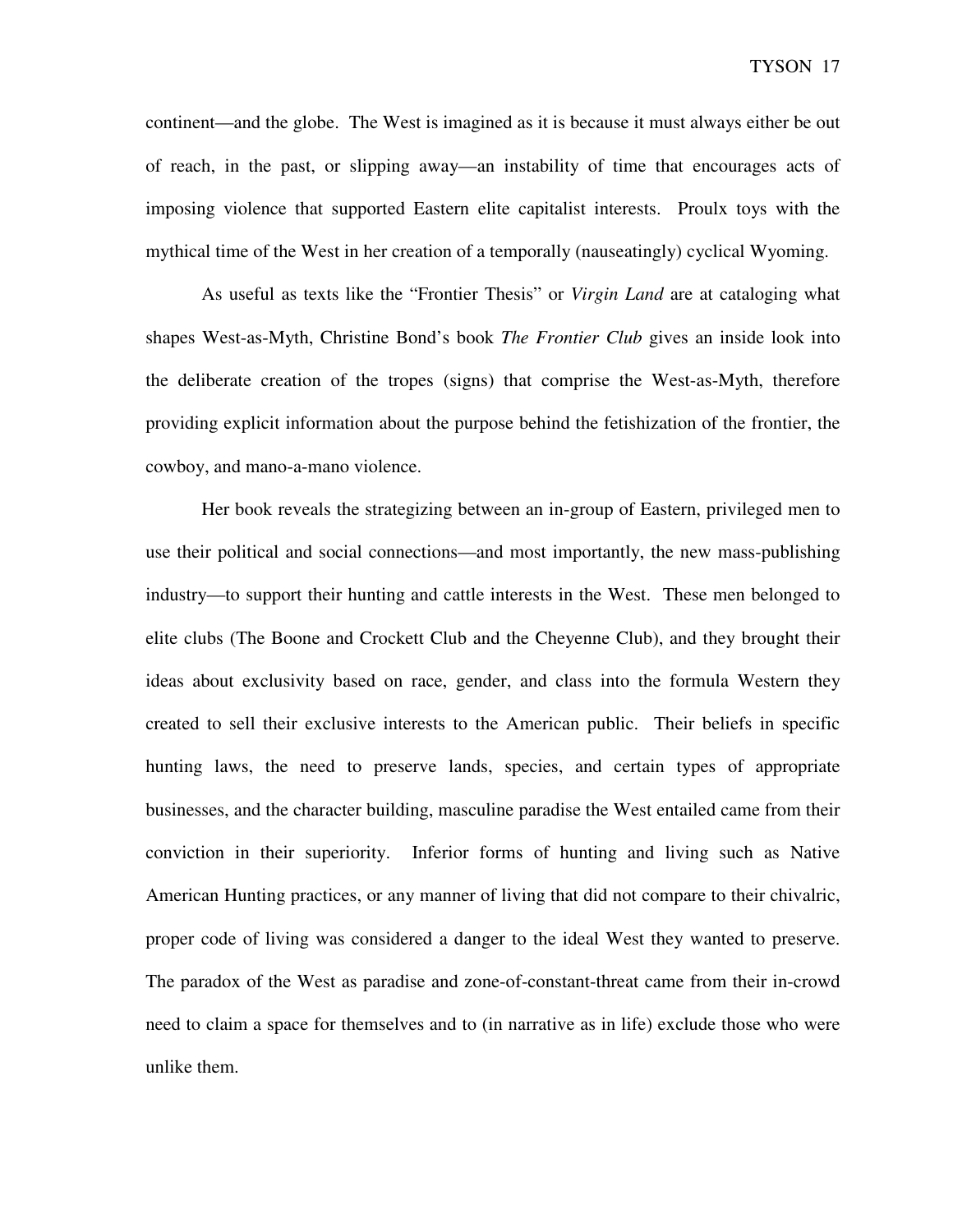This construction of the formula Western involved revising dime novel and leatherstocking tropes already in existence, as well as historical accounts. These revisions were most notoriously the exclusions of diverse voices, limiting of female voices, and the imposition of upper class values and manners into the Western environment. Under the guise of creating popular, folk American literature: "These men popularized a version of the West which furthered their own cultural, political, and financial interests while violently excluding less powerful groups. This power play happened in print" (Bold, xvii). This 'power play' lies in its disguise; the tone "effect(s) homogeneity," "a cultural elite violently protecting its privilege in the name of democracy" (Bold, 236). The guise of "democracy" and "homogeneity" makes their stories become a myth and it intentionally disguises their more sinister purposes. Though formula Westerns appear 'popular,' at their very origins they served elite, capitalist, imperialist, patriarchal goals. As the formula Western became the dominant representation of the West, the cowboy, with upper class manners and a hidden interest in supporting big cattle interests disguised as honor or the code of the West became the symbol of American masculinity. He replaced characters from dime novels and leatherstocking novels who were true representatives of the lower class in terms of manners, who used dark or raunchy humor and meted out violence directly without the veil of honor, even admitting when economics had something to do with their problems. Proulx's work can be seen as challenging the formula Western because it draws on the truly more organic forms of the Western that came before that drew inspiration from the way the actual people who lived there communicated and responded to threats and economic suffering.

Bold's exposé of the clubman's influence on the formula Western reveals how stories like Proulx's that actually draw from folk perspectives and styles of expression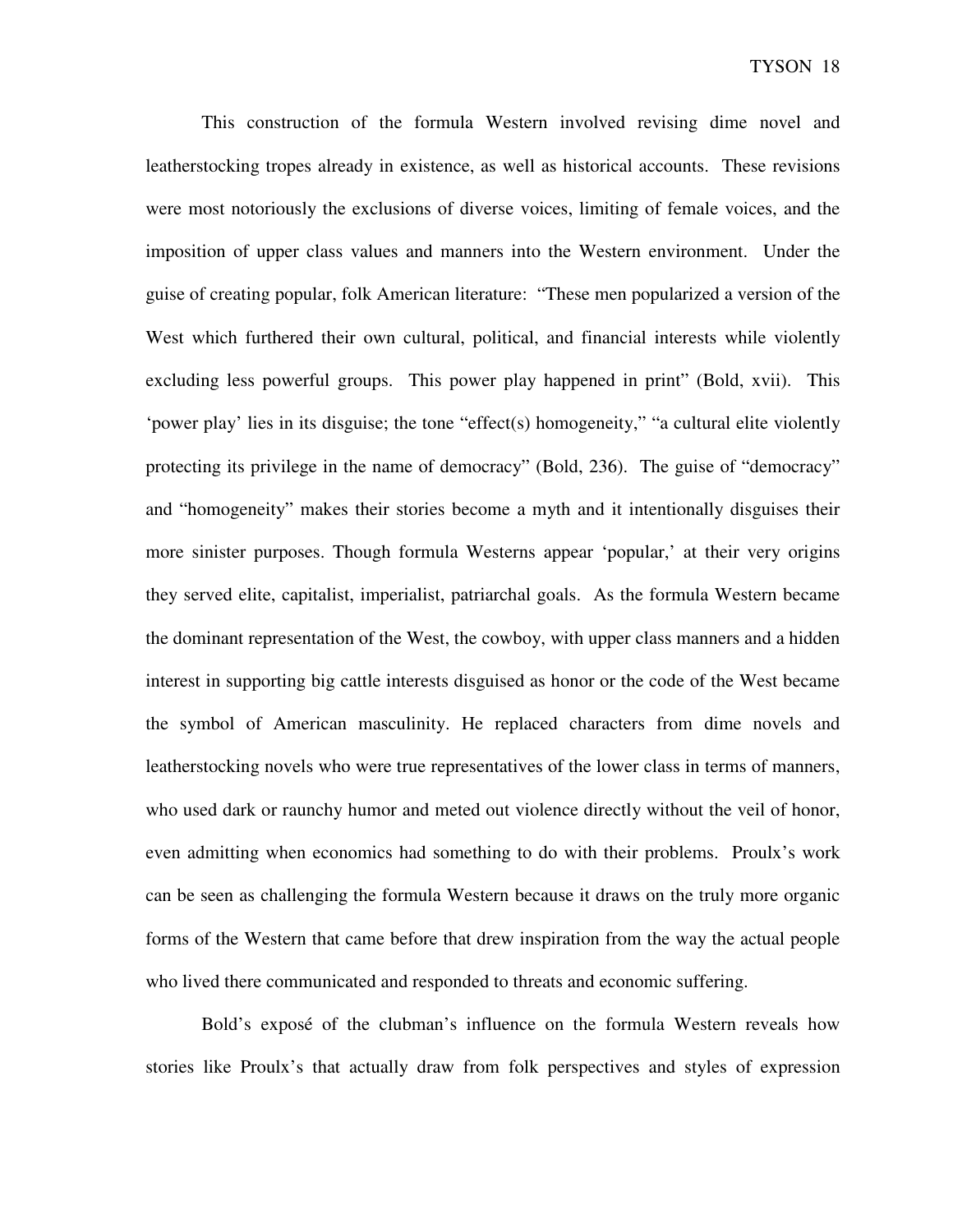automatically challenge the faux-populist Western genre. Bold describes how the clubmen created a Myth by creating a single narrative that actively excluded alternatives:

They developed a remarkably consistent voice, and they crystallized the western's fundamental feature: the [Eastern] tenderfoot narrator, the laconic hero, the stylized violence, the exclusive right of white [straight] men to carry the gun, and the vast, beautiful landscapes that become enclaves of whiteness, emptied out of women and threatened by savage forces. [my additions] (Bold, 3)

 Dime novels and leatherstocking tales included more women and people of color and their protagonists were also more 'folk.' In clubmen revisions, people of color were blatantly erased or villainized, and women's voices were erased because they always conceded to the opinions of the hero in the end. Interestingly, another component of these formula Westerns is the Eastern tenderfoot narrator, an outsider who translates the Western culture for the audience—a move that suggests the audience and the narrator are looking in on the West, rather than being part of it. Proulx's narrative voice often draws on colloquial speech patterns of her characters and uses oral storytelling techniques, placing her narrator far from the tenderfoot of the formula Western and in a more truly 'regional,' equal-to-the-characters position.

The most blatant example of how the formula Western excludes and revises in order to create an exclusionary master narrative is arguably the first formula Western: Owen Wister's *The Virginian*. It was written about the Johnson County War in 1892 (in Wyoming! Isn't it fitting that the first example of the mythical narrative Proulx is combatting is inspired by events in the state she writes about?). The war was one of many at the time between big cattle companies and small homesteaders or squatters. But this war is a shockingly hilarious example of how power can write even the most embarrassing event to suit their needs. The war pitted fifty vigilantes hired by the big cattle company against two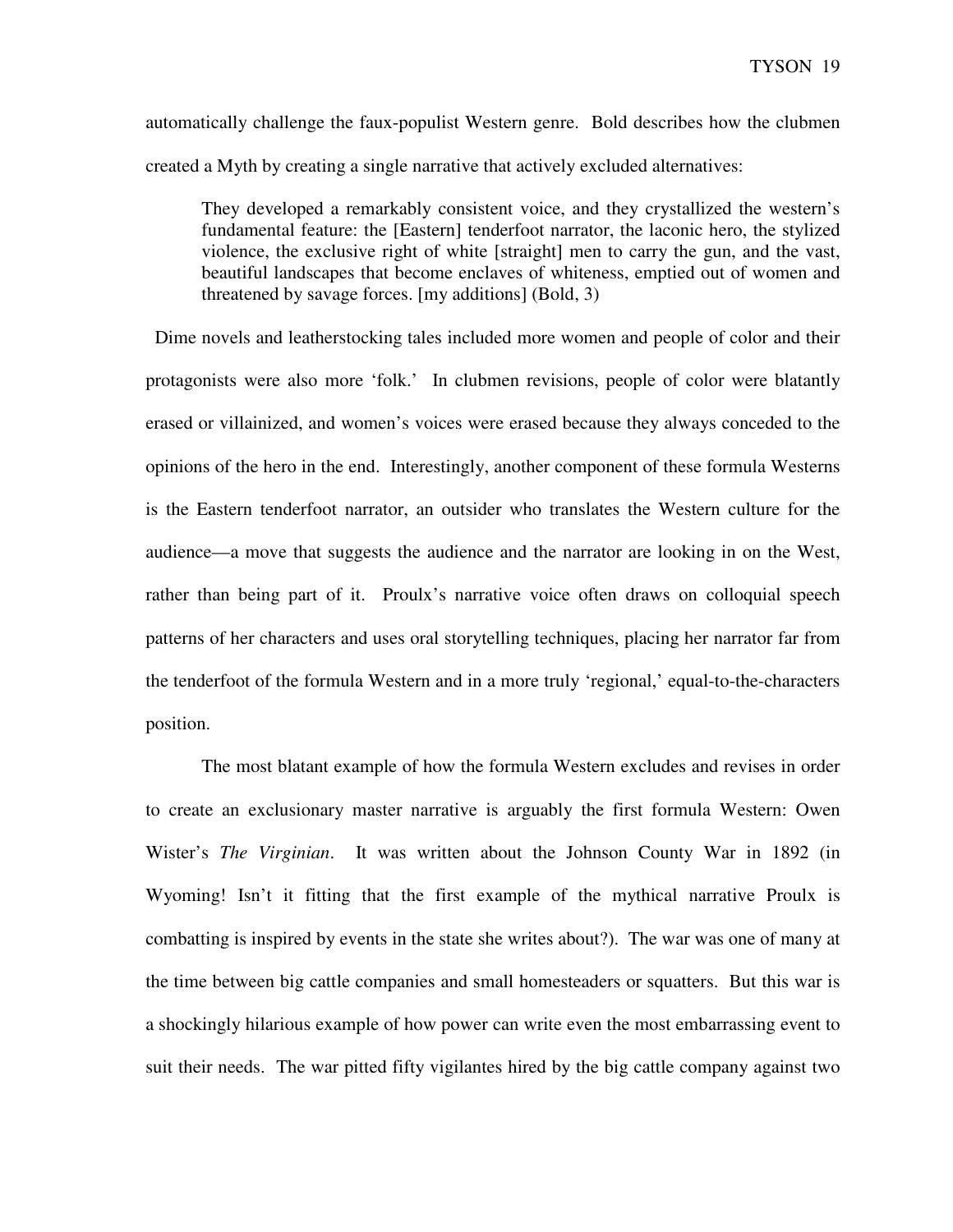men. Laughably, the men held off the veritable army of men for two entire days—but the comedy ends on a dark note when the vigilantes mete out their justice in the form of lynching. Yet instead of a comedy about unsuccessful overkill, the Owen Wister manipulated the players in the war, their motivations, and the action, endearing the nation to the big Eastern cattle companies, justifying their inept display of force against the nowdemonized small-scale 'cattle rustlers.'

When Wister wrote *The Virginian* about the war, the fifty vigilantes became a single cowboy, ruled by a sense of honor that both the town judge and his pacifistic girlfriend eventually buy into. The two squatters becomes Trampas, a foul-mouthed Mexican. The black troops that fought in the war were erased. The connection between hunting and cattle interests are made in the infamous showdown shootout that became canon in the formula Western—reminiscent of the proper hunting style the clubmen wanted to preserve that they felt was threatened by native and subsistence hunters who used different tactics. Above all *The Virginian* shows how the formula Western turned violence into a sign that signified valor disguising its motives: "the cowboy's heroism is proven through one violent act of exclusion after another, presented sometimes as comical, at other times tragic, but always necessary" (Bold, 9). What motivates masculine violence and exclusion in the West is changed through Myth; cattle interests and capitalism become honor and necessity. The act of mythologizing disguises Eastern oppression in the Western sphere, lynch-mob justice, and exploitative capitalism, and the cowboy serves as just that symbol of conflated disguise—a lynch mob becomes the lone icon of justice in a threatening world. Bold says, and the success of the formula shows, that the clubmen "knew better than anyone else in the publishing business was how to wield books as lobbying tools" (Bold, 38). The Western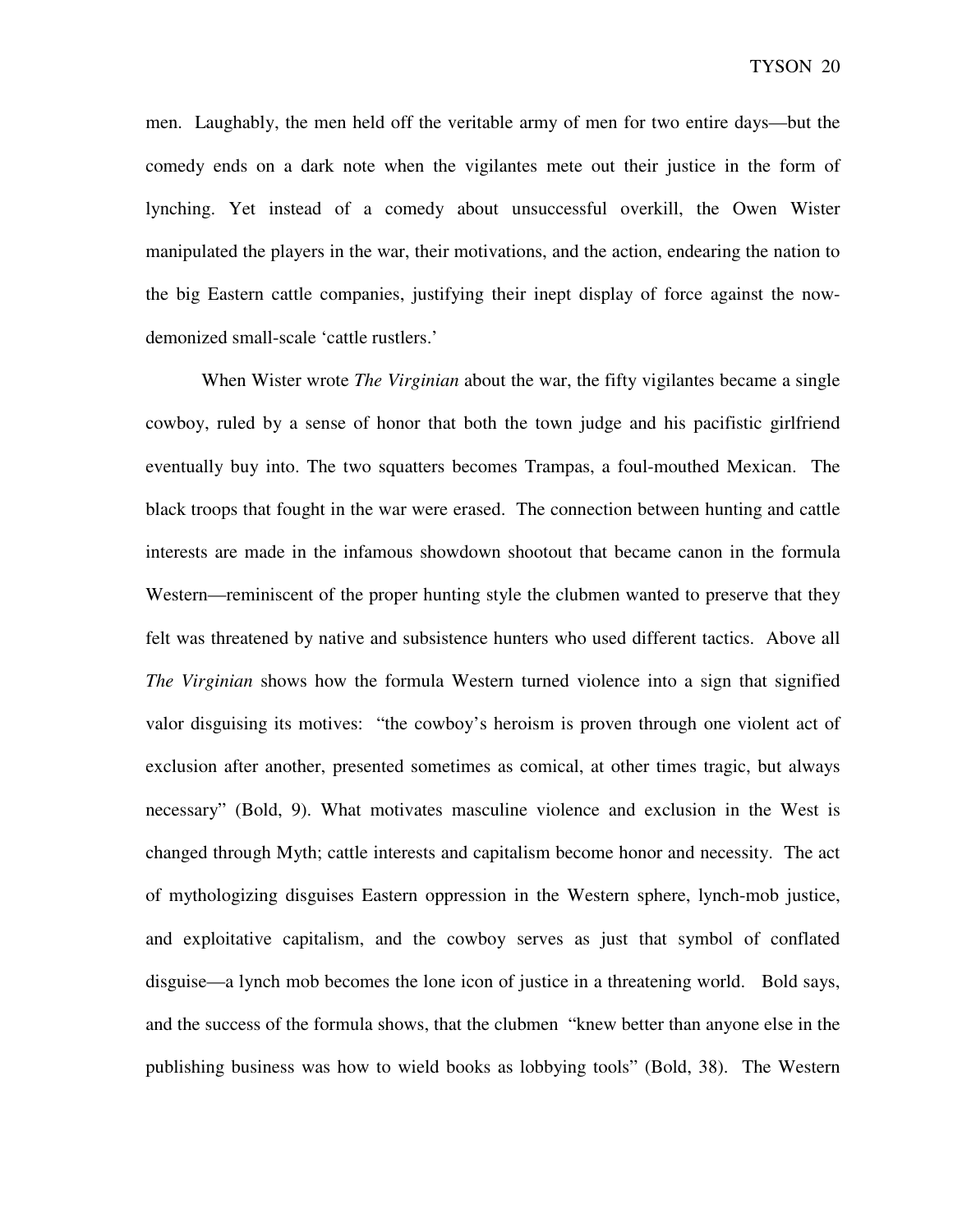myth (with the help of the clubmen's political connections) eventually seeped into laws that restricted immigration and land rights for Native Americans—exclusion and self-promotion at the mythical level now affecting lived reality. The effects of the myth in creating a collective mind about what the West should be were felt in their life time: "The cumulative rhetoric of Boone and Crockett Club books recreated, first, the American West, second, the nation, and third, an international group of nations as a network of enclaves designed to protect animal and human hierarchies" (Bold, 48). The "clubmen strategized over how best to constitute and persuade 'the people' and 'the public' to support their elitist causes," and their genius was in utilizing myth to do so, then enforcing it through political and social connections (Bold, 236).

 The trope of the lone, honorable, chivalric cowboy fighting a (racialized, anticapitalist) enemy came with the stylistic tropes of one-on-one showdown shootout, an Eastern tenderfoot interpreter-narrator, and the purposeful erasure of people of color and the minimizing of white women's voices. When Annie Proulx's collections are examined, her of-the-region narrator, gratuitous violence, dark and inappropriate humor, and stories of man v. place/economic downturn struggles disrupt the nature of the formula Western and the exclusive, hierarchal signs that signify the myth. <sup>4</sup>

<u>.</u>

<sup>4</sup> In this section I focused on *The Virginian* because it serves as an ideal stand in for the body of work produced by the men of the frontier club, men that included Theodore Roosevelt and George Grinell. This is not to say that the works published directly by those men or promoted by them are the only examples of formula Westerns. Tropes from the genre they created spawned a film industry cash cow that kept on giving. For example, the showdown shootout between two men popularized by the formula Western (as seen between Trampas and the Virginian) is a staple in Western film (as seen in *Once Upon a Time in the West* and *High Noon*, for example) and American action films (as in the scene between Darth Vader and Luke Skywalker in *The Empire Strikes Back*). As seen in the second example, these tropes, once established and glorified, have always been ripe for creative re-imagining. For example, the cowboy and his right to wield the gun became a source of laughter for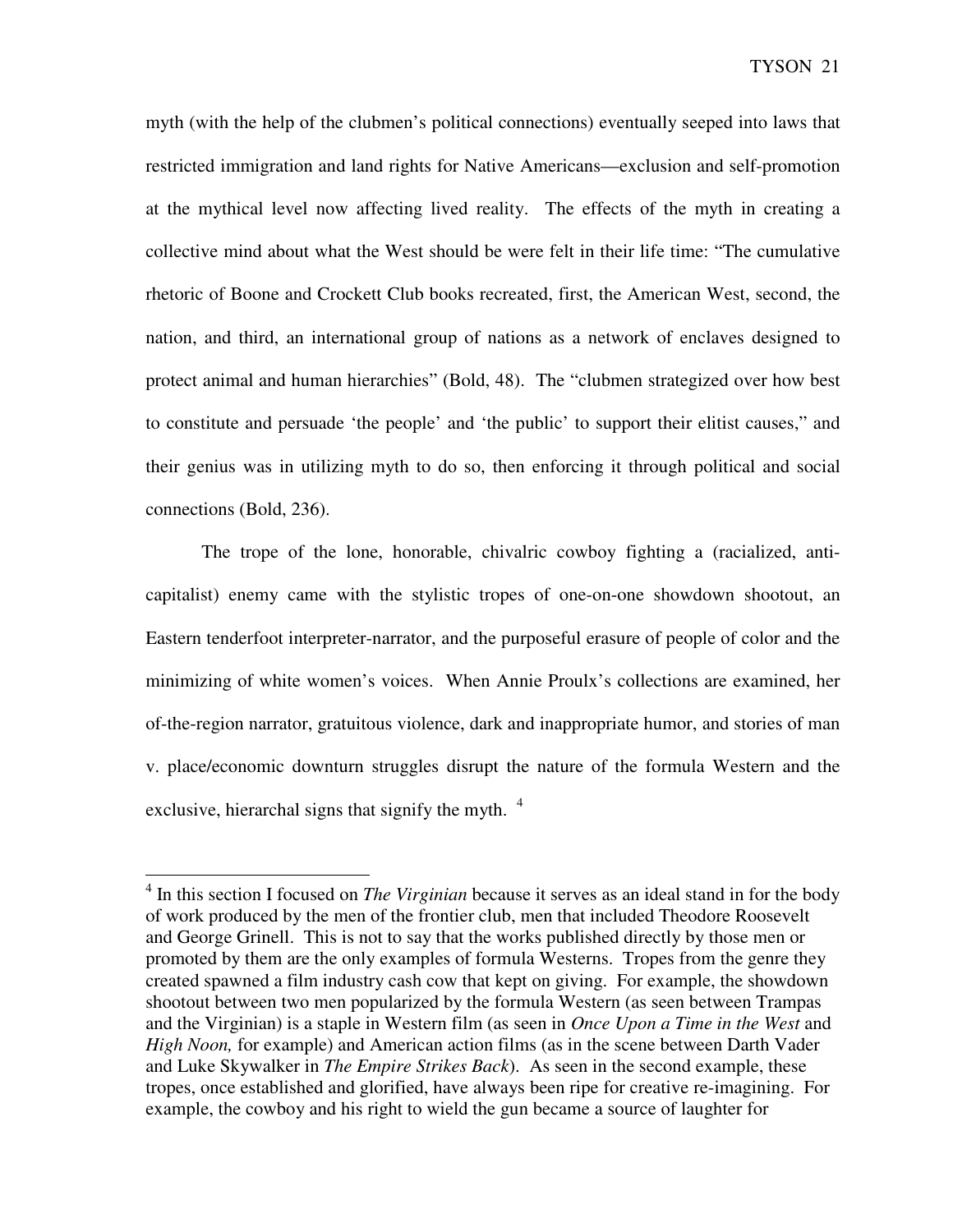#### **What is regional, anyway?**

Proulx's "Man Crawling Out of Trees" is the story of a couple who moves to Wyoming after reading an article "that named Wyoming as a state with low property taxes and no income tax at all. It seemed a safe haven as well—an unlikely target as the state's entire population could fit in a phone booth" (Bad, 106). The pair's disillusionment with the Wyoming they imagined and the one they find serves as the main conflict of the story. The cultural disconnect between their East Coast upbringing and the Wyoming small town culture eventually causes the pair to split, the wife returning home, the husband sticking it out. This story illustrates in a very simple way the need for regional stories, the need for depictions that reveal the basic lived reality of marginal spaces to those who could have been content with illusion. As seen in the case of the Fair's, they learned that learning about the regional meant learning an entire new code of living, in which fences signified a disruption to migration patterns, and a man creeping in your backyard should spurn you to his aid rather than to call the police. Telling regional stories reveals both the big and the small of the profound differences in experiences in this country, alternative narratives on the national scale.

 Before we delve into the four chapters that examine Annie Proulx's specific challenges to the formula Western, I will touch on how my categorization of her as a regionalist writer whose work includes elements of Naturalism serves as a challenge to the

 $\overline{a}$ 

American children in the Yosemite Sam character of Warner Bros. cartoons fame (Bugs Bunny an insertion of the Native American/African folk hero of the trickster). Proulx's work exists in a lineage not only of the formula Western's influence, but also of media that has played with or challenged the formula since its inception. This paper focuses specifically on Proulx's work in comparison to the formula Western; an entirely separate paper could be written about how her strategies depart from or relate to the plethora of critical responses to the formula Western over time.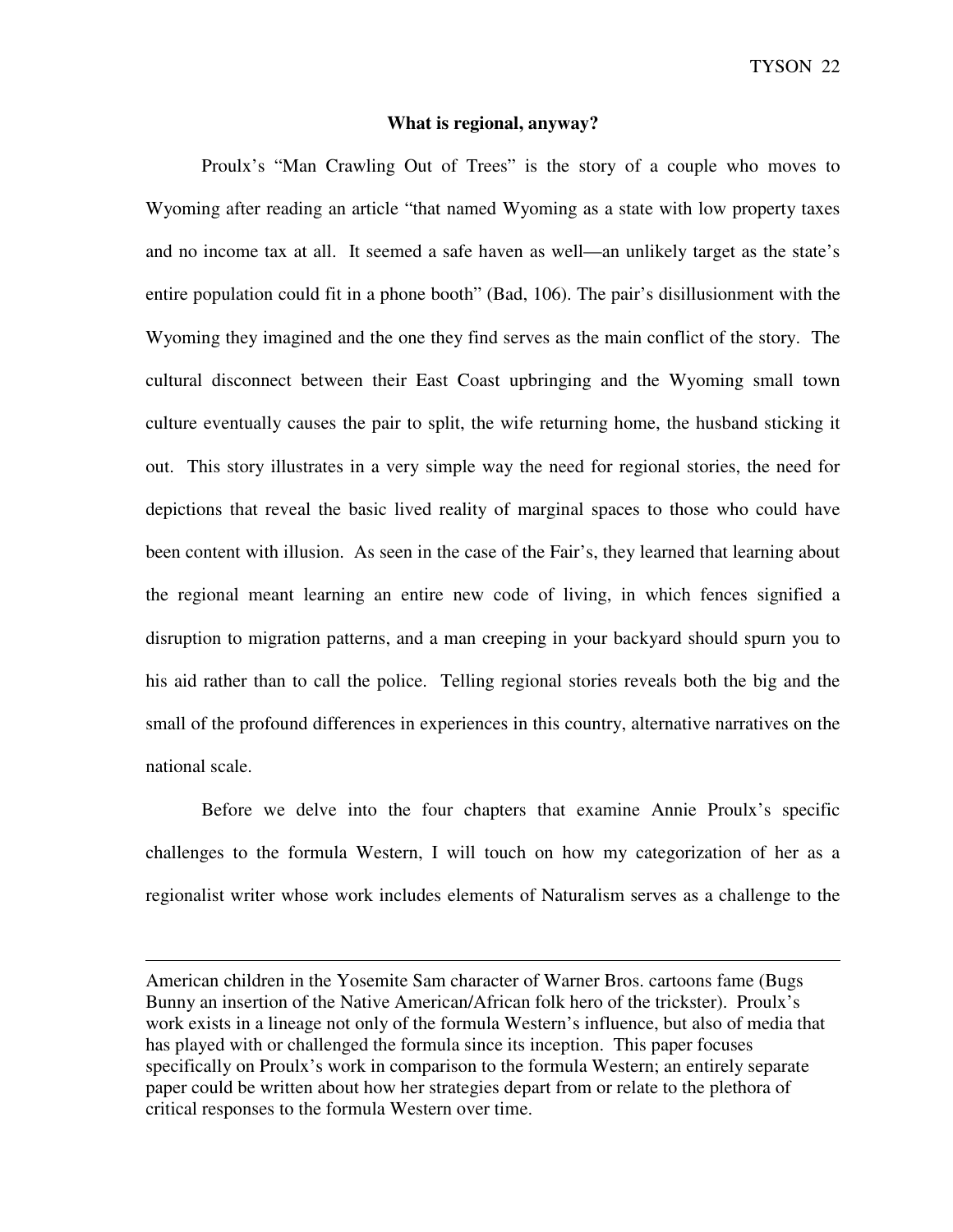formula Western in a broad sense. In defining regionalism, I will distinguish being a Western regional writer from writing (formula) Westerns. Bold's book revealed quite shockingly that formula Westerns are not (at their origin) the regional works they pass themselves off as; Eastern interests, writers, and narrators drove the creation of that genre. Nevertheless, formula Westerns, through shaping West-as-Myth, have indelibly marked the imagined space of the West, and therefore regional literature about the space must now contend with the legacy of that narrative.

 In order to open up the Myth, one must allow alternative narratives to receive the label of Western. *The Ox-Bow Incident*, though highly regarded in the literary community, was not considered Western because it did not support myth: "If a story doesn't conform to the fantasy, it can't be Western" (Haslam, 2). This is the main problem that will be confronted here; regionalism—in this case, Western regionalism—as an approach can (and essentially must) challenge that fantasy. A Western text must engage the formula, but to truly engage 'the regional,' elements of the folk that push against the signs of the formula Western will be engaged as well.

When critics appraise Proulx's work, the tendency to categorize is astounding for the contradictory opinions surrounding which label is correct. Within the critical debate about what type of Western writer she is, Proulx has been called regional, post-regional, neoregional, trans-regional, anti-western, an eco-fiction writer, a modernist, a post-modernist, and a local color writer.

In declaring her to be a regional writer, I must define what I mean by regional. My definition of regional encompasses both more and less subject matter than some may believe regional writers deserve. That, alas, is the crisis of categorization. Proulx's writing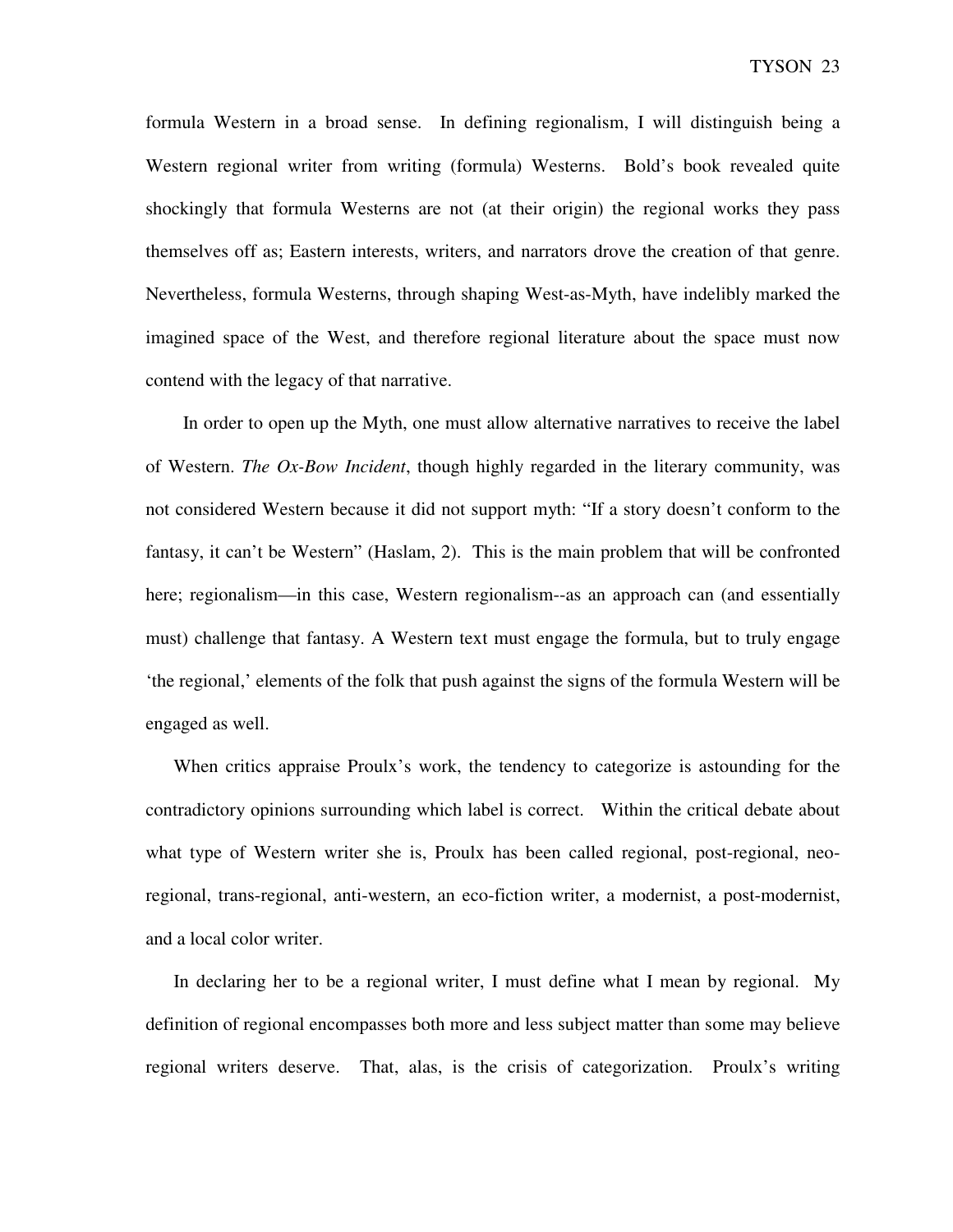generates such varying classifications from critics precisely because it resists a singular reading and, consequently, classification. The discomfort the reader feels in saying 'region' is 'now' is the destabilization that runs parallel to the destabilization Proulx causes to the other simulacra/myth of the West.

 When looking into how Proulx has been categorized, it is beneficial to read the differing classification structures arranged by Richard Etulain, a classic western critic, and David M. Wrobel. Etulain wrote the book *Reimagining the American West: A Century of Fiction, History, and Art* because he recognized a gap in serious Western scholarship. His idea of classifying periods of literature is an attempt to legitimize an area of scholarship set aside because it was seen as too popular (read: vulgar). The idea of Western art as popular can be tied directly to the mythologizing of the West; popular culture is the communal imagination. In the part of his book focused on fiction, Etulain takes a chronological approach at categorization. He identifies three periods into which fiction as it followed cultural shifts changed over time: the frontier, region, and post-region periods. In the frontier era (if read from the colonizer's perspective) everything was new. The irony lay in that as the beloved frontier was pursued, it was destroyed. The region period was a time when the region was seen as having a distinct, exceptional identity. Following World War II and the movements of the 1960s, the post-region era was ushered in. From history to literature, changes were being demanded; ethnic and female voices and perspectives were included in the cannon. Debates over whether Annie Proulx's Western literature is 'regional' or 'post-regional' abound, but Etulain's categories are limited.

Proulx could be said to be a post-regionalist writer because she is one of the alternative voices actively trying to create a new type of story about the West; lower class characters,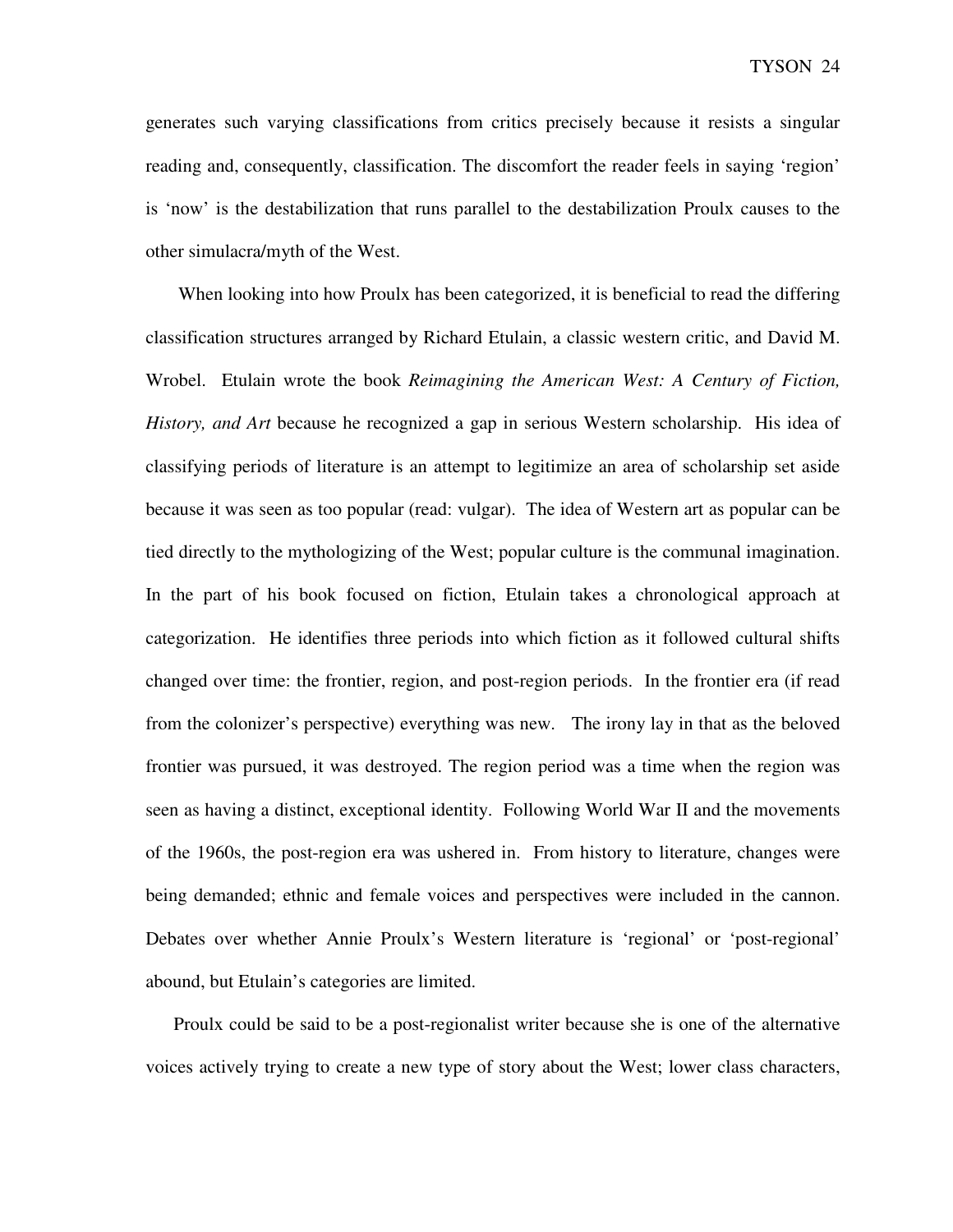failed cattlemen, gay sheepherders, and female ranch hands are just a few of the narratives she voices that run against the grain of the formula Western. At the same time, there are elements in her books that show deference to the psychological power of the ideas of the frontier and of regional exceptionalism that cannot be denied, even though she adds her own twists to them. For example, in "Half-Skinned Steer" Mero's sexual desires towards a woman are described as bestial—the importance of the horse to the cowboy in myth perverting his own perception of his sexuality. Proulx is an interloper among these categories, exposing the lack of distinction between them. For example, the creation of the 'post-region' category ignores the prevalence of myth, the existence of alternative voices before they were 'allowed' to be heard, and that these new perspectives on place also claimed a strong sense of region, even if it was divergent from the dominant formula Western perspective.

David Wrobel tries to offer a less prescriptive framework that at first appears have a space for Proulx's work in the Western canon. Wrobel finds issues with chronological approaches that draw too distinct (and therefore exclusive) lines between 'periods' of writing in his essay "The Literary West and the Twentieth Century." Indeed Wrobel can be seen as one of the many people who has fought to reverse the exclusionary effects of myth that are unintentionally furthered by categories that draw on its exclusions and definitions. He disagrees with critics (like Etulain) who draw a line between "to the West" (frontier) literature and "in the West" (regional) literature. He breaks away from that chronological framework and instead argues for categorizing writing based on themes, because, "movement to places have played a vital role in shaping people's sense of places. Frontier process-centered and place-centered regional realities are fundamentally intertwined through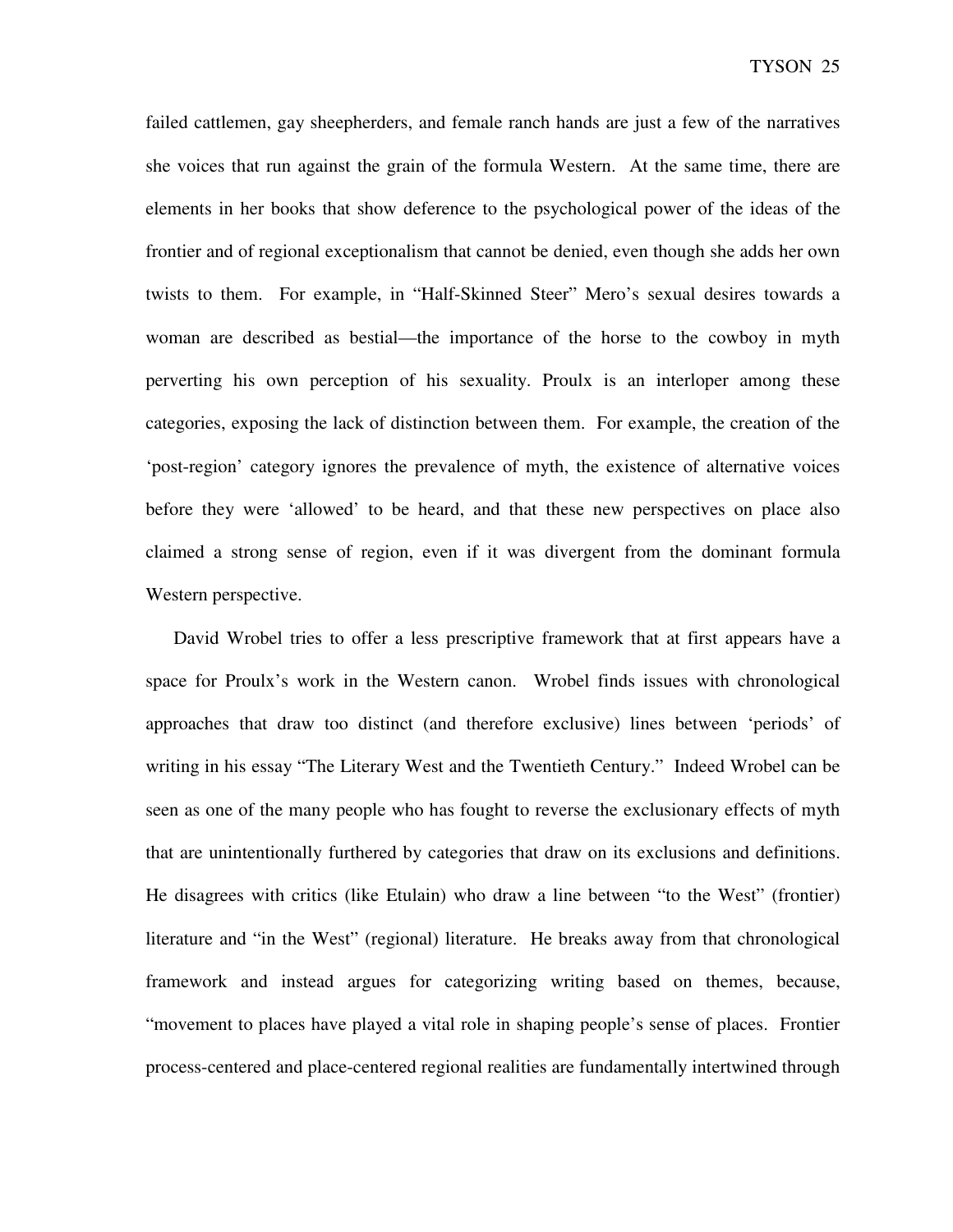the weight of collective memory from earlier times" (Wrobel, 466). He sees the historical influences on Western literature as overlapping and fluid rather than ending when their times ended. His approach is more in line with Proulx's style; Proulx's work actively engages West-as-Myth as it messes with it.

Wrobel remarks that ideally all categorizations of the West should be eliminated, explaining that his framework is only a lesser evil to the older, chronological approaches. That idea, while intriguing, actually contradicts Proulx's methods. To do away with the concepts of the frontier, region, or the mythological West would take away powerful storytelling tools in Proulx's arsenal, and it would deny a real part of what the West has been in narrative form. Understanding Ennis and Jack's struggles as homosexual men in cowboy-esque occupations would be impossible without understanding the legacy of the mythological signifier of the (straight) cowboy. The categories (signs) of West, region, and frontier all have a power that can be challenged, but not through erasure.

Proulx does not fit entirely into either framework about what constitutes 'regional' work of Western fiction. This is because her work resists a single classification because it draws from West-as-Myth in order to create a counter narrative. However, her work represents regional literature in its broader definition and contain elements of its offspring, Naturalism.

The essence of what it means to be a regionalist writer runs through every story she writes, in the sense that setting is essential to the meaning of every story—being in Wyoming, being in the West, being in rural, small towns affects everything from the characters' fate to the imagery of every story. For example, in an interview she jokingly defended her use of outlandish names because they represented the norm for the region. When the interviewer commented that they were absurd, she responded with, "Well, it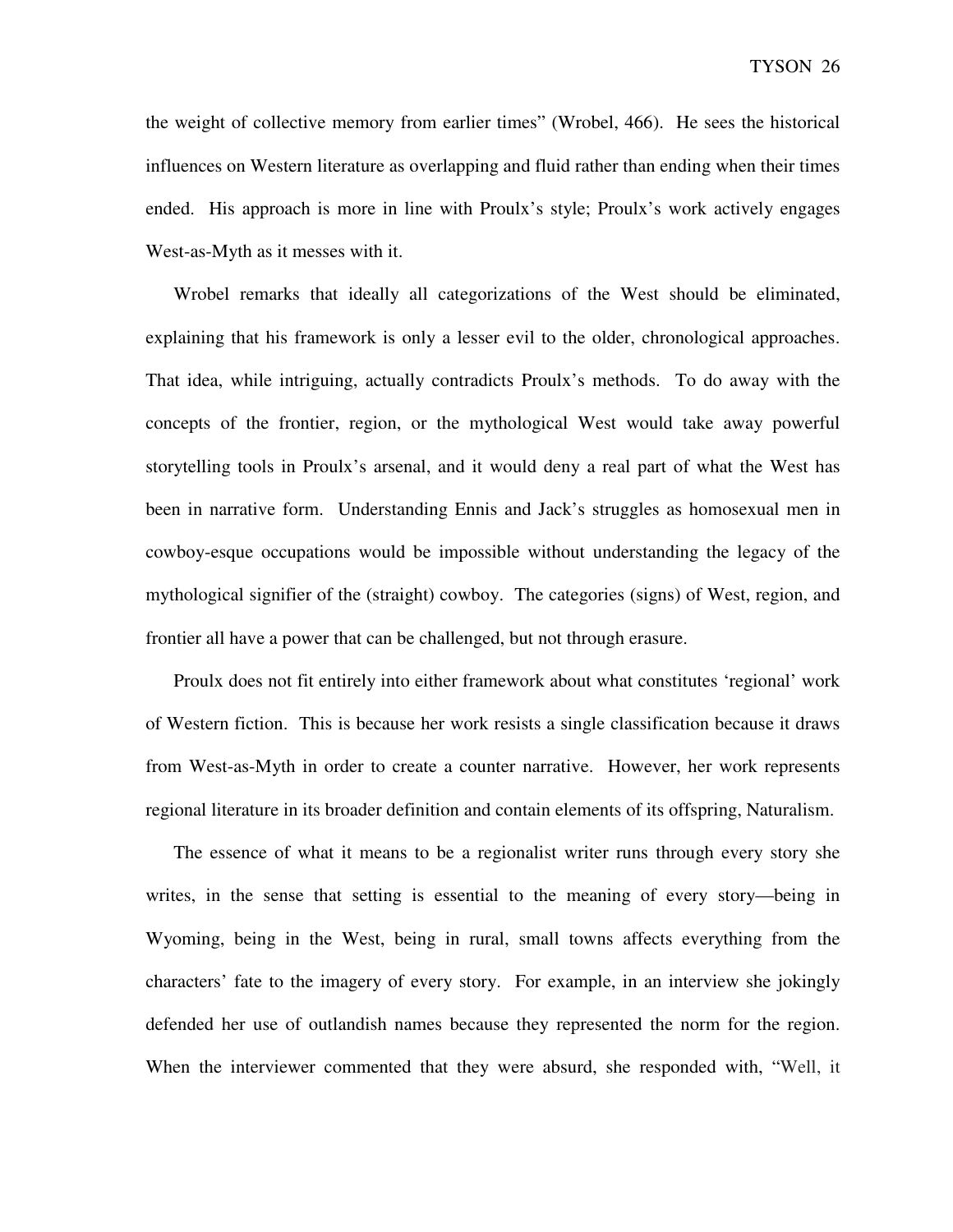depends on where you hang. You've been going around with the wrong people. I wouldn't be a bit surprised if there were four or five Ribeye Clukes from your state."(Paris Review). Proulx makes the non-mainstream important without whitewashing what makes the regional unique—one might even say she emphasizes the peculiarities of the region and the characters in it. Dobie says of regional writing, "Nothing is too trivial for art, but good art treats nothing in a trivial way. Nothing is too provincial for the regional writer, but he cannot be provincial-minded toward it" (Dobie,19). Proulx follows his framework; finding the profound in the provincial. Barrish describes regional writing as follows: "A reader is always aware of the setting: it becomes an inextricable part of the story's texture, influencing such element's as plot, theme, atmosphere, characterization, and character's speech. Local color settings, moreover, are usually depicted as someplace outside the mainstream, at a distance from national centers of financial, political, or cultural power" (Barrish, 74). To be a regional writer is to be interested in the marginal, the rural, the local, the folk, the modes of communication that are out of the cultural norm but are the characters' day and night reality. To be a regional writer is to be interested in how the simulacra or the Western myth injects its way into the lives of the people it supposedly represents, and how their lifestyles actually start to pick at the edges of that myth.

 To be labeled a regional writer is often to be pushed to the outskirts of the American canon of literature—and to be labeled a 'Western' writer was to be pushed further by the way-side. Perhaps the most troubling problem is that in those critics who are interested in the Western genre, there are those who glorify the problematic formula Western and push out other regional texts, declaring them non-Western for deviating from the mold. In response there are other critics who claim that contemporary writers whose texts are set in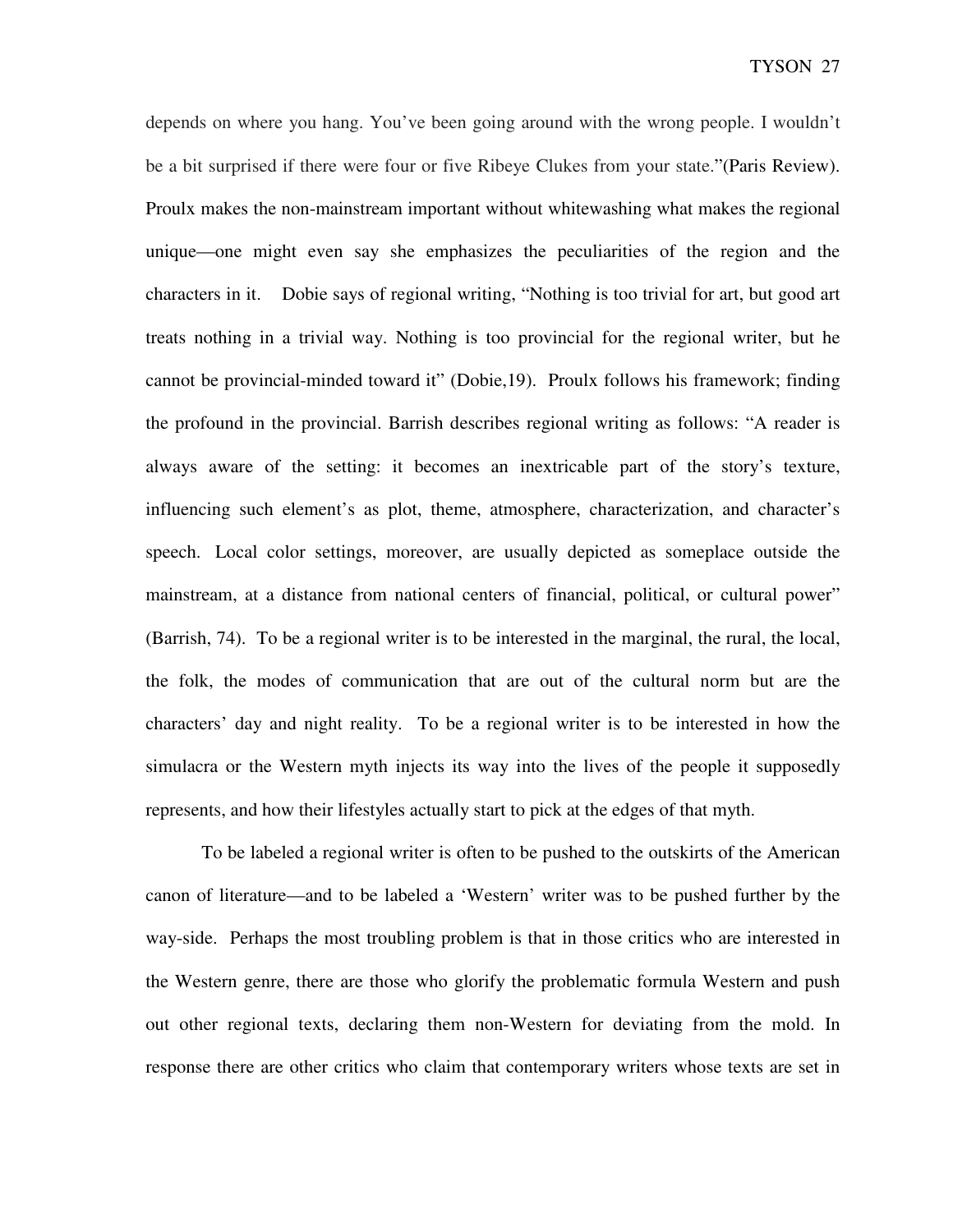the West have somehow moved beyond region (the 'post-region' category). I argue for a middle ground, that regional Western fiction is everything that essentializes the importance of place.

 Her work also engages with elements of the Naturalist movement. Interestingly, just as regionalism in its nature actually challenges the construction of the formula Western, Proulx's use of Naturalism can also be read as a structural response to the narrative and cultural influence of West-as-Myth.

Naturalism involved a shift to scientific depictions of crass, lower class industrial life, a response of sorts to the realization of the ways class and economics shaped human existence. Characters in Naturalist fiction have little power to exert their will, and are insect or animal-like in the face of capitalistic or fateful forces that control their lives. Barrish describes this powerlessness trope as follows: "characters…lives are controlled or 'determined' by immense impersonal forces that the characters themselves can barely understand, let alone effectively resist" (Barrish, 116). Capitalism, industrialization, primitive urges, and fate merge to form unconquerable forces that plague humans, ruling them and molding them. These forces "blur together the natural and social orders," and the (white, masculine, privileged) view that life was yours to rule was undercut (Barrish, 116).

Proulx is a Naturalist in the sense that her work contains the theme of forces dominating people's lives, yet the forces in Proulx's stories are specific to her space and her perspective. The forces have some of the same elements to them—poverty, broken gender/sexual relationships, and yet the economic and social causes of these do not derive from the economic powerhouse of the almighty industrial complex, but rather of a collapsed rural economy, and the strangling vestiges of a regional myth that denies certain essential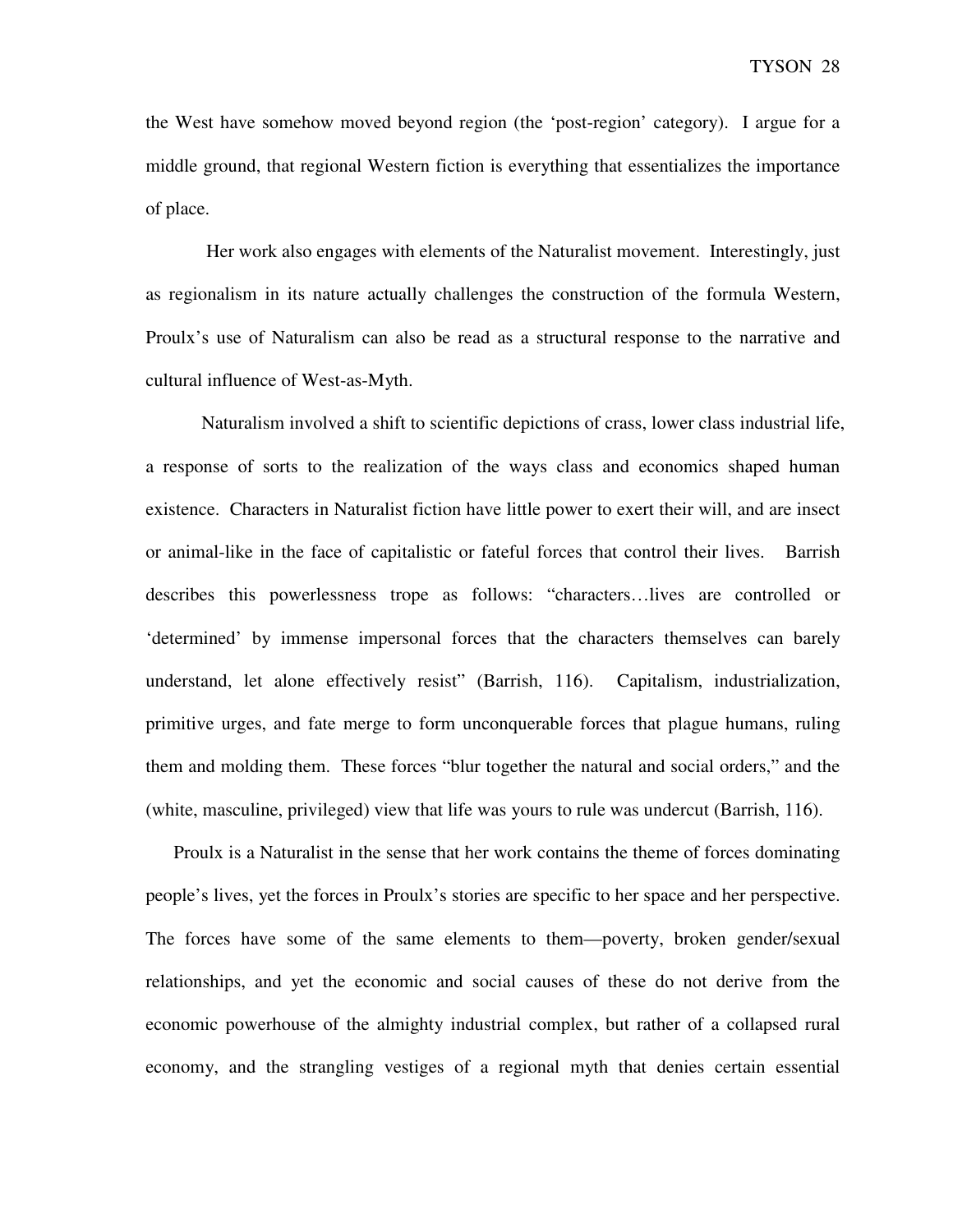expressions and fails the people it pretends to represent. Naturalism serves as the antimanifest destiny; men are conquered by the land, by the cattle industry, by themselves and each other. American righteous Individualism, symbolized so aptly in the cowboy holding the gun, is completely undone in these tales of struggling communities and families at the mercy of the landscape.

#### **Invisible Woman:**

 In the following section I will use Annie Proulx's own words to show that her approach to literature is regional, and how she sees personal circumstances in a naturalistic way:

Place and history are central to the fiction I write, both in the broad, general sense and in detailed particulars. Rural North America, regional cultures in critical economic flux, the images of an ideal and seemingly attainable world the characters cherish in their long views despite the rigid and difficult circumstances of their place and time. Those things interest me and are what I write about. I watch for the historical skew between what people have hoped for and who they thought they were and what befell them. (Missouri Review)

Annie Proulx's stories are regional; they draw on folk storytelling techniques. The way she researches her collections shows that she is interested on getting an insider's perspective that opposes the Eastern, male, tenderfoot narrator of the formula Western. In an interview with the *New York Times* she described how her anonymity as an older woman helped her blend into the background, and observe the regional culture without affecting it: "I'm at an age where I can be invisible," she said. "Nobody notices older women. It's assumed that they're just there" (New York Times). In response to the interviewer asking if this invisibility was a nuisance, she further expounded on its usefulness to her as an observer of the human condition: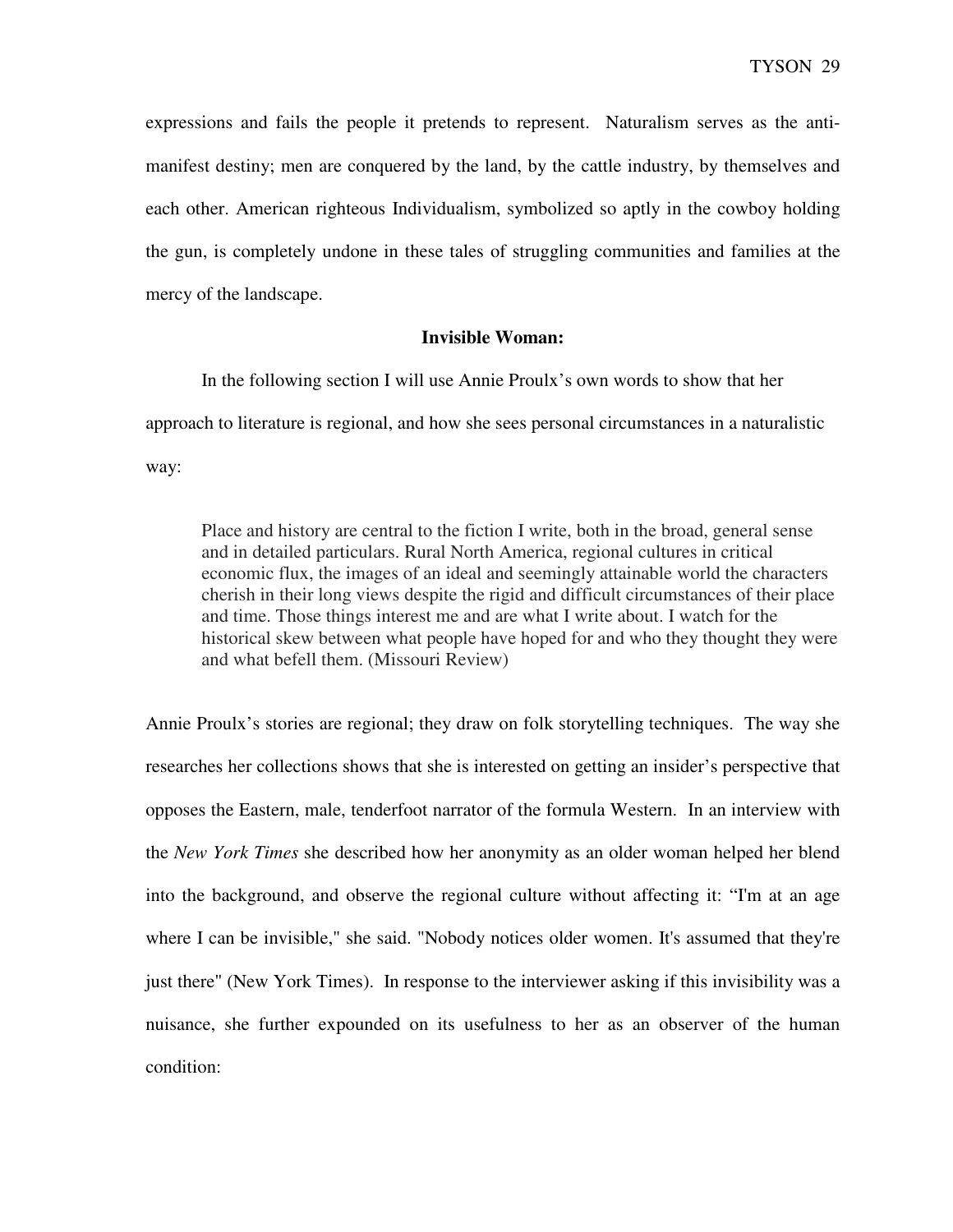This is great, this is great! Especially when your main desire in life is to find out things and overhear. I can sit in a diner or a cruddy little restaurant halfway across the country, and there will be people in the booth next to me, and because I'm a woman of a certain age they'll say anything as if no one were there. People will say absolutely outrageous, incredible things. I once overheard people talking about killing someone. (New York Times)

Overhearing as a technique demonstrates how she brings a unique regional perspective that disrupts the formula Western. She is listening for the voices of the people in the region, the day-to-day conversation, the turns of speech. She is not imposing her own interests and passing them off as theirs, or taking the perspective of an outsider judging and translating their speech. She is doing all she can to literally seep into the place, to experience it without altering it.

Also, the variety of sources she researches show her to be interested in understanding

the region through its own culture, history, and lifestyle—especially the mundane

permutations of those:

I read manuals of work and repair, books of manners, dictionaries of slang, city directories, lists of occupational titles, geology, regional weather, botanists' plant guides, local histories, newspapers. I visit graveyards, collapsing cotton gins, photograph barns and houses, roadways. I listen to ordinary people speaking with one another in bars and stores, in laundromats. I read bulletin boards, scraps of paper I pick up from the ground. I paint landscapes because staring very hard at a place for twenty to thirty minutes and putting it on paper burns detail into the mind as no amount of scribbling can do.(Missouri Review)

Her sources are the recordings of everyday life, the scraps and remnants that record marginal

experiences in regional places, everyday tragedies, celebrations, and occurrences.

While this research strategy helps localize her perspective, she also comments on

how she brings specific storytelling techniques from the community into her stories:

That's a nice thing about writing about Wyoming. It is a place with dark humor, and dark humor fits here even though Wyoming people like to think that they're jolly and happy and living the perfect life. There are plenty of real-life ironies and twists of fate that just knock your socks off. So every day is kind of a revelation of putting up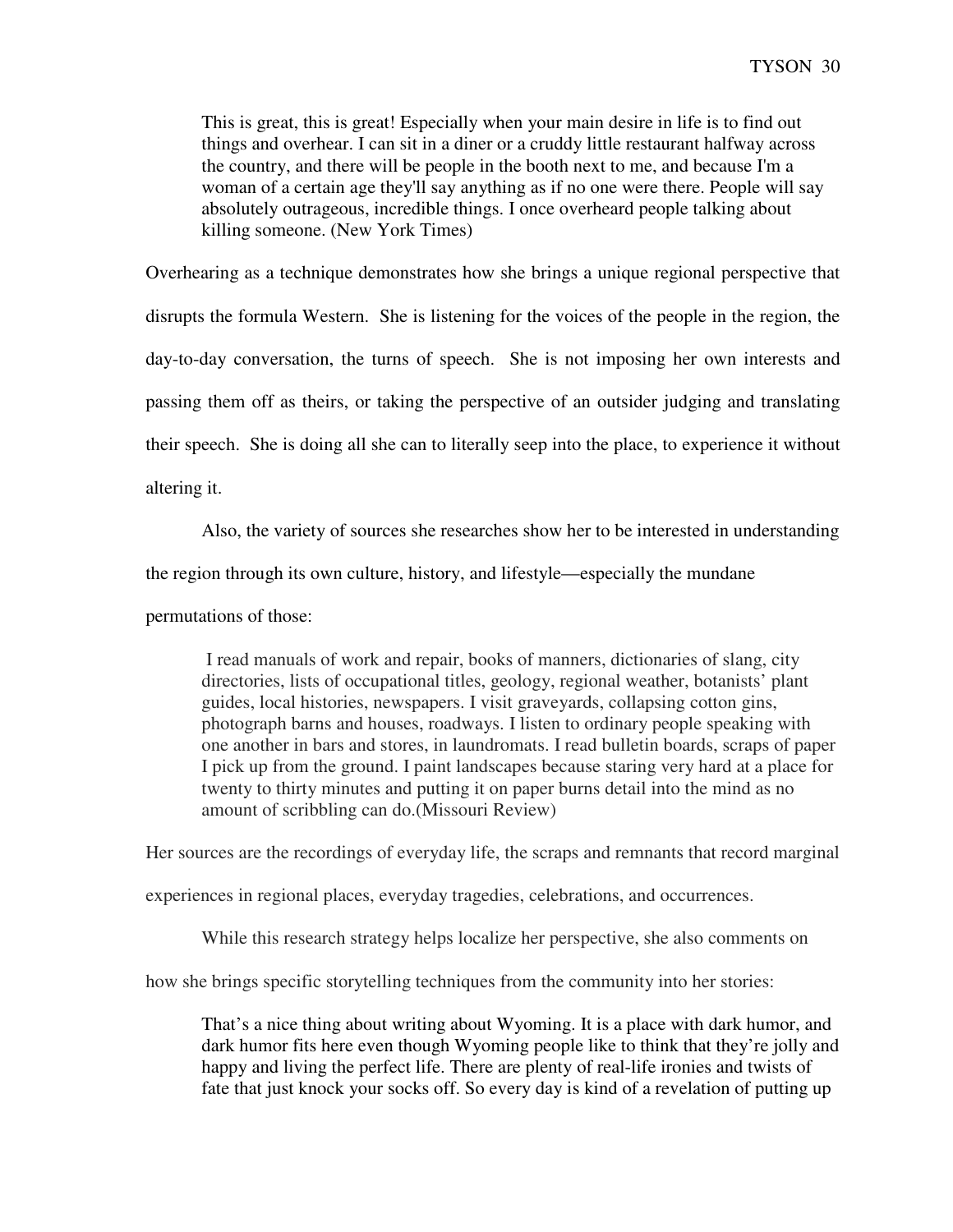with untenable situations and making a joke out of it. And I think that might be why people laugh so much here. If you go down to the post office and just stand there for a few minutes, you'll hear people greeting each other with bursts of laughter and mentioning the weather and laughing so hard. Getting their mail and laughing and laughing. No joke is being told! It's conversation. Laughter is part of the conversation. (Paris Review)

This style of conversational humor even against 'untenable situations,' ironies of fate, or plain old monotony is how people communicate, how information is shared, how communities are solidified. The formula Western relies on chivalric manners and calculated humor to create a model of masculinity that reflected upper class norms. When Annie Proulx's narrator, plot, and characters draw on this crass, dark, and casual humor it serves as a link to a regional form of storytelling and also challenges the communication style of the formula cowboy and the tenderfoot narrator.

 That is not to say that her style has actually gained the popularity one would expect, given that it mimics regional communication styles. Annie Proulx explains how many people are uncomfortable with the subject material she writes about (particularly homosexuality as dealt with in "Brokeback Mountain"):

Oh, yeah. In Wyoming they won't read it. A large section of the population is still outraged. But that's not where the problem was. I'm used to that response from people here, who generally do not like the way I write. But the problem has come since the film. So many people have completely misunderstood the story. I think it's important to leave spaces in a story for readers to fill in from their own experience, but unfortunately the audience that "Brokeback" reached most strongly have powerful fantasy lives. And one of the reasons we keep the gates locked here is that a lot of men have decided that the story should have had a happy ending. They can't bear the way it ends—they just can't stand it. So they rewrite the story, including all kinds of boyfriends and new lovers and so forth after Jack is killed. And it just drives me wild. They can't understand that the story isn't about Jack and Ennis. It's about homophobia; it's about a social situation; it's about a place and a particular mindset and morality. They just don't get it. (Paris Review)

Once one gets over how cute it is that Proulx is shocked by the now almost universal phenomenon of fanfiction, one can identify her critique that people are unwilling to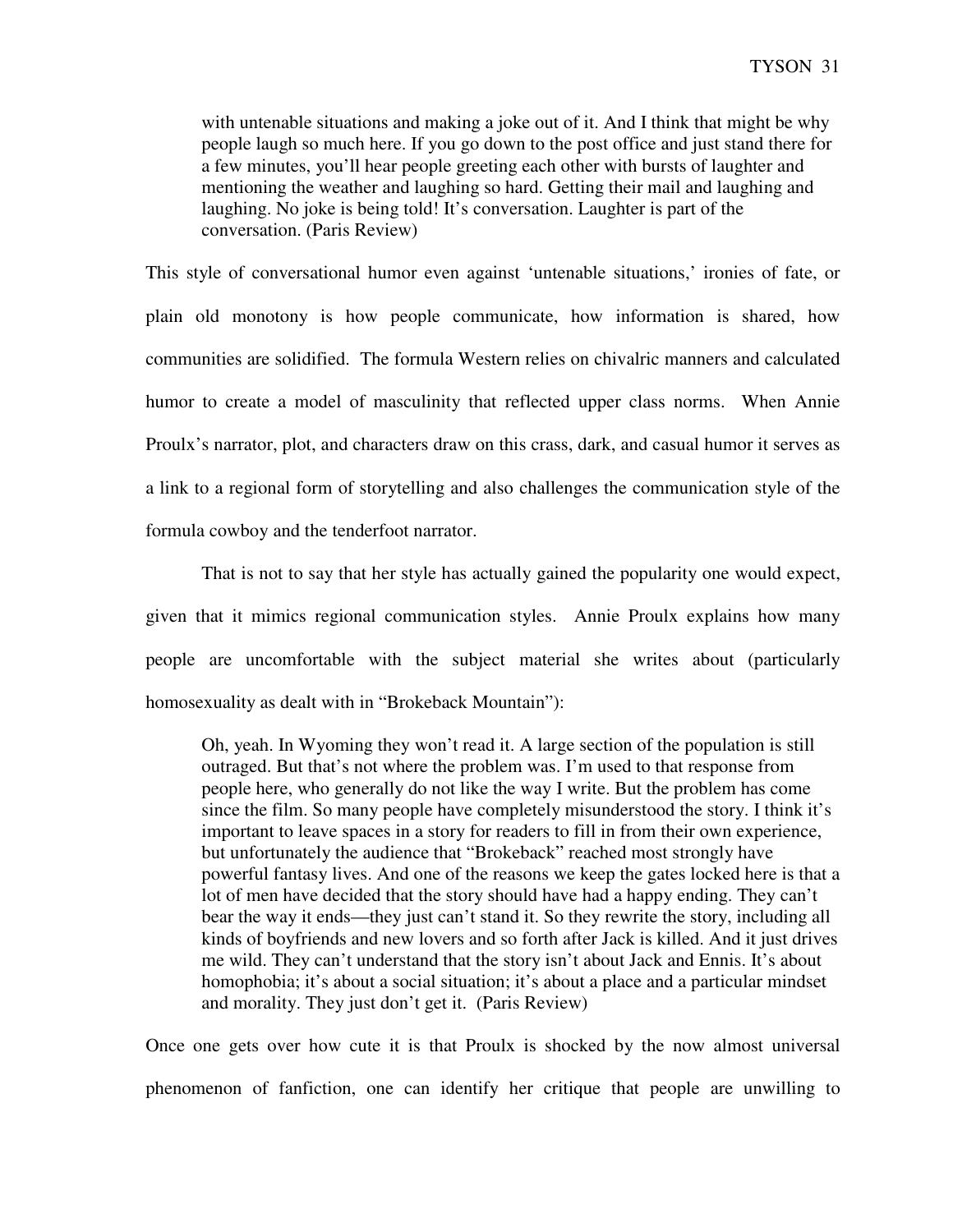acknowledge that her story is not about two men, it is about West-as-Myth-- about homophobia that comes along with the hyper-masculine, heterosexual cowboy created by the formula Western. People in Wyoming (and America) have a hard time accepting her stories because the Myth, the formula Western, has been passed off as their story, and revealing its shortcomings is a critique more bitter to swallow than witnessing the painful loss of a troubled relationship.

Finally, her interviews reveal that she likes to think about how forces shape

characters' lives—referencing the elements of Naturalism in her work:

Geography, geology, climate, weather, the deep past, immediate events, shape the characters and partly determine what happens to them, although the random event counts for much, as it does in life. I long ago fell into the habit of seeing the world in terms of shifting circumstances overlaid upon natural surroundings. I try to define periods when regional society and culture, rooted in location and natural resources, start to experience the erosion of traditional ways, and attempt to master contemporary, large-world values. The characters in my novels pick their way through the chaos of change. The present is always pasted on layers of the past. (Missouri Review)

The following chapters will explore how place (geography), time (shifting

circumstances, history), and the Myth (traditional ways, large-world values) influence her

characters.

These forces are distinguished from more traditional Naturalist works not only

because of their regional locations but because they focus on how failed industry shapes

individual and communal experience:

The failure of the limited economic base for a region, often the very thing that gave the region its distinctive character and social ways, is interesting to me. I frequently focus on the period when everything—the traditional economic base, the culture, the family and the clan links—begins to unravel. (Missouri Review)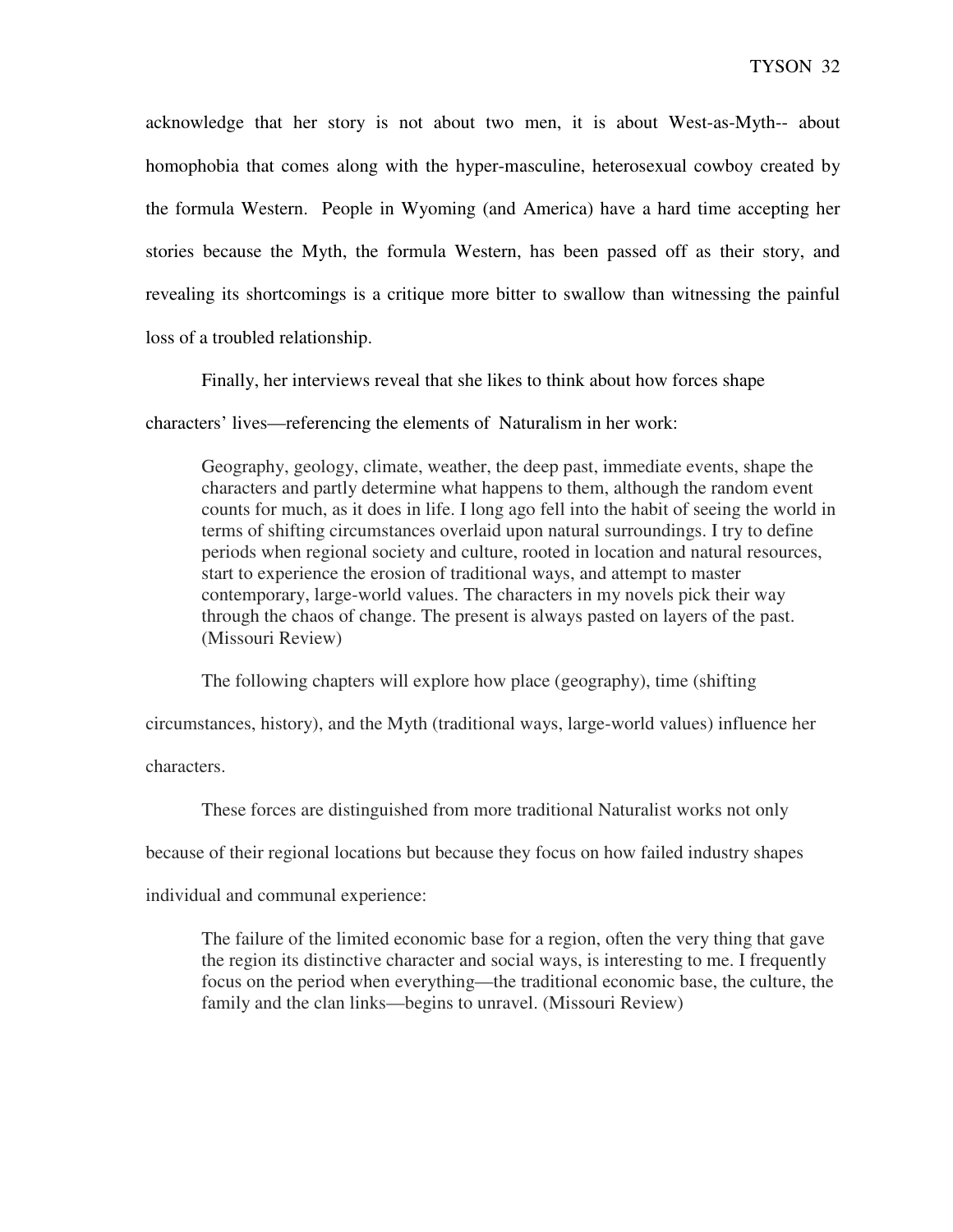Rather than the influence of an overpowering economic system, it is a failed industry and an antiquated narrative that drives the lives of the proletariat, the families, and the individuals in her stories.

#### **Subversive Storytelling: Alternative Narratives**

Myths are master narratives that gain power from collective belief in their version of the story as *the* story, thereby necessitating exclusion of narratives that contradict or lie outside the master narrative. The powerful men Bold calls the frontier clubmen created the West-as-Myth through promoting their version of the West; the righteous story of how the West was won. This was done through the manipulation of alternative narratives, most blatantly the silencing of women (converting them into tools of validation for the male) and the marginalization of people of color (through erasing them from the narrative or converting them into the threat that justified white, male, policing violence).

Responses to the way West-as-Myth has excluded a myriad of people and experiences has included representation and revision—creation of new canons that include diverse voices and re-workings of history that tell the story from a perspective outside of the oppressor's. Proulx's approach draws on both (including narrative techniques drawn from folk sources and characters that break through formula Western boundaries in interesting ways).

Annie Proulx's collections, *Close Range*, *Bad Dirt*, and *Fine Just the Way it Is*, utilize a hybrid of mythic and folk storytelling techniques to create a critical dialogue with West-as-Myth. This approach acknowledges Myth's power while undermining it—its hybrid product automatically challenging the single narrative of Myth. Reading the titles of the collections can serve as an example of this hybridization of folk/regional and mythic elements. The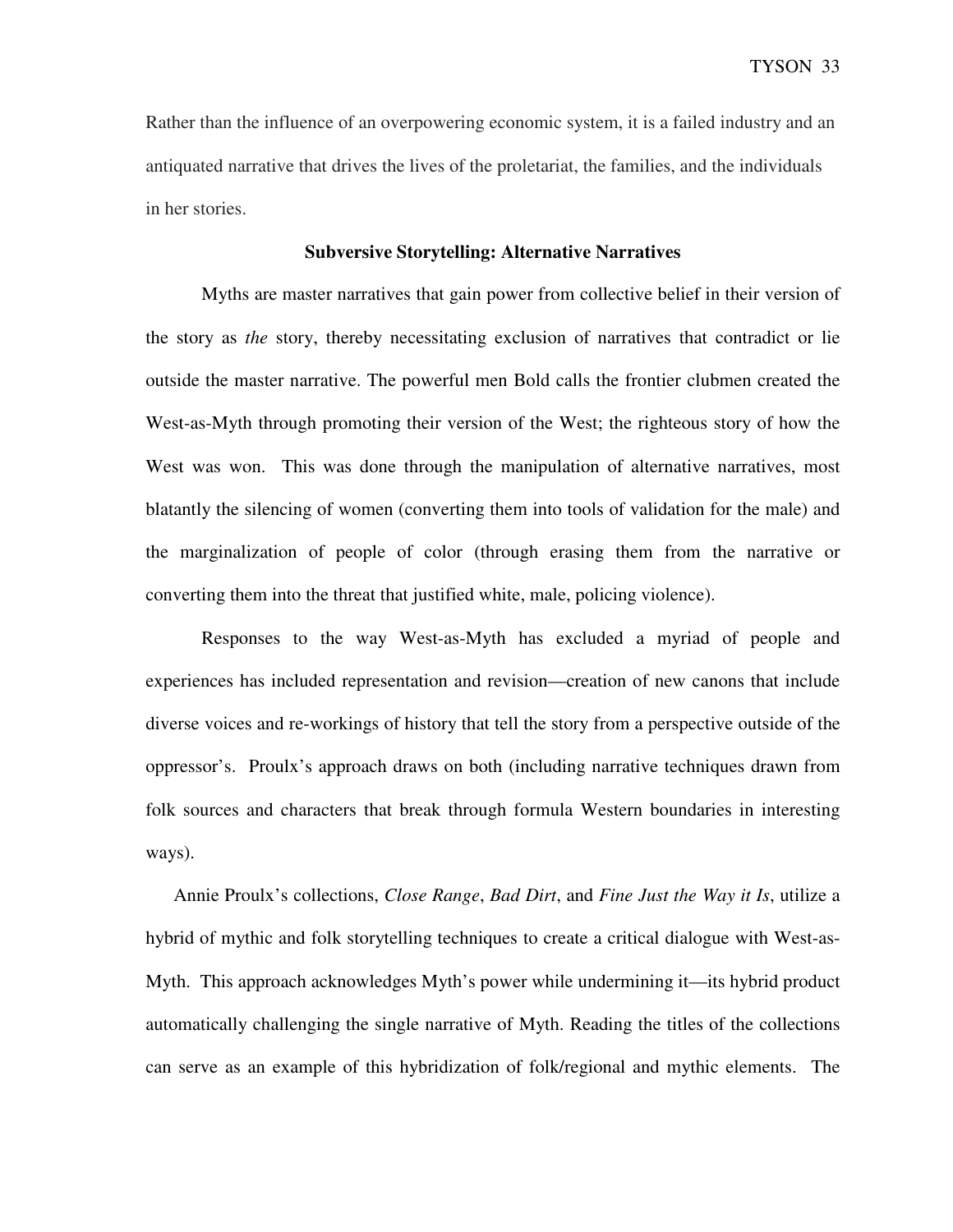simple power of the three phrases originates from their ties to Western colloquial speech an element of folk storytelling she utilizes throughout her stories. And yet, the titles are all sinister. Together they remind the reader of the violence of the Western frontier, the danger that must be faced in order to become American and reap the benefits of the new territory, that necessitated violent intervention and preservation.

*Close Range* evokes a folk reading—the 'range' brought 'close' to (connected to) readers through Proulx's prose. But it also has a double meaning: something is in someone's metaphorical or real crosshairs, and the shot is not going to miss, reminiscent of the final shootout showdown made famous in *The Virginian*. *Bad Dirt*, taken from a short story by the same title, has a mythical reading of a tough country that tests masculinity and forms American endurance. Its possible folk reading is that 'bad dirt' is a colloquial name for frontier, a name that at once could be said in jest or could (supported by the deadly landscape in all three collections) signify that the land is inherently evil. Finally, *Fine Just the Way It Is*, her most recent collection, is a country maxim. The title is ambiguous. Is she defending the stasis of the West against the corrective eye of the outsider? Or is she calling into question the stubbornness of tropes and Myth of the region that do not allow for more diverse realities? Perhaps she is doing both. Her titles are like the stories within them they resist single readings. Most of all they resist being read as catering to the tropes of the West-as-Myth. Whenever she introduces something evocative of that Myth, it always comes with a twist (and usually some humor) that allows her to critique the master narrative and to make room for her own.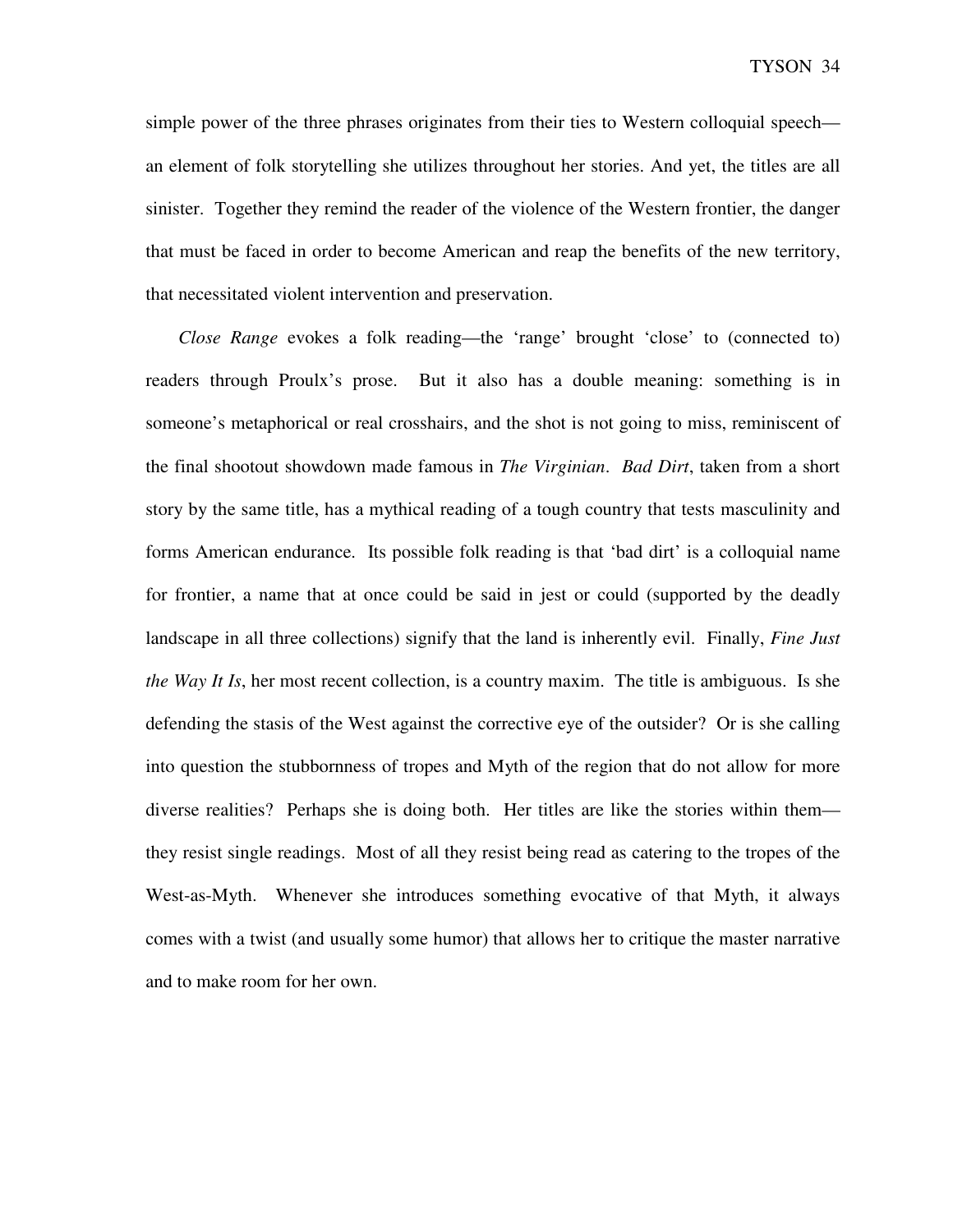#### **CHAPTER 1:**

#### **Place: Reframing the Frontier as the Bunchgrass Edge of the World**

 An obvious starting point in the investigation of how Proulx plays with West-as-Myth is an investigation of her characterization of place. How *her* West--her imagined Wyoming--challenges signs of the Myth about what the West is will be explored in the following chapter.

First, let us solidify what the West as a place signifies in West-as-Myth. In the formula Western, the clubmen framed the frontier as 1) a land of resources that would enrich the American public, 2) a place that formed America and is representative of America and 3) a threatened, vanishing place requiring constant (even violent) conservation and protection in order to preserve its bounty. The stock image of Indians streaming over a hill was the psychic reversal needed to make natives the invaders and corruptors of their own land. At a more meta-textual level, the narrative of West-as-Myth created a story of what happened in Western spaces and what did not.

Proulx's imagined Wyoming plays with West-as-Myth because it draws from a regional, naturalistic perspective. The West signifies what it does because its creators came from a privileged, outsider perspective. Writing from within the region the Myth claims to represent is to also write from a perspective that cannot fit in the mythical West; a regional, marginal, lower class perspective that runs counter to the Eastern tenderfoot narrator's.

Proulx's Wyoming is not threatened; it is the threat. It is one of the naturalistic forces that dominate her character's lives, turning a narrative of colonization on its head. Interestingly, her characters are just as dominated by the restraints of West-as-Myth as they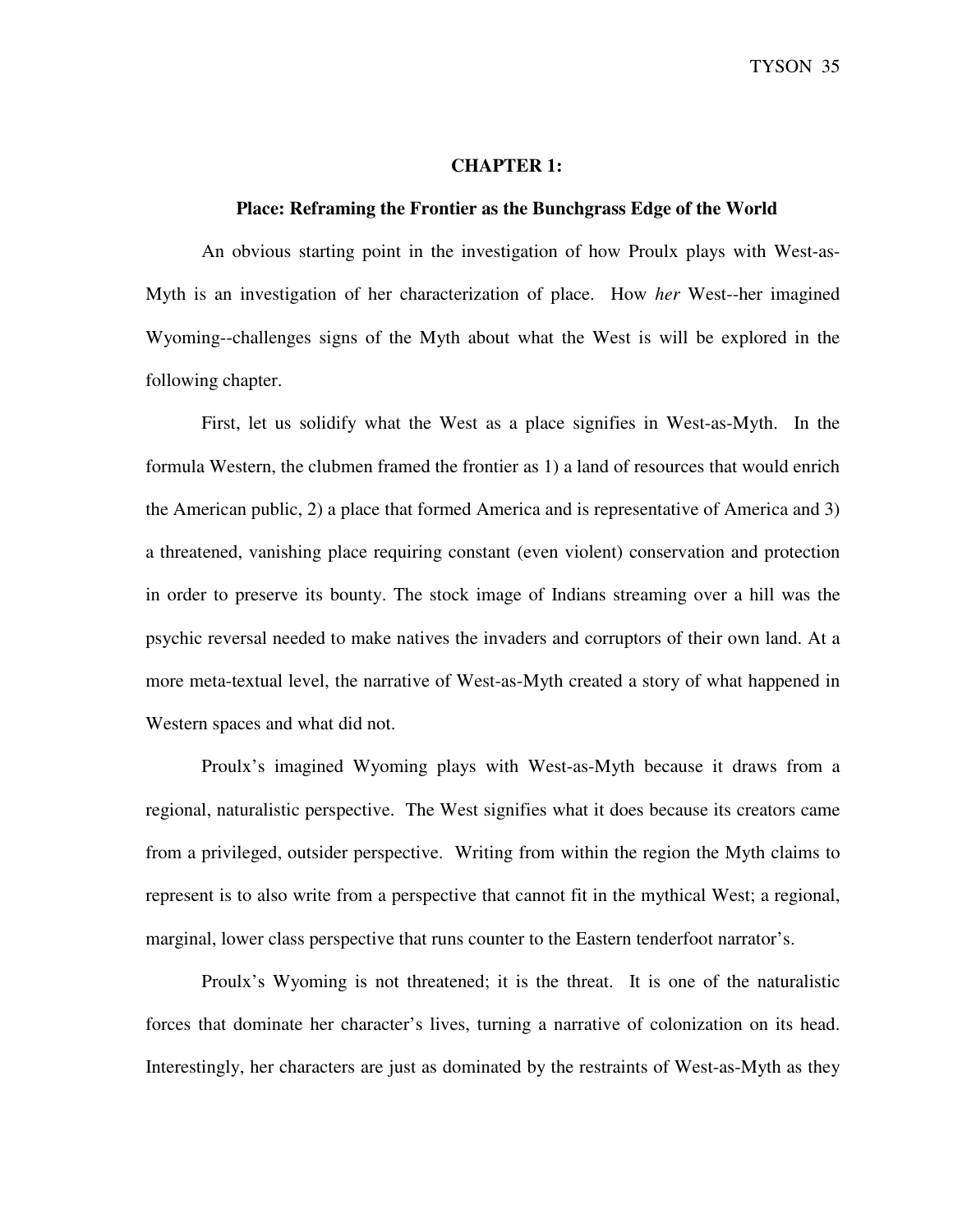are by Proulx's imagined Wyoming, a dual narrative that pushes against both the rejection and acceptance of West-as-Myth.

"Brokeback Mountain" is an excellent introduction to how Proulx's imagined Wyoming shows the negative outcome of those who cannot fit into the narrative of Myth and yet are still under its influence. Once Jack and Ennis realize their homosexual relationship cannot be stopped, Ennis expresses disbelief that anyone else could be going through the same experience they are. Jack responds, "It don't happen in Wyomin and if it does I don't know what they do, maybe go to Denver" (Close, 271). Place limits possible narratives because of West-as-Myth; homosexual romance doesn't happen in Wyoming as a place. Yet, the two men's love and its 'runaway,' unstoppable nature pushes against the erasure of Jack's statement. Homosexual relationships do happen; they are the alternative narrative. Yet they feel the absence of a narrative like theirs in the popular imagination limits their lives—what happens to them, the possibilities they can imagine, and the actions they take. Their own self-policing, and the two tragic examples of the community violently murdering gay men, shows how the exclusionary narrative of West-as-Myth is translated into harmful, physical eliminations of the 'abnormal.' This is an example of a dual reading that Proulx's stories provide—her characters are ruled by Myth, and yet the story itself serves as an alternative narrative that pushes back against the Myth.

Another level of commentary comes in how the men themselves turn Brokeback Mountain into a sort of myth. Jack's wife says after he died that she just assumed Brokeback Mountain "might be some pretend place where bluebirds sing and there's a whiskey spring" referring, of course, to the song "Big Rock Candy Mountain," a folk classic about heaven being full of simple pleasures (Close, 280). Ennis and Jack create a mini-myth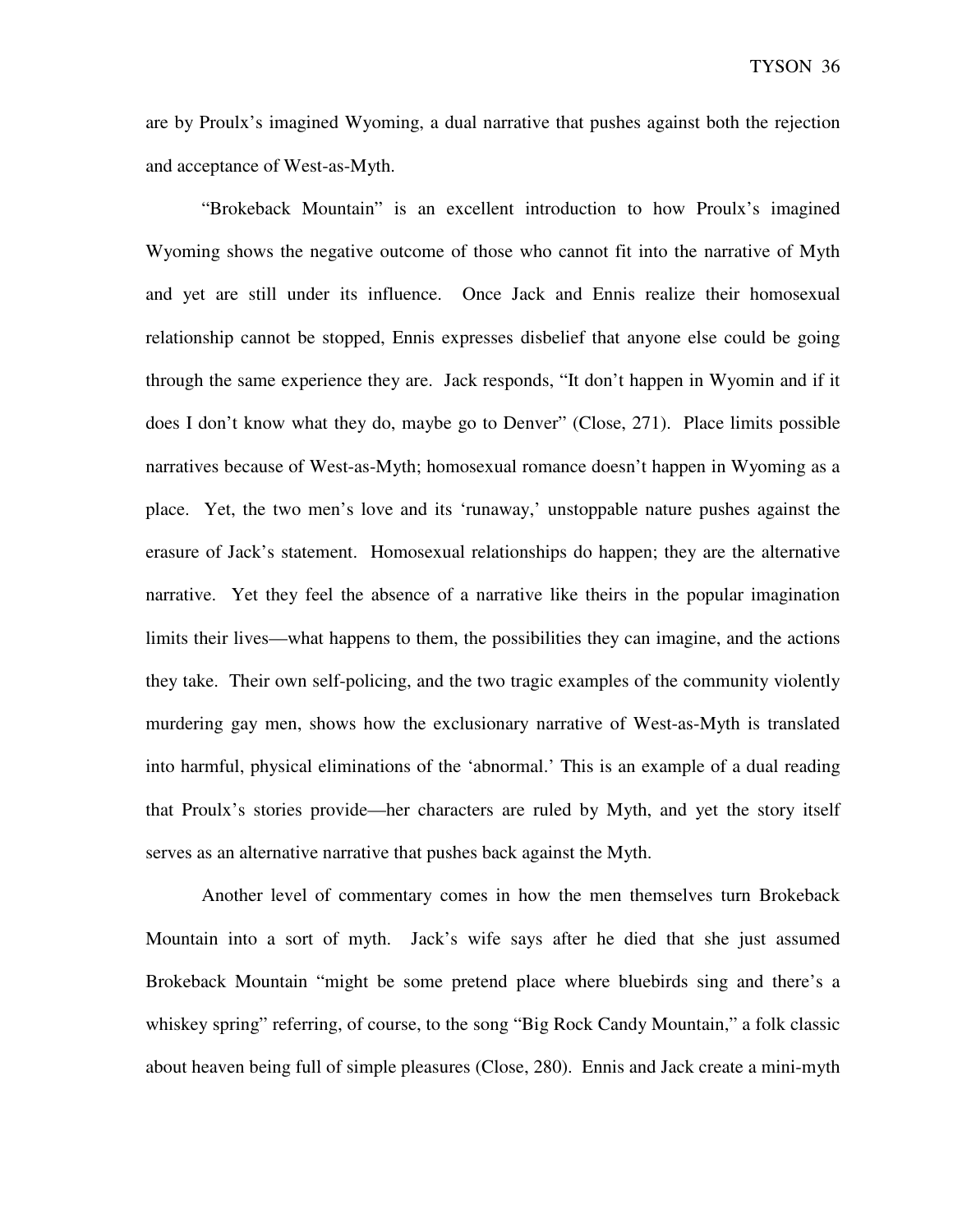TYSON 37

together, the mountain becomes a symbol, a totem invested with all they hoped their lives would be. But their myth-making process is regional, is personal, is queer, is lower-class in many ways completely different than how West-as-Myth was created.

Finally, this version of mythmaking connects with the larger struggles of dealing with being excluded from West-as-Myth. In the final scene, Ennis is alone, looking at a postcard version of Brokeback Mountain to remember his murdered lover. The postcard is a simulacra of place, but the mountain is also a totem has come to represent so much more love, unfulfilled desire, loss, the past. The final words of the story reveal the cognitive dissonance caused by myth: "There was some open space between what he knew and what he tried to believe but nothing could be done about it, and if you can't fix it you've got to stand it" (Close, 285). It is not a triumphant ending, but in acknowledging that he cannot "fix" things, Ennis makes the mental decision to "stand" them. Fixing things is the response to land warranted by West-as-Myth; the idea that one must interfere and protect the land to save it. Yet Ennis occupies an alternative perspective—the "space" between 'believe' and 'know.' His response to land (and its emotional associations) is to 'stand it.' The land still has the power to shape him, and yet he can 'stand,' he has a place in Wyoming.

The formula Western became canonical at during the rise of the mass-publishing industry, and during the beginning of the popular film industry. The West as an imagined place has been affected irrevocably by the 'Western' genre of film, an extension of the formula Western whose visual qualities helped solidify the single image of a place in the American consciousness. Film critic Gary J. Hausladen wrote "Where the Cowboy Rides Away: Mythic Places for Western Film," a survey of Western film. In it he notes how the landscapes were especially staged and narrowly selected in Western films, helping through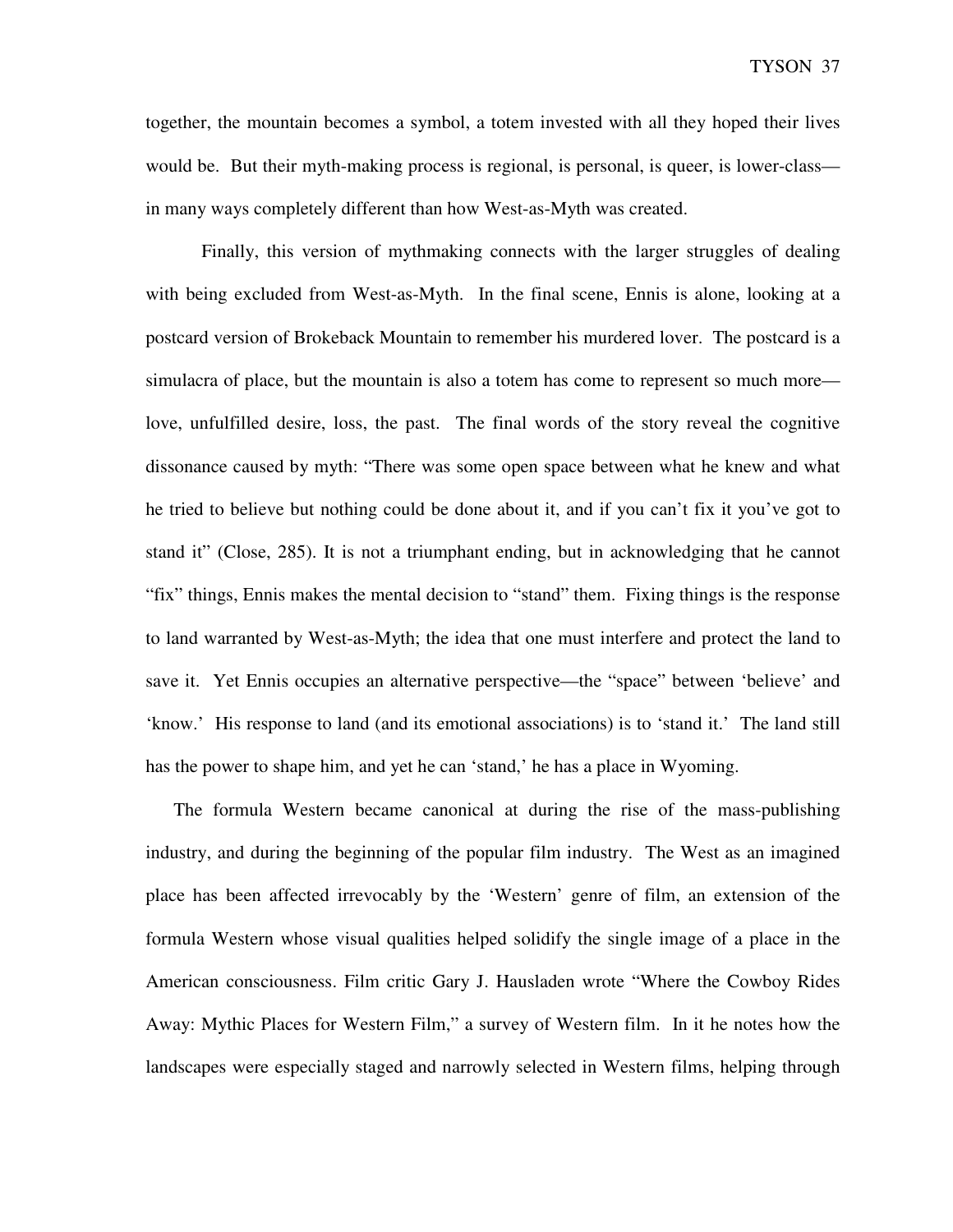popular media to reinforce the West-as-Myth. Hausladen argues that the frontier is a crucial part of the American national identity and that the movie industry responded to that need and helped reinforce it. Westerns would have resurgence in production whenever Americans needed reassurance that our imperial, exceptional status was justified—during war times and the Cold War (Hausladen, 298). The frontier narrative casting white, male imperialism as good-guys saving the day inspired hope during unstable times, and provided the justification narrative for acts of imperialism and violence throughout history. That unified visual representation of the West served as a touchstone; American national identity is grounded in a particular space, and its narrative can be returned to when its antiquated (though everpowerful) ties to elite, patriarchal, imperial aims are in peril.

Hausladen noticed how few settings have been chosen for Westerns, even as the genre opened up to include more diverse casts: "The myths and legends have changed, but the setting for the mythogenesis remains the same" (Hausladen, 313). Though I debate that the great Myth has significantly changed, his findings that the places myths are made remain the same makes sense. The psychological permanence of the West as a mythical place was made possible by diminishing the variety of settings in which Western things could happen. The permanence and singularity of the images of the West in Westerns reads like a stock character in a genre. The characteristics remain the same so the viewers can make instant, consistent associations: wild but tamable, exceptionally Western/American, the land of opportunity where the men are separated from the boys. Those instant associations are what comprise the 'communal imagination' I cited as being needed to make a Myth.

 West is a sign of West-as-Myth, a place that, in a miniature version of the entire narrative, gains power from the limited depiction of it, the streamlining of what can exist in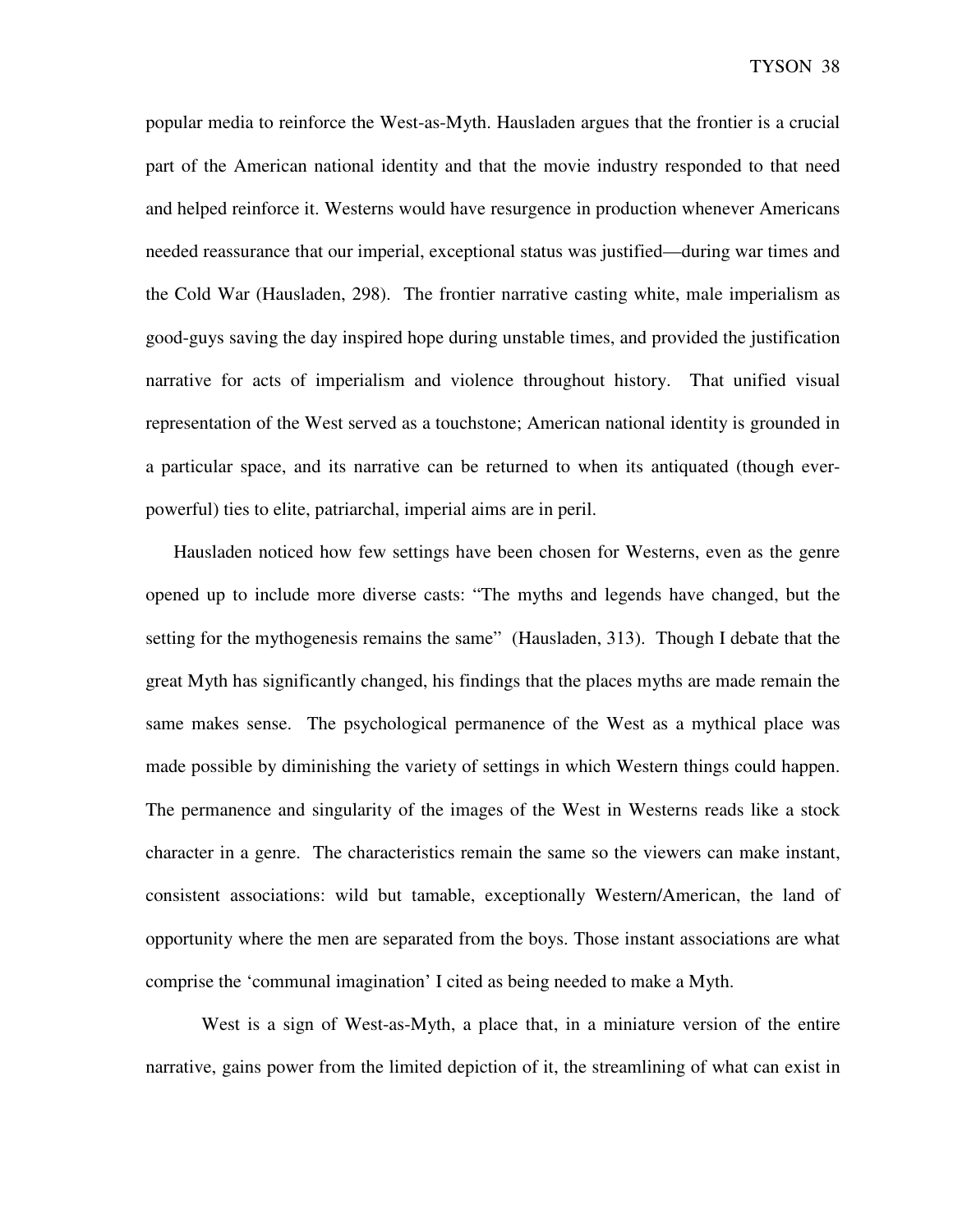it, what it is and what it is not. Proulx creates her own Wyoming; place in her stories is a force that shapes, maims, controls. Its power can be read as both similar and different from the power of 'West' as sign of West-as-Myth; place is essential to these stories, but the place occupies a different level in the hierarchy—above man. It is not a Wyoming that must be protected, or that is under threat. The people living in it are in some ways anti-cowboys, powerless to have any sort of control over the land. Yet there is also another layer; her Wyoming is not simply a metaphor about the West, her characters are affected by West-as-Myth even if their narratives and the reality they live in contradict the master narrative, as we have already seen with Ennis and Jack. It is in this melee of tension between West-assign and Proulx's Wyoming that meaningful disruption of Myth occurs.

The power of the landscape in Proulx's short stories cannot be denied. "Bunchgrass Edge of the World" tells the story of an obese daughter isolated on the sparsely populated Wyoming ranchlands. Isolation solidifies into a tangible, active being in the story that is not just a manifestation of her depression (á la pathetic fallacy); it *causes* it. The landscape shapes Ottaline's emotional state; a sort of reverse, psychological colonization. Proulx describes her Wyoming character in active language: "The wind isolated them from the world. One step into that reeling torrent of air was to be forced back. The ranch was adrift on the high plain" (Close, 122). The wind is the agent, and the humans respond, being "forced back." Reminiscent of Naturalism, the ranch and the people on it have their agency taken away. They are at the land's mercy like a ship "adrift" on the sea. Proulx has harnessed the power used in West-as-Myth through elevating the importance of place in a story. Yet in her stories, settings have the ability to drive the plot and affect the characters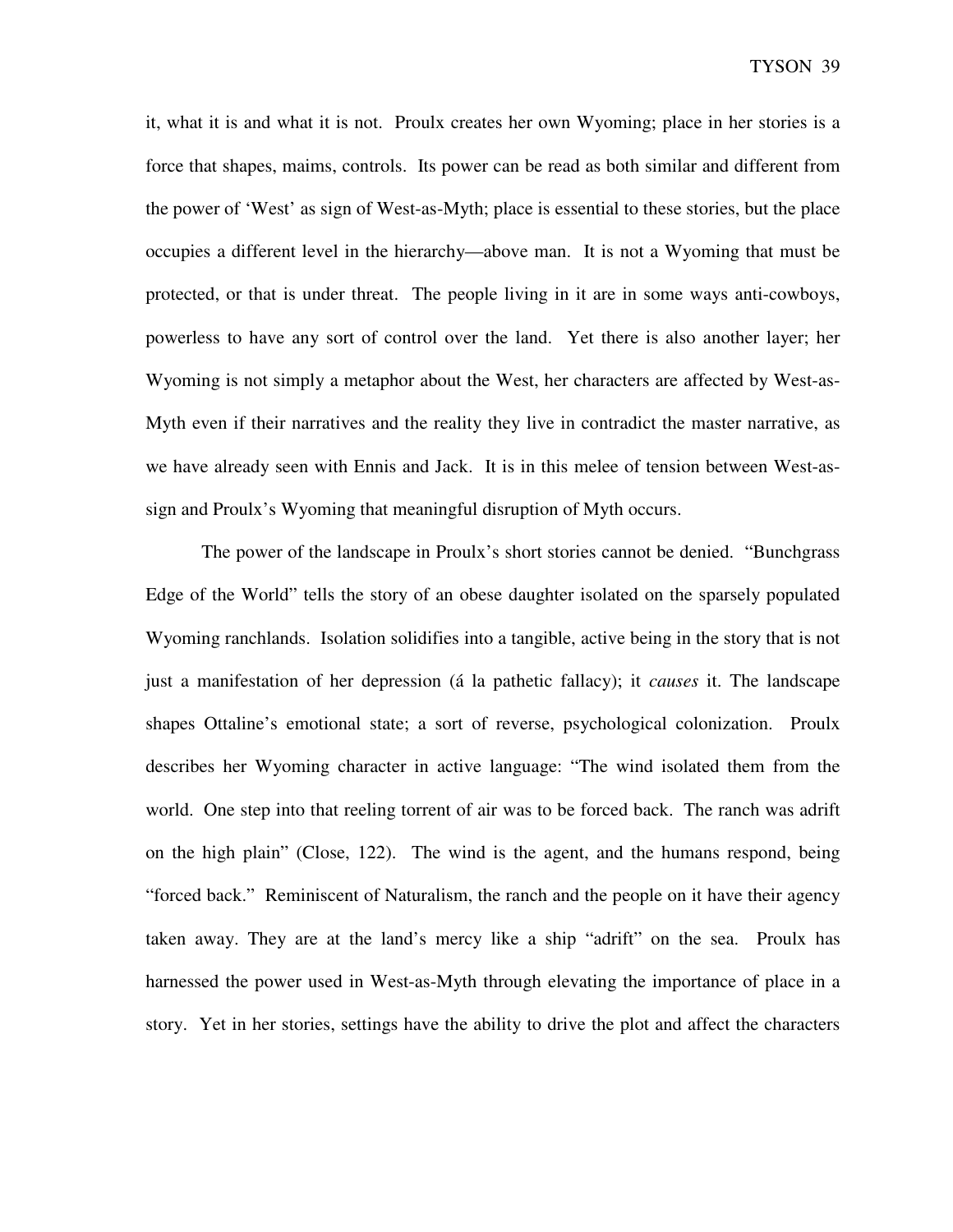like main characters (or maybe God) would, a naturalistic element that challenges the frontier narrative in which white men must preserve the land.

The omnipotence of the land can be seen in the following quote from "Half-Skinned Steer":

They called it a ranch and it had been, but one day the old man said it was impossible to run cows in such tough country where they fell off cliffs, disappeared into sinkholes, gave up large numbers of calves to marauding lions, where hay couldn't grow but leafy spurge and Canada Thistle throve, and the wind packed enough sand to scour the window opaque. (Close, 21)

The dominance of the land is taken to the extreme in this passage where sinkholes and lions manifest its unfeeling supremacy over those that live on it. This is Proulx's mythmaking; descriptions of the land elevate it above reality and yet that move is grounded in the lived experience of impoverished people, in rural areas, trying to live in a collapsed economy. The elevation of land's importance reflects a folk struggle with the environment, as opposed to man's natural dominance over it that served the elite interests of the clubmen who visited the West occasionally and ran businesses from afar. The Wyoming described here is wild like the frontier trope, but it is untamable. It is "tough country," but not the character building kind. Proulx's Wyoming makes it "impossible" to make a living; it eats away at machines as well as living things. Conquering is not possible here; abundance is nowhere to be seen, only prickly weeds. Proulx adds her twist by inflating her place with power but divorcing that power from any romantic notions. The power is frightening, not beautiful. The 'hope' Turner saw in the frontier is not to be found in Proulx's Wyoming.

In "People in Hell Just Want a Drink of Water," Proulx writes the most compelling description of land in all of her collections. Revering the West as a physical place goes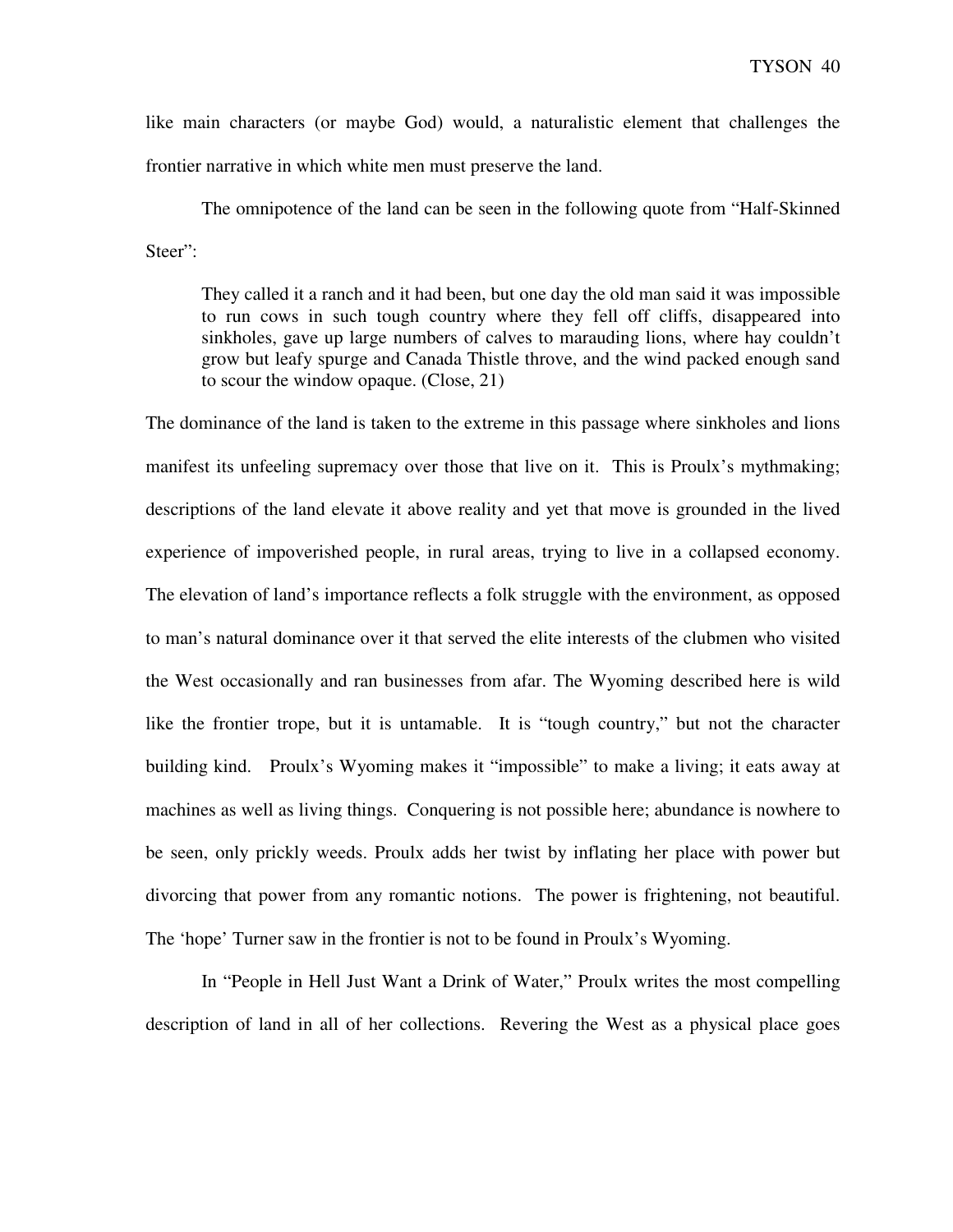hand-in-hand with romanticizing it. In the opening description of the story, Proulx toys with the mythologizing tool of reverence towards nature:

You stand there, braced. Cloud shadows race over the buff rock stacks as a projected film, casting a queasy, mottled ground rash. The air hisses and it is no local breeze but the great harsh sweep of wind from the turning of the earth. The wild country...provokes a spiritual shudder. It is a deep note that cannot be heard but felt, it is a claw in the gut. Dangerous and indifferent ground: against its fixed mass the tragedies of people count for nothing although the signs of misadventure are everywhere… Only earth and sky matter. (Proulx, 99)

Deeming a space worthy of spiritual reverence is a myth-generating device that Proulx steals from the West-as-Myth to craft a truly awe-inspiring passage. But the awe expressed in the passage does not originate from romantic notions of the bounty the space will provide men if they cultivate it in the proper way. It is a "shudder" and "a claw in the gut," a primal, spiritual reaction to the god-like power of nature over man. This quotation shows how she uses the power of place to undermine the romantic notions usually associated with place in the West-as-Myth. In her Wyoming, to revere the land is to be "braced," is to realize and expect the pain the landscape brings. Her word choice also undoes romantic portrayals of the western landscape; the air "hisses," the clouds cast a "queasy, mottled ground rash." It is not a cinemascope masterpiece, an Eden or a virgin land that must be protected from savage forces; it is a hellscape all on its own.

Some read that quotation too simply, taking the lines "tragedies of people count for nothing…only earth and sky matter" as indicating that Proulx herself prioritizes nature over the people in her stories. That is an oversimplification of the purpose of geographical determinism (an aspect of Naturalism) in her work. The power of her imagined Wyoming to affect the lives of her characters (rather than vice versa) does not mean her characters "count for nothing" in her narratives. The concept of geographical determinism--the idea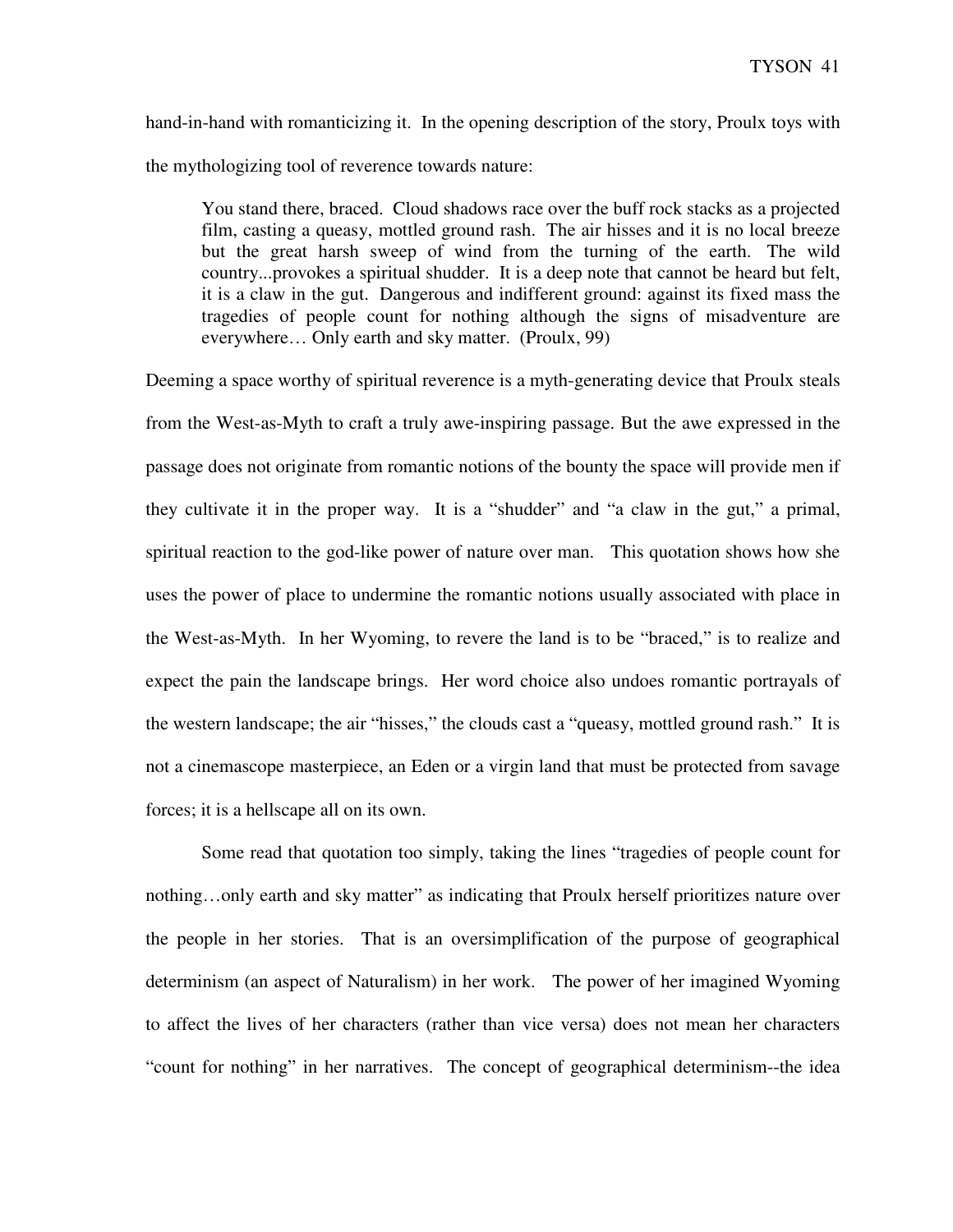that where you live will determine how you live--is crucial to Proulx's narrative. In her imagined Wyoming, the master narrative of man as protective colonizer of the frontier is reversed; nature is the conqueror. Critic O. A. Weltzein makes the leap that the geographical determinism evident in Proulx's stories means that her characters are underdeveloped and weak. Weltzein writes that in her stories "Wyoming itself emerges as the protagonist" (Weltzein, 100). Weltzein means 'protagonist' in a basic way; since the land wins against the other characters in the story, Weltzein identifies it as the protagonist. In that designation Weltzein shows himself to be a (possibly unknowing) supporter of West-as-Myth; to him, the dominant is the protagonist. The power of Proulx's Wyoming is undeniable, as is her character's inability to master it. Weltzein writes that her "elevation of landscape imagery to a dominant, inhuman force" correlates to "corresponding reduction of character to caricature" (100). Weltzein's belief that characters must be 'caricatures' in order to be dominated by nature shows him to believe the Myth of the West. Following his logic, *real* western characters would be able to dominate the land, or, at least, would occupy the dominant narrative space. His logic is unable to see a reality in which man can be at the mercy of nature and still be a human being; that idea that man must be superior to nature to *be* man springs from the formula Western. It is the American imperative to not only benefit from the bounty of the frontier (and later, the world), but also to protect it from dangerous forces. In that narrative, man's will over nature must be exerted in order for the story to exist. Such a stance is inherently patriarchal, elite, white, and upper class. Proulx focuses on the regional reality of Wyoming, one decidedly less able to manipulate the world, one much more at mercy to nature, fate, and economic struggles. To claim that Proulx's work has elements of determinism is true, but to claim that the lack of ability to control one's life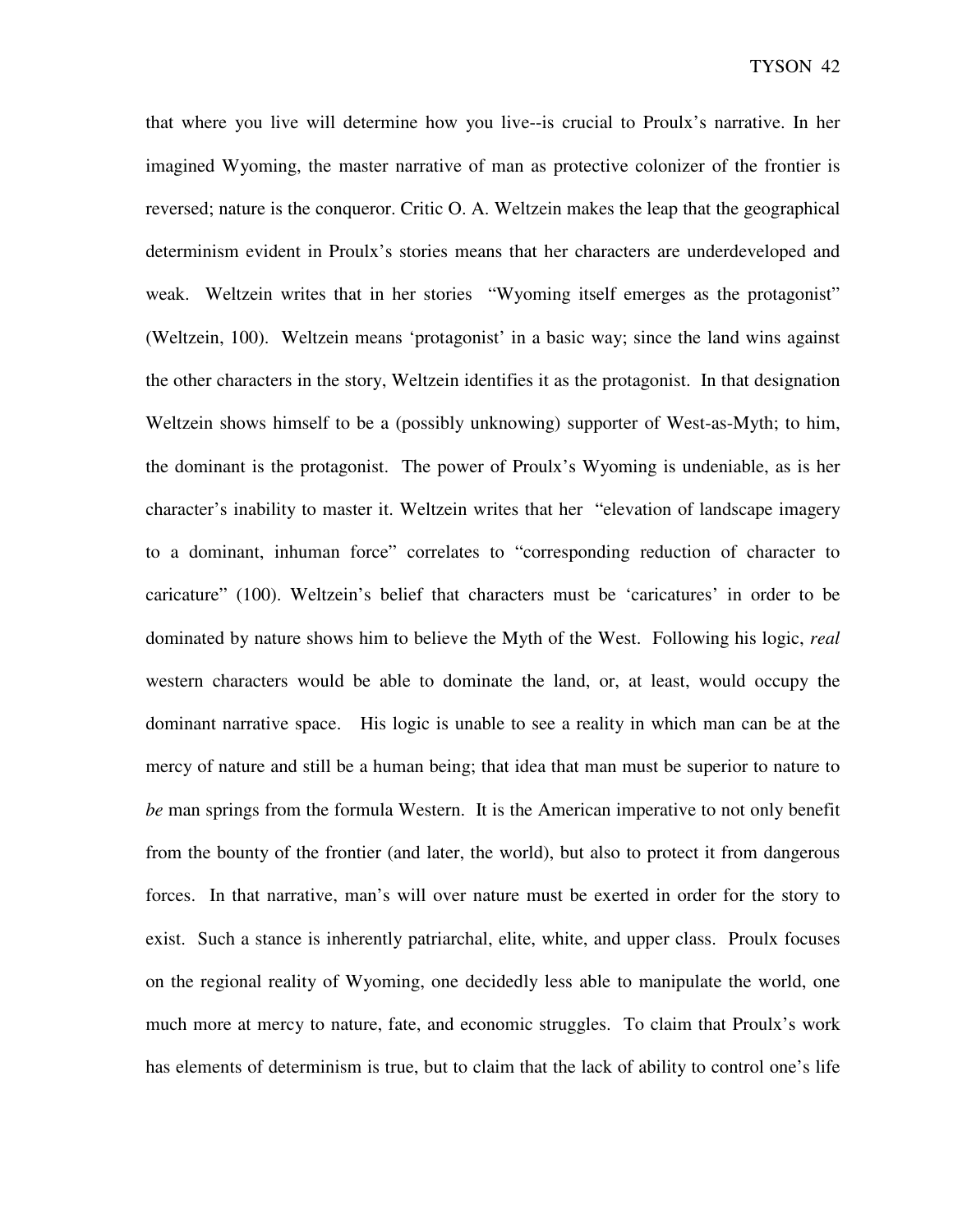demotes characters is simply further marginalizing the stories of the people Annie Proulx writes about. Stories of men and women struggling to survive rather than struggling to conquer are uncomfortable to read primarily because Myth has lead us to believe that those stories are not correct.

To conclude this chapter, I will address a categorization of Proulx as an eco-fiction writer. To call this an over-simplification is an understatement. It is a reading that bends the books to fit a contemporary need yet denies the antagonism of nature prevalent in many of her stories and her focus on the temerity and needs of ranchers over the (relative) evils of ranching itself. She has a reverence for nature, but it is the kind of reverence that says, 'know how to build your own house, and find any way to stay afloat, or you will end up dead—and you still might.' In some of her stories she does explicitly touch on how the ranching industry has had a negative impact on the health of the environment. In "Man Crawling Out of Trees," the husband mourns how fences and roads have disrupted pronghorn migration patterns. In "Governors of Wyoming" an activist outlines how drastically the beef industry has changed the ecosystem in the area. But in the second case, in which those listening to the activist are angry that he cannot see that ranching is how people survive, Proulx reveals that she is more interested in the people than the land. In the Interview by Christopher Cox, "Annie Proulx, The Art of Fiction No. 199" in *The Paris Review*, Proulx said, "I don't write to inspire social change, but I do like situations of massive economic or cultural change as background. We think of change as benign, but it chews some people up and spits them out" (Paris Review). The moments of particular economic or natural hardship are moments in which the golden image of the frontier as promise land and of Americans as its keeper are most unstable. Elizabeth Abele, in her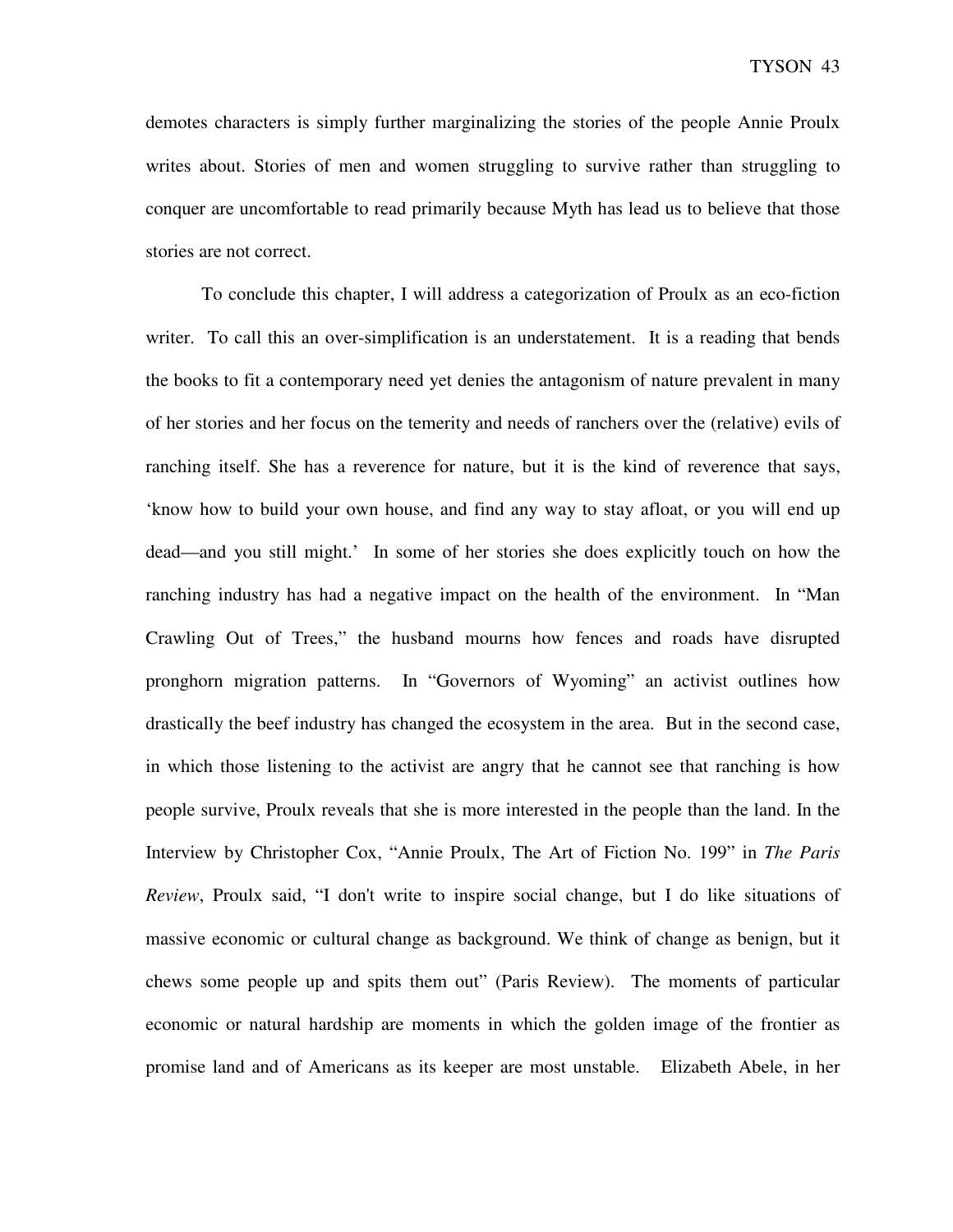article "Westward Proulx: The Resistant Landscape of *Close Range: Wyoming Stories* and *That Old Ace in the Hole,*" writes that she also sees Proulx as showing a reverence for landscape through its destructive power. She connects "romanticizing" with "underestimating" (Abele, 123). Like Abele, I too believe that Proulx's characterization of the land serves a larger purpose than to call people to protect it: "As moved as Annie Proulx is by the geography of the West, it is unlikely she would place the restoration of the land over its people" (Abele, 123). The crucial elements of her stories are the twists she puts onto the West-as-Myth. Though eliminating the frontier narrative has environmental applications, its destruction ultimately works to free the people within the place from a limiting narrative.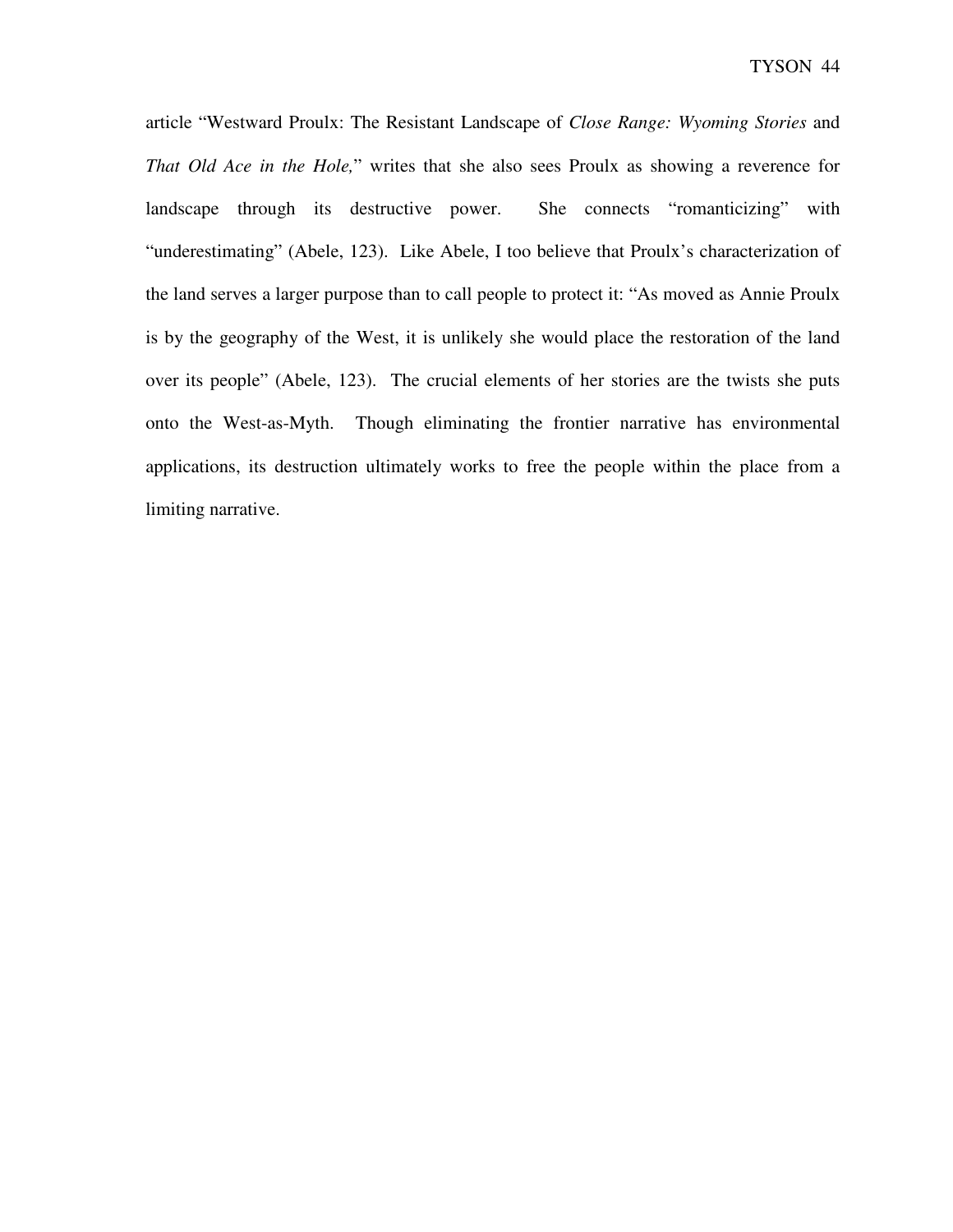## **CHAPTER 2:**

## **Time: "Caught in My Own Loop"**

 The formula Western has been adapted to fit a new era and the new name the narrative takes still disguises the same elite ideological impositions: American Exceptionalism justifies neo-imperialist invasions across the globe and high rates of resource consumption. In this way the West-as-Myth has become eternal, finding endless frontiers in which to form the American character, to draw resources from, and to protect from 'savage' forces. The idea of protection—the formula Western's obsession with a threatened frontier—creates a unique temporal space within the Myth and therefore within the collective perception of the West. The space was characterized as threatened in order to justify the hunting laws and white intervention desired by the clubmen lobbyists. Yet this instability created a nostalgic temporal space, one in which one had to constantly battle against invasion, in which one was trying to preserve, to turn back the clock, looking back to the never-realized or ever-to-be-realized moment of untouched, bounteous perfection.

Of all the forces at work upon men and upon landscapes, time is the most universally felt. Its influence is unavoidable. Understanding how we experience time is essential to understanding life and the development or fracturing of identity (whether on an individual, familial, regional, or national level). To define Naturalism as a unique movement evolving out of (and in response to) Realism, Barrish wrote that in naturalist texts, "characters...lives are controlled or 'determined' by immense impersonal forces that the characters themselves can barely understand, let alone effectively resist" (Barrish, 116). Viewing time as one of these 'determining forces' in a character's life outside of his individual control may seem obvious. But then Barrish goes on to emphasize how Naturalism works to "blur together the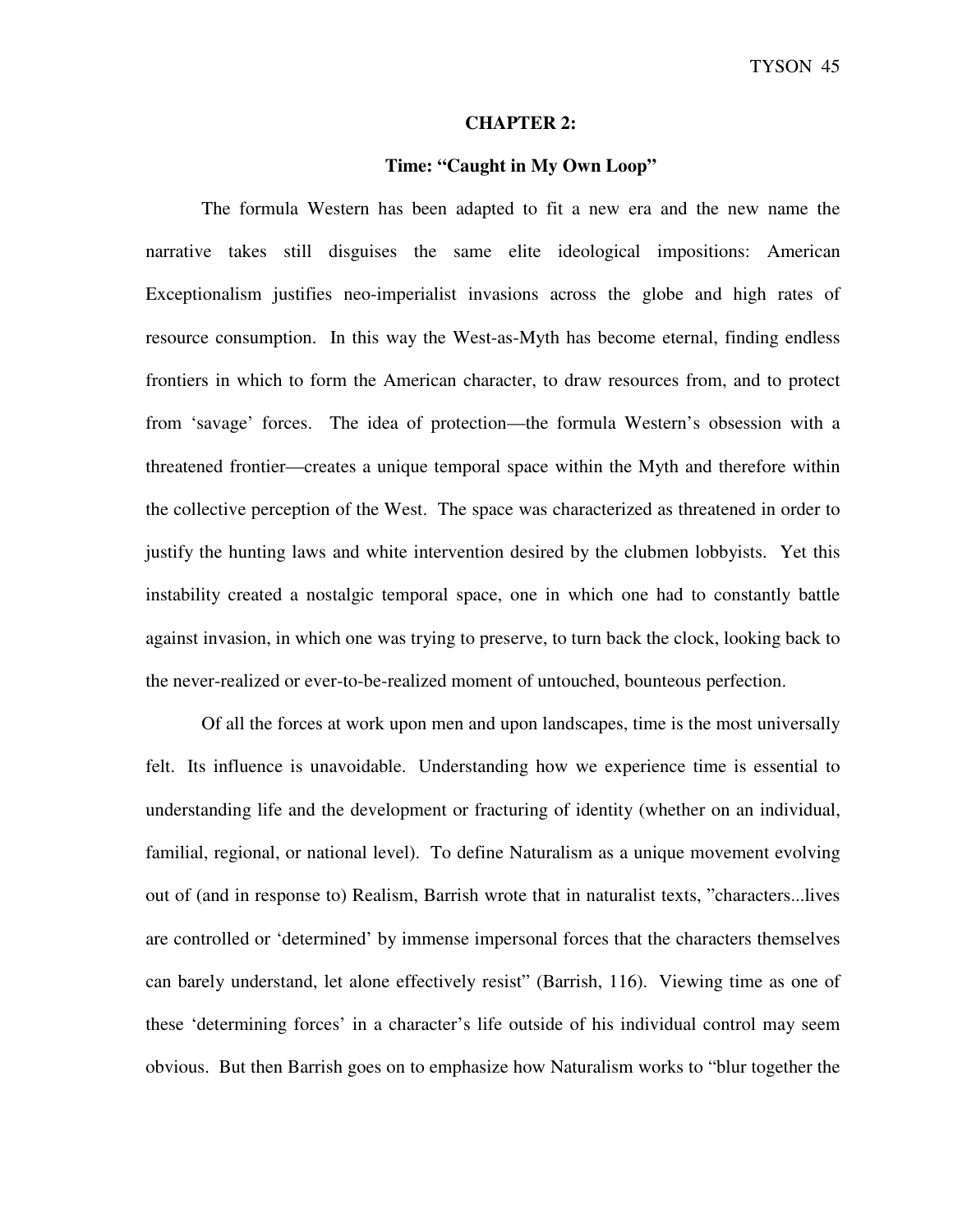natural and social orders" (Barrish, 116); the determining forces at work walk the line between natural phenomena and socially constructed influences. From this perspective looking at 'time' as a force in Proulx's work becomes a complex endeavor. One must acknowledge time both as a natural phenomenon and a social construct. At first it may seem odd to think of time as a social/cultural construct, but perhaps it is a more comfortable association after the explanation of how Myth created a collective sense of nostalgia surrounding the West. The nostalgia of the West-as-Myth is a pre-emptive nostalgia, arising from the way in which the land is characterized as being threatened and needing to be preserved (a time-is-slipping-away factor that inspires acts of intervention). It also comes from the fact that the myth is so long lasting. The West has become inextricably tied to a narrative created in the late 1800s-- ideas about what belongs in a Western narrative are stuck in the past, readers of Western fiction expect elements originating in the time of territorial expansion and the cattle boom. As a social construct, the perception of time changes depending on context. In this chapter I will investigate how Proulx uses time as a concept to push against the nostalgia of West-as-Myth. Her sense of time is both universal (change, aging, etc.) and specific (the particular way the passing of time is experienced in the imagined context of Proulx's Wyoming). The cyclical form Proulx's time takes is a structural representation of nostalgia, the influence of the past, and the inability of characters to move forward.

 Proulx's temporal West challenges this nostalgia in a dynamic way. It does not challenge it as the futuristic time of the postmodern would. Her time is cyclical, her characters are stuck in repeating loops sometimes generations long that are suffocating.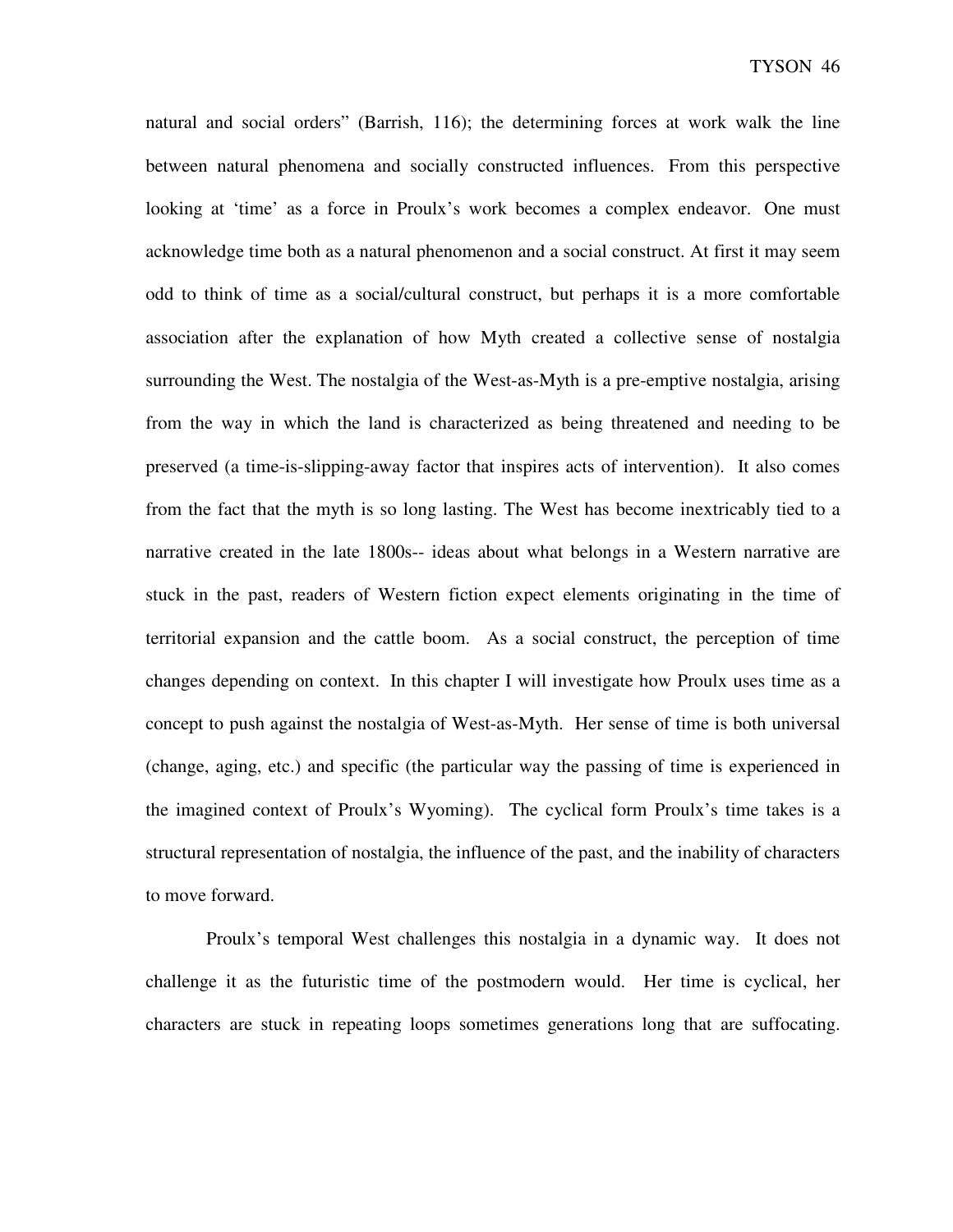These loops reveal the unfulfilling nature of nostalgia, of being trapped in memory or romantic notions about the past.

In the essay "The Novelist and His Background," Vardis Fisher uses Faulkner as an example of the way regional writers are interested in two layers of historical influence--that of time upon the place/the community, and that of memory upon the individual. Regional writers bridge the gap between historical and psychological writing through emphasizing the connection between the passage of time's influence on groups and the individual: "Understanding what is necessary to say about the part of today that yesterday is is exactly the novelist's task. And it is a task that still defeats us" (Fisher, 63). Faulkner's South could not be understood without an investigation into time- specifically how memory, both collective and individual, influences the present. Fisher believes this endeavor to investigate the influence of the past on the present is a selfdefeating 'task;' necessary but ultimately impossible for anyone to fully complete. Fisher's phrasing ties back to what it means to live in a nostalgic temporal zone. A part of yesterday is in today; the past is inextricably linked to the present. The present must reconcile that part of itself in order to fully understand its full self. This will be seen most clearly in Proulx's multi-generational stories in which consequences of the first generation's actions are just as real for the last generation. In a parallel way, individual's current state of being is influenced by their memory. The Southern United States, because of its violent, oppressive past that was never fully dealt with, can be seen as another example of a nostalgic temporal zone. Mero from "Half-Skinned Steer" is a perfect example of this, his own unresolved relationship to his childhood the anchor to his past that pulls him back into it. The West-as-Myth is nostalgic for its own reasons, but it shares this backwards-looking temporal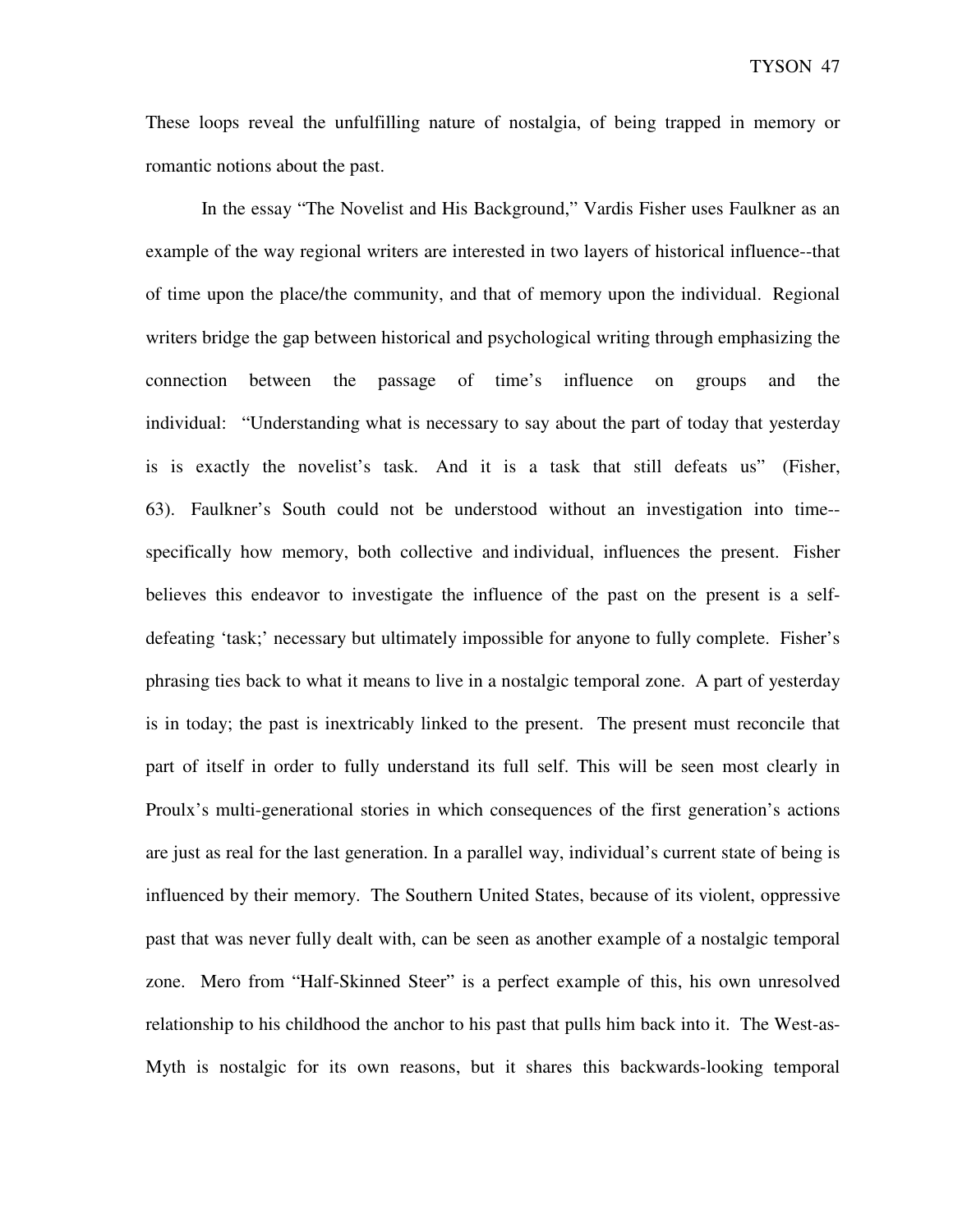experience that a regional author must investigate in order to try to portray the place and the people in it.

The formula Western popularized a mythic version of the region during the rise of big cattle empires. They made the now antiquated West easily accessible to the public, and helped engender the belief that looking at the West was looking into the nation's past. Haslam, in the introduction to his collection *Western Writing: Famous Western Authors Explain Their Crafts*, writes about trends in Western literature and their effects: "It was immensely easier to project and accept a simple West that never was than to deal with the complex reality, especially when popular literature reinforced fantasy" (Haslam, 3). The term 'Western' is still emblematic of that 'reinforcing' popular literature of myth that does not look beyond the simple, and in particular, only gives voice to past imaginings. Interestingly, just as the formula Western created the image of the frontier as something that was slipping away, that must be protected, people often view the values of the Western as American values threatened by the liberal leanings of contemporary times.

Haslam's entire collection serves the purpose of showing that regionalism is a complex genre that is not about glorifying a region but rather about the belief that the regional *is* important and that true regional literature engages with the problems of the region. He writes of western literature: "We are faced with a semantic dilemma: we say West, and consequently search for common characteristics, when in fact we must deal with Wests. We have assigned the West a permanent ossified past without a present. When western books are set in the present, critics seldom call them Western: the national myth allows the West only a past" (Haslam 4). 'A permanent ossified past without a present' is the Western Myth, the single 'West' of a by-gone time he says is connoted whenever the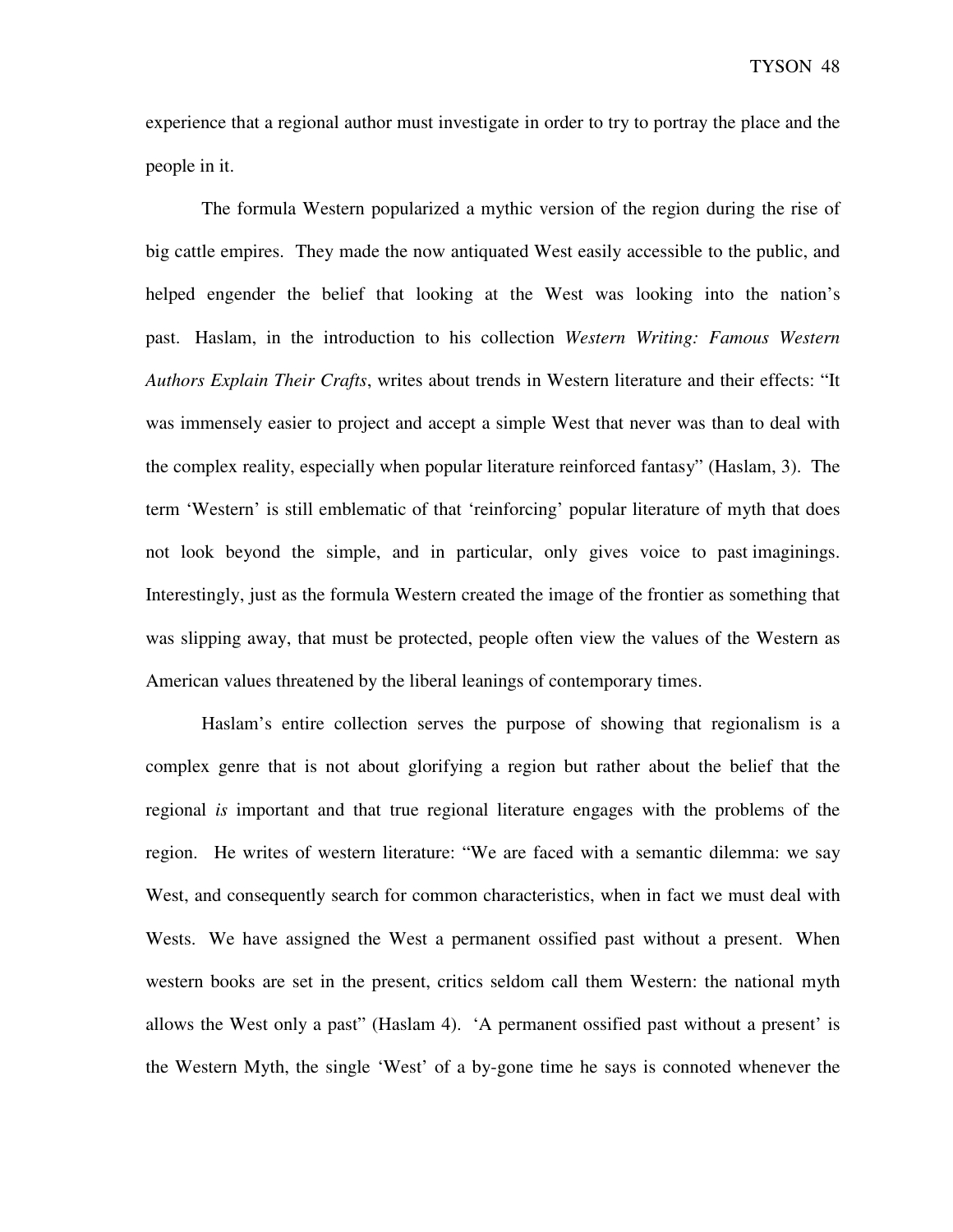word is seen or heard. Yet he rallies for an acceptance of the 'Wests' of alternative narratives, importantly more contemporary narratives. To allow Annie Proulx's collections to be called a 'Western' is to allow the 'West' and Western literature a present. To acknowledge the power of nostalgia in the imagined West and the circular time warp in Annie Proulx's stories is not to say that Proulx's fiction does not bring a radical, contemporary, alternative perspective to the Myth. Time as it is portrayed in Proulx's work shows the stifling nature of being denied a present, in the present.

Brokeback Mountain as a symbol embodies the links between place, totem, and time. All of these themes intersect in her work; understanding each gives deeper meaning to the others, and, of course, shows the layers of her engagement with West-as-Myth. Brokeback Mountain is a totem, a thing that is imbued with meaning--in the story it evokes freedom, love, and hope for the two men. Yet it cannot be understood without viewing it as specifically a place-totem (as it was last chapter), and also as a totem that takes on meaning only through nostalgia. The totem's power is linked to Proulx's formation of time. Ennis and Jack's relationship takes the form it does because of the inability to recreate the experience of Brokeback Mountain later in their lives, through an unfulfilled desire to recreate that snapshot of gratification.

By the end of the story the totem of the mountain is reduced to a postcard representation and two shirts, and all Ennis can express about its meaning to him is half a sentence and choked-back tears. Looking specifically at the nostalgic lives of these two men--- palpable in the form of a place-memory--Proulx has given a new perspective to the backwards-looking time as experienced in West-as-Myth. The nostalgia of Ennis and Jack does not look like West-as-Myth's nostalgia. Their nostalgia is not justified by the impetus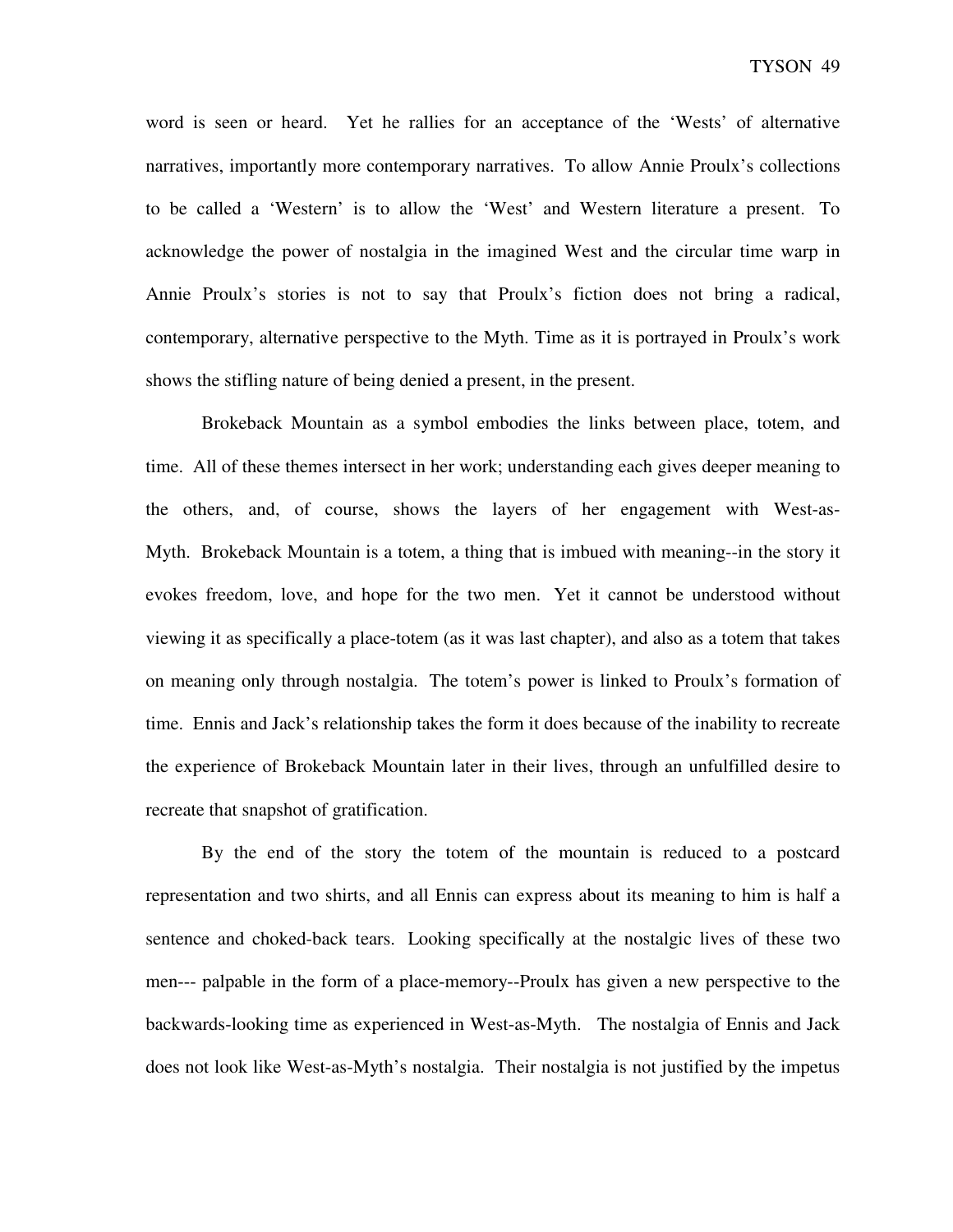to protect the memory from further damage as the image of the frontier is. Throughout the story the reader must contemplate the uselessness and injustice of the two protagonists' nostalgia. Ennis describes the conversations and thoughts they have about their secret affair as feeling like he is "caught in my own loop" (Close, 278). Ennis' words evoke two images- - strangling on his own lasso and running endlessly in a circle he created himself. Either way the consequences are dire: death or never-ending struggle. The narrator uses repetition to stress the unfulfilling nature of this cyclical life in which the sheep hands can only thrive in their memories: "nothing ended, nothing begun, nothing resolved" (Close, 278). Nothingness echoes in this quote; in a cycle of returning to the past, not only is no future begun, nothing is ever left behind--the total realization of stagnation. The short story itself may be groundbreaking in its subject, but those within it remain very much trapped, only able to 'stand it' (or be destroyed). There is no hope for preservation inspired by nostalgia; it is a nostalgia bred of desperate circumstances in which West-as-Myth forces the men to lead lives full of desires that never-can-be.

"Family Man" is in some ways more obvious in its connection to nostalgia for the antiquated West. Aging Mr. Forkenbrock longs for his days as a cowboy, good old days he prioritizes over his present state and the state of contemporary Wyoming:

'Get me the hell out a here,' he said. 'Get me a horse,' he said. 'Get me seventy years back a ways.' (Fine, 4)

Yet the story goes on to show the loneliness of his nostalgia; he is an old man unable to communicate his feelings to anyone around him. When his nursing home gets a new patient who happens to be the first girl he ever slept with, he thinks (through Free Indirect Discourse): "That was the trouble with Wyoming; everything you ever did or said kept pace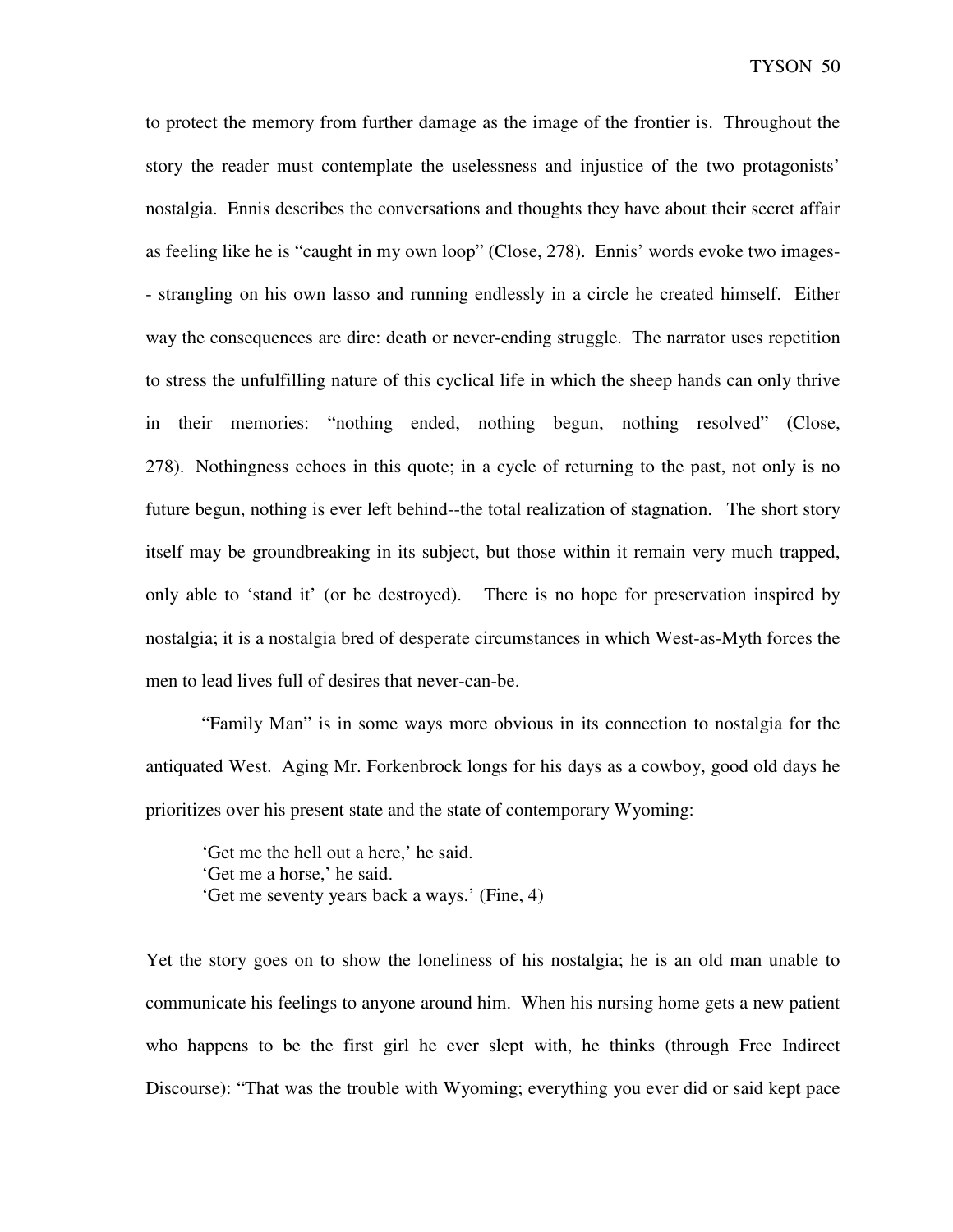with you right to the end. The regional family again" (Fine, 19). His connections to his past are not a relief to him; his memories are not a balm--they are like an annoying relative whom he cannot escape. They are 'trouble.' This 'trouble' he sees as a regional and personal plague, a past tied to him as if the whole of Wyoming were his kin. This is an excellent example of a Fisher-ian meld between the psychological and the communal/historical. Through the character of Ray Forkenbrock, Proulx shows how pining after the golden era (at the personal level, that of his youth, at the communal level, the occupation of a cowboy) actually keeps one from being content.

The tragedy of the story comes in the final scene, when after trying to explain to his daughter what his life was like, leading up to the reveal of their family's shameful secret, she does not understand the shame, and therefore he cannot experience catharsis: "Unbidden, as wind shear hurls a plane down, the memory of the old betrayal broke the prison of his rage and he damned them all" (Fine, 32). The power of the past is omnipotent; he cannot resist it. But it is not simply that the past has power over him that gives the bleak, unfulfilling tone to the ending of the story. It is that that past is in its nature isolating. His daughter does not and cannot understand him or the power of his past: "'It's ridiculous,' Beth said to Kevin. 'He got all worked up about his father who died back in the 1930s. You'd think there would have been closure by now'" (Fine, 32). This nostalgia is unfulfilling because it cannot be applied to the next generation, the future; in the heartbreaking inability to connect with his daughter, he shows the connection between unresolved personal issues, living in the past, and the inability to thrive in the present. The title points to the irony: he, like his father before him, cannot be a 'Family Man,' though in a way it is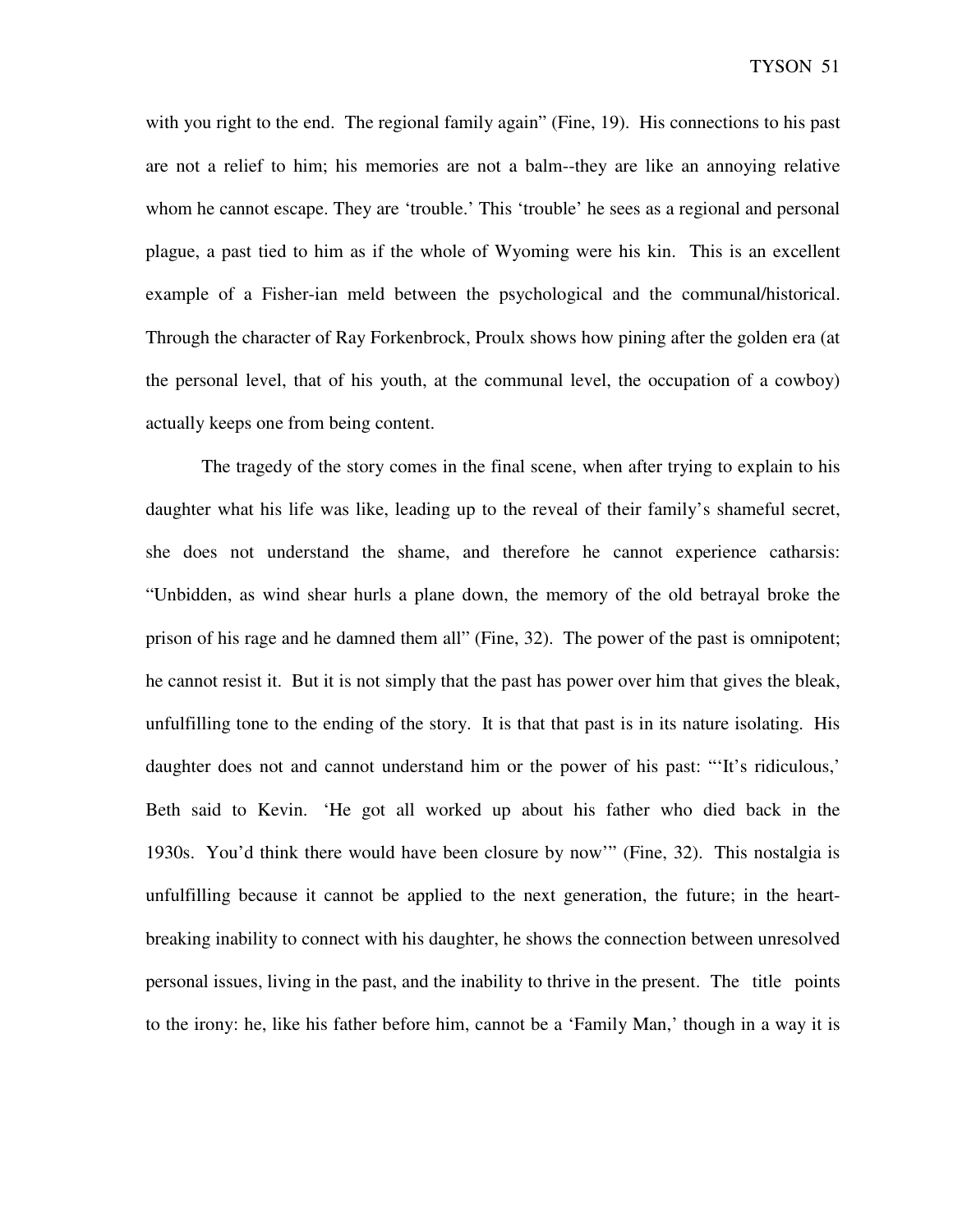the connection to a type of family (his unresolved feelings about his dad and the regional family) that keeps him from his nuclear one.

 "Half-Skinned Steer" posits nostalgia--the inability to move forward of "Brokeback Mountain," the lack of resolution of "Family Man"--as unfinished business. The halfskinned steer a more obviously sinister totem than Brokeback Mountain; the gory descriptions of its semi-butchered body are haunting. Yet what it symbolizes as a totem is the link between unfinished business and doom; since Tin Head left the butchering part of the way through, he and his entire family line were cursed. Mero's life story reflects the idea that leaving something undone is a damning act. Interestingly, Mero's case actually brings up the harm inherent in believing you can escape the past; suggesting that this nostalgia (or return to the past, in this case) is just as destructive as trying to avoid it. The way Mero left home is written in terms of psychological repression: "Mero had kicked down thoughts of the place where he began" (Close, 21). The image of kicking negative thoughts down is an excellent visual for the energy needed to repress, and it also goes to show that Mero could not simply leave the place behind--the 'thoughts' (read: memories) travelled with him. Yet, he "never circled back" to his past like Forkenbrock or Ennis and Jack were doomed to do (Close, 21).

 Though he was not caught in the same cyclical pattern as seen in previous stories, Mero's interaction with his past can be read as a more dramatic version of that. He believed he could escape, but in the end the unfinished business catches up to him: "That event would jerk him back; the dazzled rope of lightning against the cloud is not the downward bolt, but the compelled upstroke through the heated ether" (23). The imagery in this quote about the act of getting jerked back into the past is violent. His brother's death is like a lightning bolt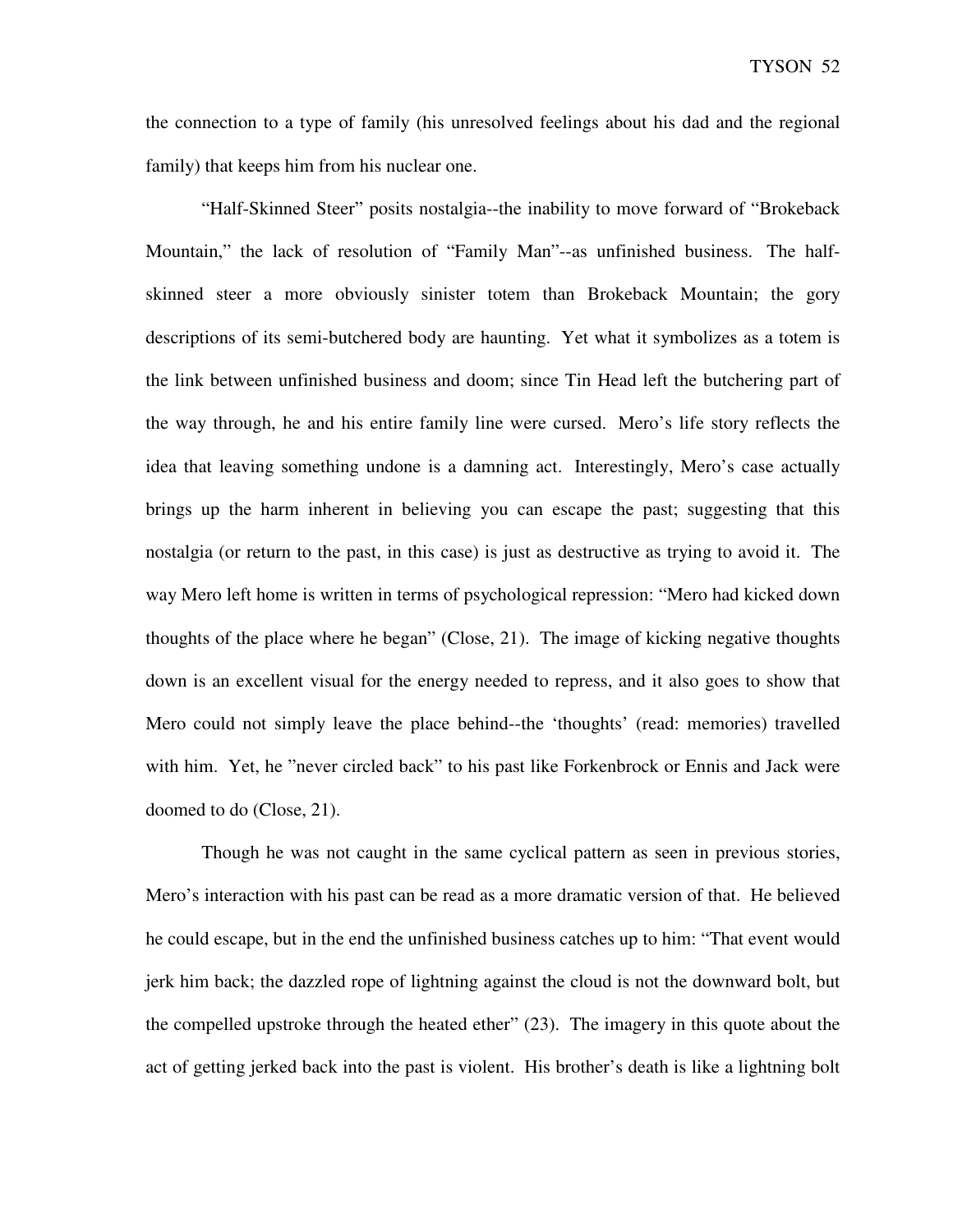strike returning him to his source. Comparing his life at that moment to this strike of lightning shows Mero to be at once out of control of the direction of his life--he is compelled to return--as the events are to be intense, dangerous, cosmic. In a line that echoes the 'nothing' passage from "Brokeback Mountain," Mero is disappointed by this cosmic reunion with the past he had fled: "Nothing had changed, not a goddamn thing, the empty place and its roaring wind...landforms true to the past. He felt himself slip back, the calm of eightythree years sheeted off him like water, replaced by a young man's scalding anger at a fool world and the fools in it" (Close, 31). Because the land is eternal, he himself reverts to his old self--but it is not a transformation, it is a 'slip,' a mistake, and he projects his anger outside of himself, at everyone, everything. In the story, Mero also gets caught up in his past through the mechanism of a memory of a story told to him. In the end the story comes to life, the half-skinned steer of unfinished business comes for him, reminding him that he left unfinished business and must pay for leaving a task undone. He is jerked into the past because he could not escape it forever, and it took its pound of flesh for his betrayal.

 Proulx's construction of cyclical temporal experience takes unique form in family sagas. The idea of inheritance is a new way to look at nostalgia; in these sagas inherited baggage generates the unfulfilling cycles that perpetuate themselves over generations.

 In "The Bunchgrass Edge of the World," those in authority over the ranch cycle through. The story follows three generations, Old Red as the patriarch supplanted by his son, eventually supplanted by Ottaline, the protagonist. Old Red is a sinister character, watching from the sidelines and planning his eventual return to power on the ranch. Though aged, he thinks, "I ain't finished my circle yet" (Close, 145). His use of 'circle' harkens back to Ennis metaphor. Red's loop is sinister, however, because its destructive power is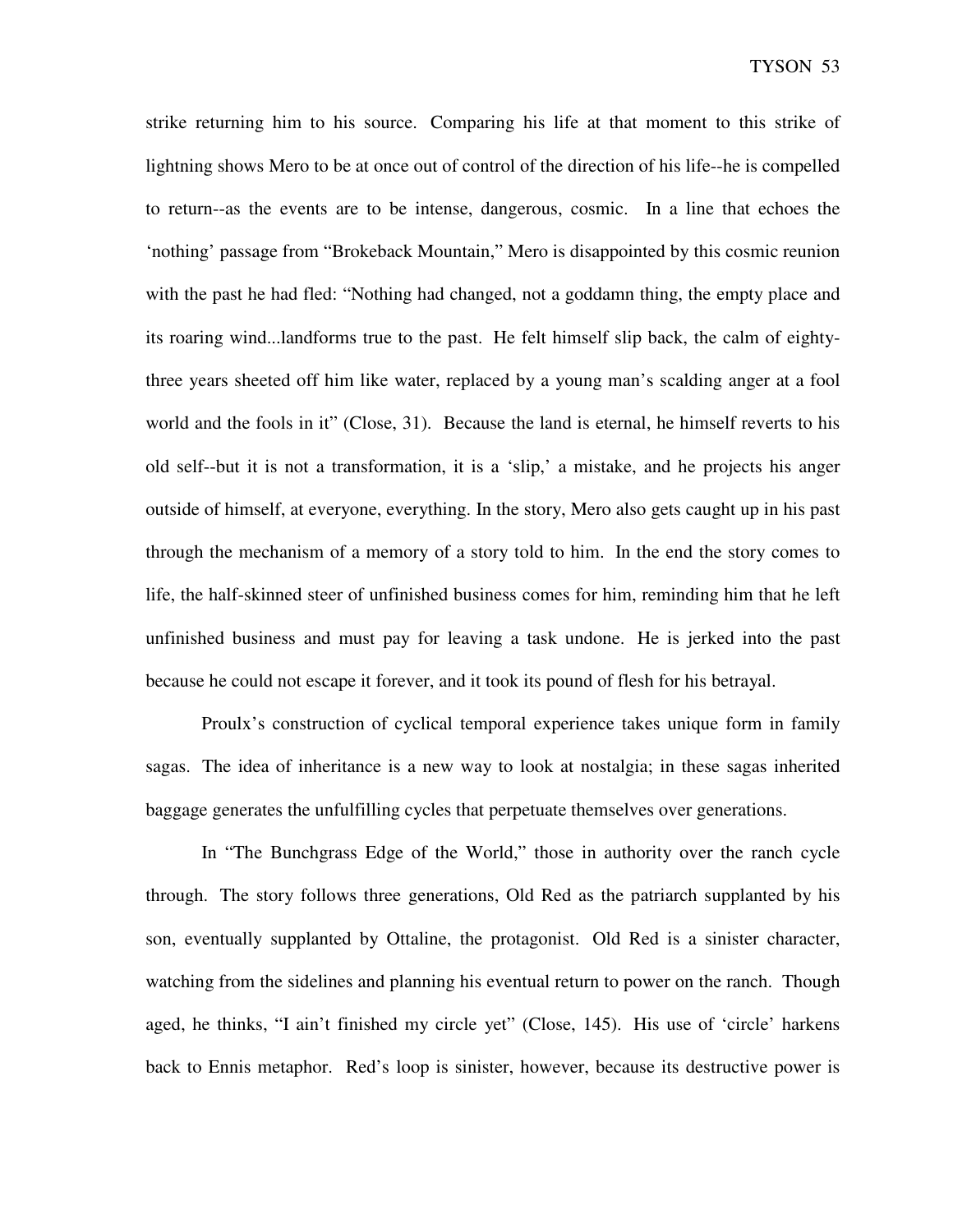projected outward, at his own kin. The idea that all the power may return to him is frightening because it shows how this family cycle can reverse itself. Ottaline's victory in taking control of the ranch serves as a bright point in the entire collection; her capitulation to Old Red would ruin the only positive power grab. But the concluding words of the story are given to Old Red: "the main thing in life was staying power. That was it: stand around long enough you'd get to sit down" (Close, 148). The idea that everything will cycle back is given a spooky tint due to the character of Old Red, himself unwilling to face the fact that generations have moved past him.

 In "People in Hell Just Want a Drink of Water," inheritance in the form of children resembling their parents sets the stage for the tragic conclusion. The Dunmires are cowboys in the most rough-and-tumble way imaginable: "they ran that country because there were eight of them and Ice and they were of one mind...There was a somber arrogance about them, a rigidity of attitude that said theirs was the only way" (Close, 103). They are not individuals; they are a pack. Their rigid restraints on masculinity play into their belief that Ras must be castrated, like an out-of-control bull, after he flashes a young girl. They police his masculinity in the most primitive, violent way imaginable. The inheritance of grit without empathy combined with a rigidity of mind creates a pack mentality that turns on the mentally handicapped Ras.

 As for the Tinsleys, the parents' general failure seems to forecast Ras' downfall. Of Mr. Tinsley the narrator says, "Every change of season took him by surprise," revealing a lack of preparedness in blatant opposition to the Dunmires (Close, 104). His obliviousness also forecasts Ras' eventual death through gangrene poisoning. Mrs. Tinsley, after drowning her child La Llorona-style, "developed an intense anxiety for the safety of the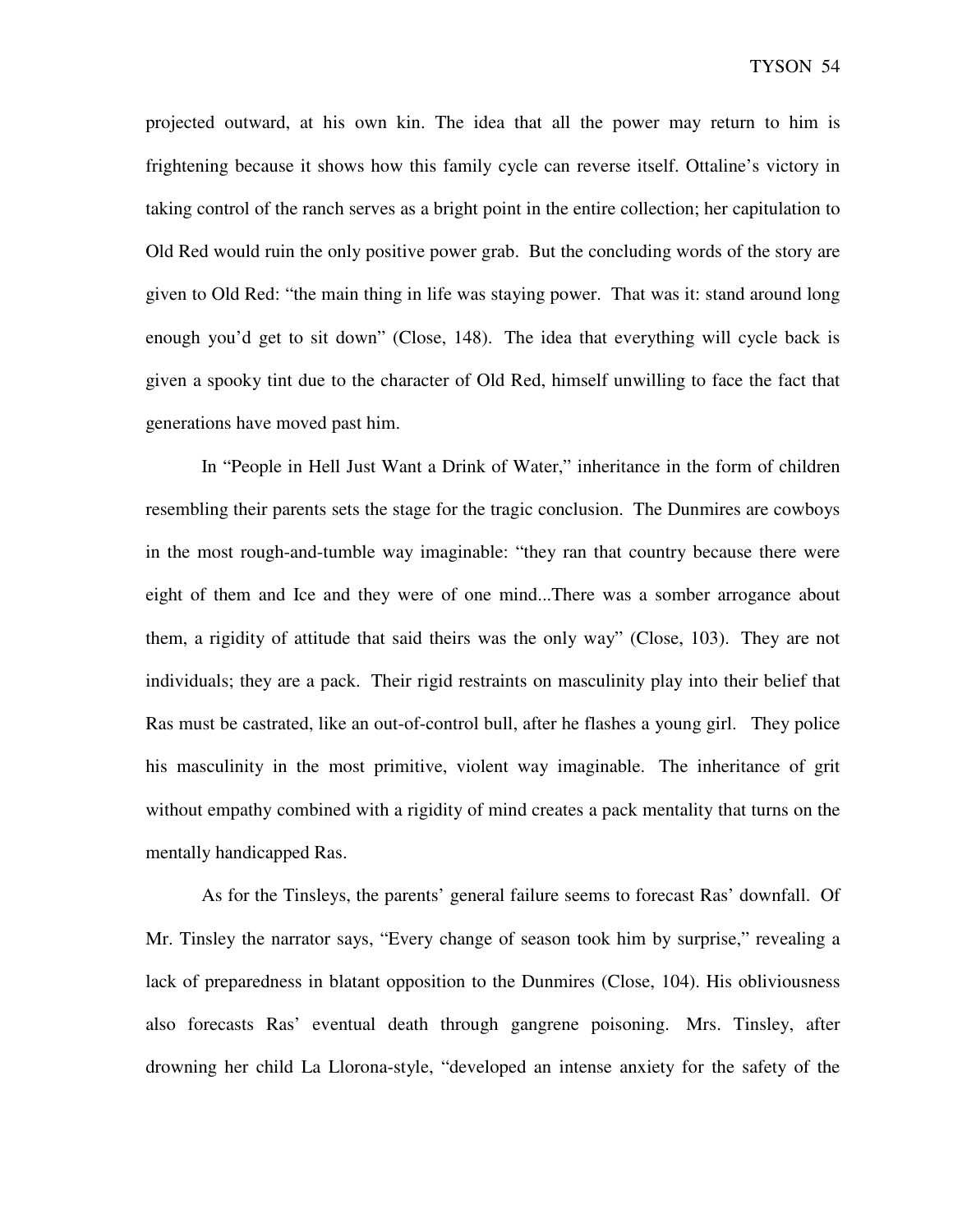surviving children" (Close, 104). It is almost as if this over-protectiveness doomed Ras from the start. When the son is first injured, "Mrs. Tinsley looked away. Her fault through the osmosis of guilt" (Close, 108). In a way, the sons of both families play out the characteristics of their parents in the conclusion. But Mrs. Tinsley also shows how parents are in turn affected by their children--seeing Ras' faults as her own. Blame for this tragedy is distributed in this back and forth swirl of influences.

 Proulx extends the unfulfilling cycle of inherited guilt to her reader in "People in Hell Just Want A Drink of Water." Barrish describes how in regional texts (as with the tenderfoot of *The Virginian*) the narrative voice is usually an outsider, serving as an distanced, evaluating perspective of the region: "the visitor from the outside world acts, in effect, as a textual representation for the reader" (Barrish, 80). This outsider then 'represents' the reader (presumably Eastern, educated) as opposed to the people portrayed in the book. In "People in Hell…" that idea is tweaked for an interesting effect.

 The reader is addressed at the beginning of the story, told how to interpret the scene in a very naturalistic way: "You stand there braced...Dangerous and indifferent ground: against the fixed mass the tragedies of people count for nothing...Only earth and sky matter….You begin to see God does not owe us more than that" (Close, 99). This direct address takes on a new form at the end when it combines with instructional humor that sounds spoken: "That was all sixty years ago and more. Those hard days are finished...We are a new millennium and such desperate things no longer happen. If you believe that you'll believe anything" (Close, 117). The line is colloquial in nature; the narrator uses a voice that evokes a regional voice in order to connect the reader to the subject matter. It does not let the reader get away with believing that the story (though set in the past) is 'past' the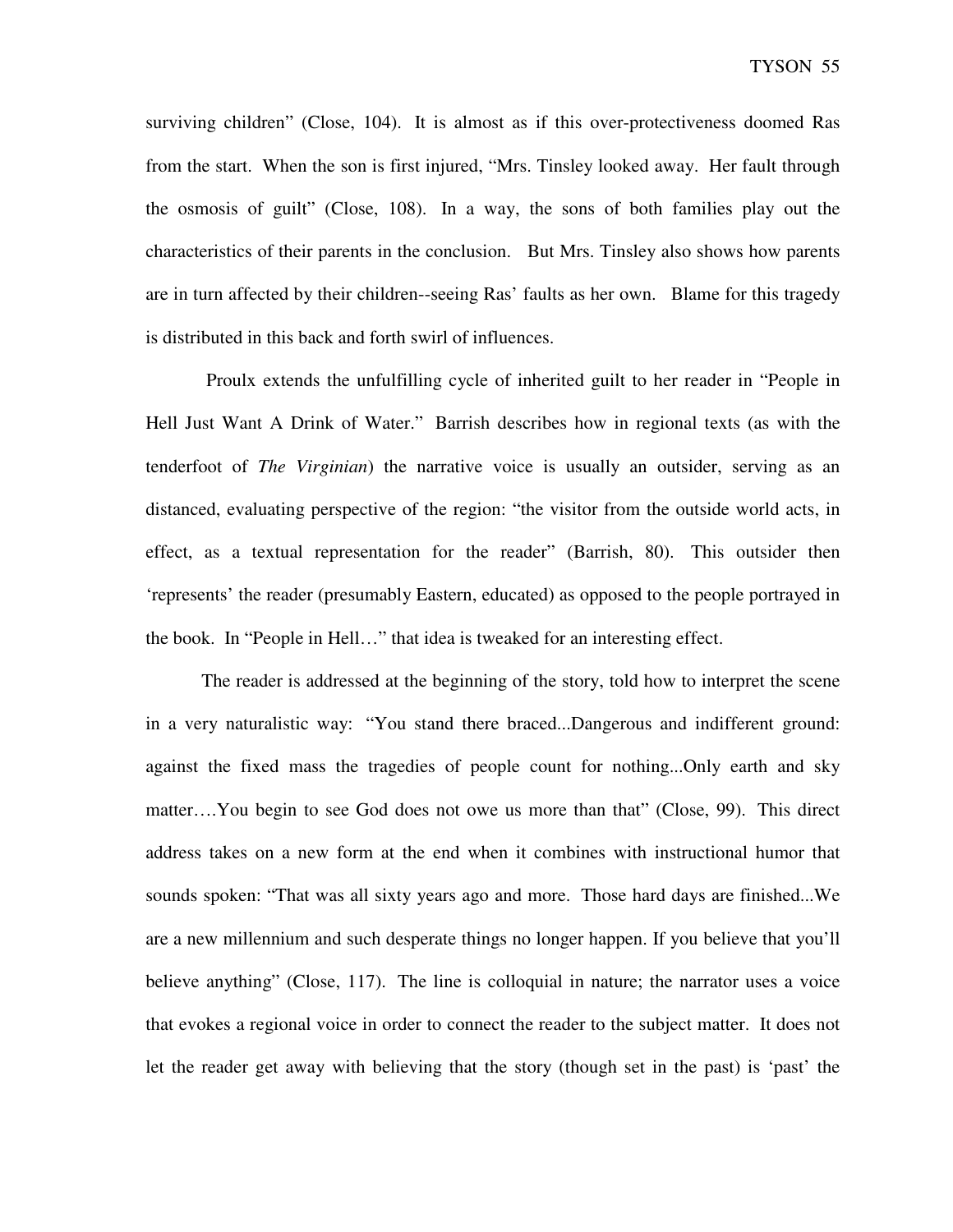consideration of the reader. It causes the reader to pull the fictional past into her present in a serious way (because otherwise, she is a fool). This line does not ask the reader to reminisce--rather the gesture to connect with the past is connected to common sense and responsibility. Terrible events cannot be ignored because they happened in the past (for the past is cyclical, and it cannot be escaped).

 I want to briefly touch on Proulx's deep-time story "Deep-Blood-Greasy-Bowl" and the contemporary "The Indian Wars Refought." These stories bring to the forefront how time has specifically shaped the way Native narratives were told (and side-lined) in the West-as-Myth. When looking at the effects of West-as-Myth, the absence of Native Americans in America due to mass genocide serves as the cruelest outcome of how Myth's exclusionary aspects affect real lives. In a paradox only able to be realized within the context of the mythologized frontier, native people were imagined as tied to the threatened, vanishing land—a culture that must be preserved and catalogued in the face of civilized expansion. And yet they were also characterized as *the* threat: the lifestyle, the form of hunting, the invaders of the land that must be supplanted in order for America to establish itself and feast off the bounty of the West. The characterization of Native Americans in West-as-Myth combines both the threat and the protection associated with the physical space of the West and applies it to a people, casting them in a role as either a vanishing culture or destroyers of progress. There is no contemporary Native American life narrative in the West-as-Myth; they are delegated to disappearing into the past or trying to savagely pull Americans back into a primal era. Indeed, the attitude of seeing Native Americans as a 'past' culture contributed to the mass genocide of native people, and continuing to do so denies the validity of contemporary Native American lived experience. "Deep-Blood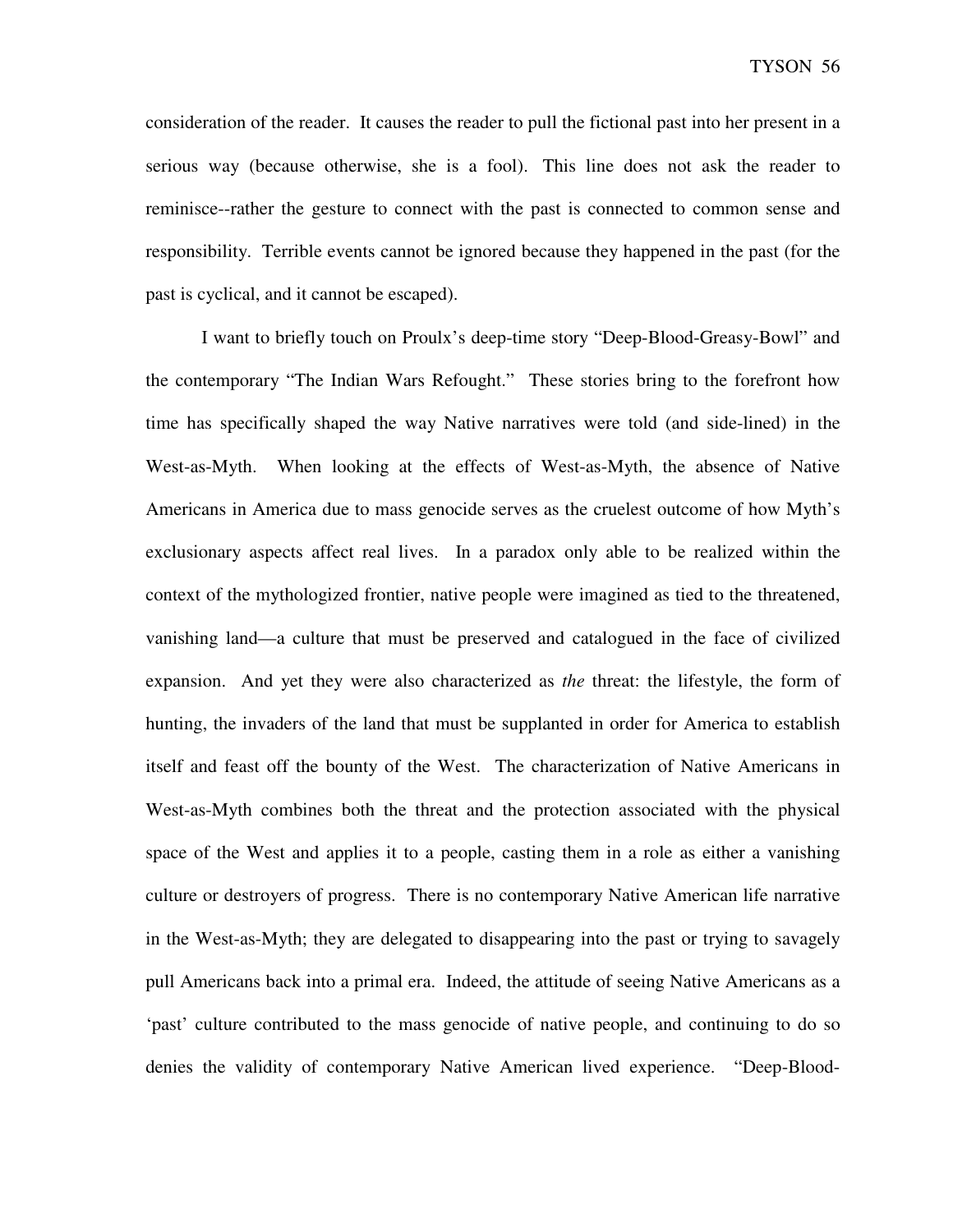Greasy-Bowl" reframes native history as an inheritance rather than a cultural back-slide to be snuffed out. "The Indian Wars Refought" pulls Native American stories into contemporary times, providing alternative narratives about race, ancestry, and what a Native American can and cannot be.

 "Deep-Blood-Greasy-Bowl" uses deep time as a testament to endurance in the face of West-as-Myth's attempted erasure. Introducing the story, Proulx writes that it was inspired during the construction of her home when "other fire pits, nearby tipi rings, projectile points and a chert quarry attest to a long Indian presence on the land, "before the time of Jesus, before the time "Indians had horses or bows and arrows" (Fine, 123). This "long presence" and the story she produces of ancient people attests to the eternal nature of native presence in Wyoming, through her "imagining" and the buried remains that one day must be uncovered (Fine, 123). Proulx's stories in general—for all their lower class characters and all the represented sexual and gender identities—are overwhelmingly white. Native absence is an indication of centuries old physical removal. But "Deep-Blood-Greasy-Bowl" shows that that erasure is never complete, that native presences—like memory—only stay buried so long, and with them lies the place-memory of deep-time, the only time period in which Myth becomes obsolete. The story tells of a group of people, the land, and the animals on it feeling the emotions of the upcoming bison kill, emotions recorded through tribal memory and geographical, physical blueprints of the cliff. Time itself becomes this cosmic, shared awareness of impending slaughter and food: "Now time began to mass together in the shape and color of bison. Nothing else had importance" (Fine, 129). The story's ending echoes this shared sense of time, and shows how it is eternal: "No one doubted that the birds remembered the last drive and would aid them in the next one"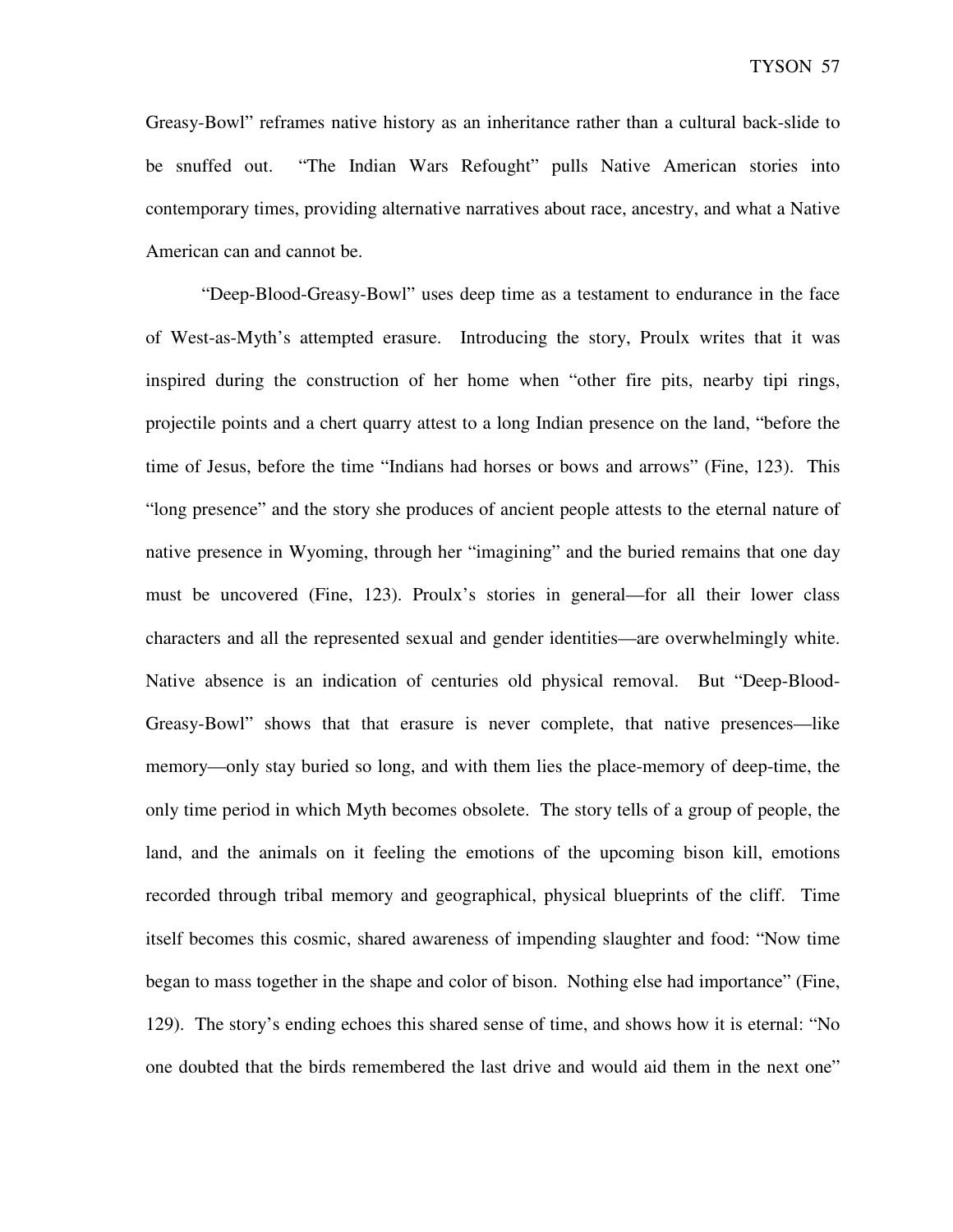(Fine, 131). Memory is the chain that connects this deep past to Proulx's present, showing the fingerprint of Native presence that stands in the face of the consequences of colonization.

 "The Indian Wars Refought" is brilliant in that Proulx gives narrative space to contemporary, non-Mythic Native characters. Linny's recent discovery of her native ancestry has left her in a strange place, unsure of how to be 'Indian' other than to mimic the racist, simplistic tropes she has seen in the media. This idea of performing racial/cultural identity comes into play when Linny discovers the lost tapes of Buffalo Bill's recreation of the Indian Wars, tapes so real many thought war had come again when acting in them and viewing them. Yet when Linny reads Yellow Robe's disgusted response to the tapes, for a moment he speaks through her (Bad, 42). In the end, she destroys the tapes; no one can profit off of them again. The last scene is poignant in her father patting "her still unwounded knee" (Bad, 45). She still has a lot to learn about actually embodying what it is to be a Native American in America. Acting—a shift in which people in the story embody other Indians, both real and stereotypical—is a way in which Proulx is able to shape an alternative narrative—how contemporary Indians are living in the moment, adapting, changing, and how they are unique from past-time stereotypes because they must act in order to be them.

To conclude, here are Proulx's own words on the importance of time in her narratives:

Most of my writing focuses on a life or lives set against a particular time and place. This is the nature of things, and, though it sounds simplistic, this is what shapes my view of the past and present, both as related to my personal life and the lives of characters. One is born, one lives *in one's time*, one dies. I try to understand place and time through the events in a character's life, and the end is the end. (Missouri Review)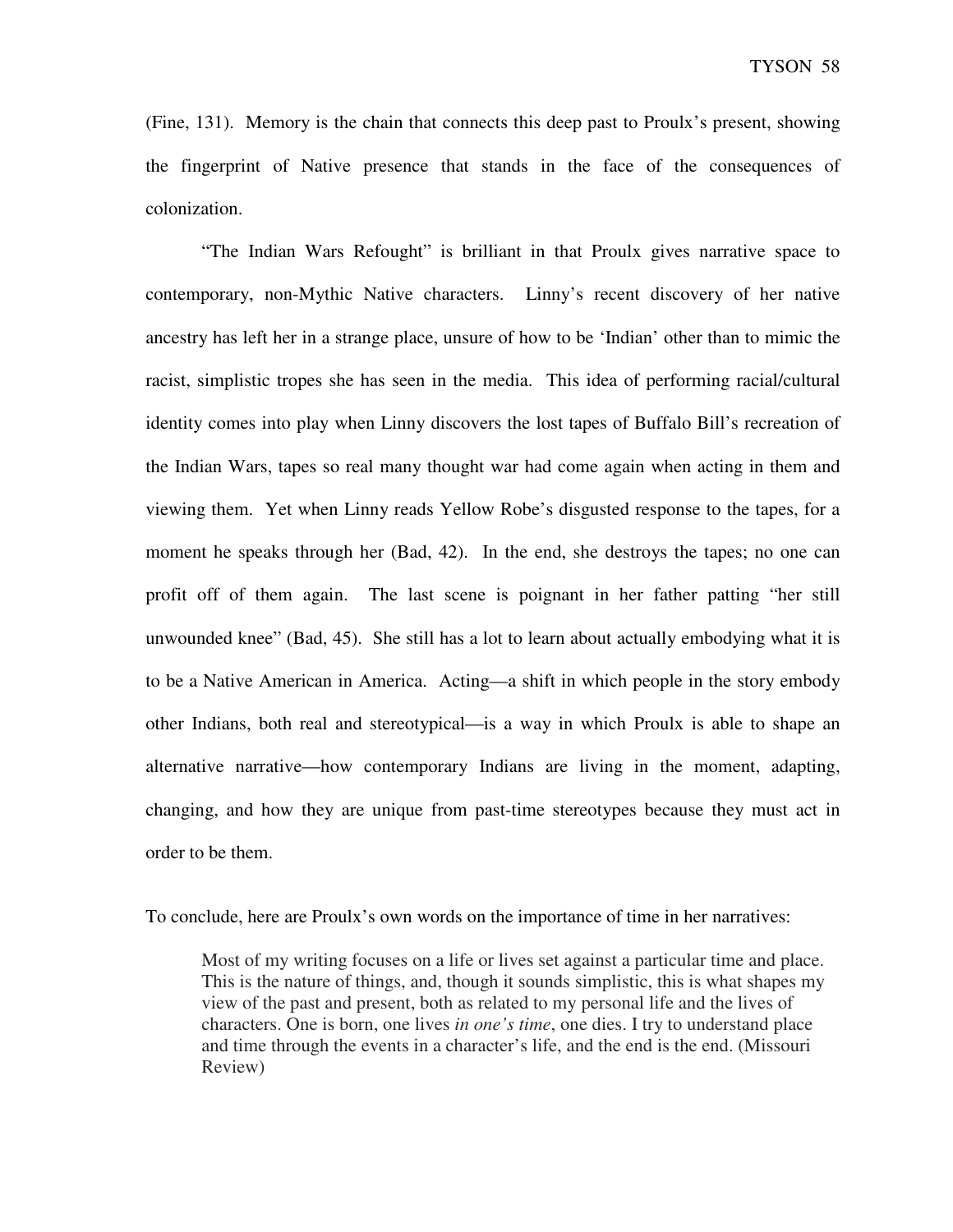Time is a formative force. Characters are who they are because they exist in a particular time, particular temporal boundaries. Yet in other interviews Proulx has expressed how her research into the history of a space runs counter to the master narrative of history, drawing from the French Annales school<sup>5</sup> methodology she studied that looks at the day-to-day to form historical narratives more intimate (and inclusive) than the ones found in K-12 textbooks. As much as time in her stories is a commentary on West-as-Myth's sign of nostalgia, looking at how a character is situated in time is not "simplistic," because it shows the influence of memory and history (collective and personal) on an individual.

 5 Duran's essay discusses how Proulx's background studying this methodology of approaching history influenced her work; the approach finds historical value in the documents of our everyday lives over documentation of extraordinary events.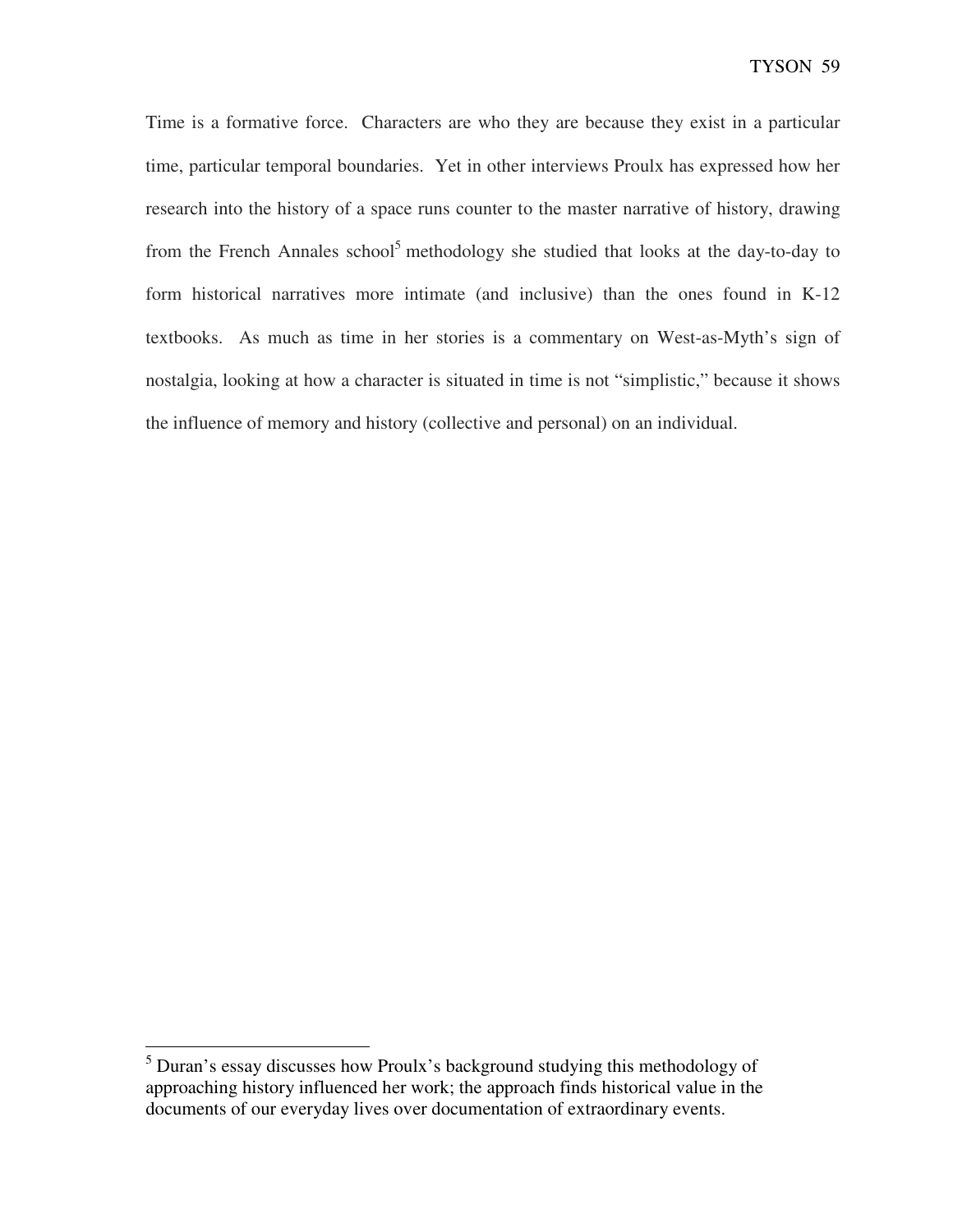## **CHAPTER 3:**

## **Totem**

 To return to Roland Barthes' *Mythologies* for a moment: Myths are the grand total/signification of hundreds of signs that themselves have signs, a chain of meaning pouring into the baggage attached to the imagined idea of the American West. A cowboy is a sign, the symbol that represents white, male privilege in the region; his gun another sign that of his sole responsibility and ability to preserve the land through violence.

 Totems are folk versions of signs. They are objects that have been imbued with supernatural or spiritual significance. Proulx's stories are full of totems—objects that are more than objects; talking tractors, magical spurs, a carnivorous bush. Criticism of Annie Proulx's work shies away from these totemic objects, ignoring their strange presence and how they add surreal and supernatural tones to her otherwise starkly realistic work. The formula Western's signs are abstract, collective projections. In regional folklore, "big fish" stories, and oral histories, symbols are overt. Exaggeration and aggrandizement (both mythmaking elements) are brought to the forefront, used for entertainment's sake, even to ridicule, rather than to promote a cause as in the case of West-as-Myth. One critic, Margaret Johnson, classifies Proulx's exaggerated totemic objects under the umbrella of the postmodern hyperreal. It may be easy to jump to the conclusion that the exaggeration is symptomatic of the simulacra—the surreal objects the simulation. Totems—and the humorous effects they bring to a story—do not originate from the relatively new literary movement of postmodernism. Totemic objects are as old as oral tradition.

It is worthwhile to examine Proulx's inclusion of totemic objects in her work because they are a folk tool through which she is able to critique Myth. Totemic objects are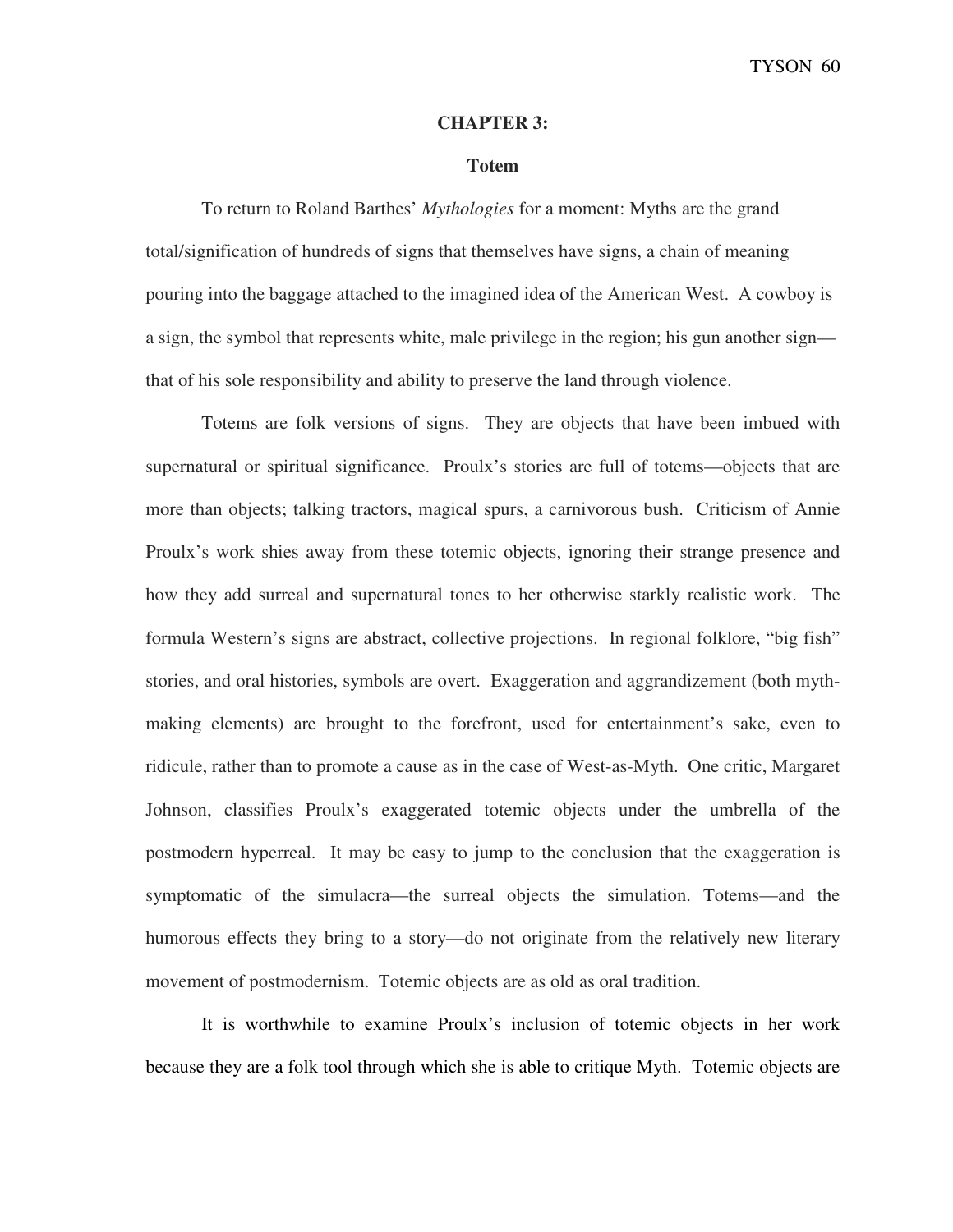objects imbued with supernatural powers that have great cultural significance. In West-as-Myth, signs serve a similar purpose, signifying the myth as a whole. For example, the (oversized) pistol is eroticized as a symbol of male power and sexuality. Cowboy hats are a cultural symbol of un-decadent, working-class power, and once again, American, rugged, masculinity. The totems in Proulx's work reveal their regional origins in their overt humor and exaggeration. The way Proulx uses totems reveals the ridiculous nature of fetishizing objects and in turn the pretense behind the serious signs of West-as-Myth.

Humor is an inherent part of storytelling forms, like folklore. By using humor, storytelling formats, and totemic objects to her advantage, Proulx is able to recreate the signs of West-as-Myth to serve her own purposes.

 This section follows the Place and Time chapters because in both chapters totem is touched on; the way in which Brokeback Mountain is turned into a touchstone is an act of totemization dealing with attaching significance to a space and a by-gone time. The stories this chapter will explore Proulx's more literal examples of totemic objects: a man-eating shrub, a hellhole, a magic teakettle, a telekinetic tractor, and a reanimated steer—a few examples of her many totems. The first two address totemization of the land through objects associated with it, and the second two address the totemization of Western culture in general.

One story influenced by folklore deals with the issues of imbuing land with meaning in a literal way—the land is given life. In the form of a campfire tale, Proulx condenses the impact of the critique I outline in the previous chapter into an easily digestible, darkly comical bundle.

"The Sagebrush Kid" is a story that critiques the West-as-Myth for imbuing place with sentimental power. 'Sentimental' is an important qualifier. Earlier, I described how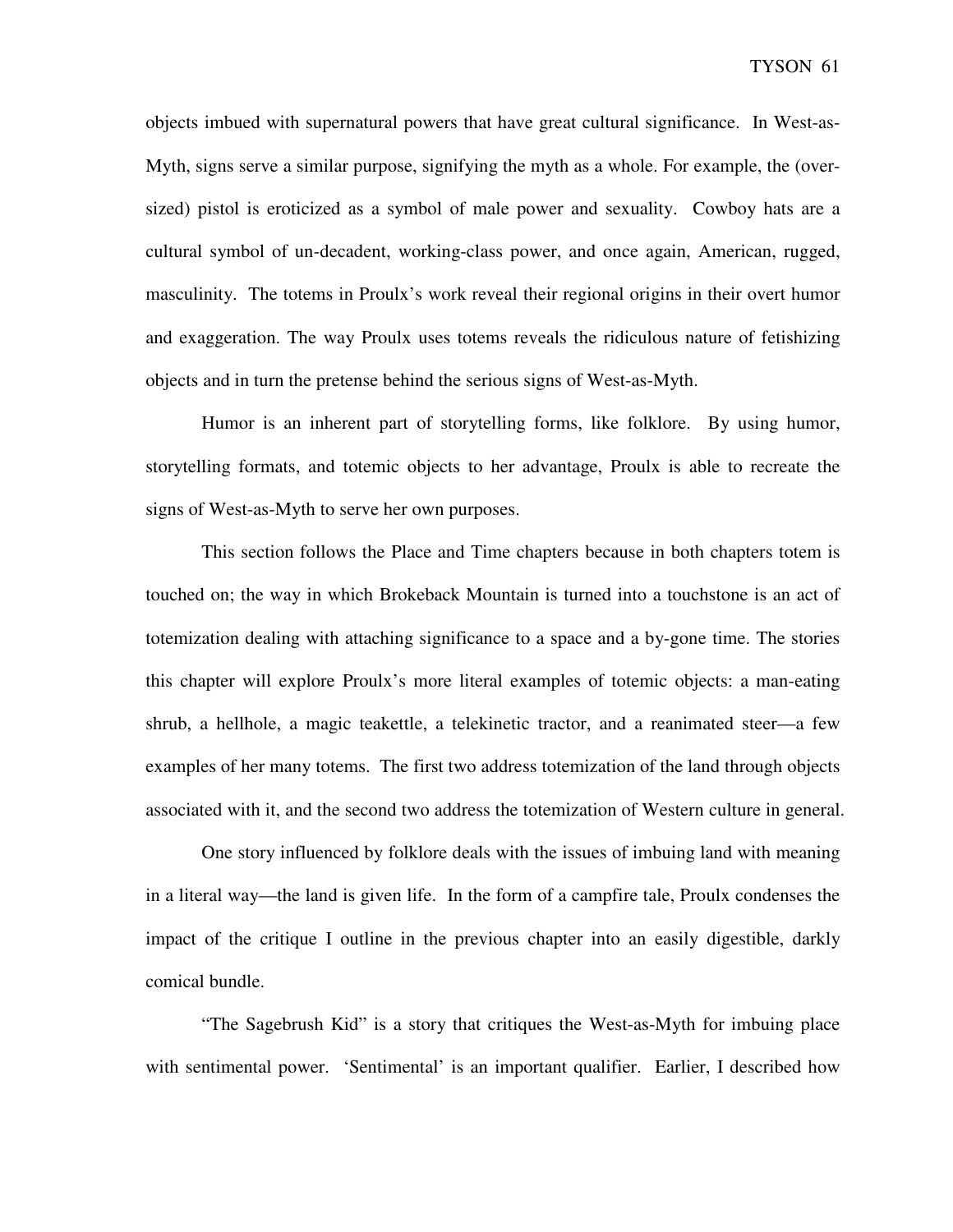Proulx empowered the land in order to critique sentimental portrayals of the West. "The Sagebrush Kid" uses comedic scare tactics to achieve the same ends. It is the literal enactment of investing a landscape with sentimental meaning and its dire consequences.

The story reads like a scary story spoken around a campfire, meant to teach people a lesson through fear. The story begins with an exposition that gives the reader a sense of dread, much like a fireside ghost story:

Those who think the Bermuda Triangle disappearances of planes, boats, longdistances swimmers and floating beach balls a unique phenomenon do not know of the inexplicable vanishings along the Red Desert section of Ben Holladay's stagecoach route in the days when Wyoming was a territory. (Bad, 81)

Proulx takes an image people universally find frightening (the Bermuda Triangle) and transfers that fear onto a place which her audience feels is closer to home—in the universe of her collection, Wyoming is home. Telling the audience that the events happened right there, not long ago, is a tactic used in scary folklore. Folklore utilizes scare tactics to instruct: monsters, devils, and outlaws teach moral lessons as well entertain. In the case of "The Sagebrush Kid," the perversity of romanticizing the harsh landscape is dramatized.

An infertile couple wants a child so badly that after a failed attempt to raise a chicken as one of their own (it was carried off by a hawk), they eventually begin to parent a bush in their back yard: "Mizpah Fur, heartbroken and suffering from loneliness, next fixed her attention on an inanimate clump of sagebrush that at twilight took on the appearance of a child reaching upwards as if piteously begging to be lifted from the ground" (Bad, 83). This passage illustrates the projection of sentimental need onto the landscape—the Furs wanted a child so they saw it in the sagebrush behind their house. It is not this projection that activates the dangerous potential of that landscape; the projection is simply the enticement to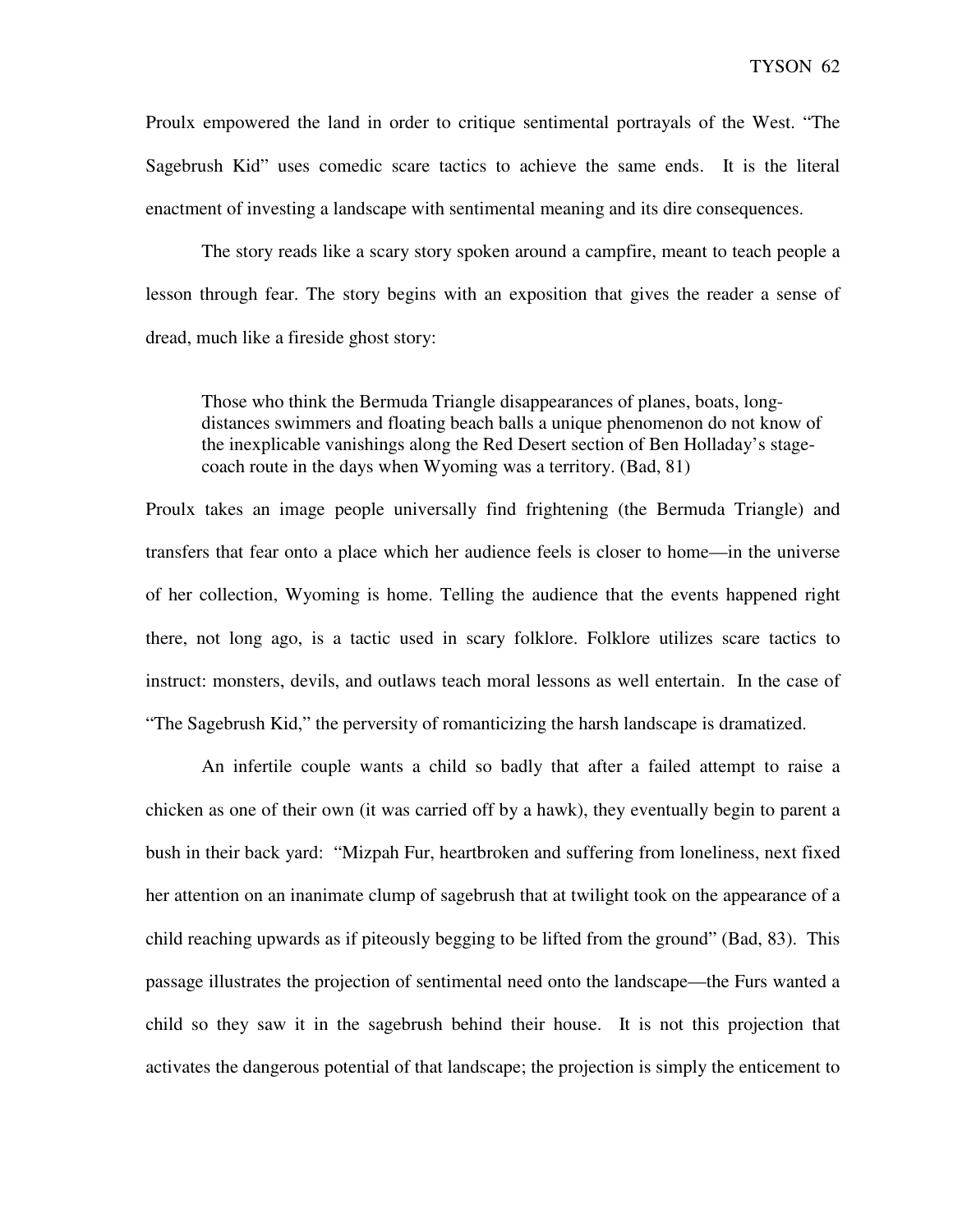act. Rather, it is when the couple actively invests in that fantasy that things begin to go awry. Mizpah begins including human food with the water she gives the plant—gravy and eventually meat scraps. This turns a needy child of a bush into the image of the feared outlaw of the West: "at twilight it looked like a big man hoisting his hands into the air at the command to stick 'em up" (Bad, 84). The bush's name, as the title shows, is the Sagebrush Kid—a name like the outlaw, Billy the Kid.  $6$  The negative outcome of the emotional investment in the landscape is only fully realized when the Kid lives up to its namesake and begins killing people, disappearing anyone who gets too close to its meaty branches.

 Through this entertaining, humorous, and terrifying story the reader learns that sentimentality does not engender a pleasant reality, but rather a gruesome spectacle. The humor of having her folklore outlaw be a common *shrub* allows Proulx to simultaneously associate romanticizing the land with evil and to castrate the untarnished image of the powerful, rugged (yet tamable) beauty of the West. Turning that beauty into an outlaw sagebrush plant is a hilariously unromantic image, a totem that serves as the anti-cowboy in the sense that even as a villain it fails to uphold ideals of male domination of the land. Proulx even pokes fun at herself as she does Myth; her infamously cruel landscape finds its mascot in the Sagebrush Kid totem.

The story ends like a campfire horror story as well: "The Sagebrush Kid stands out there still…no road leads to it…anyone looking in the right direction can see it" (91). The author does not let the reader feel relief because the Sagebrush Kid is no longer near people.

<u>.</u>

<sup>6</sup> In Bruce A. Rosenburg's *Code of the West,* the chapter "The Outlaw" describes how historical male aggressors like Colonel Custer and Billy the Kid have turned into stock characters through biased storytelling. Custer narratives cast him as an entirely 'good' character; therefore the people he kills are bad, their deaths justified. With Billy the Kid we can see how perspectives (Mexican vs. white big business) can weave completely different accounts of an 'outlaw' figure, as fitting the villain model or a Robin-Hood-esque character fighting oppressors. In the case of the Sagebrush Kid, it is the difference between ignorant parents who find love in his growth and equally ignorant passers-by who meet their doom.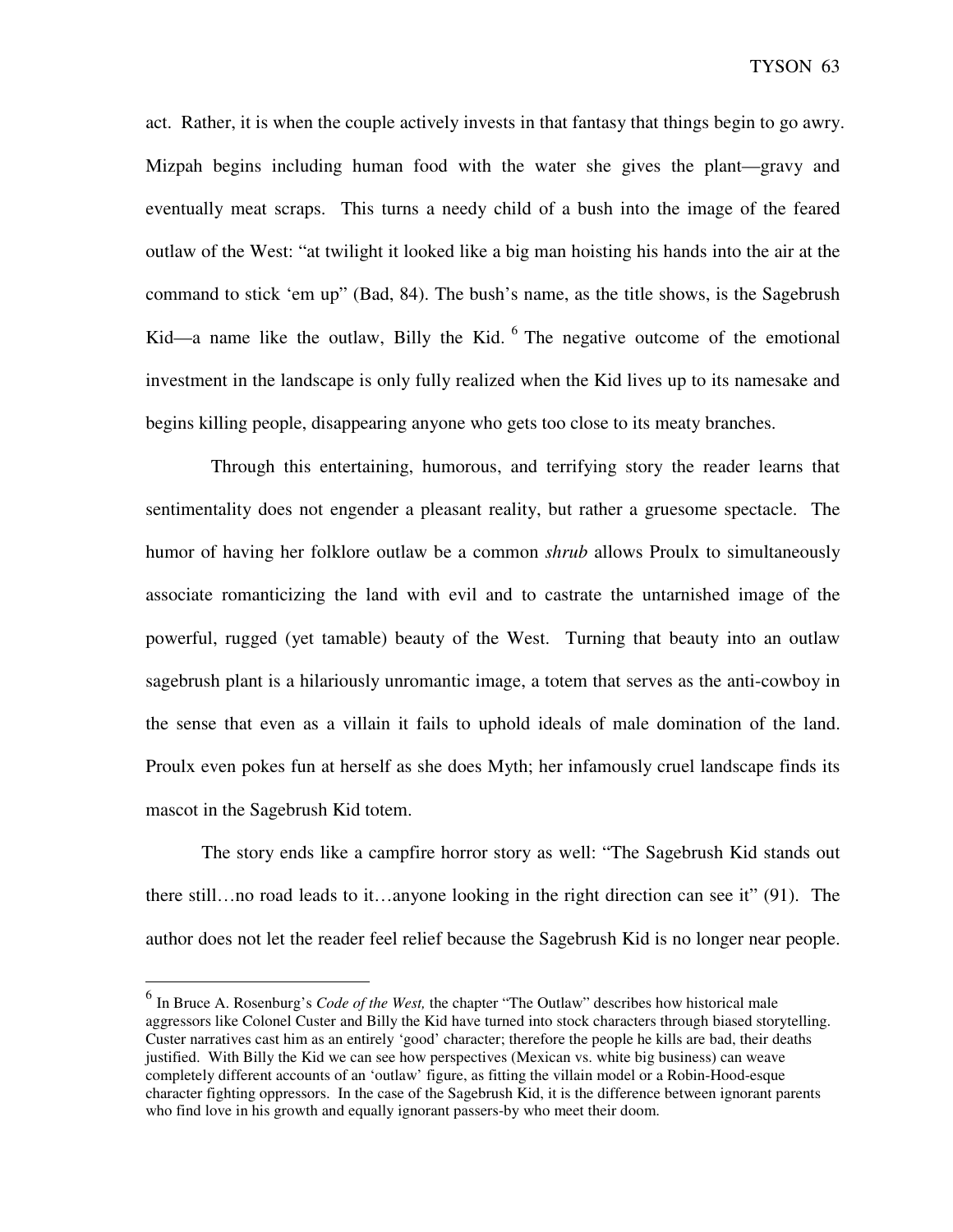Instead she universalizes its evil presence: it is permanent, it is nowhere, it is everywhere. I am reminded of the endings to every scary story I have heard, that goes something along the lines of: "It is still out there today. If you listen closely, you can still hear their screams." The author is calling on the listener/reader to participate, to connect with the story in the conclusion. This is a decided push against the signs of Myth; Proulx is recruiting communal participation in the belief in her totems. There is also a very funny reading of the last line of course the Sagebrush Kid is out there 'if you look in the right direction.' Sage bush is everywhere in Wyoming. Literally it *is* out there; if you look hard enough no matter where you are you will see it. Her totems are supernatural and playful, drawing on folk storytelling elements. They easily connect to formula Western signs but once the connection is made, the humor in her totems serves to mock the sanctity of those signs. In "Pair A Spurs," for example, the special spurs (with their cosmic comet connection) turn people mad with sexual energy, many of them ending up dead. This over-the-top exaggeration of how cowboy accessories have become the ultimate icons of masculine virility is mockery at its most bizarre.

If "The Sagebrush Kid" had not been told in the way it was, the readers would not have gotten the full comedic impact of the construction of the totemic object of the Murderous Sagebrush. Through the use of scary story storytelling techniques Proulx involves her reader in expecting a monstrosity. When the totem is actually a hilarious, deflated version of the golden totems of the West, the reader is able to make the connection that this is a satire of the role symbols usually play in West-as-Myth. In this story, every attempt to convince the reader that the Sagebrush is a murderer is tempered by the humorous fact that it is a bush. This story is a way to bring readers to their senses that all totems are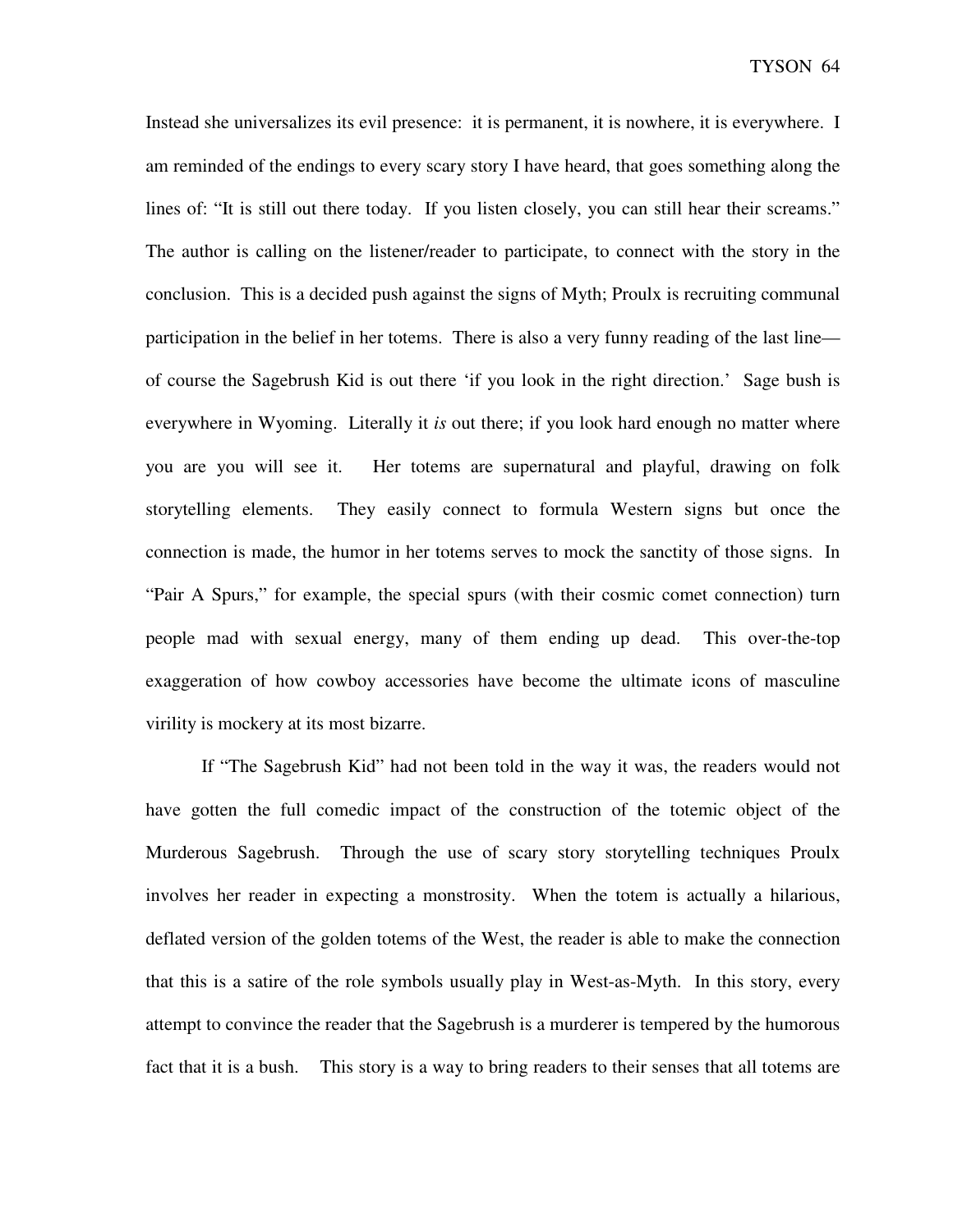creations of narratives that simply disguise the ridiculous elements--that there are no golden signs of West-as-Myth.

In "The Hellhole," the land possesses supernatural abilities; it can transport the unworthy to Hell. "The Hellhole" utilizes supernatural elements in folklore to emphasize the ability of the genre to connect reality with fantasy.

 In "The Hellhole," Game Warden Creel Zmundzinski's life is narrated in realistic detail. On a day like any other he discovers what appears to be a flue to Hell that will swallow up those who violate Park code. Creel discovers the hellhole when a poaching, foul-mouthed, preacher impersonator makes a fuss about being fined:

"You fucking hear me? You shithead warden, you're going to burn in *Hell!"* shouted the excited man…tendrils of smoke rose in a circle around him. "What?" he said as the gravel sagged beneath his feet. There was a sound like someone tearing a head of lettuce apart. The gravel heaved and abruptly gaped open. The hunter dropped down into a fiery red tube about three feet across that resembled an enormous blow-torch heated pipe. (Bad, 9)

The event in which the dubious preacher is sucked to Hell is told in an empirical way that offsets the supernatural aspects of the phenomenon. The sounds, dimensions, and appearance of a Hellhole are compared to commonplace objects—a splitting head of lettuce, a heated pipe—images that are quickly recognized by the reader because they are so unsupernatural. In a masterful way, Proulx uses the humor to keep the totems fresh. In "the Sagebrush Kid" totemization is humorous because a commonplace object is being inflated; in "Hellhole," the humor lies in taking away the totemization, in describing what would be a supernatural object/space in mundane terms.

This secular description of the hole continues as others discover it—in the moments when it would gain communal significance as a revered object. The other game wardens begin to use the hole as a way to dispose of violators. Instead of the narrative focusing on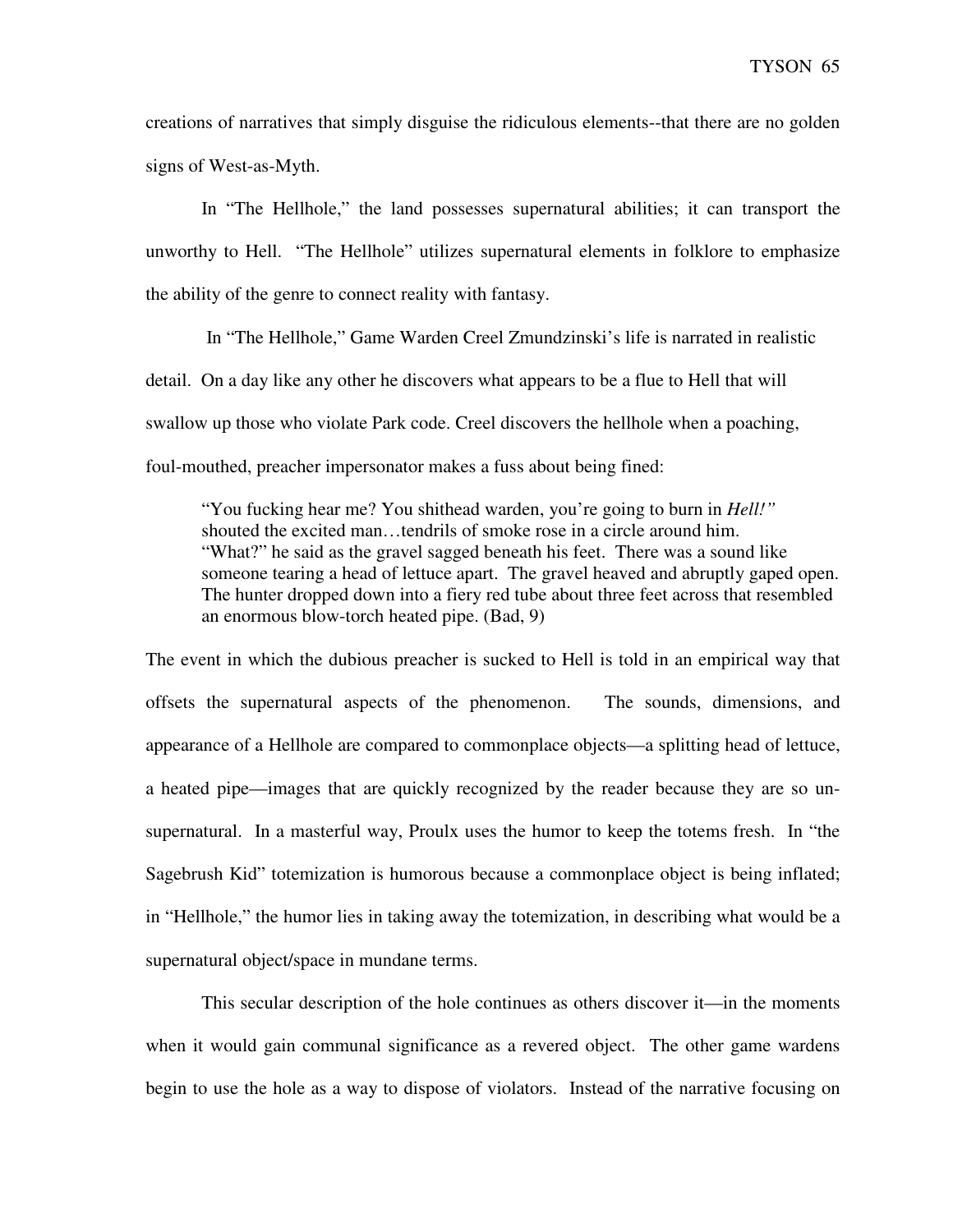the righteous acts of these men, or even commenting on the dubious morals of shoving lowgrade offenders directly into Hell, it focuses on the ordinary. The line to dump bodies causes traffic to build up in the middle of nowhere; the wardens are happy they have less paperwork to fill out. A development company catches wind of the line of rangers waiting to use the hole and decides to build a road there, thinking it would meet the demand. Ironically, the construction process obscures the entrance to the hole and the demand is lost. A story that could have been about Good and Evil spends time discussing supply and demand. Creel's friend Plato draws on his limited psychoanalytic knowledge to classify a naughty poacher as a "deviant bestial necrophilia(c)" (Bad, 13). Good and Evil become overshadowed by the commonplace—in this case, clinical definitions of bad behavior that classify rather than condemn. Many Western folktales involve beating the Devil at his own game<sup>7</sup> after a regular man and the devil make a wager. Proulx's stories take grand narratives of Good, Evil, and the destination of one's soul, and bring it to a very mundane level. This humorous technique deflates the signification of values.

The story loosely follows a 'tricking the devil at his own game' form from folklore. Those stories are referenced when Plato offers a toast that Creel "pulled the devil's tail all last year and want(s) to do it again" (Bad, 14). Creel outsmarted the devil. But the Devil is notably absent from this story; Creel is his helper without risking his immortal soul. The supernatural implications of Evil and punishment triggered by the presence of a Hellhole are all but ignored because of everyday, human realities. Proulx also wants to beat the Myth at

<u>.</u>

 $7$  For example see "The Devil and Major Stobo" in which an old man bargains with the devil for health and is able to save his soul by messing with the contract (Erodes, 5-9) Or "The Cheater Cheated" in which an Indian tricks a white man who tricked him the year before (Erodes, 9-11). This story format is reminiscent of Native American trickster stories.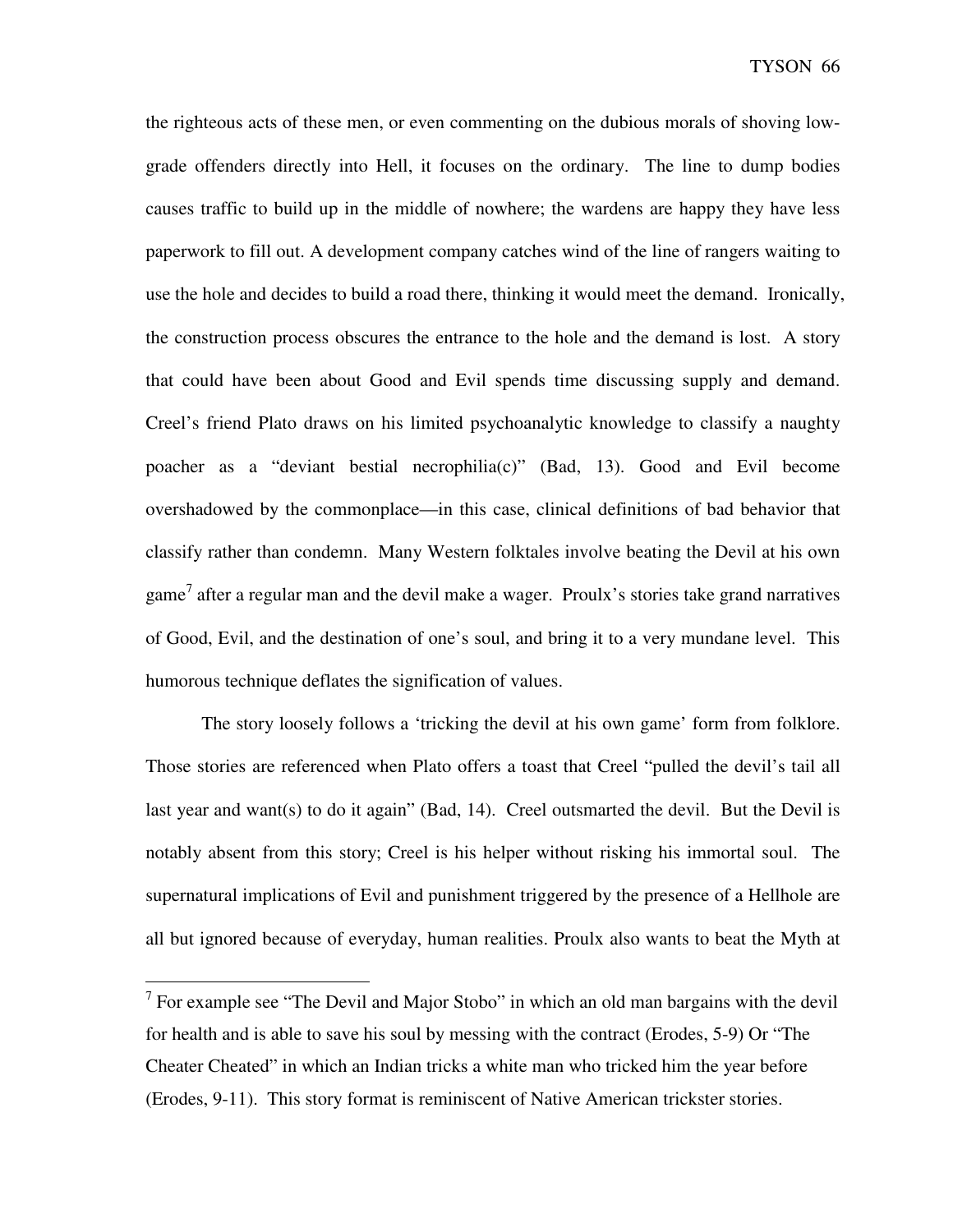its own game, and part of that is erasing the 'devil' (the stand-in for Myth in this metaphor) just as Myths are designed to erase alternative narratives like hers.

 "Dump Junk" westernizes the fantasy totem of the magic lamp A cast iron teakettle that grants wishes is discovered as two siblings sift through the hoarded piles of their deceased Depression-era parents. Instead of revering and romanticizing the totem for what it can do, the narrative is more cautionary. The kettle gives what is asked for, but in a discerning (and grotesquely comic) way. Whenever anyone makes an extravagant request it backfires; a desired car kills the drivers and a vengeful wish strikes an unknown, bastard brother dead instead of the true target (Bad, 205).

The object has taught two successive generations the moral 'be careful what you wish for.' But Proulx's magic lamp goes further; it requires its participants to edit their wishes into the most reasonable, least flamboyant requests in order to receive the desired result. The mother of the family uses the lamp to provide fully cooked meals for her family, but only asks for less-than-gourmet recipes that use leftovers, memorable for their magazine-generated names like "'Pigs in Potatoes' (leftover sausages and cold mashed potatoes), 'Roman Holiday' (leftover spaghetti with chopped string beans), 'Salmon loaf' (canned salmon, more leftover spaghetti)" (Bad, 204, 193). Mrs. Stifle leaves the instructions "less is more" to be used with the teakettle. In a way, the teakettle's powers come to represent the lessons learned during the Depression: be practical, be frugal. The West-as-Myth dramatizes the hardship of the West through the adventures by single men. A magic lamp usually grants outlandish wishes, but the humor of "Dump Junk" is that the cast iron teakettle only correctly fulfills minimal requests. "Dump Junk" harnesses the power of a totemic object to focus on the unspoken lessons of frugality learned in the West passed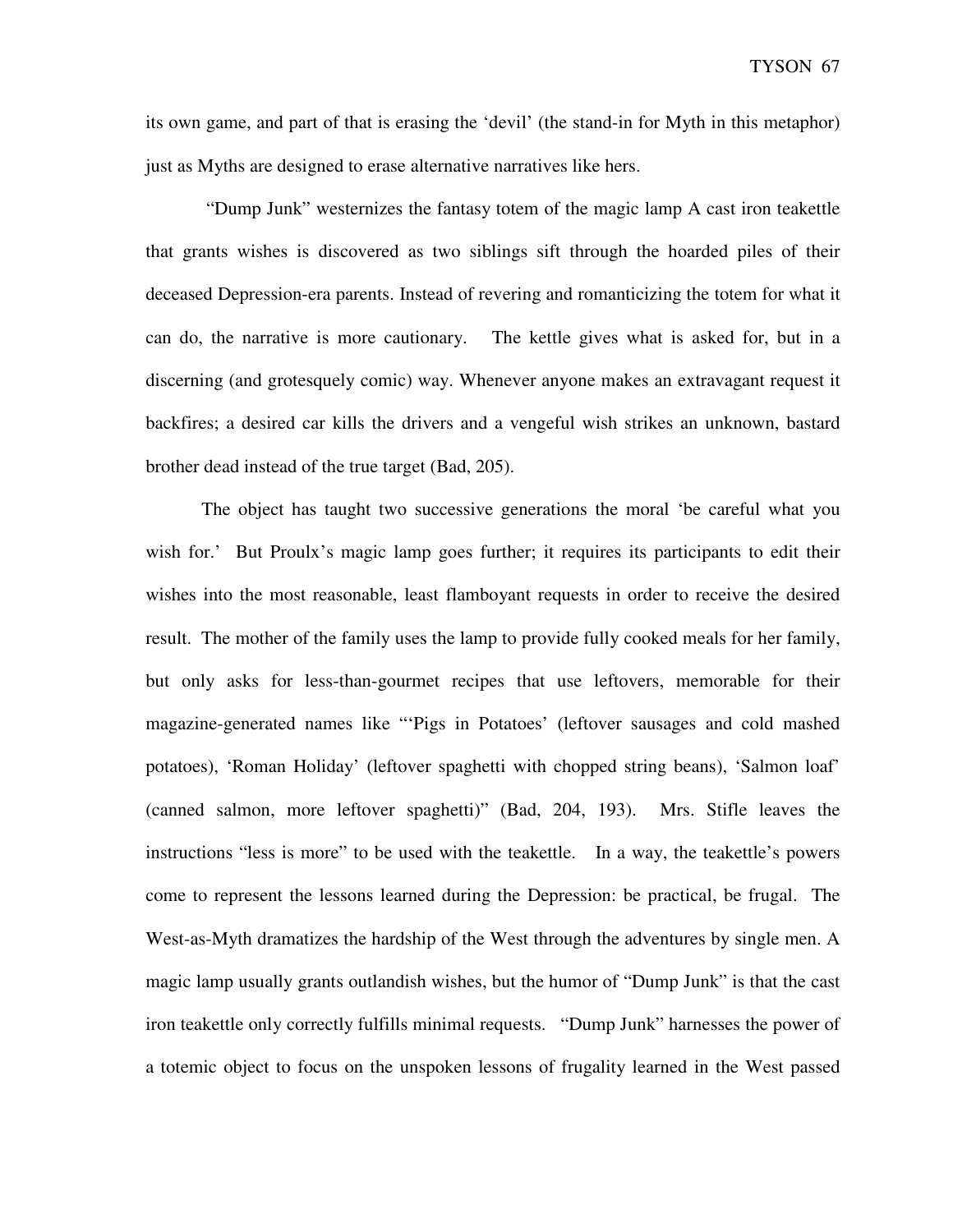down through families. By transposing simple, common values onto a formula usually only dealing with the extraordinary, Proulx reclaims the fantasy to her own purposes: transferring power from the Myth to more down-to-earth stories of hardship.

 "The Bunchgrass Edge of the World" features the totemic object of a telepathic tractor. An isolated, obese girl named Ottaline feels trapped in her life on her father's ranch. She sees no way out of her predicament until one day she stumbles upon a rusting tractor. It speaks to her, trying to seduce her, calling her "lady-girl" and other 'sweet nothings,' sharing stories of farmers who fell in love with their tractors all over the West ("there's girls fell in love with tractors all over this country" (Close, 138)).

The tractor explains the reason why he is more connected to people than other things: "Tractors don't care nothin about tractors. Tractors and people, that's how it is. Every tractor craves some human person, usually ends up with some big old farmer" (Close, 138). He is explaining exactly what being a totem is—the objects have more significance to people than simple function or existence. In many contemporary re-workings of formula Westerns, cars take the place of a loyal steed as the symbol of a cowboy's ability to travel, to cover the land, to colonize. A tractor is the rancher's version of a horse, the same symbol of the device that signifies a man's ability to conquer the Western landscape. But this tractor is a folk totem, and through the laws of folk storytelling, he is appropriated to suit the needs of his particular storyteller. This tractor expresses the desire to break free from the mold of tractors as symbols of rancher dominance over land by craving a female companion, a female controller. Proulx plays with Myth-as-West by giving her totems a voice that expresses a desire that challenges their signification as a sign of Western Myth, in this case a desire to be an object of female lust rather than a tool of male domination, 'tilling the fields.'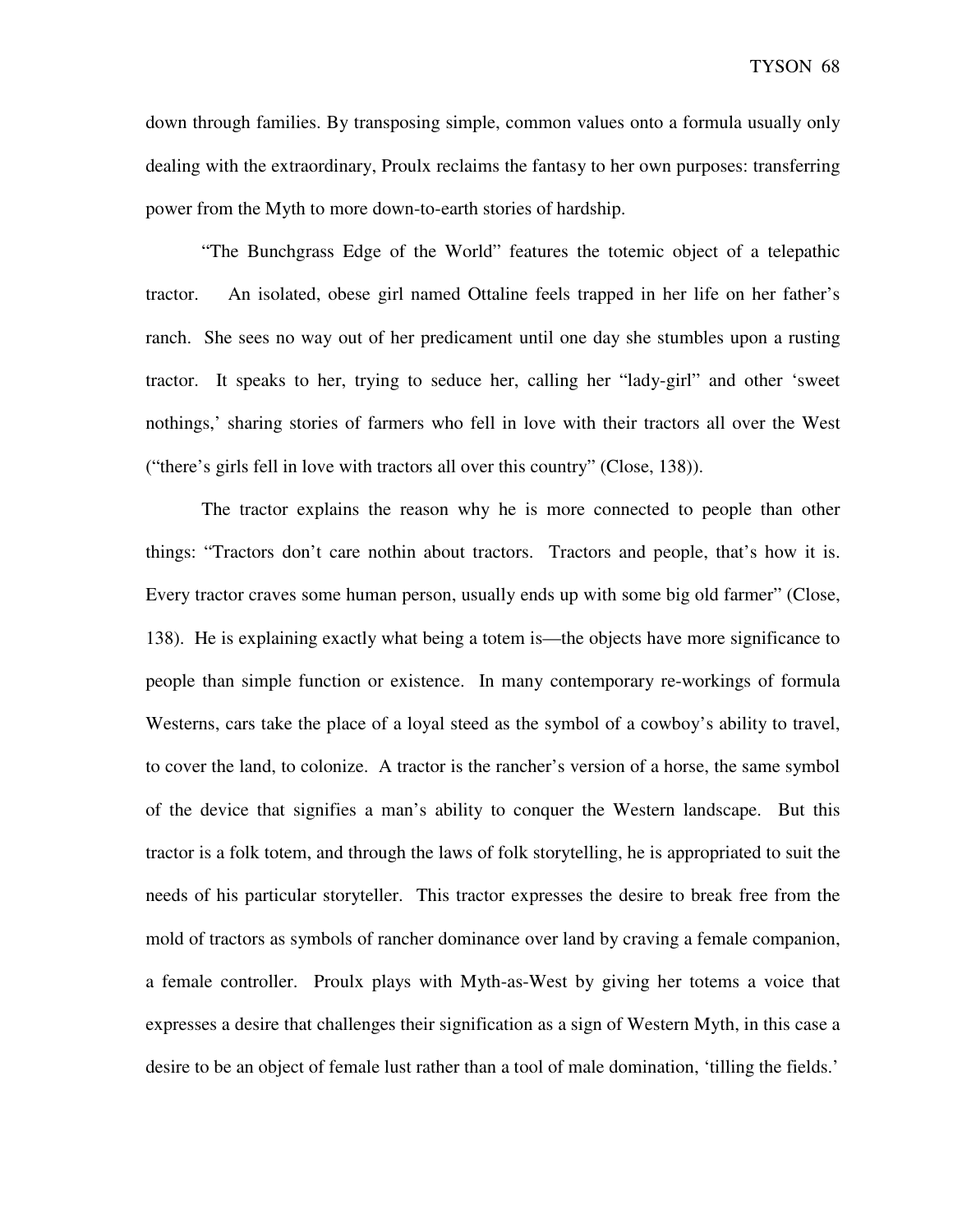He further pushes what a tractor can signify by wanting to be both her magic pumpkin carriage and her prince charming. He claims to have saved her by killing a sleazy neighbor, and in the end he promotes her to head of the ranch, killing her father by crashing his plane. But the tractor's suit is rebuffed. He disgusts Ottaline: "Oh please...not a tractor or nothin like it'" (Close, 138). Throughout the novel she desires a man who will communicate with her and desire her the way the tractor does, but he cannot fulfill those needs for her. She does not think the tractor is sexy. The tractor as a totemic object of Westas Myth is an obvious one; the cowboy has his horse, and the rancher has his tractor, the symbol of his ability to conquer the land. But the tractor in "Bunchgrass" pushes against assumptions about that object. Instead of being a tool with which to conquer the land, the tractor is a failed suitor. In fact, Ottaline turns some of the oppressive sexual language used by a farm hand towards the tractor: "I was you I'd sit back and enjoy it" (Close, 141). Proulx harnesses the wonderment of an object that is more than an object, but she uses that trope to turn an icon of the West into something completely different—a symbol that wanted to be something more. Ottaline's rejection of the magic of the tractor in favor of a real human man and actual self-confidence shows that that magic can be undesirable.

The story "Half-Skinned Steer" begins Proulx's first short story collection. It is drawn from folklore.<sup>8</sup> The totemic object in this story is of sinister significance; but the interesting part of this story is that she calls direct attention to the fact that it came from storytelling. The story is told in two different time periods—one in the youth of the

<sup>&</sup>lt;sup>8</sup> In the acknowledgements Proulx states that "The Blood Bay" was inspired by a folktale, "The Calf That Ate The Traveller," and "The Half-Skinned Steer" was based on of "an old Icelandic Folktale, 'Porgier's Bull'" (Close, 10). I could find no more 'original' versions of those folktales, besides mention of an Icelandic bogey that occasionally takes the form of a mutilated animal.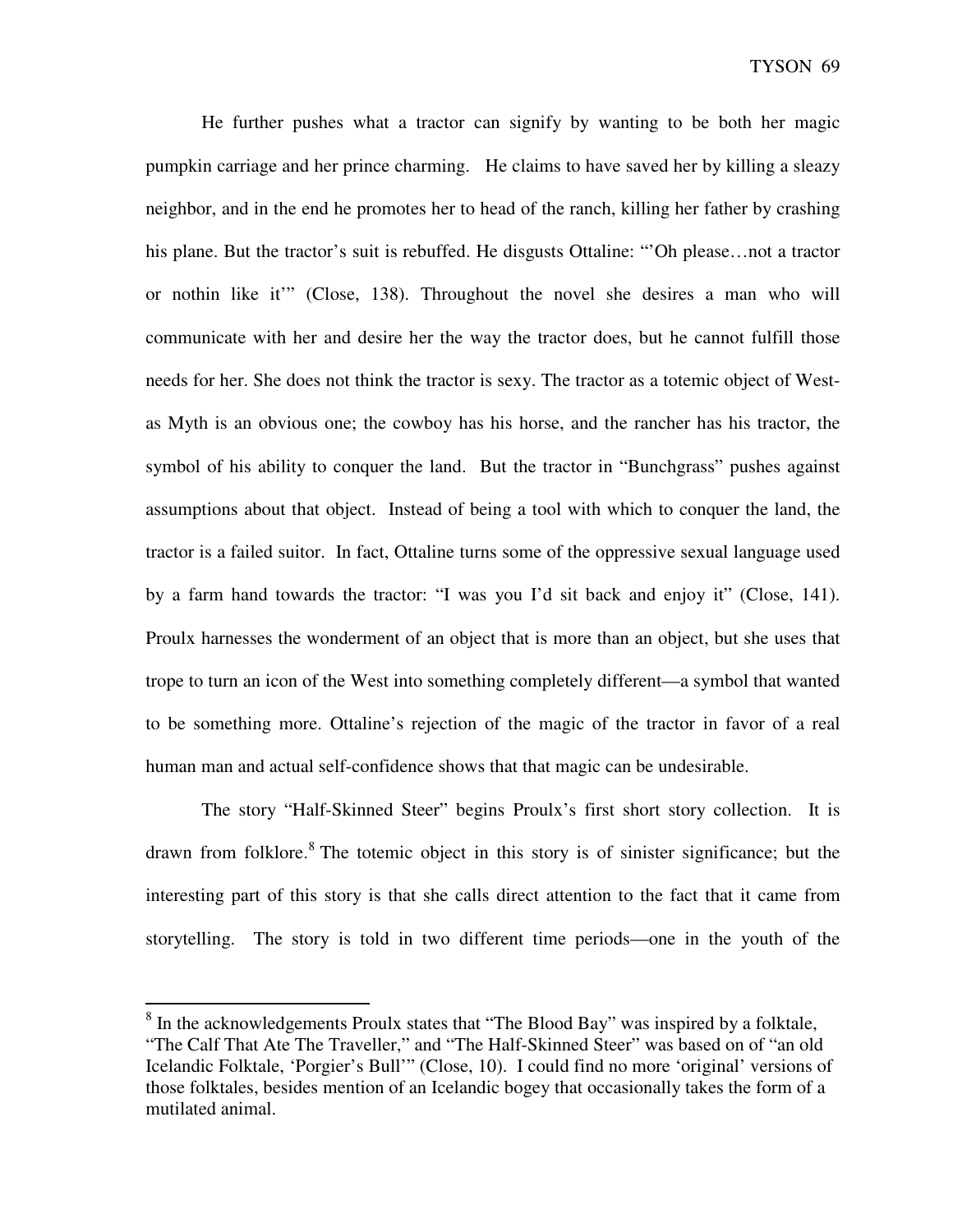protagonist, Mero, and the other in his old age when he returns to the ranch he grew up on after his brother's death. In the part of his story in which he explores the memories of the time he spent on the ranch, he remembers a story one of his father's girlfriend told the family. She was "a teller of tales of hard deeds and mayhem" that "played them all like a deck of cards" (Close, 24). She is a master storyteller who uses her voice to conjure up the images of what she is describing—mainly stories of death and destruction in the West: "it was her voice that drew you in, that low, twangy voice, wouldn't matter if she was saying the alphabet, what you heard was the rustle of hay. She could make you smell the smoke of an unlit fire" (Close, 35). The West-as-Myth serves a similar function—it causes people to 'smell hay' and an 'unlit fire' from the mere use of words. However the fact that she is a storyt*elle*r here is an explicit part of her identity; folklore and oral histories passed from person to person differ greatly from West-as-Myth because they are not imposed from above, they are told from within the context of the thing which their stories dramatize. This is made extremely evident by the fact that the girlfriend is made into a totem by Mero's narrative skills. While storytelling gives the ability to frame or reframe a narrative, it is a more vulnerable position than West-as-Myth. This explains why Proulx's stories are so calculated; speaking to power is a vulnerable position, but also a flexible one.

In Mero's telling of the past, the girlfriend morphs into a grotesque, bestial sex object that triggers a Oedipal sense of sexual jealousy of his father, prompting his flight from the ranch. Through limited third person she is described as follows: "If you admired horses you'd go for her with her arched neck and horsy buttocks" (Close, 24). Her other features are also associated with horses like "her bulged mustang eyes" (Close, 24). The exact connection between male sexual attraction to women and horses becomes clear when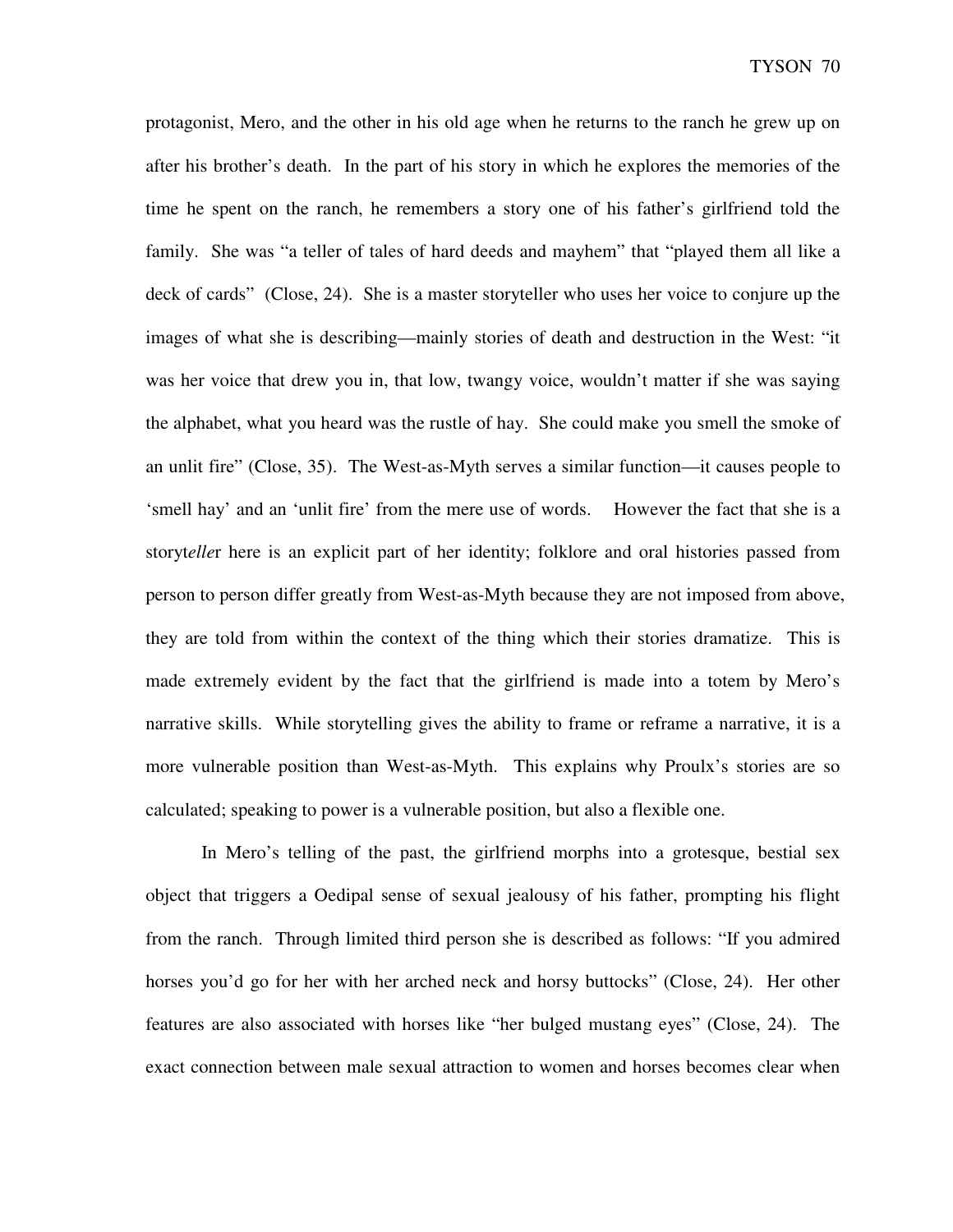Mero's tumultuous sex dreams about the girlfriend involve "throw(ing) a saddle on her" (Close, 25). The horse is the ideal totemic object that demonstrates the frontier desire to tame the wild, to bend its will to your own. Connecting that desire to a female goes to show how connected imperialism and patriarchal values are in the West-as-Myth; they even influence sexual desires. It is a sexuality based on dominance and, in turn, the dehumanizing of women—relating to the dominating the land. In the moments when Mero describes the woman as a horse in a sexual manner, power is taken from her, but it is not given to Mero. He is terrified of what he feels and he flees the ranch.

The totemic object the girlfriend creates through storytelling is a half-skinned steer. It comes back from the dead and puts a curse on the family of the man who left his body half- taken care of. The power of the curse in the story is told in ominous tones:

He knows he is done for and all of his kids and their kids is done for, and that his wife is done for and that every one of her blue dishes has got to break, and the dog that licked the blood is done for, and the house where they lived has to blow away or burn up and every fly or mouse in it. (Close, 37)

The chilling tone of this description reveals the girlfriend's strong storytelling technique that used a repetitive sentence structure to create a sense of inevitable doom. But the true power of the bull is not revealed until he appears as a harbinger of death for Mero as an old man (Close, 40). Cows in general are the basis of the strongest male trope in West-as-Myth, the cowboy. Turning the totem of the cow into a grotesque creature of the night is a way to also reveal the dark side of the original sign ("Tin Head can see the raw meat of the head and the shoulder muscles and the empty mouth without no tongue open wide and its red eyes glaring at him" (Close, 37)). The humor of Proulx's other stories is lacking in this one; it is replaced by, if anything besides a chill down the spine or a sense of dread, a shade of irony.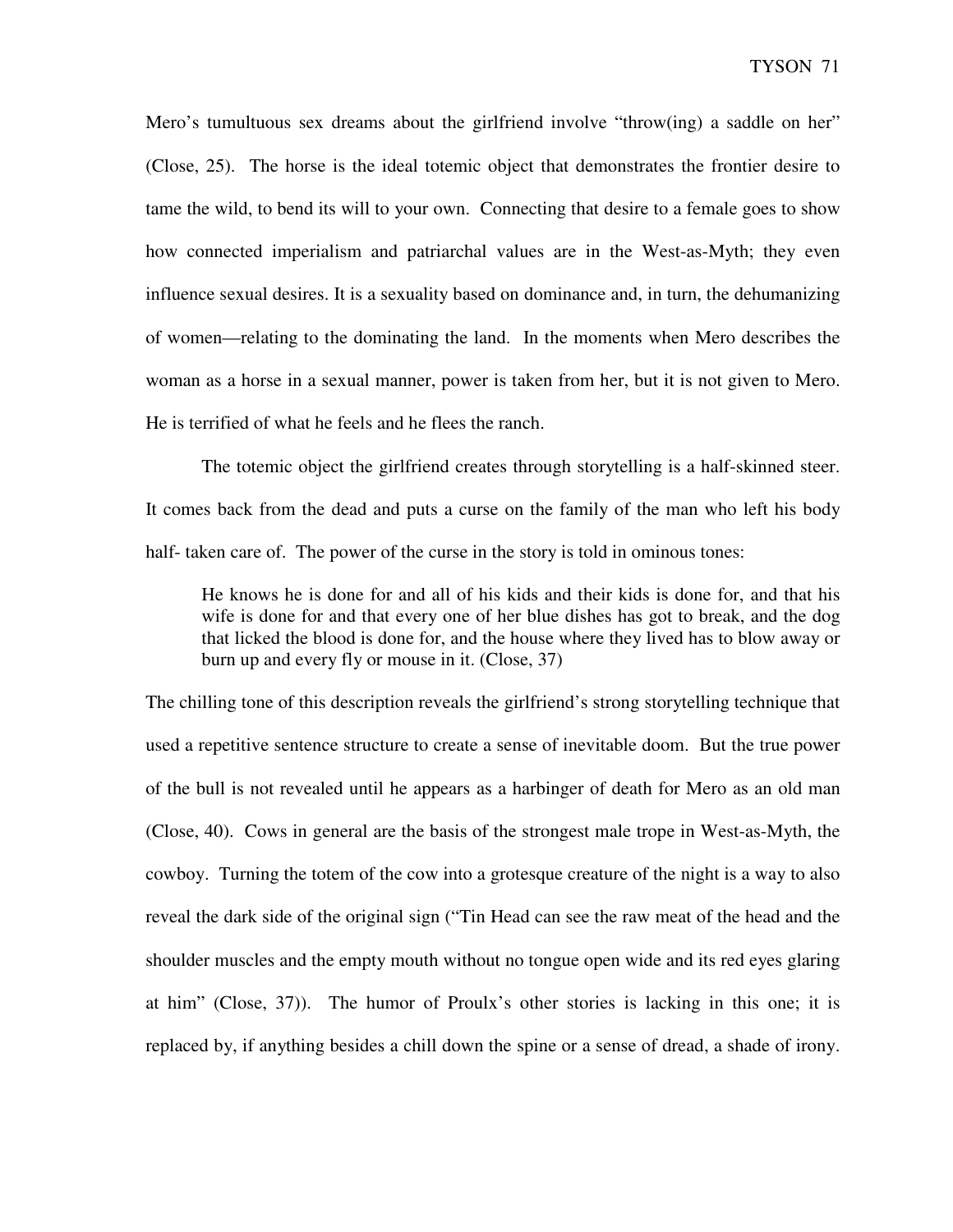The story is as inescapable in Mero's real life as the curse of the half-skinned steer is in the story.

 Proulx's totems draw from folk narrative tools—humor, exaggeration, changing preexisting tropes to fit her narrative. These totems stand as moments of disruption in her collections and in West-as-Myth. They introduce the supernatural and critique West-as-Myth through parallelism with the myth's creation of signs. The ability to poke fun at the Myth and one's own painful life is an aspect of folk humor introduced in these totems. The next and final chapter will focus on Proulx's use of folk humor in particular.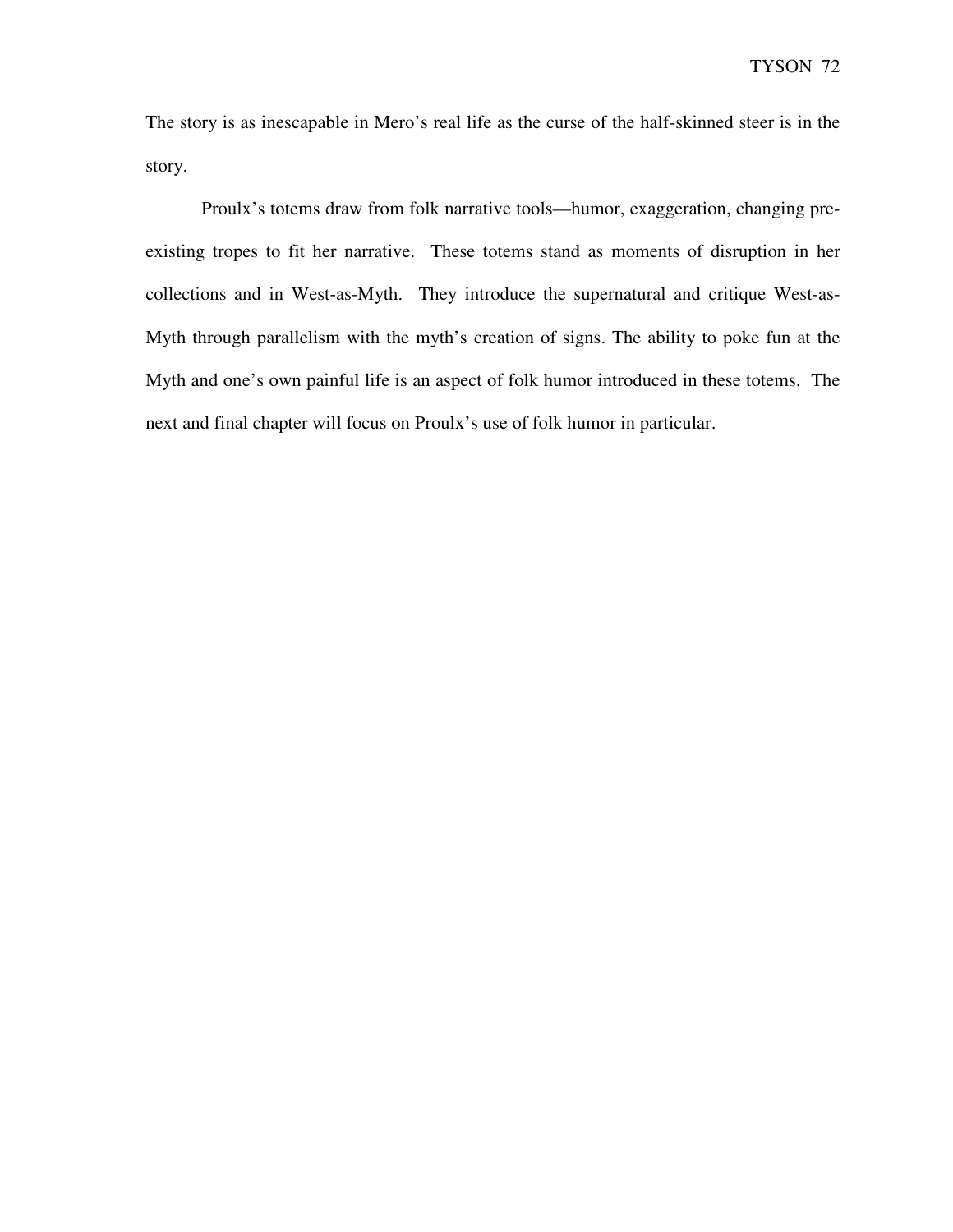### **CHAPTER 4:**

### **Dark Humor, or Ending on a Light Note**

 The bleak tone that Annie Proulx uses in her stories settled in my soul, the hopeless residue left there was a reason I kept needing to reread; I needed to understand what caused that feeling, why it was so long-lasting. But in revisiting the collections, an aspect of the stories that at first glance seemed to stand apart from Proulx's harsh landscape began to show itself to be integral to the collections as a whole: humor. The humor was dark and absurd, and reinforced the folk storyteller persona of the narrator.

The comedic moments pepper the collection though the tragic elements set the tone. This 'peppering' exists on two levels: the humorous, interjected one-liners in the darker stories, and the occasional lighter stories that occur throughout the collections, with their absurd plots or zany characters. So, I had to ask myself, why had this humor been less apparent on first inspection, though ultimately so important to the tone of the collections?

To answer how humor functions in the stories one must look at its origins. The humor Proulx uses draws from and enforces the narrator's folk voice. Folklore and oral history traditions use humor to entertain, educate, and express culture. Proulx's use of a narrator that shares the linguistic pattern of her characters (including the way they laugh at the grotesque, the absurd, and importantly, each other) shows that her narrator has broken from the more traditional role of a the Eastern tenderfoot narrator trope. Proulx's narrator can be seen as writing from within instead of without, utilizing the modes of storytelling (including irreverent humor) of the folk. Dark humor is a storytelling tactic used in both comedic and tragic stories. Since it is formulated according to folktale styles of storytelling,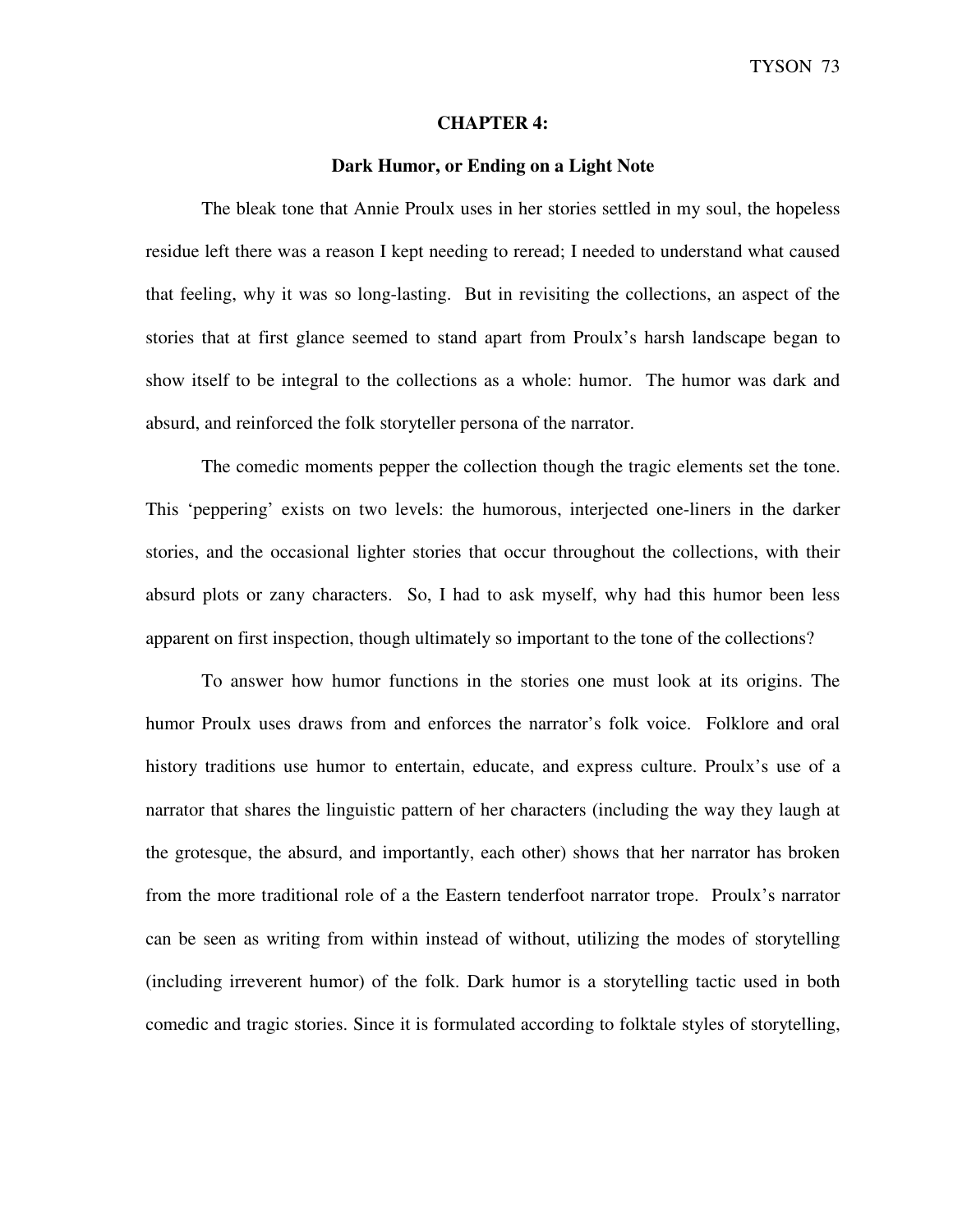the humor can either blend in with a darker tale, emphasizing its darkness through the sadistic pleasure of laughter, or it can convey absurdity in a more lighthearted tale.

 Though the folk voice of the narrator can be read in many of the stories, a few in particular have obvious ties to folklore and storytelling. "Half-Skinned Steer" is inspired by Icelandic folklore and features a prominent storyteller in the form of Mero's father's girlfriend. As discussed in the Totem chapter, the girlfriend's story is as much the totem as the totem itself—the memory of her words is a powerful touchstone to Mero's past just as the half-butchered steer symbolizes that unfinished business that is catching up with him. The story's doomed ending and eerie subject matter place it in the category of stories whose bleak tones suck the reader in, while the humor is both a respite from and a reinforcement of the dark tone.

The narrator shows her folksy side when describing Mero in his old age: "Mero wound up sixty years later as an octogenarian vegetarian widower pumping an exercycle in the living room of a colonial house in Woolfort, Massachusetts" (Close, 22). The verbal pleasure of 'octogenarian vegetarian' combined with the mental image of Mero on an exercycle instead of a horse—an image that exposes how far he has removed himself from his Wyoming past on the ranch—reveal how this folk narrator draws on storytelling humor to tell her tale. I can almost hear her emphasizing 'exercycle' and Massachusetts' to get a laugh from the audience—the absurdity of the image, combined with how much Mero has changed are sure to elicit at least a smile. What could be more un-Western than exercise equipment and vegetarianism?

The moments of truly laugh-out-loud humor are more sinister and sadistic. When the narrator shares the doomed history of 'Down Under Wyoming,' the ultimate example of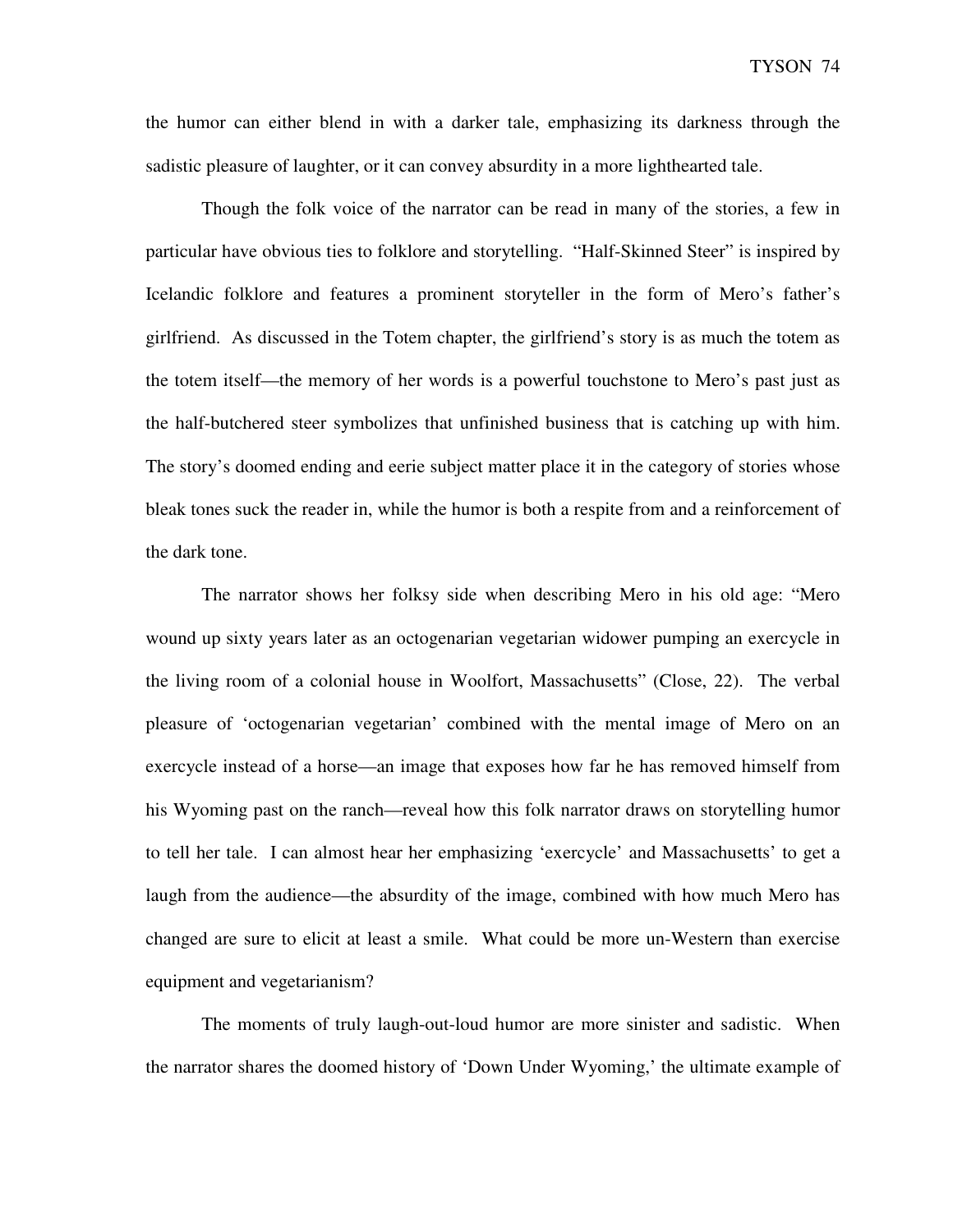fate claiming its prize is a girl scout being dragged off by a lion (Close, 22). It is a poignant scene demonstrating utter helplessness at the hands of a fierce land, and yet one cannot help but laugh at it. In these moments the narrator is drawing on folk humor's use of exaggeration to entertain and convey truth. The narrator mimics the humor used by the characters to cope with and understand the situation they are in. Mero's brother's wife uses a colloquial expression to describe the carnage at her ranch: she tells Mero of her husband's death that an emu "laid him open belly to breakfast" (Close, 23). The image is colloquial, humorous, but also extremely evocative. A dead man's wife uses this one-liner that is almost a punch line to break the news of a horrific death; it can be read as a defense mechanism (laughing instead of crying) but also simply a method of understanding—a way of distancing the observation yet still making it incredibly informative. Over the phone Mero had a clear image of his brother's end; the humor allowed for the objective viewing of a painful event—a filter of sorts.

"The Blood Bay" is another story in which Proulx acknowledges drawing her inspiration from folk tradition and oral histories. In the Acknowledgements, Proulx writes about how "The Blood Bay" is her take on a folktale "The Calf That Ate The Traveller." She dedicates it to Buzzy Malli, a man who requested a story specifically set in his town. So "Blood Bay"'s origins are folk in the sense that it is adapted from another folktale, changed to serve the timely needs of a specific community.

The story reads like it is meant to be read out loud. The opening line draws the reader in because it sounds like a wizened voice trying to pass on the remembered history to you: "The Winter of 1886-87 was terrible. Every goddamn history of the high plains says so" (Close, 93). At this point it is ambiguous whether this story's tone will be overwhelmingly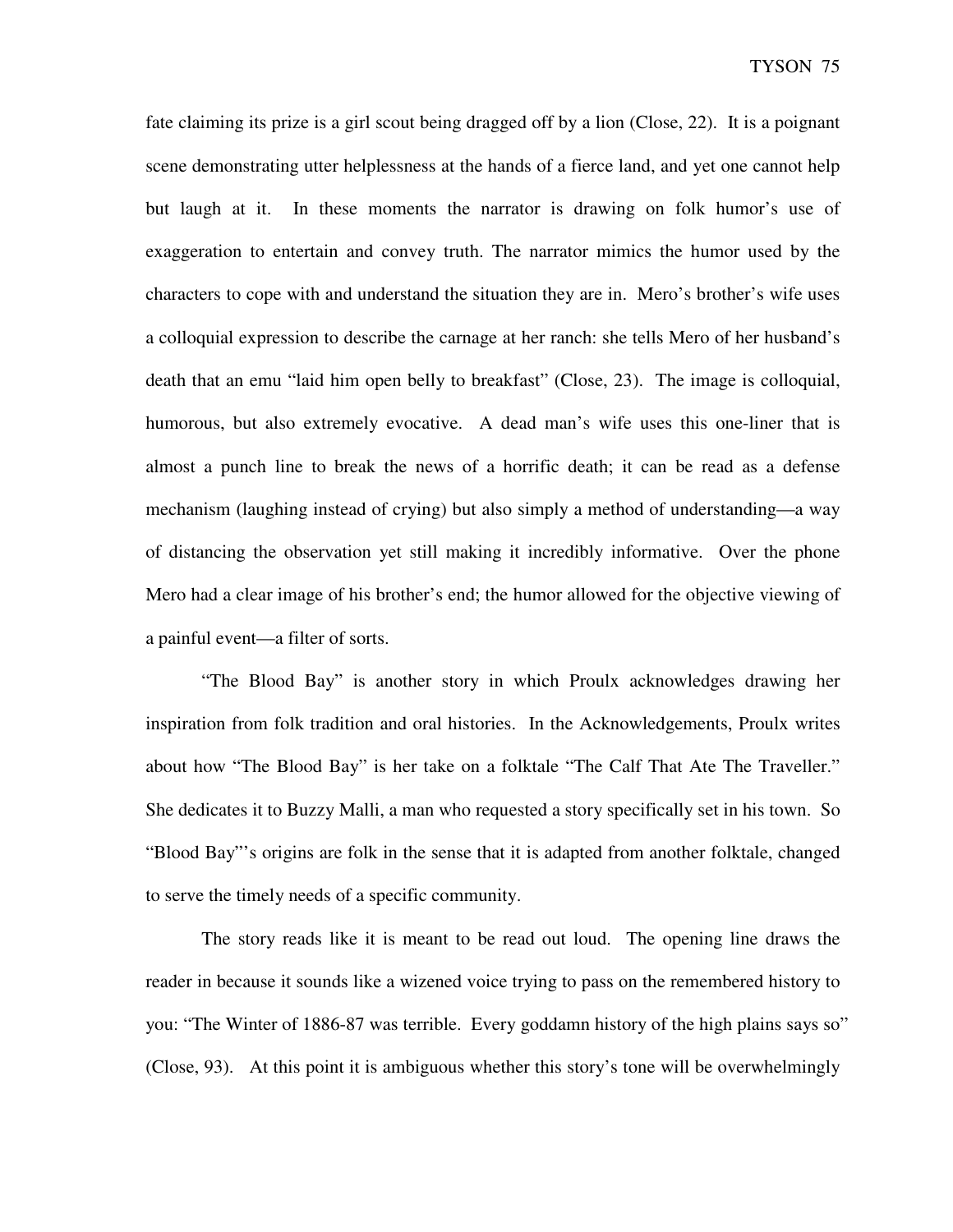comedic or tragic, and the reader feels the need for the human voice narrating—inflection would cue the reader whether 'goddamn' is overly dramatic (therefore indicating a more comedic tone) or serious (indicating a more tragic story to follow). In describing the Powder River, the narrator calls it "an inch deep, a mile wide and she flows uphill from Texas" (Close, 93). The grammatically incorrect 'and she flows' once again reveals the folk, verbal voice of the narrator. The hilarity of the plot hinges on a silly yet deadly mistake-- a green cowboy puts all his money into boots instead of warm clothes and freezes to death. Then "savvy and salty" Dirt Sheets (without an ounce of disgust) saws the cowboy out of his boots (Close, 93). The physical comedy brings out the humor, as does the opposition of the characters. The flashy cowboy is laughed at for his fatal flaw of vanity, and Dirt Sheets is a character in himself-- the 'savvy' comes with the 'salty,' and the matching grungy moniker 'Dirt Sheets.'

In "The Blood Bay" can be seen how the folk narrator with his humorous tone challenges Myth. Folk is in its nature an inclusive, flexible method of conveying knowledge—because of the oral tradition stories are always changing and morphing based on the tellers and their communities. One can see the influence of West-as-Myth on the portrayal of the green cowboy—myth's focus on the symbolic masculinity of the cowboy transmitted through his boots could be partially faulted for the boys fatal error of prioritizing them over his own safety. But the story told in "Blood Bay" is not a reproduction or rejection of Myth, it engages and challenges it. Both cowboys are characters whose entertainment value lies in their ridiculousness, but only the one without common sense dies from his outlandish behavior.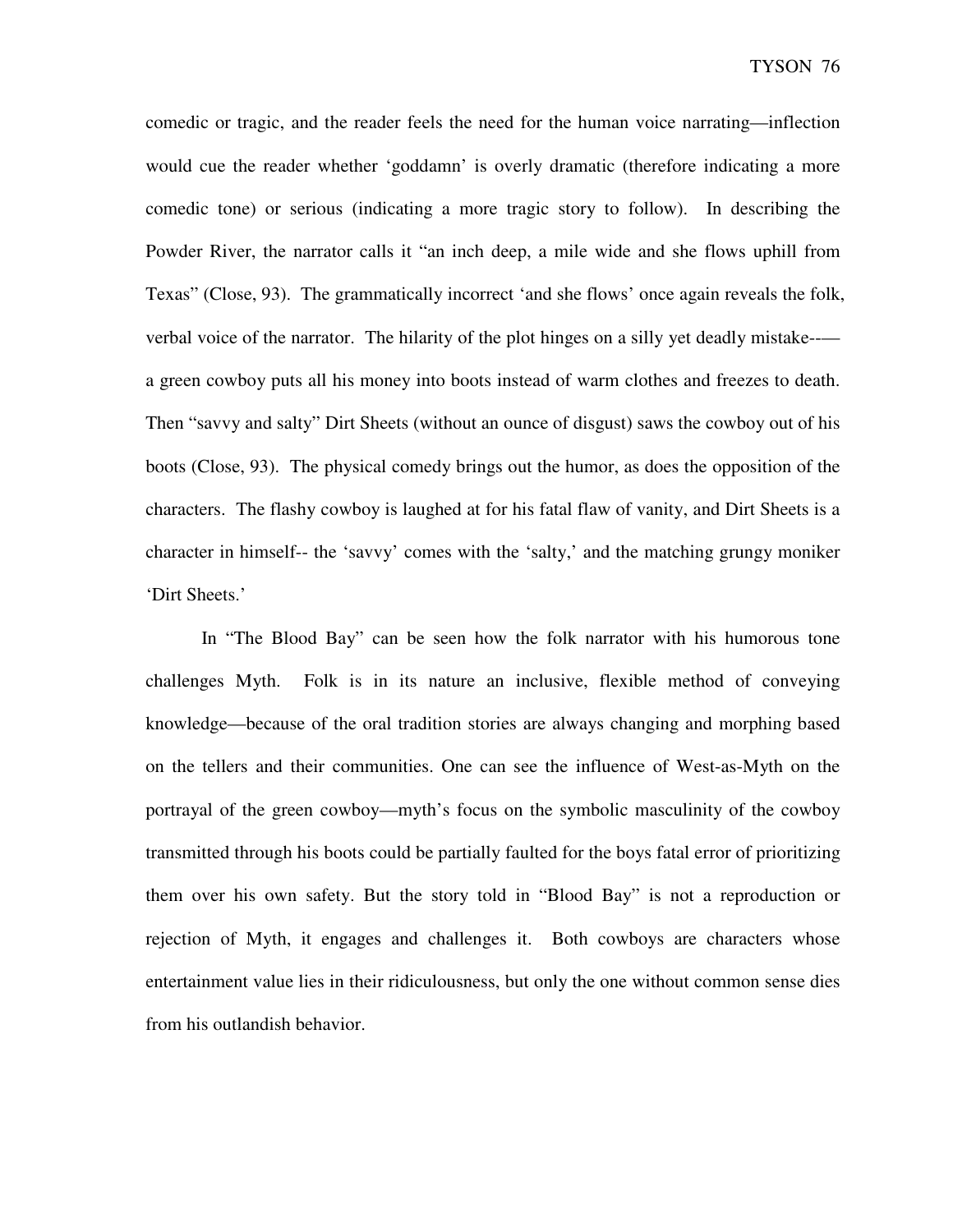Many of her other comedic stories have unacknowledged ties to storytelling and folklore. For example, "55 Miles to the Nearest Gas Pump" draws on the idea of folktales in playing with a classic fairytale of 'Blue Beard.' The wife discovers her husbands secret attic of rotting women after his suicide. In playing with the fairytale (and adding more comedic elements) Proulx changes the moral into a punch line. Instead of being a cautionary tale about female chastity and obedience, Proulx's 'Blue Beard' ends with "when you live a long way out you make your own fun" (Close, 252). The situational irony of that line is very humorous; instead of being horrified at the husband or condemning his act, the narrator (and possibly the wife) simply conclude that he just did what he needed to do to entertain himself. This is an example of how oral traditions adapt stories to the needs of their communities in the moment; in that isolated household, Blue Beard loses his horror and instead becomes an expected outcome rather than a surprising one. Another short story that reveals itself to be drawing upon oral traditions is "The Old Badger Game." It is told from the perspective of three badgers, the most handsome sharing his attempts to seduce the farmer's wife. The story is silly and absurd, and the narrator notes that it is "'The kind of thing you might hear on a sluggish afternoon in Pee Wee's" (Bad, 89). The infamous bar of Elk Tooth (the reoccurring town and community in her final two collections) is the site of the local oral tradition—stories are shared over beer to pass the time.

 The totem in "Bunchgrass Edge of the World" owes a lot of its impact to its humorous qualities. Ottaline is so lonely that humans having a conversation over the radio make her mad with desire. That the answer to these needs is a telepathic tractor. Proulx's take on the a fairy godmother and pumpkin carriage all in one is hilarious (in a pathetic way). Ottaline asks the tractor, "Are you like an enchanted thing? A damn story where some girl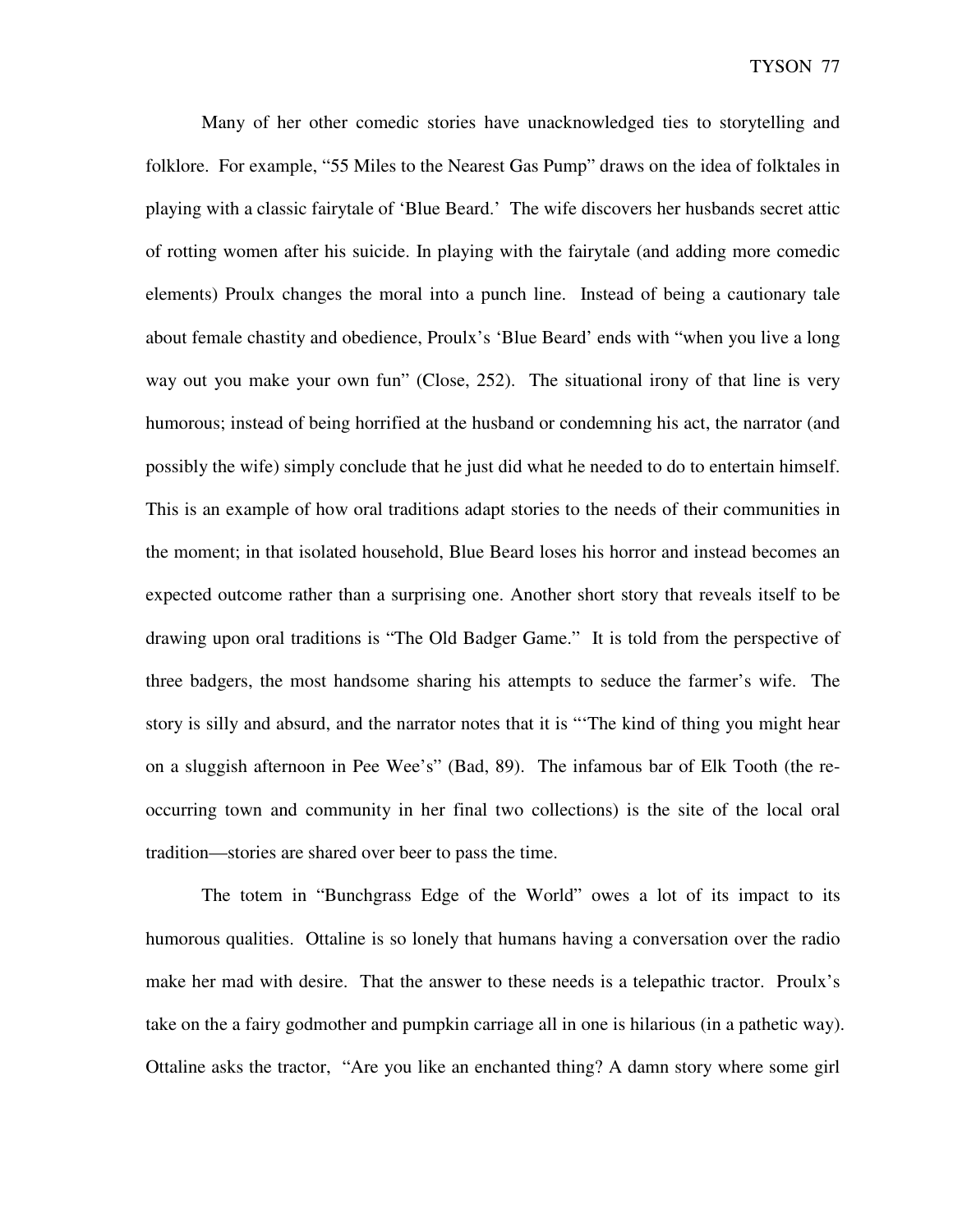lets a warty old toad sleep in her shoe and in the mornin the toad's a good-lookin dude makin omelets?'(Close, 138). The humor's dual purpose in this story is to reinforce the folk tone/perspective (Cinderella has been appropriated to middle-o'-nowhere Wyoming) and also to show the absurdity of a totem (imbuing an object with such power is absurd—a is a talking tractor).

"Family Man" is bleak, and the humor in this story mainly comes in the form of Forrie. Her many names contribute to her strange character, but mainly her weirdness comes from the fact that, in Ray's old age, he is reunited with her, the first woman he ever slept with. This seemingly fated encounter that Ray dislikes is never fully fleshed out because Forrie suffers a strange, darkly humorous death. In an attempt to mime reverence for the land, she falls prey to it: "She took of her hat and turned, shading her eyes with her hand, and pretending to be peering into the depths like a stage character of yore. She clowned, pretending she was unsteady and losing her balance. There was a stifled 'Oh!' and she disappeared" (Close, 20*).* Forrie's two mock poses come from West-as-Myth. Her first gaze mimes the conquest of the frontier. Pretending to fall is funny only if one feels they are in control. The situational irony comes in the land taking its revenge; the photo-spread will reveal a cruel progression of supposed conquest and control followed by the land asserting its dominance. This scene is the place chapter summed up in a humorous snapshot; man's power over land is reversed.

"The Hellhole" is one of the most hilarious stories in any of the collections because it continuously surprises one's expectations. For example, the opening scene is full of laughs over the deceptive, cursing preacher. When asked for a hunting license, the man instead gives an apparently false business card declaring himself to be a preacher. When his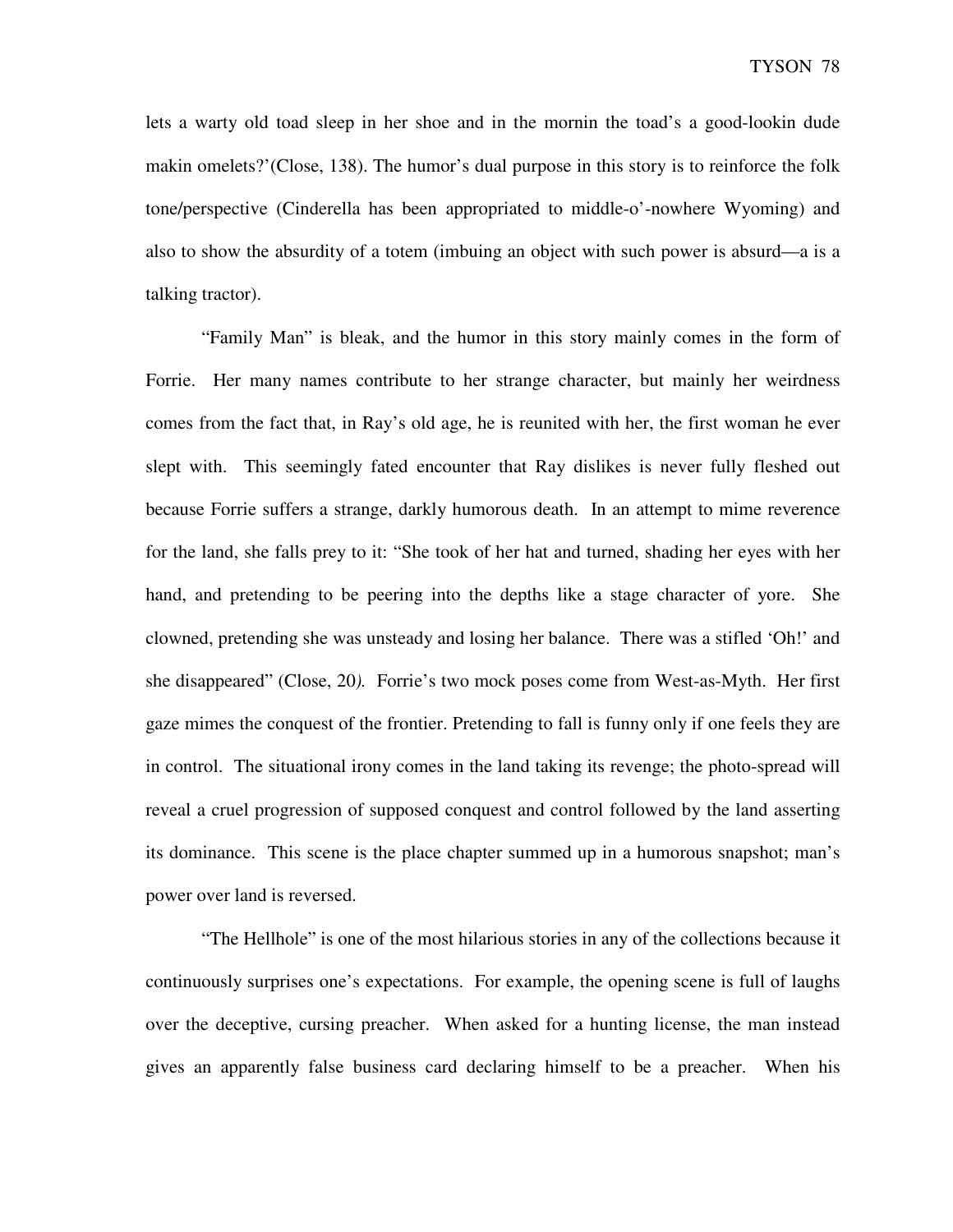supposed profession does not get him off the hook, he explodes into a slew of foul language. Creel calls him "Reverend Pottymouth," to which he replies, "My name is *Pecker*!" (Fine,8). Creel's cool response "You bet" is the best punch line; the man is a dick (Fine, 8). When the fake pastor says, "I hope you burn in hell!" before himself being swallowed by a flue to hell, it is a complete reversal of expectations yet is in a way viciously moral—of course the fake preacher would get sucked to hell.

The humor gets even more complex when our expectations are surprised by being downgraded. For example, instead of having an internal crisis about inadvertently killing people, Creel thinks, "He didn't know what had happened, but it saved a lot of paperwork" (Fine, 10). As discussed in the totem chapter, the hellhole is strangely divested of its supernatural significance; the humor in the story is that the spiritual is treated as the mundane—a time saving mechanism to streamline bureaucracy.

 The town of Elk Tooth and its reoccurring characters (like Creel) are a representation of a community that participates in a storytelling culture. The towns' people actually try to be 'characters': "In Elk Tooth everyone tries to be a character with some success. There is little more to it than being broke, proud, ingenious and setting your heels against civilized society's pull" (Bad, 179). They foster the 'folk,' that which is particular to where they live. They revel in their quirkiness to the point of caricature. That is the fun of Elk Tooth.

 The need for entertainment during the winter is raised in "The Contest": "Elk Tooth residents can take no more of reality. They embrace fads and fantasies, and fortunes ride on rash wages" (Bad, 127). Relying on the community for entertainment shows how Elk Tooth serves as a creation within Proulx's collections of a folk community that produces folktales and circulates them.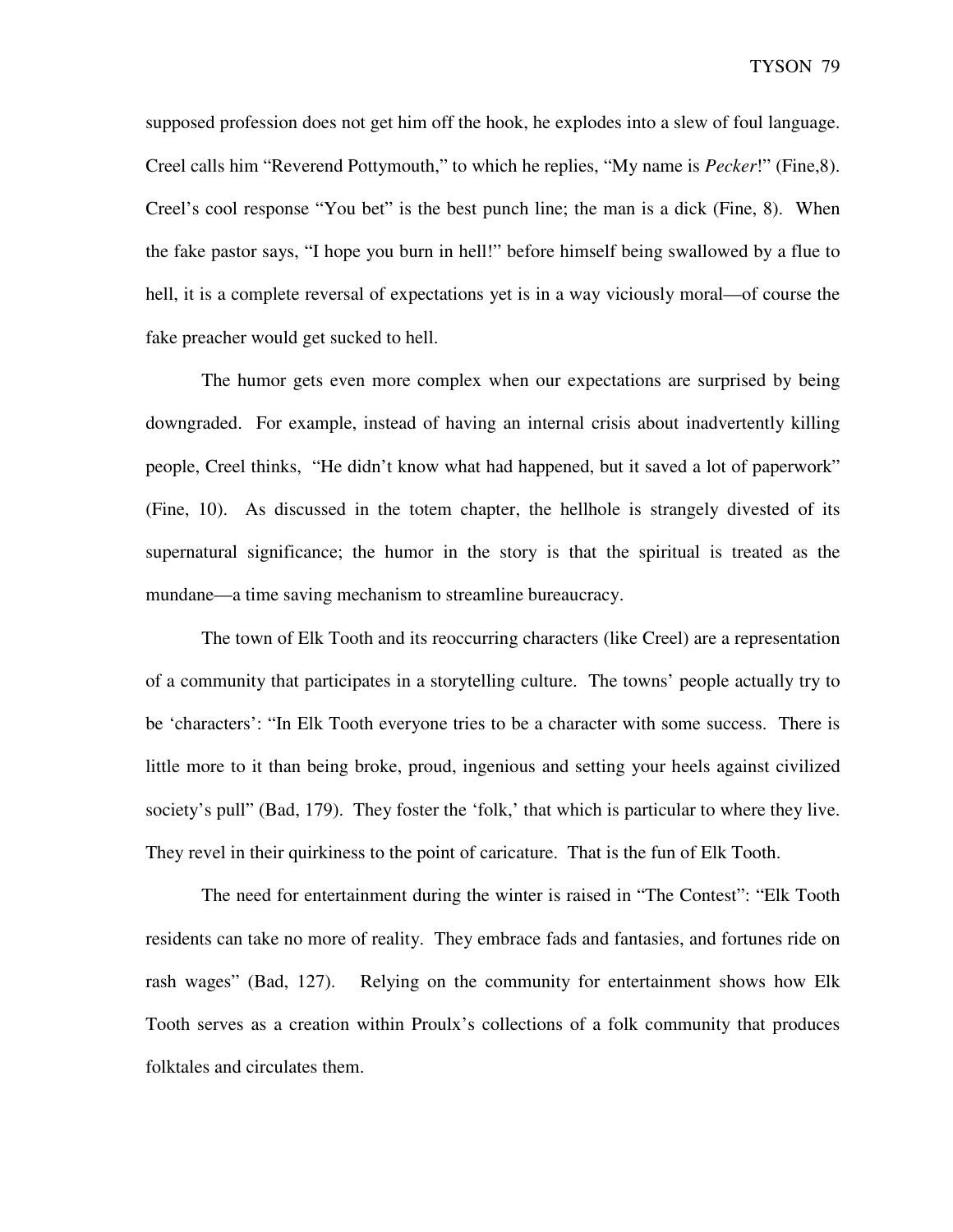Pee Wee's, Elk Tooth's main bar, serves as the scene for the prime example of how folk knowledge has its own basis for what constitutes 'knowing.' Erwin Hungate is the town's most highly educated member. His knowledge base comes second to a more local, personal knowledge. Speaking of a man botching his way through reading multiple languages:

"Jesus,' said Erwin Hungate, the reader, 'lay off will you? Sounds like Umberto Eco." "Who?" said Vic.

"I know him,' said Old Man De Bock. 'Bert Eckle, used to work for Bob Utely. He's out in Nevada now in a home. Home for old cowboys." (Bad, 34)

Edwin knows it is useless to try to explain himself. Bert Eckle is the name to know in this setting; knowledge of Bert Eckle is the knowledge that matters in that conversation. The power in folk narratives resides in the fact that they can create these separate realms where their knowledge base becomes the one with the important significance.

 Another example of a Pee Wee story is "The Trickle Down Effect," the economics theory reappropriated to describe how patrons move between the three bars in Elk Tooth. In it the town's laziest member Deb offers to deliver much needed hay for Fiesta Punch, one of the sole woman ranchers, suffering from the drought like everyone. Deb's obliviousness causes a fire that decimates the hay Fiesta so desperately needed. Amanda Gribb, the barkeep at Pee Wee's, delivers the punch line of the story. "'I guess they're even,'" she says (Bad, 57). The final line makes the reader realize that she has been listening to a bar folk tale, a story that shares the folly of two local residents, entertains customers, shares the hardship of drought season while still being able to laugh about it. Amanda Gribb has been the narrator all along, a folk weaver of tales taken from her community, meant to serve her community—the true test of folk origins.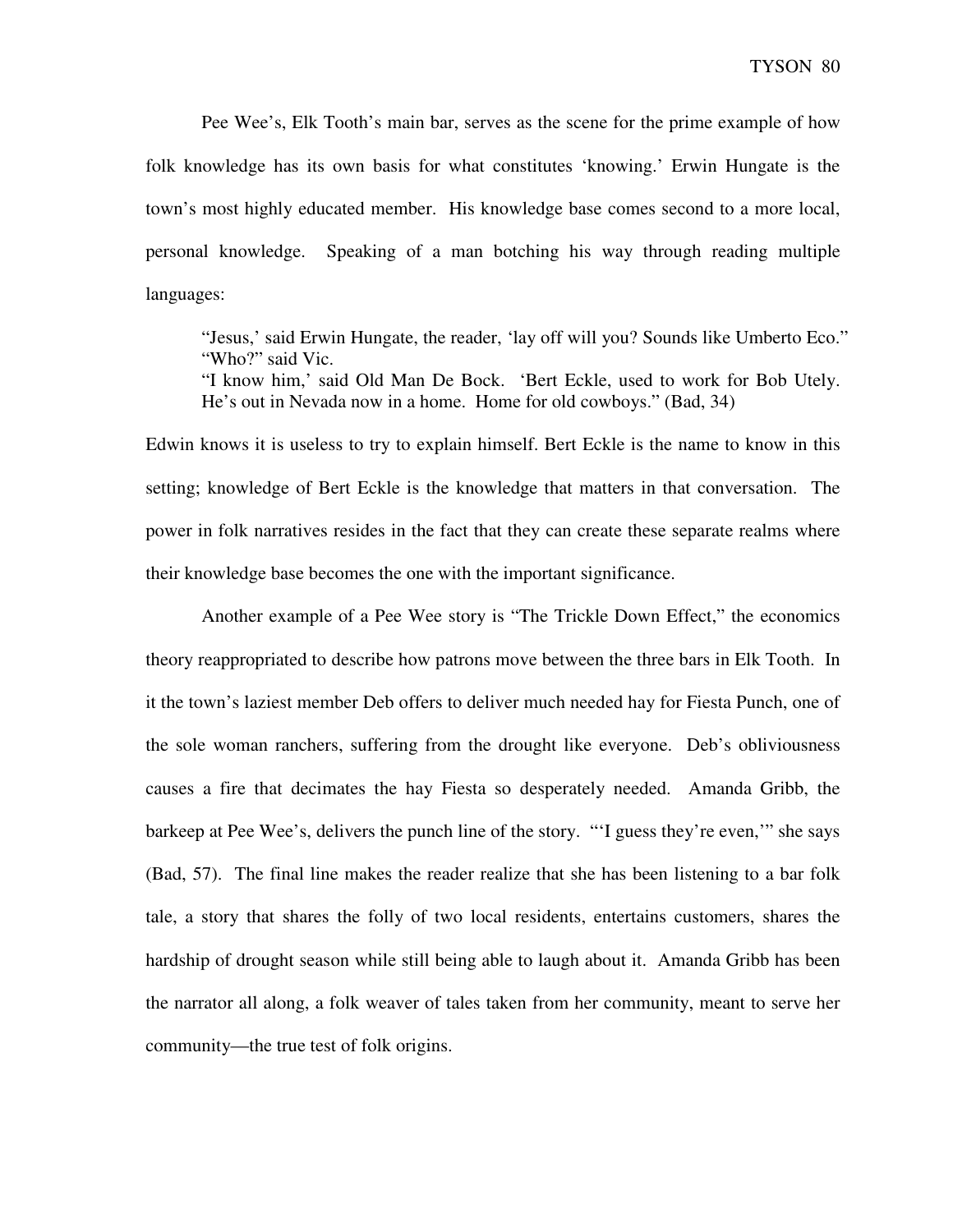Two stories that stand out for their silliness are "I've Always Loved This Place" and "Swamp Mischief." Both stories literalize the Good and Evil of "The Hellhole"; in them the Devil tries to upgrade his services in modern times. Looking at the stories through a lens of folklore helps place the humor in these absurd stories. A common trope in folktales is outsmarting the devil; wit and ingenuity seem to be the best defense for your soul instead of old fashioned, religious morality. In both stories the Devil is recast as a practical man, looking to innovate and upgrade his 'services.' For example, the first story begins with him trying to lure sinners through global-warming inducing garden design:

He had just come back from the Whole World Design & Garden show in Milan, where he posed as an avant-garden-furniture designer who worked in crushed white paper. 'If it gets rain-spotted and grimy, who cares? Just kick it into the barbeque and burn it up,' he advised. (Fine, 35)

He even dreams of starting his own catalogue called "Dwell in Hell" (Fine, 35). These passages are humorous, evoking images of a satanic Martha Stewart; the devil is upgrading by tapping into the housewife consumer market. In "Swamp Mischief," the Devil comments on how he had been behind every painful or embarrassing fashion trend throughout time, even cowboy boots: "The Devil had felt himself a westerner ever since he noticed vain cowboys cramming their feet into tiny, high-heeled boots. Here was a fashion that suited the Hoofed One very well (Fine, 135). Along with claiming a Western identity, the Devil tries to upgrade for the modern era, imagining a theme park version of hell as 'Stalin World,' and being depressed that his email account only received spam (Fine, 135, 137). Though Stalin World is not the happiest place on earth, it is the mash-up of sinister and common that make the story laugh-out-loud hilarious. A theme park version of hell, the Devil lamenting that no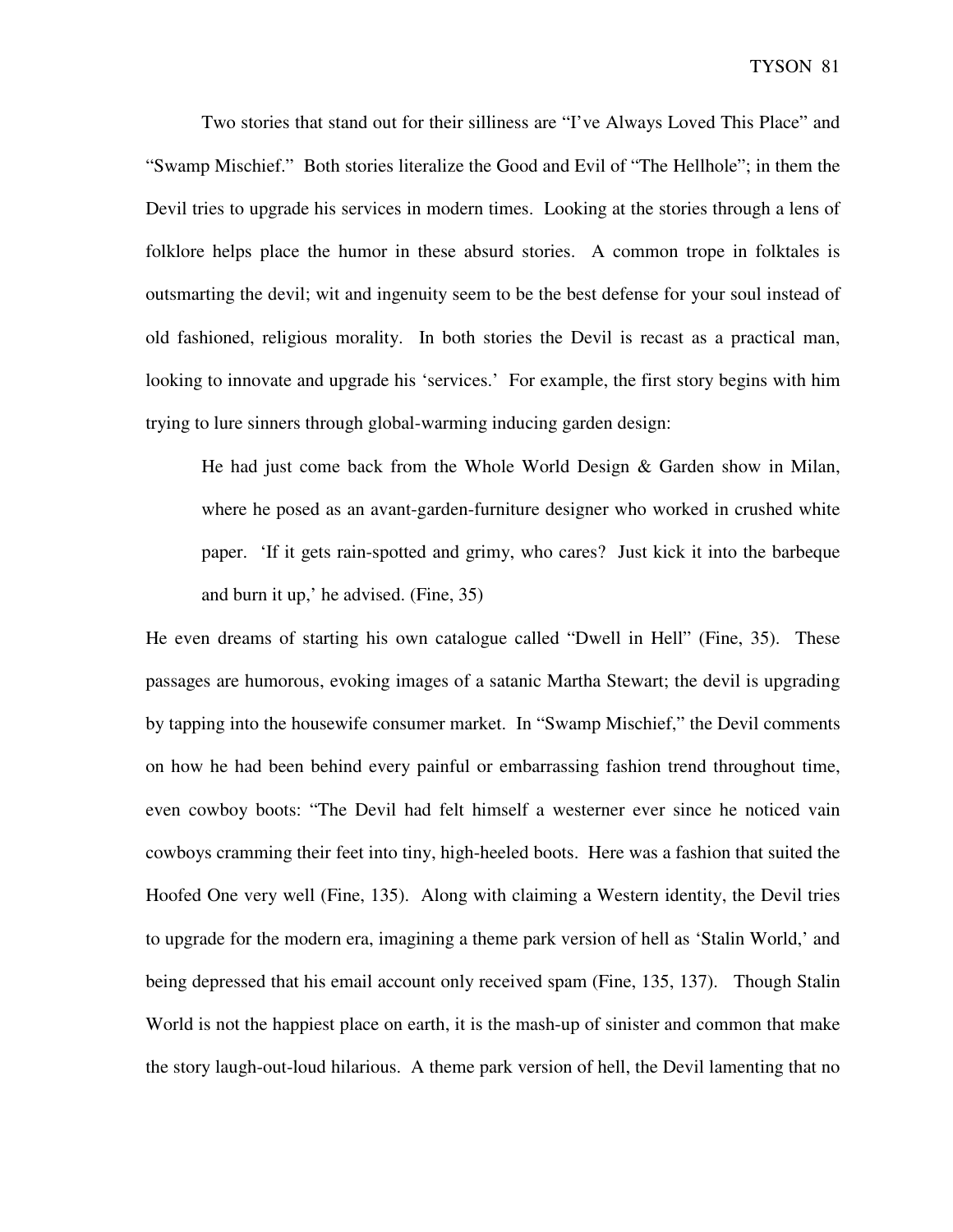one wants to network with him—these images are hilarious. Once the devil steals the soul of a bird enthusiast, the man "grappled with the searing truth when he understood in the marrow of his bones that demons were sprinkled throughout the world like croutons in a salad" (Fine, 147). That is the comparison: demons plague the earth like…croutons. Her devil stories are by far her most playful and bizarre, the farthest flung from Wyoming. But they share the folk elements of irreverent humor that adds a depth to the bleak tone of her collections.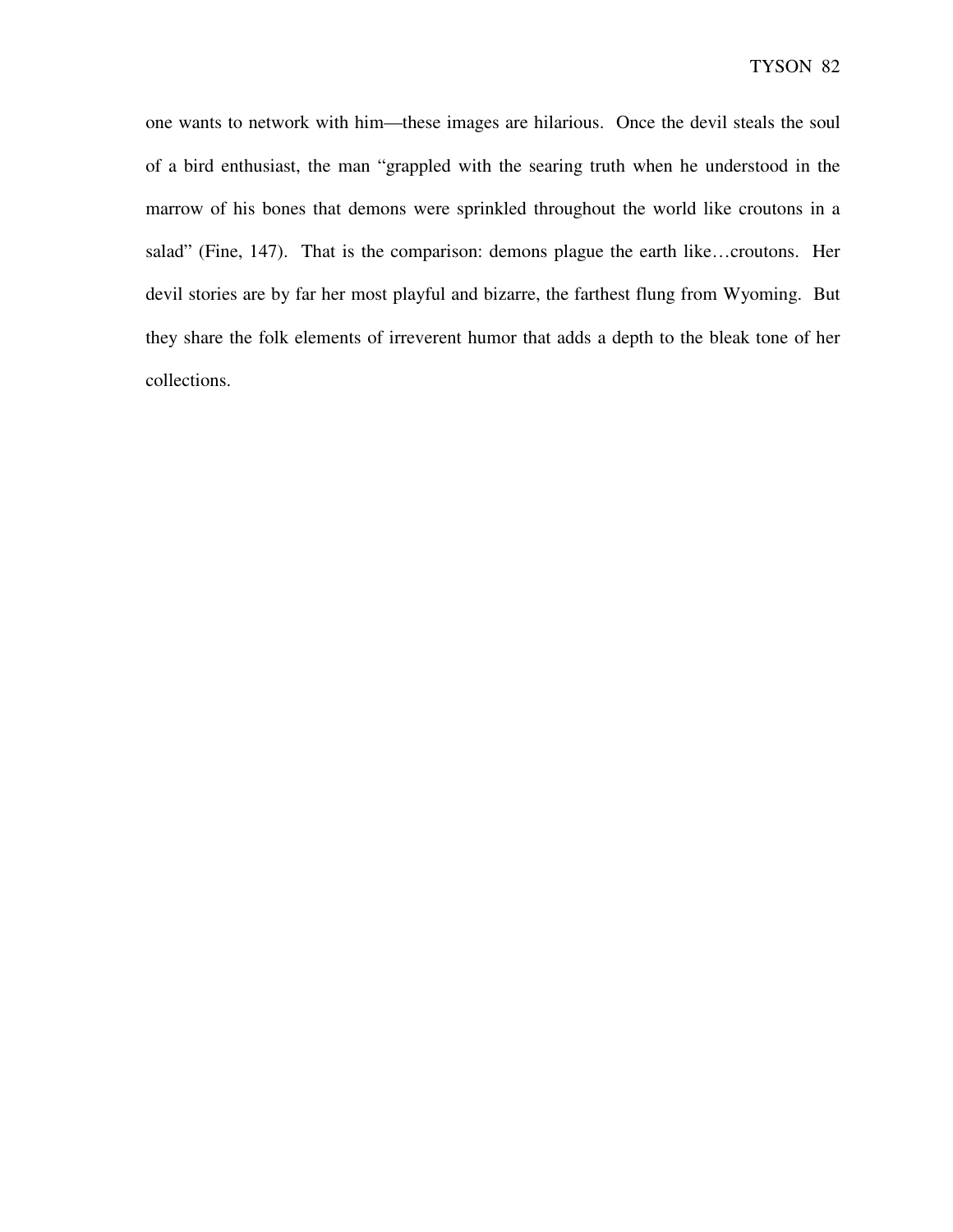# **CONCLUSION:**

# **The End**

 The power of laughter to take back power cannot be underestimated. Proulx's folk narrative strategies not only ground her in an insider's perspective of the region, they allow her to tease the master narrative.

Proulx deconstructs the signs that signify West-as-Myth through recreation; the totems in her stories are folk versions of signs. They are ridiculous instead of romantic, they are playful instead of serious, and as seen in "Half-Skinned Steer," they can build upon and undermine each other, offering an alternative to the imposing nature of mythical narrative.

 Proulx's imagined Wyoming is both physical and temporal. Her time pushes against the time/space of West-as-Myth by showing the negative side effects of nostalgia. Her space challenges the idea of the frontier by making the West the conqueror, and the Westerner the conquered.

 The epigraph introducing Proulx's last short story collection, *Fine Just The Way It Is*, is attributed to a rancher who wrote his memoirs before *The Virginian* was published. John Clay was a Scot turned Wyoming man, and following the theme of all the epigraphs of her stories, his quote discusses the strangeness under the sheen of Myth:

On the surface, everything was lovely, but when you got into the inside circle you soon found out that the lines of demarcation were plainly marked. (Fine, 1)

The dark underbelly of Myth is evoked by this passage for me. Christine Bold revealed the sinister motivations behind the construction of a story that tried to pass itself off as Western, that cast itself as the story of the glorious foundation of America and the American spirit, that lovely shiny surface concealing colonialism and an external claim to a regional genre the simulacrum. Proulx's work draws on folk narrative and is truly of the region, it follows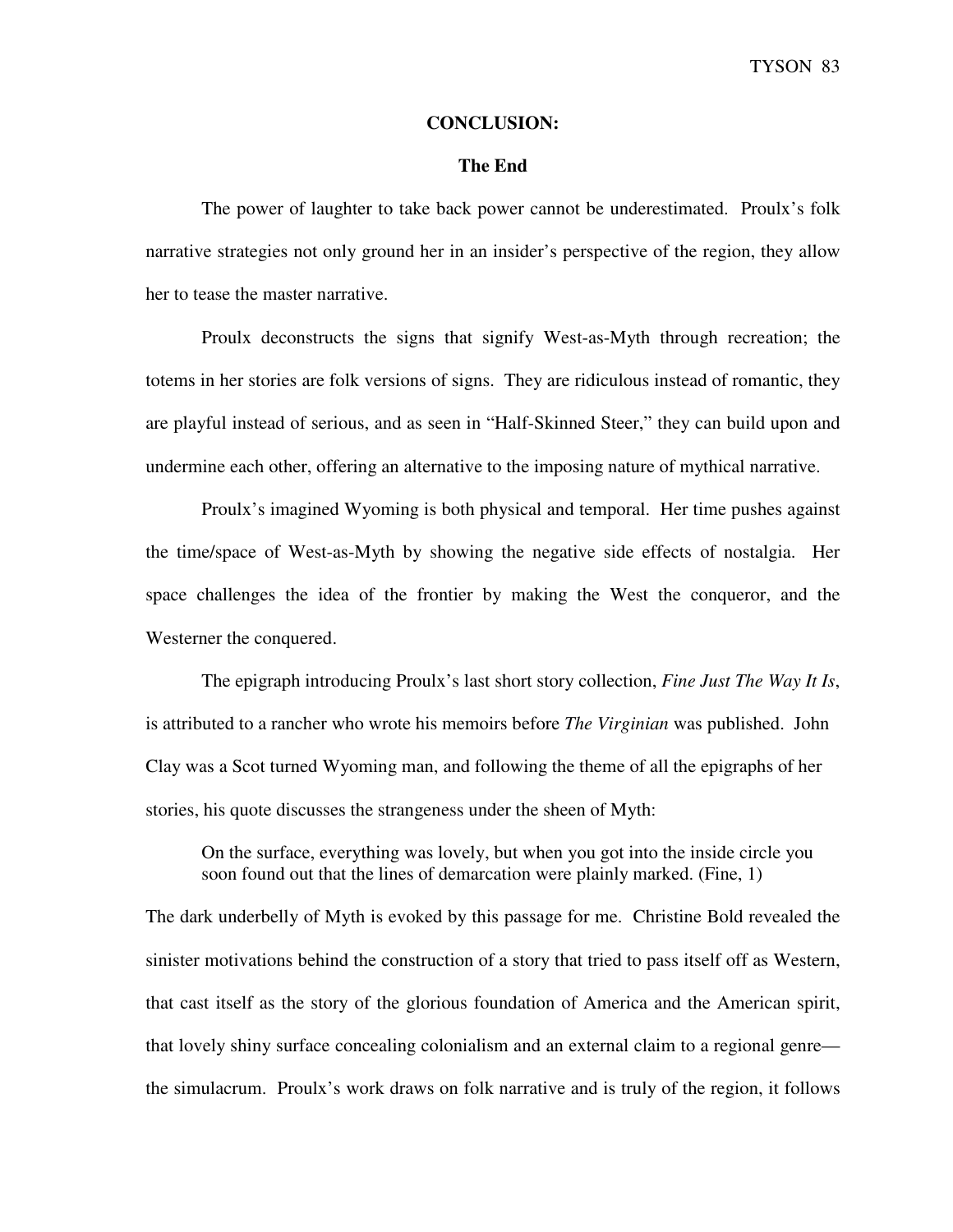that her style includes humor, grotesque violence, a land and economy that control men's lives. Her stories have no lovely surface and their inner circle is not exclusive, they continue to yield levels of meaning the deeper one goes, a colloquial voice sometimes addressing, beckoning, even taunting the reader into participation.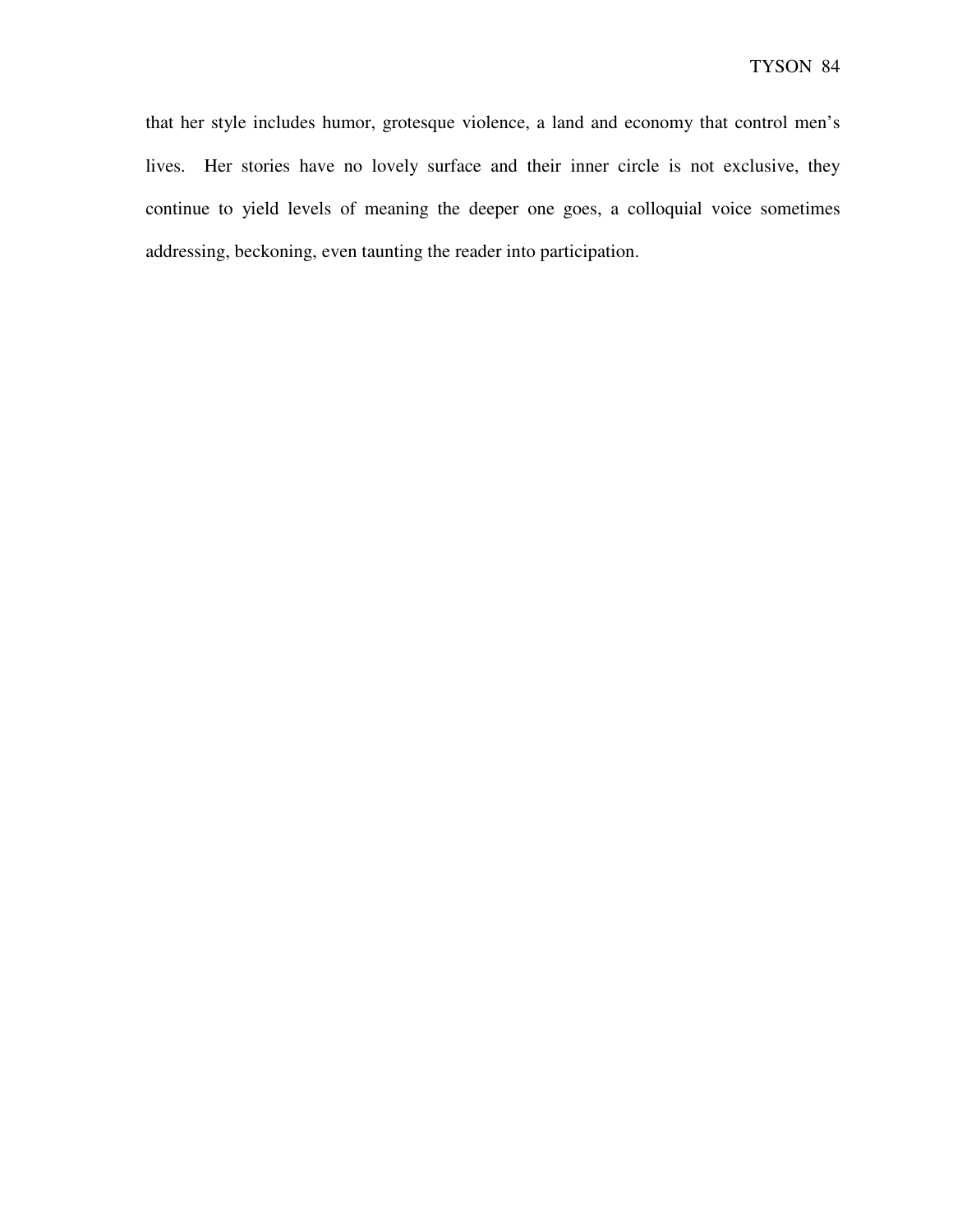#### Works Cited

- Abele, Elizabeth. "Westward Proulx: The Resistant Landscape of *Close Range: Wyoming Stories* and *That Old Ace in the Hole.*" *The Geographical Imagination of Annie Proulx: Rethinking Regionalism*. Plymouth: Lexington, 2009. Print.
- Barrish, Phillip J. *The Cambridge Introduction to American Literary Realism*. Cambridge: Cambridge UP, 2011. *Academic Search Premier*. Web. 26
- Barthes, Roland. "Mythologies." *Literary Theory: An Anthology*. Ed. Julie Rivkin and Michael Ryan. 2nd ed. Malden: Blackwell, 2004. 81-89. Print.
- Baudrillard, Jean. "Simulacra and Simulations." *Literary Theory: An Anthology*. Ed. Julie Rivkin and Michael Ryan. 2nd ed. Malden: Blackwell, 2004. 365-77. Print.
- Bold, Christine. *The Frontier Club: Popular Westerns and Cultural Power, 1880-1924*. New York: Oxford UP, 2013. Print.
- Butler, Anne M., and Michael J. Lansing. *The American West: A Concise History*. Malden: Blackwell, 2008. Print.
- Dobie, J. F. "The Writer and His Region." *Western Writing: Famous Western Authors Explain Their Craft*. Ed. Gerald Haslam. Albuquerque: University of New Mexico, 1974. Print.
- Dorman, Robert L. *Hell of a Vision: Regionalism and the Modern American West*. Tucson: University of Arizona Press, 2012. Print.
- Durans, Stéphanie. "The Influence of the Annales School on Annie Proulx's Geographical Imagination." *The Geographical Imagination of Annie Proulx: Rethinking Regionalism*. Ed. Alex Hunt. Plymouth: Lexington, 2009. Print.

Erdoes, Richard, ed. *Tales From the American Frontier*. New York: Pantheon, 1991.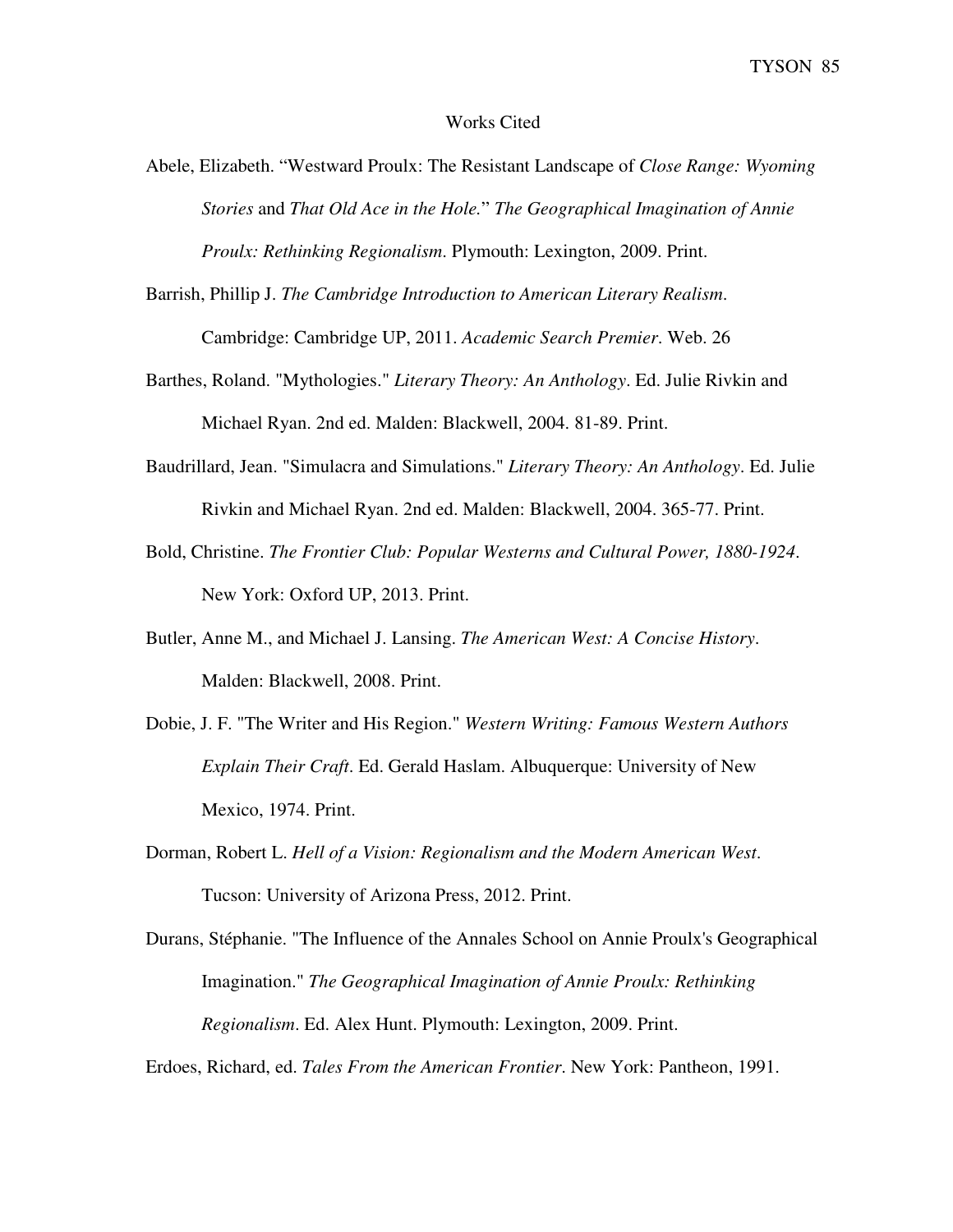Print.

- Etulain, Richard W. *Re-imagining the Modern American West: A Century of Fiction, History, and Art*. Tuscon: University of Arizona, 1996. Print.
- Fisher, Vardis. "The Novelist and His Background." *Western Writing: Famous Western Authors Explain Their Craft*. Ed. Gerald Haslam. Albuquerque: University of New Mexico, 1974. Print.
- Haslam, Gerald W. *Western Writing: Famous Western Authors Explain Their Craft*. Albuquerque: University of New Mexico, 1974. Web.
- Hunt, Alex. "The Insistence of Geography in Annie Proulx." Ed. Alex Hunt. *The Geographical Imagination of Annie Proulx: Rethinking Regionalism*. Plymouth: Lexington, 2009. Print.
- Johnson, Michael L. *Hunger for the Wild: America's Obsession with the Untamed West*. Kansas UP: Lawrence 2007. Print.
- Proulx, Annie. "An Interview with Annie Proulx." Interview. *Bookslut*. Dec. 2005. Web. 9 Mar. 2014. http://www.bookslut.com/features/2005\_12\_007310.php
- Proulx, Annie. "An Interview with Annie Proulx." Interview. *The Missouri Review: History as Literature*. 1999. Web. 9 Mar. 2014.
- Proulx, Annie. "Annie Proulx, The Art of Fiction No. 199." Interview by Christopher Cox.*The Paris Review*. 2009. Web. 15 Oct. 2013.
- Proulx, Annie. "At Home With E. Annie Proulx; At Midlife, A Novelist Is Born." Interview by Sara Rimer. *The New York Times: Books*. 23 June 1994. Web. 9 Mar. 2014.

Proulx, Annie. *Bad Dirt: Wyoming Stories 2*. New York: Scribner, 2004. Print.